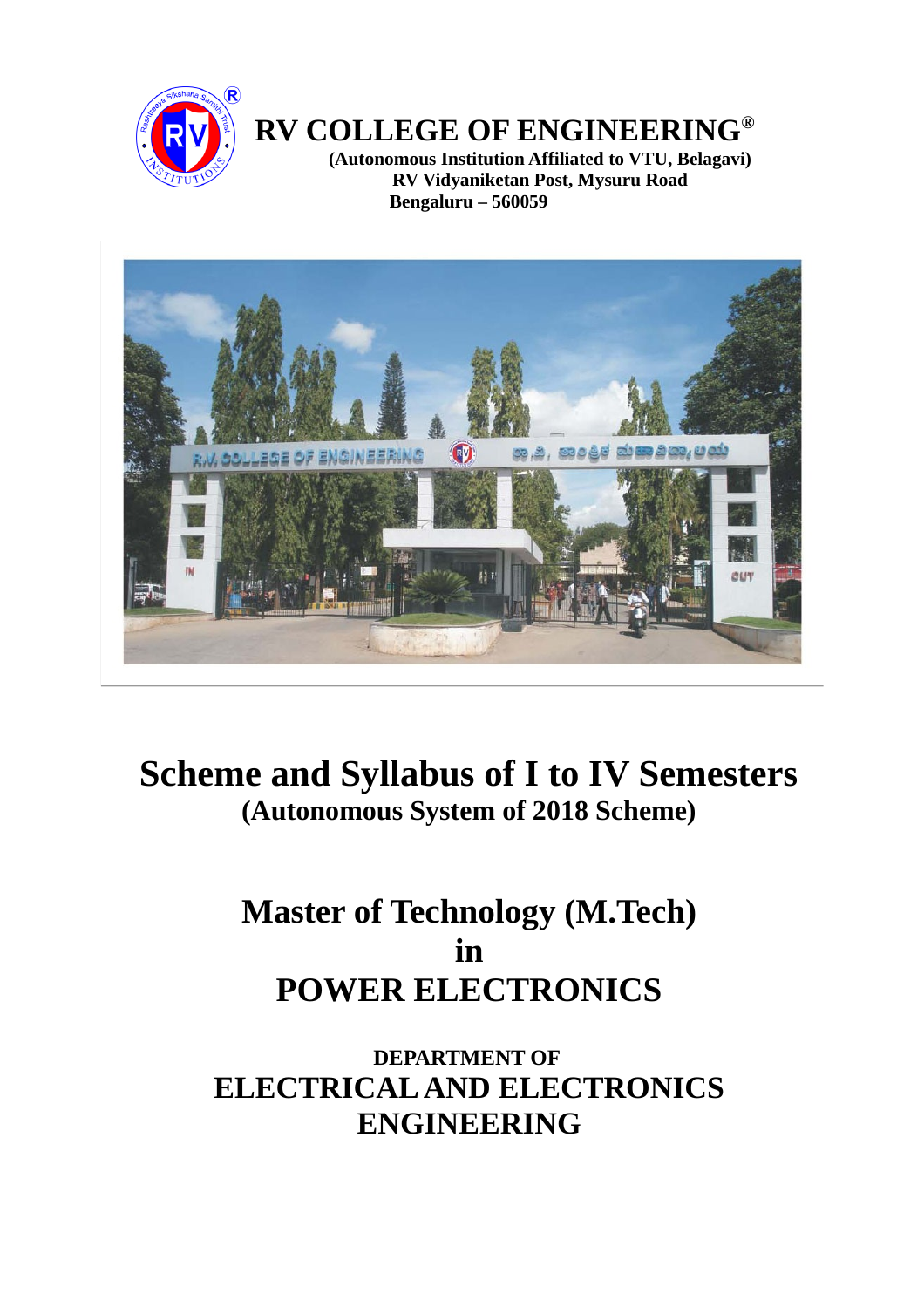## **VISION**

Leadership in Quality Technical Education, Interdisciplinary Research & Innovation, with a Focus on Sustainable and Inclusive Technology

## **MISSION**

- 1. To deliver outcome based Quality education, emphasizing on experiential learning with the state of the art infrastructure.
- 2. To create a conducive environment for interdisciplinary research and innovation.
- 3. To develop professionals through holistic education focusing on individual growth, discipline, integrity, ethics and social sensitivity.
- 4. To nurture industry-institution collaboration leading to competency enhancement and entrepreneurship.
- 5. To focus on technologies that are sustainable and inclusive, benefiting all sections of the society.

## **QUALITY POLICY**

Achieving Excellence in Technical Education, Research and Consulting through an Outcome Based Curriculum focusing on Continuous Improvement and Innovation by Benchmarking against the global Best Practices.

## **CORE VALUES**

Professionalism, Commitment, Integrity, Team Work and Innovation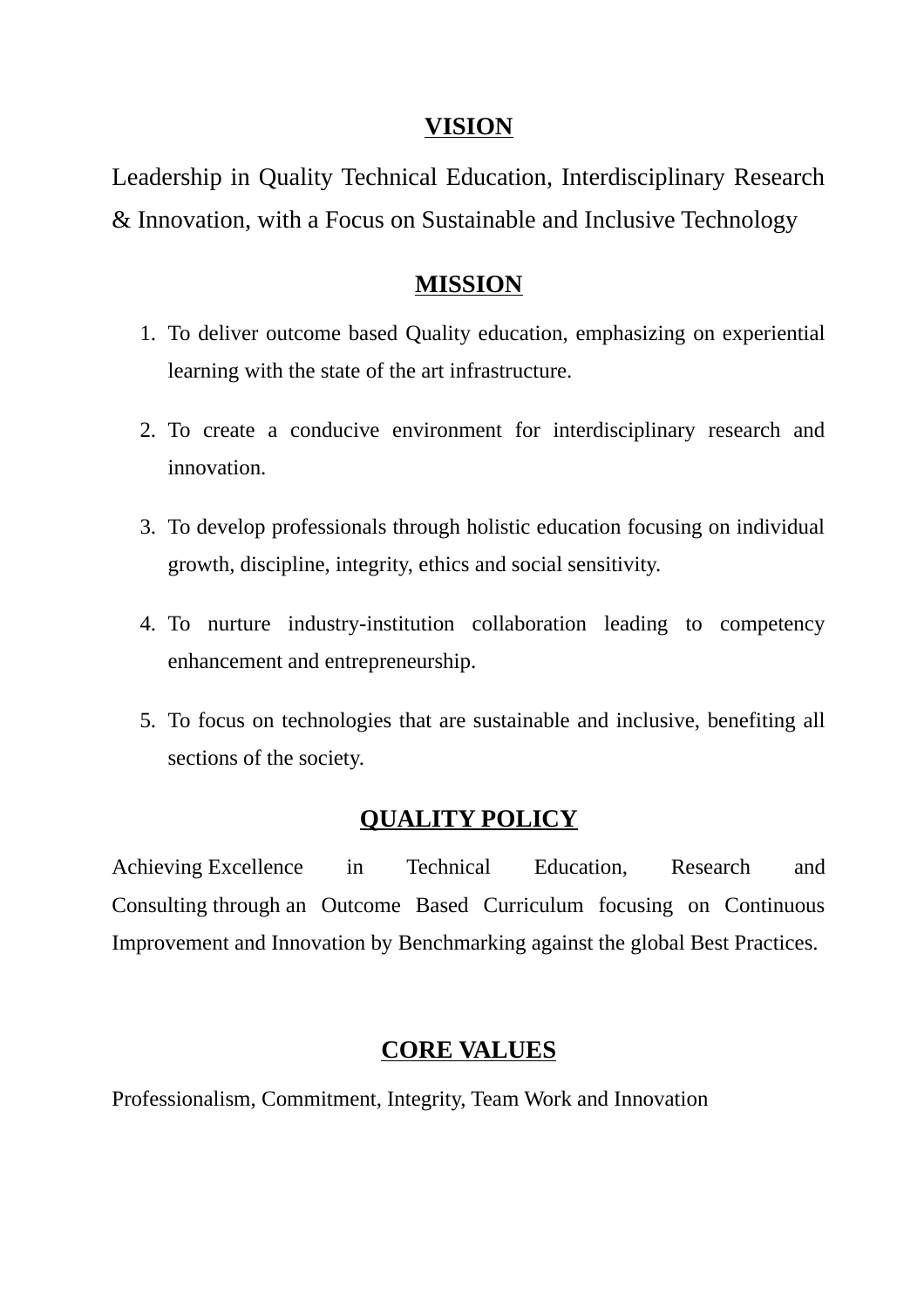

## **RV COLLEGE OF ENGINEERING®**

**(Autonomous Institution Affiliated to VTU, Belagavi) RV Vidyaniketan Post, Mysore Road Bengaluru – 560059**



# **Scheme and Syllabus of I to IV SEMESTER (Autonomous System of 2018 Scheme)**

## **Master of Technology (M.Tech) in POWER ELECTRONICS**

**DEPARTMENT OF ELECTRICAL AND ELECTRONICS ENGINEERING**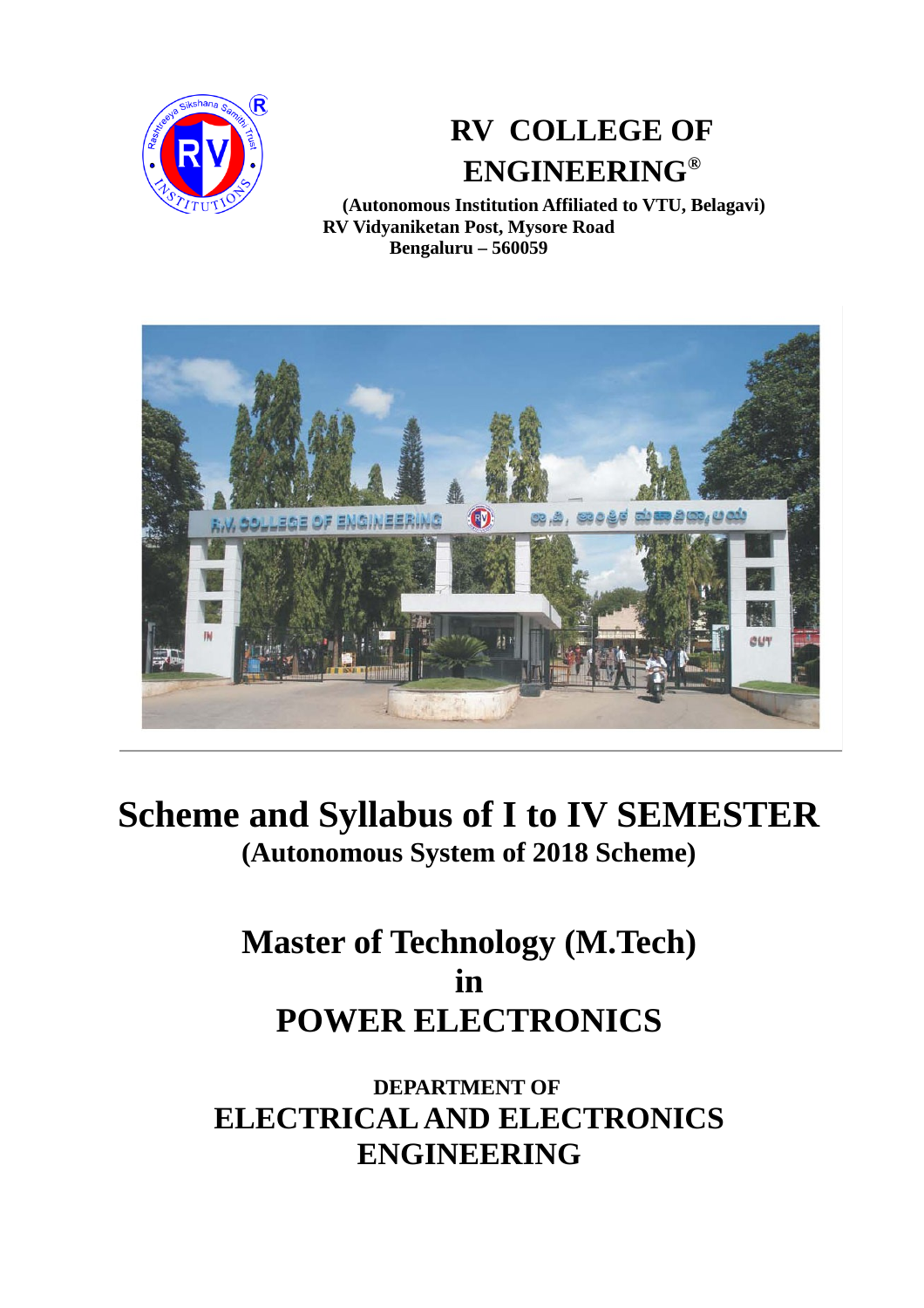## **DEPARTMENT OF ELECTRICAL AND ELECTRONICS ENGINEERING**

## **VISION**

Promotion of technical excellence in Electrical and Electronics Engineering by offering programs to produce Engineers with dynamic well rounded personalities adaptable to ever increasing demands of emerging technologies involving analytical and practical skills, with commitment to research and development

## **MISSION**

- To provide technical education that combines rigorous academic study and the excitement of innovation enabling the graduates to engage in lifelong learning which is essential to improve performance continuously and excel in their career.
- To establish research and development centre of repute so as to encourage active participation with industry by faculty and students to take on practical problems of industry and to provide feasible solutions.
- To establish tie-ups with institutions of national and international repute and to foster building up of a wide knowledge base to keep in tune with ever increasing demands of technologies

## **PROGRAMME OUTCOMES (PO)**

## **M.Tech in Power Electronics graduates will be able to:**

- PO1 Able to independently carry out research /investigation and development work to solve practical problems in Power Electronics
- PO2: Able to write and present a substantial technical report/document
- PO3: Able to demonstrate a degree of mastery over Power Electronics at a level higher than the requirements in bachelor program of Electrical Engineering
- PO4: Integrate Power Electronics with other domains to facilitate collaborative interdisciplinary research
- PO5: Acquire professional integrity and ethics, understand the responsibility for sustainable development of the society
- PO6: Understand and demonstrate management skills with commitment to lifelong learning ,assess and evaluate the economic feasibility, work effectively as a leader and a team member.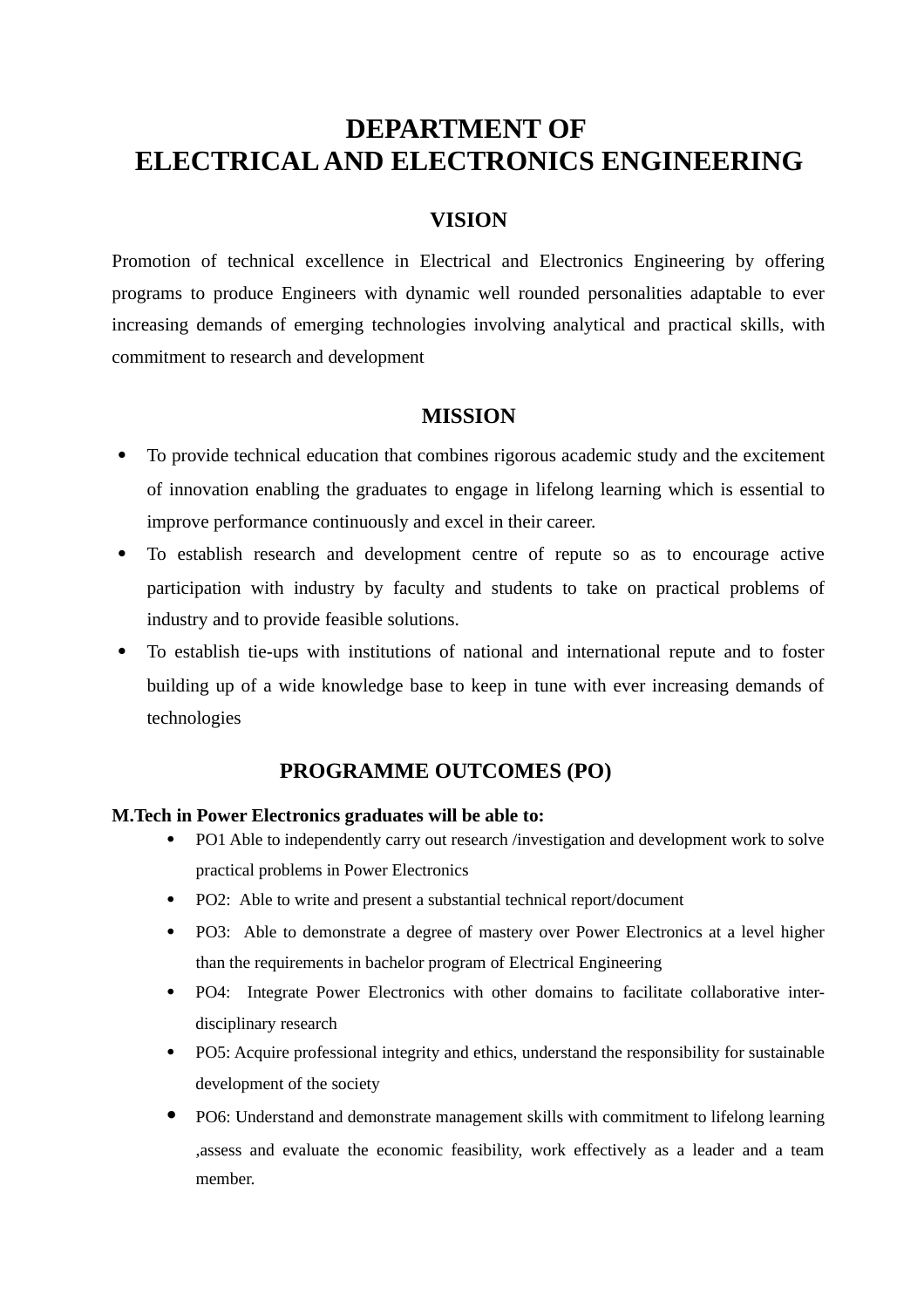## **ABBREVIATIONS**

| <b>Sl. No.</b> | <b>Abbreviation</b> | <b>Acronym</b>                                  |
|----------------|---------------------|-------------------------------------------------|
| 1.             | <b>VTU</b>          | Visvesvaraya Technological University           |
| 2.             | <b>BS</b>           | <b>Basic Sciences</b>                           |
| 3.             | <b>CIE</b>          | <b>Continuous Internal Evaluation</b>           |
| 4.             | <b>SEE</b>          | <b>SEMESTER End Examination</b>                 |
| 5.             | CE                  | <b>Professional Elective</b>                    |
| 6.             | GE                  | <b>Global Elective</b>                          |
| 7.             | <b>HSS</b>          | Humanities and Social Sciences                  |
| 8.             | CV                  | Civil Engineering                               |
| 9.             | <b>ME</b>           | <b>Mechanical Engineering</b>                   |
| 10.            | EE                  | <b>Electrical &amp; Electronics Engineering</b> |
| 11.            | EC                  | Electronics & Communication Engineering         |
| 12.            | IM                  | Industrial Engineering & Management             |
| 13.            | EI                  | Electronics & Instrumentation Engineering       |
| 14.            | CH                  | <b>Chemical Engineering</b>                     |
| 15.            | CS                  | Computer Science & Engineering                  |
| 16.            | TE                  | <b>Telecommunication Engineering</b>            |
| 17.            | <b>IS</b>           | <b>Information Science &amp; Engineering</b>    |
| 18.            | <b>BT</b>           | Biotechnology                                   |
| 19.            | <b>AS</b>           | <b>Aerospace Engineering</b>                    |
| 20.            | PY                  | Physics                                         |
| 21.            | <b>CY</b>           | Chemistry                                       |
| 22.            | MA                  | <b>Mathematics</b>                              |
| 23.            | <b>MCA</b>          | <b>Master of Computer Applications</b>          |
| 24.            | <b>MST</b>          | <b>Structural Engineering</b>                   |
| 25.            | <b>MHT</b>          | <b>Highway Technology</b>                       |
| 26.            | <b>MPD</b>          | Product Design & Manufacturing                  |
| 27.            | <b>MCM</b>          | Computer Integrated & Manufacturing             |
| 28.            | <b>MMD</b>          | Machine Design                                  |
| 29.            | <b>MPE</b>          | <b>Power Electronics</b>                        |
| 30.            | <b>MVE</b>          | VLSI Design & Embedded Systems                  |
| 31.            | MCS                 | <b>Communication Systems</b>                    |
| 32.            | <b>MBS</b>          | Bio Medical Signal Processing & Instrumentation |
| 33.            | <b>MCH</b>          | <b>Chemical Engineering</b>                     |
| 34.            | <b>MCE</b>          | Computer Science & Engineering                  |
| 35.            | <b>MCN</b>          | <b>Computer Network Engineering</b>             |
| 36.            | <b>MDC</b>          | <b>Digital Communication</b>                    |
| 37.            | <b>MRM</b>          | Radio Frequency and Microwave Engineering       |
| 38.            | <b>MSE</b>          | <b>Software Engineering</b>                     |
| 39.            | $\rm MIT$           | <b>Information Technology</b>                   |
| 40.            | <b>MBT</b>          | Biotechnology                                   |
| 41.            | <b>MBI</b>          | <b>Bioinformatics</b>                           |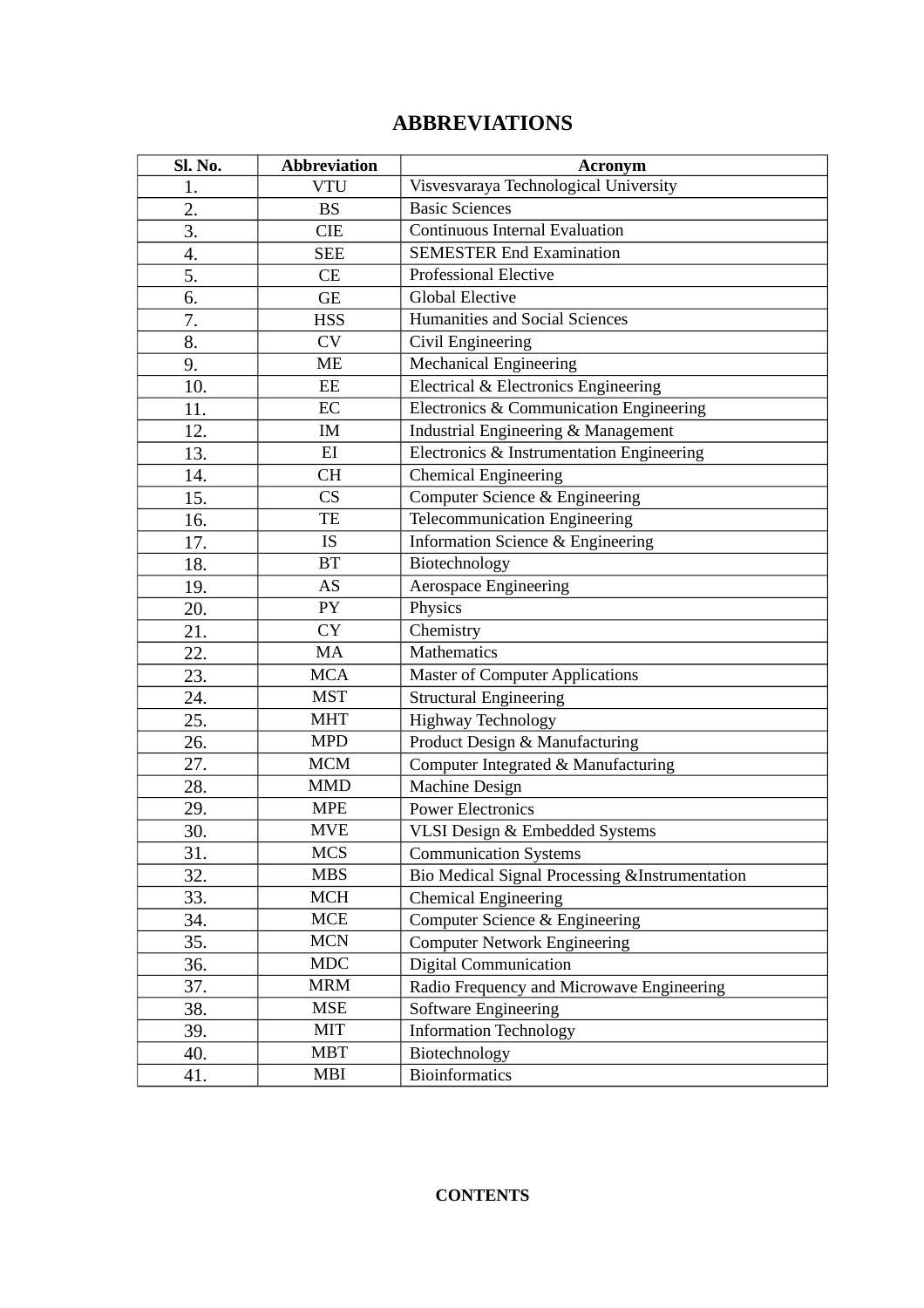| <b>SEMESTER: I</b> |                    |                                                  |          |  |  |  |
|--------------------|--------------------|--------------------------------------------------|----------|--|--|--|
| <b>Sl. No.</b>     | <b>Course Code</b> | <b>Course Title</b>                              | Page No. |  |  |  |
| 1.                 | <b>18 MAT11A</b>   | <b>Applied Mathematics</b>                       |          |  |  |  |
| $\mathcal{P}$      | 18MPE12            | <b>Power Converters-I</b>                        | 3        |  |  |  |
| 3                  | 18MPE13            | Control of AC – DC drives                        | 5        |  |  |  |
| 4                  | 18HSS14            | Professional Skills Development                  | 7        |  |  |  |
|                    |                    | <b>GROUP A: PROFESSIONAL ELECTIVES</b>           |          |  |  |  |
| $\mathbf 1$        | 18MPE1A1           | <b>Advanced Control Systems</b>                  | 9        |  |  |  |
| 2.                 | 18MPE1A2           | <b>Intelligent Control Techniques</b>            | 11       |  |  |  |
| З.                 | 18MPE1A3           | <b>Embedded Systems for Power Electronics</b>    | 13       |  |  |  |
|                    |                    | <b>GROUP B: PROFESSIONAL ELECTIVES</b>           |          |  |  |  |
| 4.                 | 18MPE1B1           | Power Quality Problems and Mitigation            | 15       |  |  |  |
| 5.                 | 18MPE1B2           | <b>Power System Harmonics</b>                    | 17       |  |  |  |
| 6.                 | 18MPE1B3           | Smart Grid-Technology, Analysis and Applications | 19       |  |  |  |

| <b>SEMESTER: II</b> |                    |                                                      |          |  |  |  |
|---------------------|--------------------|------------------------------------------------------|----------|--|--|--|
| <b>Sl. No.</b>      | <b>Course Code</b> | <b>Course Title</b>                                  | Page No. |  |  |  |
| 1.                  | 18MPE21            | <b>Power Converters-II</b>                           | 21       |  |  |  |
| 2.                  | 18MPE22            | Modelling and Simulation of Power Electronic Systems | 23       |  |  |  |
| 3.                  | 18IEM23            | <b>Research Methodology</b>                          | 25       |  |  |  |
| 4.                  | 18MPE24            | <b>Minor Project</b>                                 | 27       |  |  |  |
|                     |                    | <b>GROUP C: PROFESSIONAL ELECTIVES</b>               |          |  |  |  |
| 1.                  | 18MPE2C1           | <b>EMC</b> in Power Electronics                      | 28       |  |  |  |
| 2.                  | 18MPE2C2           | <b>PWM Techniques for Converters</b>                 | 30       |  |  |  |
| 3.                  | 18MPE2C3           | <b>DSP Controllers for Power Converters</b>          | 32       |  |  |  |
|                     |                    | <b>GROUP C: PROFESSIONAL ELECTIVES</b>               |          |  |  |  |
| 1.                  | 18MPE2D1           | Converters for Solar and Wind Systems                | 34       |  |  |  |
| 2.                  | 18MPE2D2           | <b>Hybrid Electric Vehicles</b>                      | 36       |  |  |  |
| 3.                  | 18MPE2D3           | <b>Flexible AC Transmission System</b>               | 38       |  |  |  |
|                     |                    | <b>GROUP G: GLOBAL ELECTIVES</b>                     |          |  |  |  |
| 1.                  | 18CS2G01           | <b>Business Analytics</b>                            | 40       |  |  |  |
| 2.                  | 18CV2G02           | Industrial & Occupational Health and Safety          | 42       |  |  |  |
| 3.                  | 18IM2G03           | Modelling using Linear Programming                   | 44       |  |  |  |
| 4.                  | 18IM2G04           | Project Management                                   | 45       |  |  |  |
| 5.                  | 18CH2G05           | <b>Energy Management</b>                             | 47       |  |  |  |
| 6.                  | 18ME2G06           | Industry 4.0                                         | 49       |  |  |  |
| 7.                  | 18ME2G07           | <b>Advanced Materials</b>                            | 51       |  |  |  |
| 8.                  | 18CHY2G08          | <b>Composite Materials Science and Engineering</b>   | 53       |  |  |  |
| 9.                  | 18PHY2G09          | <b>Physics of Materials</b>                          | 55       |  |  |  |
| 10.                 | 18MAT2G10          | <b>Advanced Statistical Methods</b>                  | 57       |  |  |  |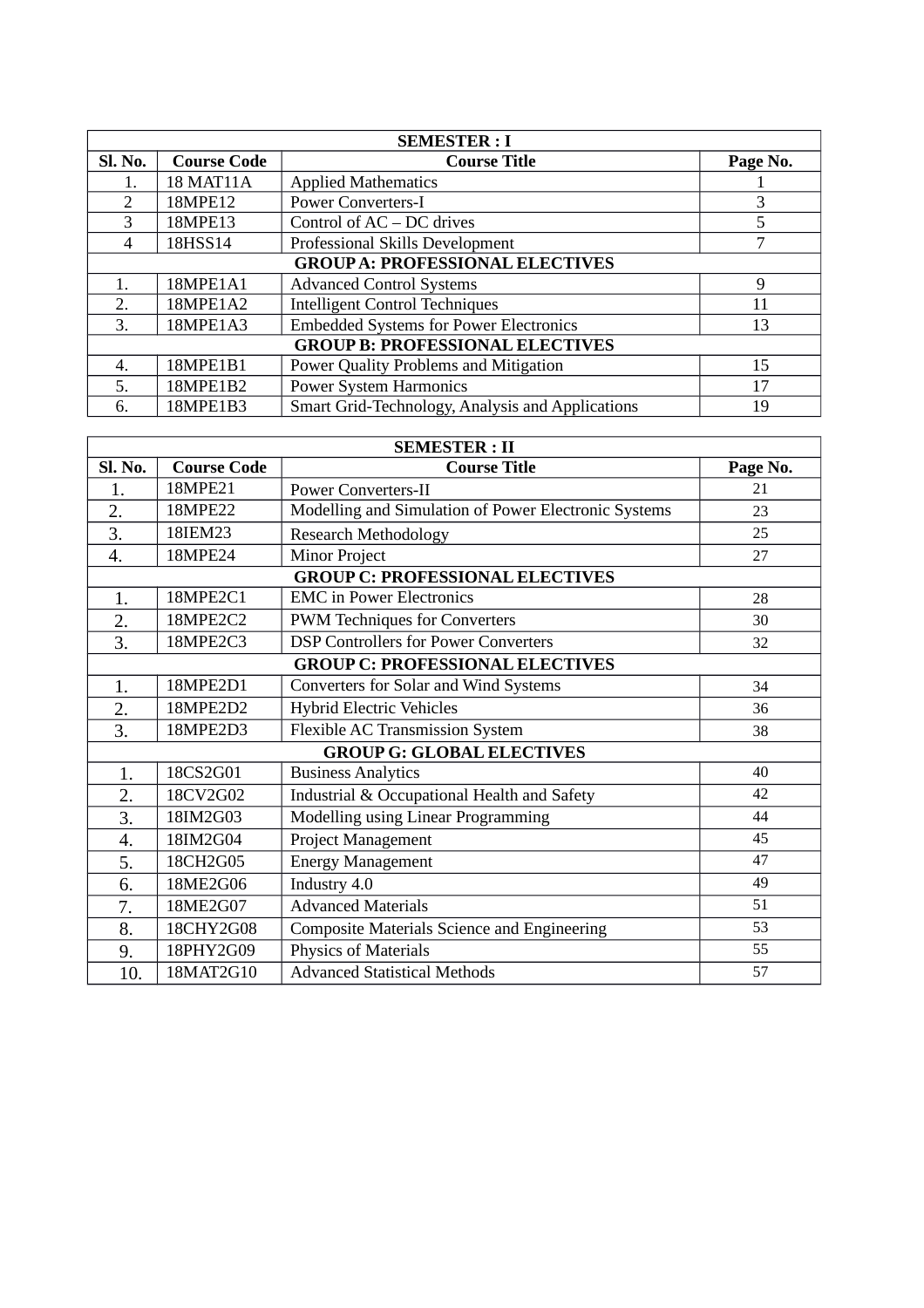| <b>SEMESTER: III</b> |                                           |                                        |          |  |  |  |  |
|----------------------|-------------------------------------------|----------------------------------------|----------|--|--|--|--|
| Sl. No.              | <b>Course Code</b><br><b>Course Title</b> |                                        |          |  |  |  |  |
| 1.                   | 18MPE31                                   | Programmable Logic Controllerand SCADA | 60       |  |  |  |  |
| 2.                   | 18MPE32                                   | Internship                             | 63       |  |  |  |  |
| 3.                   | 18MPE33                                   | Major Project : Phase-I                | 65       |  |  |  |  |
| 4.                   | Professional Elective-E<br>18MPE3EX       |                                        |          |  |  |  |  |
|                      | <b>GROUP E: PROFESSIONAL ELECTIVES</b>    |                                        |          |  |  |  |  |
|                      | 18MPE3E1                                  | Digital System Design                  | 66       |  |  |  |  |
| 2.                   | 18MPE3E2                                  | High Voltage DC Transmission           | 68       |  |  |  |  |
| 3.                   | 18MPE3E3                                  | Nanomaterials and Devices              | 70       |  |  |  |  |
|                      |                                           | <b>SEMESTER: IV</b>                    |          |  |  |  |  |
| Sl. No.              | <b>Course Code</b>                        | <b>Course Title</b>                    | Page No. |  |  |  |  |
|                      | 18MPE41                                   | Major Project : Phase-II               | 72       |  |  |  |  |
| 2.                   | 18MPE42                                   | <b>Technical Seminar</b>               | 73       |  |  |  |  |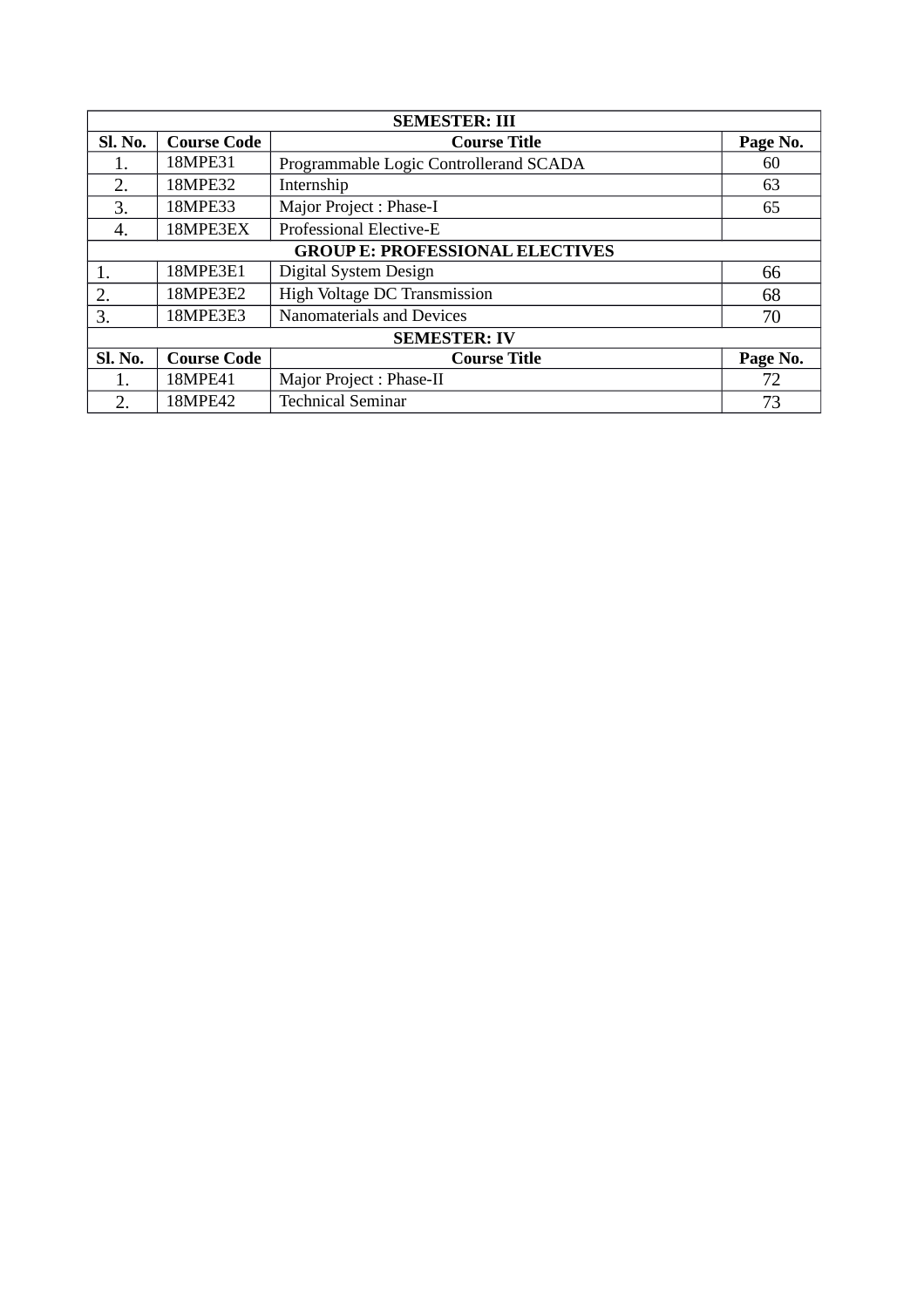## **RV COLLEGE OF ENGINEERING® , BENGALURU - 560059 (Autonomous Institution Affiliated to VTU, Belagavi)**

## **DEPARTMENT OF ELECTRICAL ENGINEERING M.Tech in POWER ELECTRONICS**

| <b>FIRST SEMESTER CREDIT SCHEME</b> |                  |                                          |            |              |                          |          |                        |  |  |
|-------------------------------------|------------------|------------------------------------------|------------|--------------|--------------------------|----------|------------------------|--|--|
| SI.                                 | Course<br>Code   | <b>Course Title</b>                      |            |              | <b>Credit Allocation</b> |          |                        |  |  |
| No.                                 |                  |                                          | <b>BoS</b> | L            | T                        | P        | <b>Credits</b>         |  |  |
| $\mathbf{1}$                        | <b>18 MAT11A</b> | <b>Applied Mathematics</b>               | MAT        | 4            | $\Omega$                 | $\Omega$ | 4                      |  |  |
| $\mathcal{D}$                       | 18MPE12          | <b>Power Converters-I</b>                | EE         | 4            | $\Omega$                 |          | 5                      |  |  |
| 3                                   | 18MPE13          | Control of $AC - DC$ drives              | EE         | 4            | 0                        |          | 5                      |  |  |
| $\overline{4}$                      | 18HSS14          | Professional(Soft) Skills<br>Development | <b>HSS</b> | $\Omega$     | $\Omega$                 | $\Omega$ | 0                      |  |  |
| 5                                   | 18MPE1AX         | Elective Group-A                         | EE         | 4            | $\Omega$                 | 0        | 4                      |  |  |
| 18MPE1BX<br>Elective Group-B<br>6   |                  |                                          | EE.        | 4            | $\Omega$                 | $\Omega$ | $\boldsymbol{\Lambda}$ |  |  |
|                                     |                  | <b>Total number of Credits</b>           | 20         | $\mathbf{0}$ | $\overline{2}$           | 22       |                        |  |  |
|                                     |                  | <b>Total Number of Hours / Week</b>      |            | 20           | 0                        | Δ        | 24                     |  |  |

| <b>SECOND SEMESTER CREDIT SCHEME</b> |           |                                                                   |                |                |                          |          |                |  |  |
|--------------------------------------|-----------|-------------------------------------------------------------------|----------------|----------------|--------------------------|----------|----------------|--|--|
| SI.                                  | Course    |                                                                   |                |                | <b>Credit Allocation</b> |          |                |  |  |
| No.                                  | Code      | <b>Course Title</b>                                               | <b>BoS</b>     | $\mathbf{I}$ . | T                        | P        | <b>Credits</b> |  |  |
| 1                                    | 18 MPE 21 | <b>Power Converters-II</b>                                        | EE             | 4              | $\theta$                 | 1        | 5              |  |  |
| $\overline{2}$                       | 18 MPE 22 | Modelling and Simulation<br>of Power Electronic<br><b>Systems</b> | EE             | $\overline{4}$ | $\Omega$                 | $\Omega$ | 4              |  |  |
| 3                                    | 18 IEM 23 | <b>Research Methodology</b>                                       | <b>HSS</b>     | 3              | $\Omega$                 | $\Omega$ | 3              |  |  |
| $\overline{4}$                       | 18MPE24   | <b>Minor Project</b>                                              | EΕ             | $\mathbf{0}$   | $\Omega$                 | 2        | $\overline{2}$ |  |  |
| 5                                    | 18MPE2CX  | Elective Group-C                                                  | EE             | $\overline{4}$ | $\Omega$                 | $\Omega$ | 4              |  |  |
| 6                                    | 18MPE2DX  | <b>Elective Group-D</b>                                           | EE             | $\overline{4}$ | $\Omega$                 | $\Omega$ | 4              |  |  |
| 7                                    | 18XXX2GX  | Global Elective-G                                                 | <b>RES BoS</b> | 3              | $\Omega$                 | $\Omega$ | 3              |  |  |
|                                      |           | <b>Total number of Credits</b>                                    | 22             | $\mathbf{0}$   | 3                        | 25       |                |  |  |
|                                      |           | <b>Total Number of Hours / Week</b>                               |                | 22             | $\bf{0}$                 | 6        | 28             |  |  |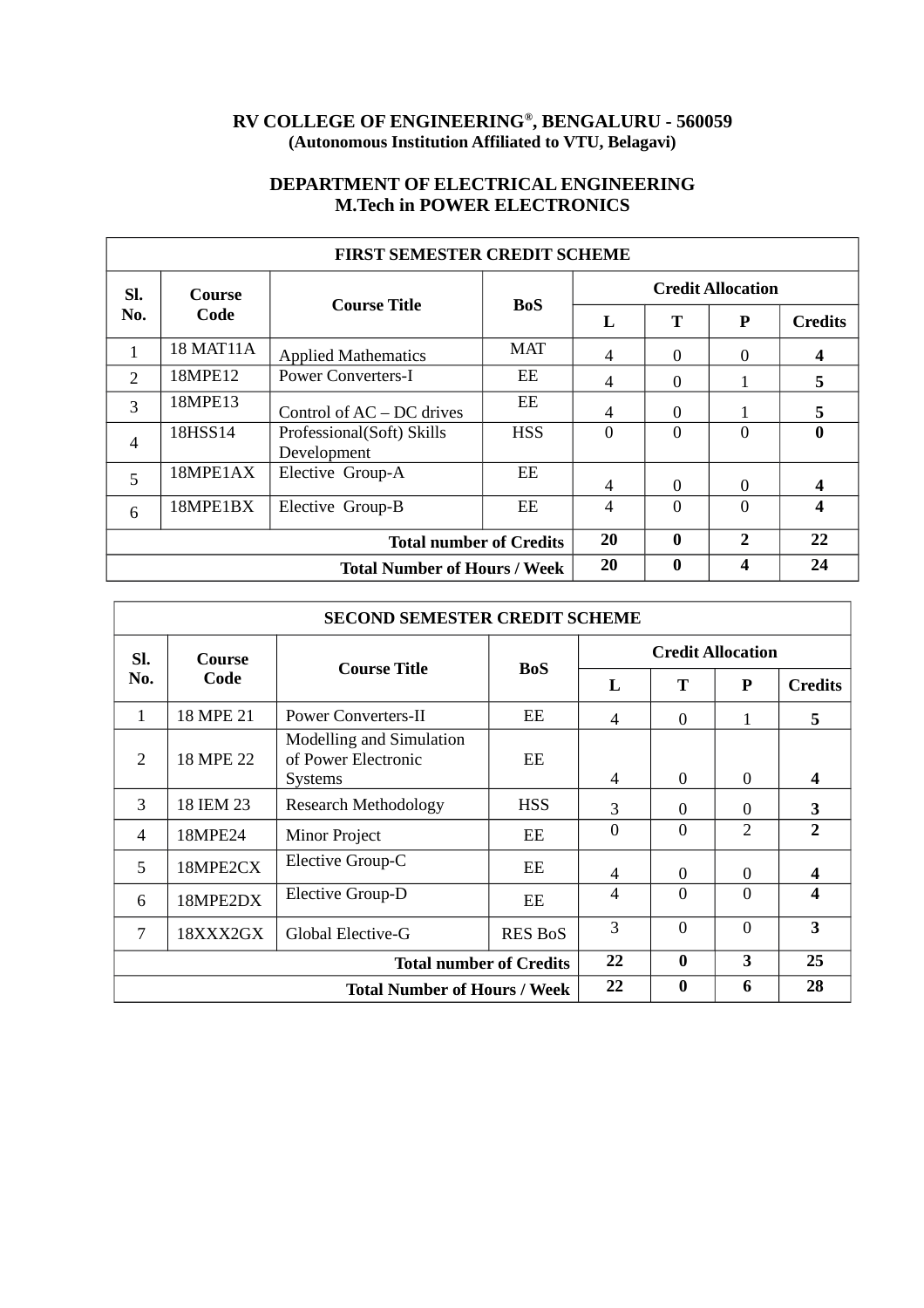| <b>SEMESTER: I</b> |                                           |                                                  |  |  |  |
|--------------------|-------------------------------------------|--------------------------------------------------|--|--|--|
|                    |                                           | <b>GROUP A: PROFESSIONAL ELECTIVES</b>           |  |  |  |
| Sl. No.            | <b>Course Code</b><br><b>Course Title</b> |                                                  |  |  |  |
| 1.                 | 18MPE1A1                                  | <b>Advanced Control Systems</b>                  |  |  |  |
| 2.                 | 18MPE1A2                                  | <b>Intelligent Control Techniques</b>            |  |  |  |
| 3.                 | 18MPE1A3                                  | <b>Embedded Systems</b>                          |  |  |  |
|                    |                                           | <b>GROUP B: PROFESSIONAL ELECTIVES</b>           |  |  |  |
| 1.                 | 18MPE1B1                                  | Power Quality Problems and Mitigation            |  |  |  |
| 2.                 | 18MPE1B2                                  | <b>Power System Harmonics</b>                    |  |  |  |
| 3.                 | 18MPE1B3                                  | Smart Grid-Technology, Analysis and Applications |  |  |  |
|                    |                                           | <b>SEMESTER: II</b>                              |  |  |  |
|                    |                                           | <b>GROUP C: PROFESSIONAL ELECTIVES</b>           |  |  |  |
| 1.                 | 18MPE2C1                                  | <b>EMC</b> in Power Electronics                  |  |  |  |
| 2.                 | 18MPE2C2                                  | <b>PWM</b> Techniques                            |  |  |  |
| 3.                 | 18MPE2C3                                  | <b>DSP Applications to Drives</b>                |  |  |  |
|                    | <b>GROUP D: PROFESSIONAL ELECTIVES</b>    |                                                  |  |  |  |
| 1.                 | 18MPE2D1                                  | Converters for Solar and Wind Systems            |  |  |  |
| 2.                 | 18MPE2D2                                  | <b>Hybrid Electric Vehicles</b>                  |  |  |  |
| 3.                 | 18MPE2D3                                  | <b>Flexible AC Transmission System</b>           |  |  |  |

|                | <b>GROUP G: GLOBAL ELECTIVES</b> |                    |                                                    |                |  |  |  |  |
|----------------|----------------------------------|--------------------|----------------------------------------------------|----------------|--|--|--|--|
| <b>Sl. No.</b> | <b>Host Dept</b>                 | <b>Course Code</b> | <b>Course Title</b>                                | <b>Credits</b> |  |  |  |  |
| 1.             | CS.                              | 18CS2G01           | <b>Business Analytics</b>                          | З              |  |  |  |  |
| 2.             | CV                               | 18CV2G02           | Industrial & Occupational Health and Safety        | 3              |  |  |  |  |
| 3.             | IM                               | 18IM2G03           | Modeling using Linear Programming                  | 3              |  |  |  |  |
| 4.             | IM                               | 18IM2G04           | <b>Project Management</b>                          | 3              |  |  |  |  |
| 5.             | <b>CH</b>                        | 18CH2G05           | <b>Energy Management</b>                           | 3              |  |  |  |  |
| 6.             | ME                               | 18ME2G06           | Industry 4.0                                       | 3              |  |  |  |  |
| 7.             | ME                               | 18ME2G07           | <b>Advanced Materials</b>                          | 3              |  |  |  |  |
| 8.             | C <sub>Y</sub>                   | 18CHY2G08          | <b>Composite Materials Science and Engineering</b> | 3              |  |  |  |  |
| 9.             | PY.                              | 18PHY2G09          | <b>Physics of Materials</b>                        | 3              |  |  |  |  |
| 10.            | MA                               | 18MAT2G10          | <b>Advanced Statistical Methods</b>                |                |  |  |  |  |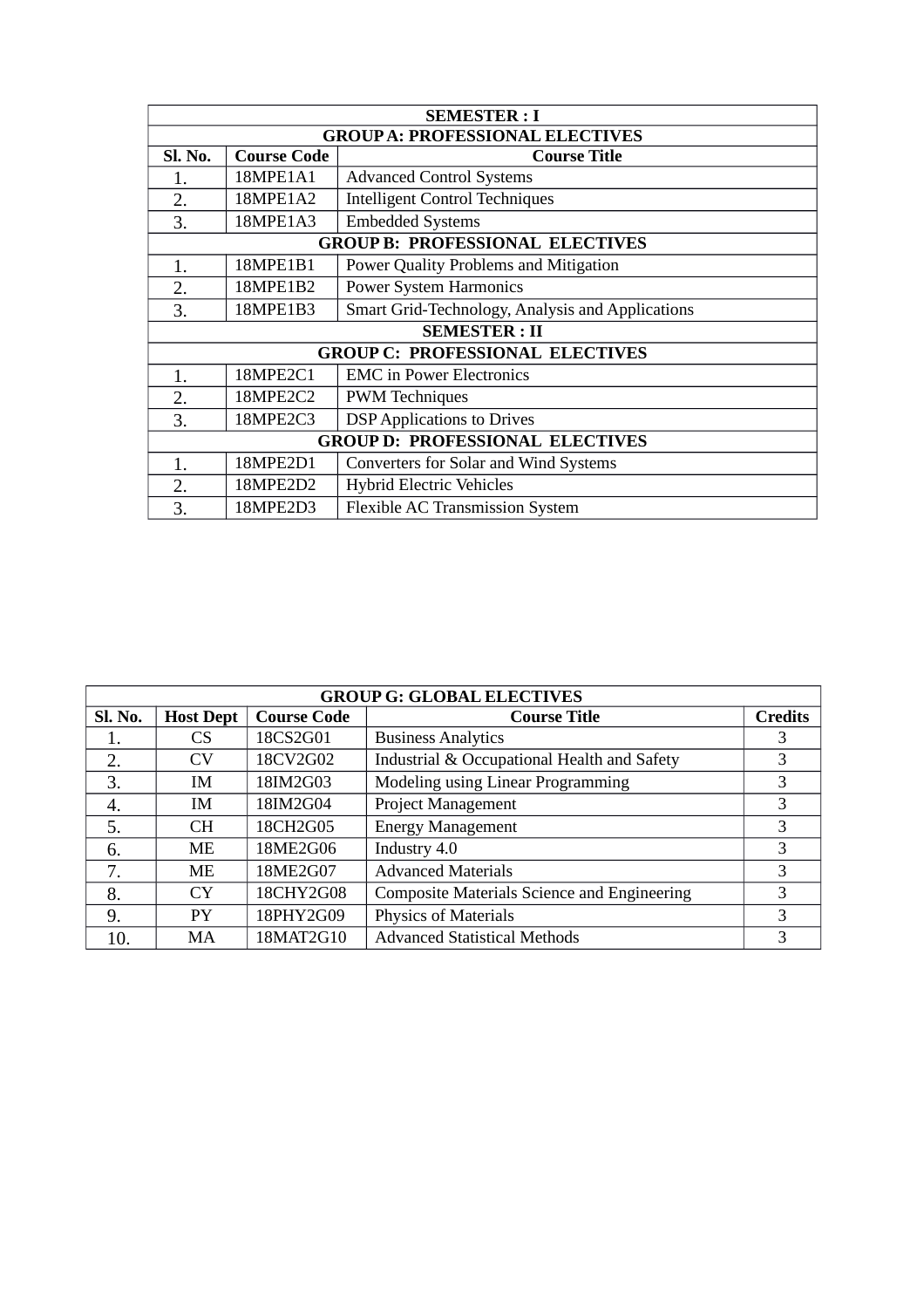| THIRD SEMESTER CREDIT SCHEME |                                   |                                            |            |                          |          |          |             |  |  |
|------------------------------|-----------------------------------|--------------------------------------------|------------|--------------------------|----------|----------|-------------|--|--|
|                              |                                   |                                            |            | <b>Credit Allocation</b> |          |          |             |  |  |
| <b>Sl. No.</b>               | <b>Course Code</b>                | <b>Course Title</b>                        | <b>BoS</b> | Ι.                       | T        | P        | Credit<br>s |  |  |
|                              | 18MPE31                           | Programmable Logic Controller<br>and SCADA | EE         | $\overline{4}$           | 0        |          | 5           |  |  |
| 2                            | 18MPE32                           | Internship                                 | EE         | $\Omega$                 |          | 5        | 5           |  |  |
| 3                            | 18MPE33                           | Major Project : Phase-I                    | EE         | $\Omega$                 |          | 5        | 5           |  |  |
| 4                            | 18MPE3EX                          | Professional Elective-E                    | EE         | 4                        | $\Omega$ | $\Omega$ |             |  |  |
|                              | <b>Total number of Credits</b>    |                                            |            |                          |          | 11       | 19          |  |  |
|                              | <b>Total Number of Hours/Week</b> |                                            |            |                          |          | 22       | 30          |  |  |

| <b>FOURTH SEMESTER CREDIT SCHEME</b> |                    |                          |            |                          |   |    |                |  |  |
|--------------------------------------|--------------------|--------------------------|------------|--------------------------|---|----|----------------|--|--|
| Sl. No.                              | <b>Course Code</b> | <b>Course Title</b>      | <b>BoS</b> | <b>Credit Allocation</b> |   |    |                |  |  |
|                                      |                    |                          |            |                          | т | P  | <b>Credits</b> |  |  |
|                                      | 18MPE41            | Major Project : Phase-II | EE         |                          | 0 | 20 | 20             |  |  |
| 2                                    | 18MPE42            | <b>Technical Seminar</b> | EE         |                          | 0 | 2  |                |  |  |
| <b>Total number of Credits</b>       |                    |                          |            | 0                        | 0 | 22 | 22             |  |  |
| <b>Total Number of Hours / Week</b>  |                    |                          |            |                          | 0 | 44 | 44             |  |  |

| <b>SEMESTER: III</b> |                                        |                              |  |  |  |  |  |
|----------------------|----------------------------------------|------------------------------|--|--|--|--|--|
|                      | <b>GROUP E: PROFESSIONAL ELECTIVES</b> |                              |  |  |  |  |  |
| Sl. No.              | <b>Course Title</b><br>Course          |                              |  |  |  |  |  |
|                      | Code                                   |                              |  |  |  |  |  |
|                      | 18MPE3E1                               | Digital System Design        |  |  |  |  |  |
|                      | 18MPE3E2                               | High Voltage DC Transmission |  |  |  |  |  |
|                      | 18MPE3E3                               | Nanomaterials and Devices    |  |  |  |  |  |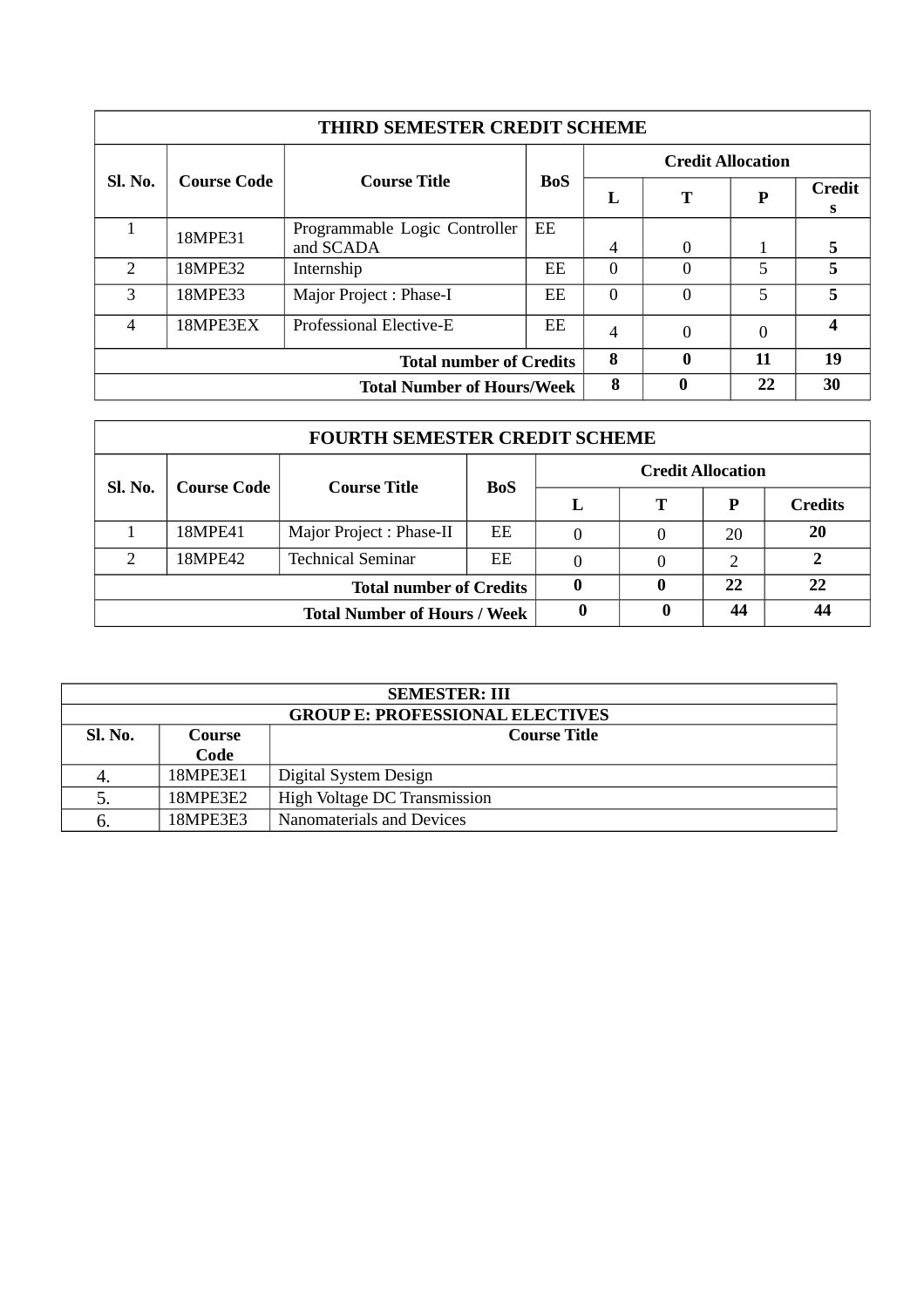|                 |                                                                                                                                                                |                |                                                                                              |  | <b>SEMESTER: I</b> |                            |  |                                                                                                                                                                                                           |            |
|-----------------|----------------------------------------------------------------------------------------------------------------------------------------------------------------|----------------|----------------------------------------------------------------------------------------------|--|--------------------|----------------------------|--|-----------------------------------------------------------------------------------------------------------------------------------------------------------------------------------------------------------|------------|
|                 |                                                                                                                                                                |                |                                                                                              |  |                    | <b>APPLIED MATHEMATICS</b> |  |                                                                                                                                                                                                           |            |
|                 | (Theory)                                                                                                                                                       |                |                                                                                              |  |                    |                            |  |                                                                                                                                                                                                           |            |
|                 |                                                                                                                                                                |                | (Common to MPE, MBT, MBI, MCH, MST, MHT, MPD, MMD, MCM)                                      |  |                    |                            |  |                                                                                                                                                                                                           |            |
|                 | <b>Course Code</b>                                                                                                                                             |                | <b>18MAT11A</b>                                                                              |  |                    |                            |  | <b>CIE Marks</b>                                                                                                                                                                                          | <b>100</b> |
|                 | <b>Credits L:T:P</b>                                                                                                                                           | $\ddot{\cdot}$ | 4:0:0                                                                                        |  |                    |                            |  | <b>SEE Marks</b>                                                                                                                                                                                          | 100        |
| <b>Hours</b>    |                                                                                                                                                                |                | 52L                                                                                          |  |                    |                            |  | <b>SEE Duration</b>                                                                                                                                                                                       | 3 Hrs      |
|                 | <b>STATISTICS</b>                                                                                                                                              |                |                                                                                              |  | Unit-I             |                            |  |                                                                                                                                                                                                           | 10 Hrs     |
|                 |                                                                                                                                                                |                |                                                                                              |  |                    |                            |  | Method of least squares, fitting of straight line, linearization of nonlinear laws, curve fitting by                                                                                                      |            |
|                 |                                                                                                                                                                |                |                                                                                              |  |                    |                            |  | polynomials, correlation, coefficient of correlation, lines of regression, Spearman rank correlation.                                                                                                     |            |
|                 |                                                                                                                                                                |                |                                                                                              |  | Unit-II            |                            |  |                                                                                                                                                                                                           | 10 Hrs     |
|                 |                                                                                                                                                                |                | PROBABILITY DISTRIBUTIONS                                                                    |  |                    |                            |  |                                                                                                                                                                                                           |            |
|                 |                                                                                                                                                                |                |                                                                                              |  |                    |                            |  | Introduction to probability, Random variables-discrete and continuous random variables, important                                                                                                         |            |
|                 |                                                                                                                                                                |                |                                                                                              |  |                    |                            |  | measures and moment generating functions, Standard distributions-Binomial, Exponential, Normal and                                                                                                        |            |
|                 | Gamma distributions.                                                                                                                                           |                |                                                                                              |  |                    |                            |  |                                                                                                                                                                                                           |            |
|                 |                                                                                                                                                                |                |                                                                                              |  | Unit-III           |                            |  |                                                                                                                                                                                                           | 10 Hrs     |
|                 |                                                                                                                                                                |                | SYSTEM OF LINEAR EQUATIONS AND EIGEN VALUE PROBLEMS                                          |  |                    |                            |  |                                                                                                                                                                                                           |            |
|                 |                                                                                                                                                                |                |                                                                                              |  |                    |                            |  | System of linear equations-LU decomposition and Gauss-Jordan method, Eigen value problems-bounds on                                                                                                       |            |
|                 |                                                                                                                                                                |                |                                                                                              |  |                    |                            |  | eigen values, Power method and Inverse Power method, Eigen values and eigen vectors of real symmetric                                                                                                     |            |
|                 | matrices-Jacobi method.                                                                                                                                        |                |                                                                                              |  |                    |                            |  |                                                                                                                                                                                                           |            |
|                 |                                                                                                                                                                |                |                                                                                              |  | Unit-IV            |                            |  |                                                                                                                                                                                                           | 11 Hrs     |
|                 |                                                                                                                                                                |                | NUMERICAL SOLUTION OF DIFFERENTIAL EQUATIONS                                                 |  |                    |                            |  |                                                                                                                                                                                                           |            |
|                 |                                                                                                                                                                |                |                                                                                              |  |                    |                            |  | Boundary value problems (BVP's)-finite difference method for linear and nonlinear problems, Shooting                                                                                                      |            |
|                 |                                                                                                                                                                |                |                                                                                              |  |                    |                            |  | method and Galerkin method. Finite differences-implicit and explicit scheme, Finite difference methods for                                                                                                |            |
|                 |                                                                                                                                                                |                |                                                                                              |  |                    |                            |  | parabolic, elliptic and hyperbolic partial differential equations, Finite element method and simple problems.                                                                                             |            |
|                 |                                                                                                                                                                |                |                                                                                              |  | Unit-V             |                            |  |                                                                                                                                                                                                           | 11 Hrs     |
|                 |                                                                                                                                                                |                | <b>CONCEPTS OF ENGINEERING OPTIMIZATION</b>                                                  |  |                    |                            |  |                                                                                                                                                                                                           |            |
|                 |                                                                                                                                                                |                |                                                                                              |  |                    |                            |  | Engineering applications of optimization, statement of an optimization problem-design vector, design                                                                                                      |            |
|                 |                                                                                                                                                                |                |                                                                                              |  |                    |                            |  | constraints, constraint surface, objective function and objective function surface. Multivariable optimization                                                                                            |            |
|                 |                                                                                                                                                                |                |                                                                                              |  |                    |                            |  | with inequality constraints-Kuhn-Tucker conditions, Constraint qualification, Genetic operators, Neural-                                                                                                  |            |
|                 | <b>Course Outcomes</b>                                                                                                                                         |                | Network-based Optimization. Optimization of Fuzzy systems.                                   |  |                    |                            |  |                                                                                                                                                                                                           |            |
|                 |                                                                                                                                                                |                |                                                                                              |  |                    |                            |  |                                                                                                                                                                                                           |            |
|                 |                                                                                                                                                                |                | After going through this course the student will be able to:                                 |  |                    |                            |  | CO1   Identify and interpret the fundamental concepts of statistics, distributions, linear algebra, differential                                                                                          |            |
|                 |                                                                                                                                                                |                |                                                                                              |  |                    |                            |  |                                                                                                                                                                                                           |            |
|                 |                                                                                                                                                                |                | equations and optimization arising in various fields engineering.                            |  |                    |                            |  |                                                                                                                                                                                                           |            |
| CO <sub>2</sub> |                                                                                                                                                                |                |                                                                                              |  |                    |                            |  | Apply the knowledge and skills of statistical/numerical/optimization techniques to solve problems<br>of least squares, probability distributions, linear equations, eigen value problems and differential |            |
|                 | equations.                                                                                                                                                     |                |                                                                                              |  |                    |                            |  |                                                                                                                                                                                                           |            |
| CO <sub>3</sub> |                                                                                                                                                                |                |                                                                                              |  |                    |                            |  | Analyze the physical problem to establish statistical/mathematical model and use appropriate                                                                                                              |            |
|                 |                                                                                                                                                                |                |                                                                                              |  |                    |                            |  |                                                                                                                                                                                                           |            |
|                 |                                                                                                                                                                |                | method to solve and optimize the solution.                                                   |  |                    |                            |  | Distinguish the overall mathematical knowledge gained to demonstrate the problems of least                                                                                                                |            |
| CO <sub>4</sub> |                                                                                                                                                                |                |                                                                                              |  |                    |                            |  | squares, probability distributions, linear equations, eigen value problems, differential equations and                                                                                                    |            |
|                 |                                                                                                                                                                |                | optimization arising in practical situations.                                                |  |                    |                            |  |                                                                                                                                                                                                           |            |
|                 | <b>Reference Books</b>                                                                                                                                         |                |                                                                                              |  |                    |                            |  |                                                                                                                                                                                                           |            |
| $\mathbf{1}$    |                                                                                                                                                                |                |                                                                                              |  |                    |                            |  | Theory and Problems of probability, Seymour Lipschutz and Marc lars Lipson, 2 <sup>nd</sup> Edition, Schaum's                                                                                             |            |
|                 |                                                                                                                                                                |                |                                                                                              |  |                    |                            |  |                                                                                                                                                                                                           |            |
| $\overline{2}$  | Outline Series, ISBN: 0-07-118356-6.<br>Introductory method of numerical analysis, S. S. Sastry, 4 <sup>th</sup> Edition, 2009,, Prentice-Hall India Pvt. Ltd, |                |                                                                                              |  |                    |                            |  |                                                                                                                                                                                                           |            |
|                 |                                                                                                                                                                |                |                                                                                              |  |                    |                            |  |                                                                                                                                                                                                           |            |
|                 | ISBN: 81-203-1266-X.                                                                                                                                           |                |                                                                                              |  |                    |                            |  |                                                                                                                                                                                                           |            |
| 3               |                                                                                                                                                                |                |                                                                                              |  |                    |                            |  | Numerical methods for scientific and engineering computation , M K Jain, S. R. K. Iyengar, R. K. Jain,                                                                                                    |            |
|                 |                                                                                                                                                                |                | 6 <sup>th</sup> Edition, 2012, New Age International Publishers, ISBN-13: 978-81-224-2001-2. |  |                    |                            |  |                                                                                                                                                                                                           |            |
| 4               |                                                                                                                                                                |                |                                                                                              |  |                    |                            |  | Engineering Optimization Theory and Practice, Singiresu S. Rao, 3rd Edition, New Age International                                                                                                        |            |
|                 |                                                                                                                                                                |                | (P)Ltd., ISBN: 81-224-1149-5.                                                                |  |                    |                            |  |                                                                                                                                                                                                           |            |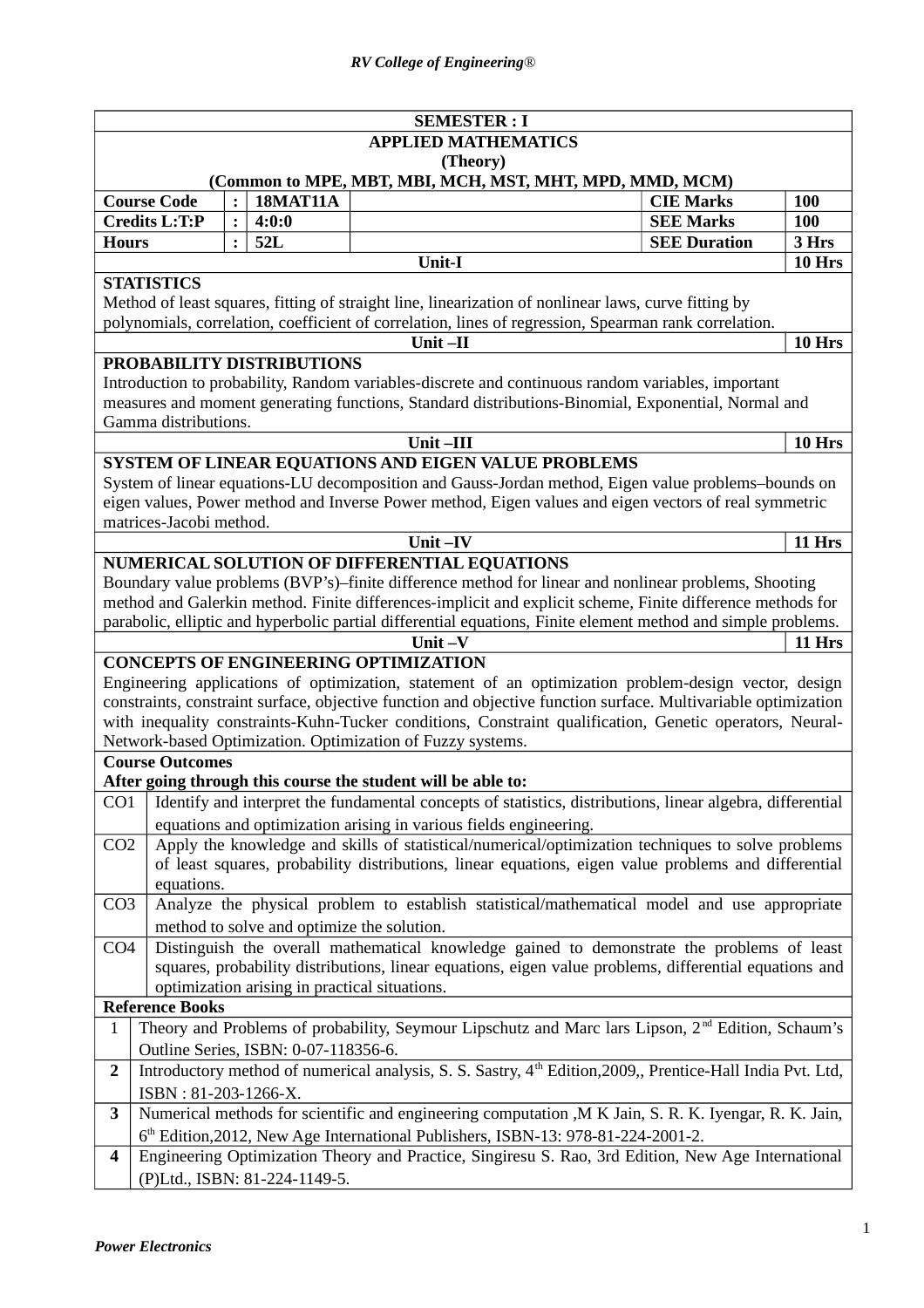#### *RV College of Engineering*®

### **Scheme of Continuous Internal Evaluation (CIE); Theory (100 Marks)**

CIE is executed by way of Quizzes (Q), Tests (T) and Assignments (A). A minimum of two quizzes are conducted and each quiz is evaluated for 10 marks adding up to 20 marks. Faculty may adopt innovative methods for conducting quizzes effectively. Three tests are conducted for 50 marks each and the sum of the marks scored from three tests is reduced to 50 marks. A minimum of two assignments are given with a combination of two components among 1) Solving innovative problems 2) Seminar/new developments in the related course 3) Laboratory/field work 4) Minor project.

**Total CIE (Q+T+A) is 20+50+30=100 Marks**

#### **Scheme of Semester End Examination (SEE) for 100 marks**

|                |                           |                | <b>SEMESTER: I</b>    |  |            |  |
|----------------|---------------------------|----------------|-----------------------|--|------------|--|
|                | <b>POWER CONVERTERS-I</b> |                |                       |  |            |  |
|                |                           |                | (Theory and Practice) |  |            |  |
| Course Code    |                           | <b>18MPE12</b> | <b>CIE Marks</b>      |  | $100 + 50$ |  |
| Credits: L:T:P |                           | 4:0:1          | <b>SEE Marks</b>      |  | $100 + 50$ |  |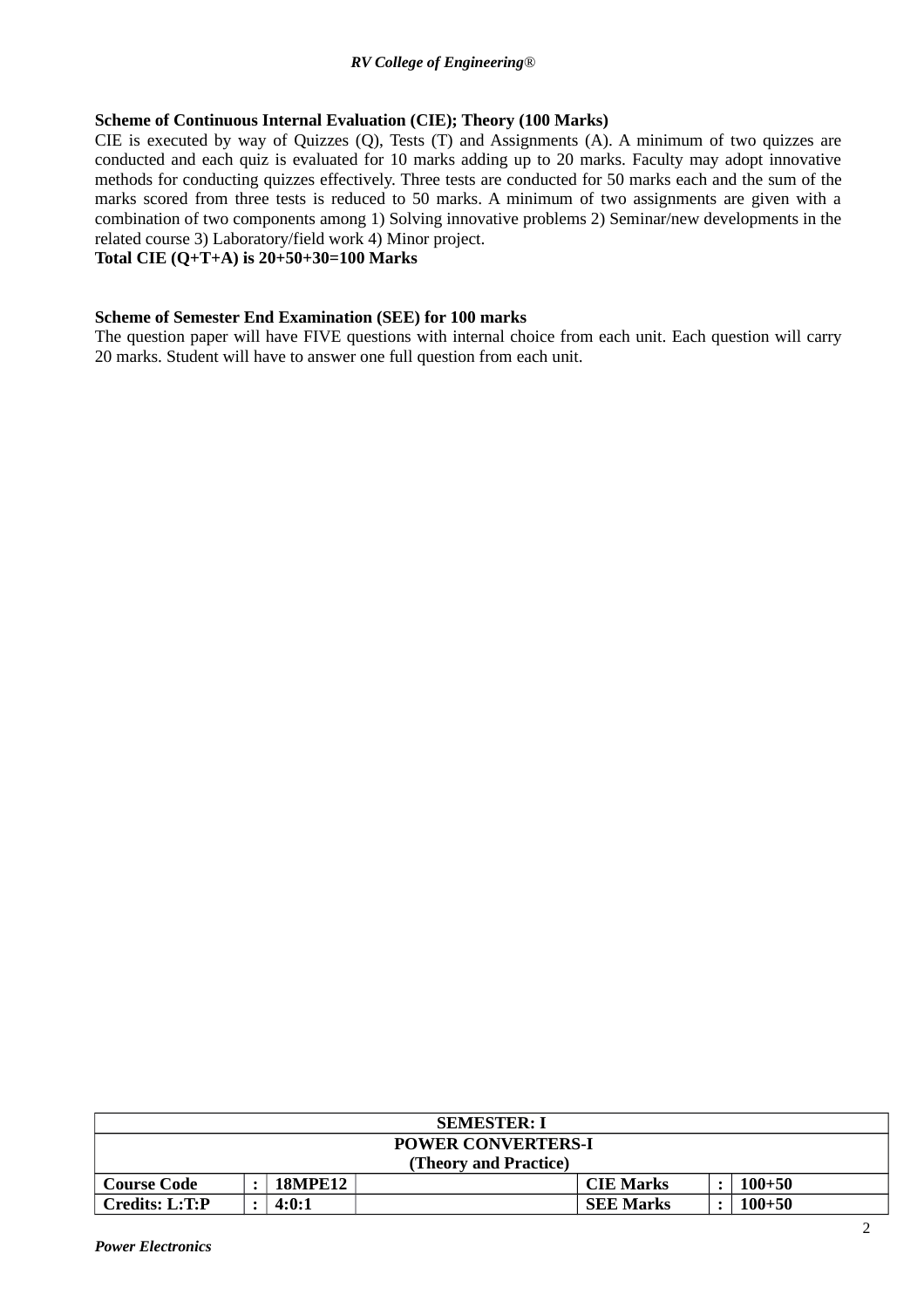| <b>Hours</b>           |                                                                                                                                                                                                                                               | $52L+26P$ |                                                                                                                                                                                                                                                                                                                                                                                                                                                                                                                                                                                                                                                                                                                                                                                                                                                                                                                                                                                                                                                                                               | <b>SEE Duration</b><br>$\ddot{\cdot}$ | $3 + 3$ Hrs         |        |
|------------------------|-----------------------------------------------------------------------------------------------------------------------------------------------------------------------------------------------------------------------------------------------|-----------|-----------------------------------------------------------------------------------------------------------------------------------------------------------------------------------------------------------------------------------------------------------------------------------------------------------------------------------------------------------------------------------------------------------------------------------------------------------------------------------------------------------------------------------------------------------------------------------------------------------------------------------------------------------------------------------------------------------------------------------------------------------------------------------------------------------------------------------------------------------------------------------------------------------------------------------------------------------------------------------------------------------------------------------------------------------------------------------------------|---------------------------------------|---------------------|--------|
|                        |                                                                                                                                                                                                                                               |           | Unit-I                                                                                                                                                                                                                                                                                                                                                                                                                                                                                                                                                                                                                                                                                                                                                                                                                                                                                                                                                                                                                                                                                        |                                       |                     |        |
| IGBT,                  | <b>Power Semiconductor Devices:</b>                                                                                                                                                                                                           |           | working principle, characteristics (static & dynamic) of Power Diodes, Schottky diodes, SiC diodes,<br>GaN diode. Structure, physics of operation, characteristics (static & dynamic) of Thyristors, MOSFET,                                                                                                                                                                                                                                                                                                                                                                                                                                                                                                                                                                                                                                                                                                                                                                                                                                                                                  |                                       |                     | 10 Hrs |
|                        |                                                                                                                                                                                                                                               |           | $Unit - II$                                                                                                                                                                                                                                                                                                                                                                                                                                                                                                                                                                                                                                                                                                                                                                                                                                                                                                                                                                                                                                                                                   |                                       |                     |        |
| choppers               | Gate drive circuits and Protection,<br>MOSFET, IGBT . Working Principle GTOs.                                                                                                                                                                 |           | Operating Limitations and Safe operating Areas of Thyristors,<br>Choppers: Analysis of Step down, step up, step up-down choppers, Classification and Analysis of<br>Unit-III                                                                                                                                                                                                                                                                                                                                                                                                                                                                                                                                                                                                                                                                                                                                                                                                                                                                                                                  |                                       |                     | 10 Hrs |
|                        |                                                                                                                                                                                                                                               |           | Line Commutated Converters: Phase control, single phase and three phase semi controlled & fully                                                                                                                                                                                                                                                                                                                                                                                                                                                                                                                                                                                                                                                                                                                                                                                                                                                                                                                                                                                               |                                       |                     | 10 Hrs |
|                        |                                                                                                                                                                                                                                               |           | controlled bridge converter, expression of output voltage/current interms of fourier series, power factor<br>improvement methods, effect of source inductance, twelve pulse converter, design of converter circuits                                                                                                                                                                                                                                                                                                                                                                                                                                                                                                                                                                                                                                                                                                                                                                                                                                                                           |                                       |                     |        |
|                        |                                                                                                                                                                                                                                               |           | Unit-IV                                                                                                                                                                                                                                                                                                                                                                                                                                                                                                                                                                                                                                                                                                                                                                                                                                                                                                                                                                                                                                                                                       |                                       |                     |        |
|                        |                                                                                                                                                                                                                                               |           | Inverters: Principle of operation, performance parameters, single phase bridge inverters and three<br>phase inverters, current source inverter, comparison between VSI & CSI.<br>Output Voltage Control of Inverters: Single/multiple pulse, modified SPWM methods, PWM<br>unipolar, bipolar switching and harmonic spectrum analysis for single phase and three phase inverters,<br>third harmonic PWM, harmonic reduction and elimination.<br>Unit-V                                                                                                                                                                                                                                                                                                                                                                                                                                                                                                                                                                                                                                        |                                       |                     | 10 Hrs |
|                        |                                                                                                                                                                                                                                               |           | AC Voltage Controllers: Principle of on-off control, phase control: single and 3 phase controllers -                                                                                                                                                                                                                                                                                                                                                                                                                                                                                                                                                                                                                                                                                                                                                                                                                                                                                                                                                                                          |                                       |                     | 12 Hrs |
|                        | inverters, super-lift multilevel inverters<br>Introduction to matrix converters                                                                                                                                                               |           | Design and analysis with R and R-L loads. Single phase and 3 phase dual converter.<br>Multilevel Inverters: Introduction, types, diode clamped multi-level inverters, features &<br>applications, capacitor clamped multilevel inverter, cascaded H-bridge multilevel inverter, multilevel<br>inverters for hybrid converter- mixed level hybrid, asymmetric hybrid and soft switched multilevel                                                                                                                                                                                                                                                                                                                                                                                                                                                                                                                                                                                                                                                                                              |                                       |                     |        |
|                        |                                                                                                                                                                                                                                               |           | <b>UNIT VI Lab Component</b>                                                                                                                                                                                                                                                                                                                                                                                                                                                                                                                                                                                                                                                                                                                                                                                                                                                                                                                                                                                                                                                                  |                                       | 2Hrs/Wee<br>$\bf k$ |        |
| 4.<br>6.<br>7.         | Thyristors<br>continuous & discontinuous current mode<br>continuous & discontinuous current mode<br>converter<br>controlled converter<br>continuous & discontinuous current mode<br>width modulation<br>11. Diode clamped multilevel inverter |           | 1. Analysis of static and dynamic characteristic of Power Diodes, Schottky diodes, SiC diodes,<br>2. Design and Simulation of DC-DC Converters step-down, step-up, step up/down.<br>3. Performance analysis of DC-DC Converters step-down, step-up, step up/down.<br>Design and Simulation of single phase fully controlled and semi-controlled converter for RL load for<br>5. Performance testing of single phase fully controlled and semi-controlled converter for RL load for<br>Simulation Study of effect of source inductance on the performance of single phase fully controlled<br>Experimental Study of effect of source inductance on the performance of single phase fully<br>8. Performance analysis of three phase fully controlled and semi-controlled converter for RL load for<br><b>9.</b> Performance analysis of single phase bridge inverter for RL load and voltage control by single pulse<br>10. Design and Performance analysis of single phase bridge inverter for RL load and voltage control by<br>sinusoidal pulse width modulation using a modern design tool. |                                       |                     |        |
| <b>Course Outcomes</b> |                                                                                                                                                                                                                                               |           |                                                                                                                                                                                                                                                                                                                                                                                                                                                                                                                                                                                                                                                                                                                                                                                                                                                                                                                                                                                                                                                                                               |                                       |                     |        |
|                        |                                                                                                                                                                                                                                               |           | After completing the course, the students will be able to:                                                                                                                                                                                                                                                                                                                                                                                                                                                                                                                                                                                                                                                                                                                                                                                                                                                                                                                                                                                                                                    |                                       |                     |        |
| <b>CO1:</b>            |                                                                                                                                                                                                                                               |           | Understand the concepts of various converters, choppers inverters, multi-level inverters, matrix                                                                                                                                                                                                                                                                                                                                                                                                                                                                                                                                                                                                                                                                                                                                                                                                                                                                                                                                                                                              |                                       |                     |        |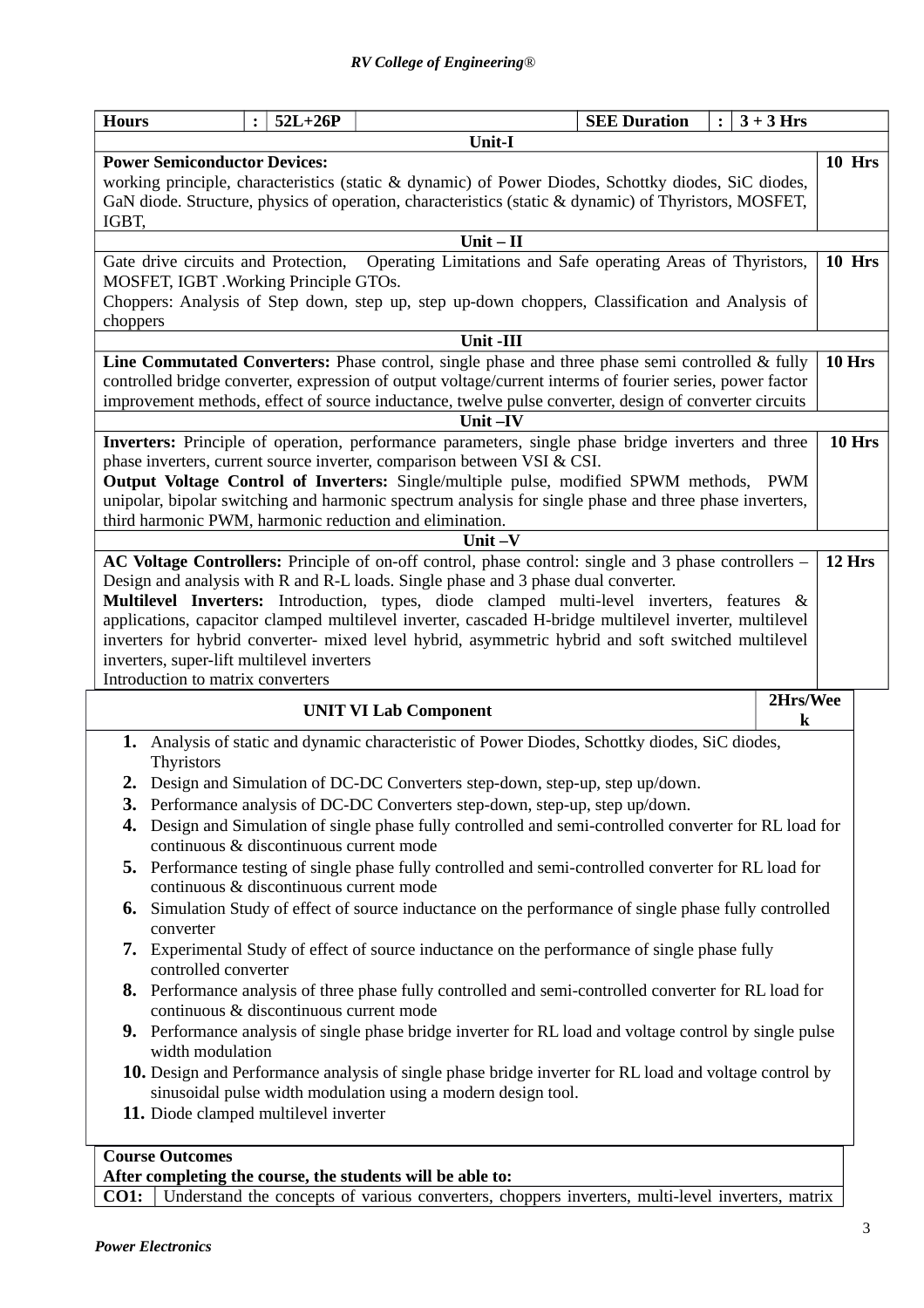|                         | converters and ac regulators.                                                                              |
|-------------------------|------------------------------------------------------------------------------------------------------------|
| $CO2$ :                 | Explain, evaluate and simulate converter, inverter and ac regulator topologies for a given                 |
|                         | application.                                                                                               |
| <b>CO3:</b>             | Analyze the operations with waveforms of various converters, choppers inverters, multi-level               |
|                         | inverters, matrix converters and ac regulators. Also choose appropriate control techniques and             |
|                         | converters.                                                                                                |
| CO4:                    | Design PWM controller, various converters, inverters and ac regulators.                                    |
|                         | <b>Reference Books</b>                                                                                     |
| 1                       | Fundamentals of Power Semiconductor Devices, B. JayantBaliga, 1 <sup>st</sup> Edition, 1995, International |
|                         | Thompson Computer Press, ISBN:9780387473130.                                                               |
| $\overline{2}$          | Power Electronics Converters, Applications, and Design, Ned Mohan, Tore M. Undeland, William               |
|                         | P. Robbins, 3rd Edition, 2011, Wiley India Pvt Ltd, ISBN: 978-0-471-22693-2                                |
| $\overline{\mathbf{3}}$ | Power Electronics, Circuit Devices and Applications, M. H. Rashid, 3 <sup>rd</sup> Edition, 2003, Prentice |
|                         | Hall Publisher, ISBN-10: 0131011405                                                                        |
| 4                       | Power Electronics, M D Singh, K B Khanchandani, 2 <sup>nd</sup> Edition, 2012, Mc. Graw Hill, ISBN         |
|                         | 9780070583894                                                                                              |

## **Scheme of Continuous Internal Evaluation (CIE): Total marks: 100+50=150**

## **Scheme of Continuous Internal Evaluation (CIE): Theory (100 Marks)**

CIE is executed by way of Quizzes (Q), Tests (T) and Assignments (A). A minimum of two quizzes are conducted and each quiz is evaluated for 10 marks adding up to 20 marks. Faculty may adopt innovative methods for conducting quizzes effectively. Three tests are conducted for 50 marks each and the sum of the marks scored from three tests is reduced to 50 marks. A minimum of two assignments are given with a combination of two components among 1) Solving innovative problems 2) Seminar/new developments in the related course 3) Laboratory/field work 4) Minor project.

#### **Total CIE (Q+T+A) is 20+50+30=100 Marks**

## **Scheme of Continuous Internal Evaluation (CIE): Practical (50 Marks)**

The Laboratory session is held every week as per the time table and the performance of the student is evaluated in every session. The average of marks over number of weeks is considered for 30 marks. At the end of the semester a test is conducted for 10 marks. The students are encouraged to implement additional innovative experiments in the lab and are rewarded for 10 marks. Total marks for the laboratory is 50.

## **Scheme of Semester End Examination (SEE) for 100 marks**

The question paper will have FIVE questions with internal choice from each unit. Each question will carry 20 marks. Student will have to answer one full question from each unit.

## **Scheme of Semester End Examination (SEE): Practical (50 Marks)**

SEE for the practical courses will be based on experiment conduction with proper results, is evaluated for 40 marks and Viva is for 10 marks. Total SEE for laboratory is 50 marks.

## **Semester End Evaluation (SEE): Total marks: 100+50=150**

## **Theory (100 Marks) + Practical (50 Marks) =Total Marks (150)**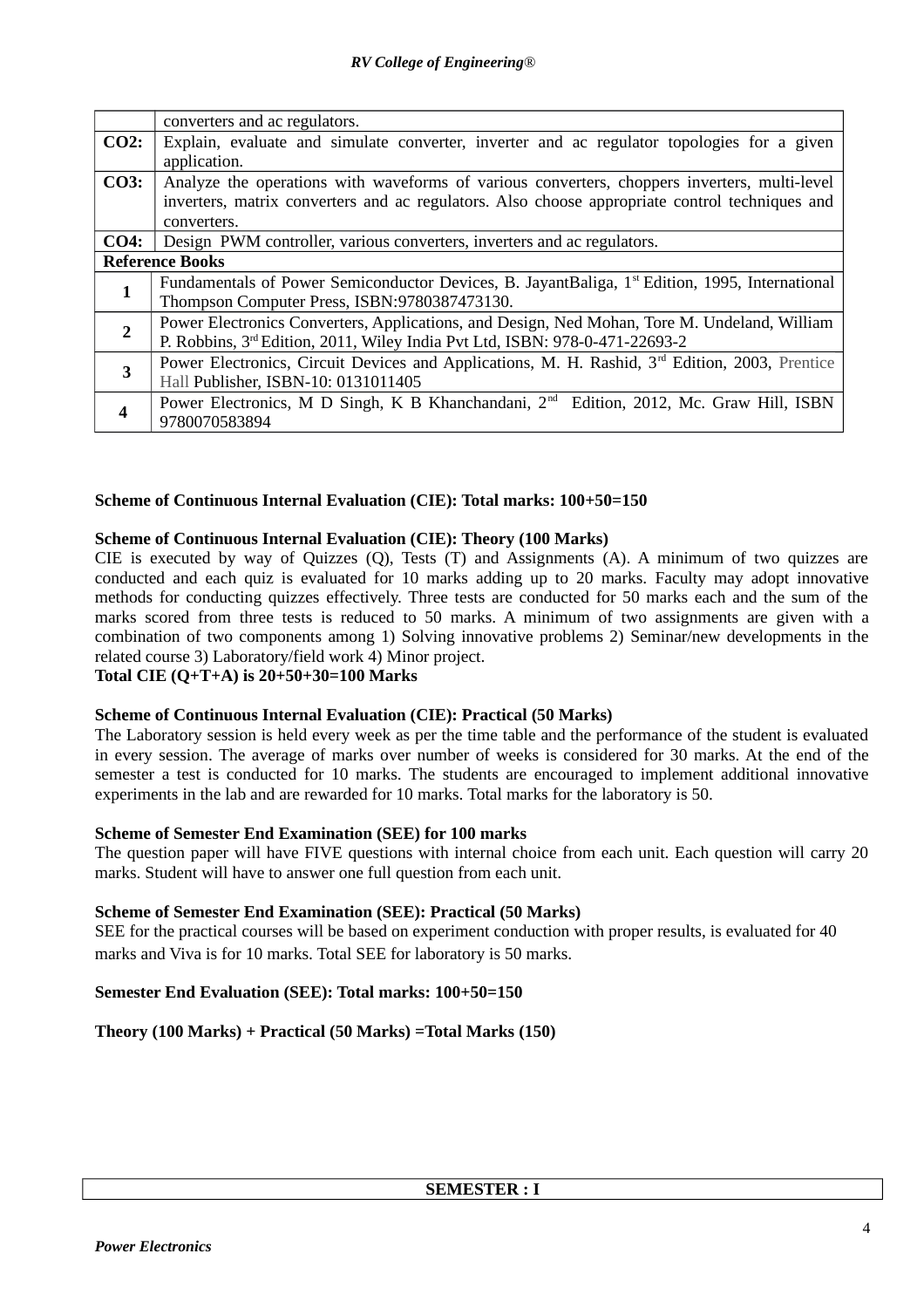|              |                                                       |                |                                                                                                                                       | <b>CONTROL OF AC - DC DRIVES</b>                                                                                                                                                               |                                         |                |            |               |
|--------------|-------------------------------------------------------|----------------|---------------------------------------------------------------------------------------------------------------------------------------|------------------------------------------------------------------------------------------------------------------------------------------------------------------------------------------------|-----------------------------------------|----------------|------------|---------------|
|              | <b>Course Code</b>                                    | $\ddot{\cdot}$ | <b>18MPE1</b>                                                                                                                         | (Theory and Practice)                                                                                                                                                                          | <b>CIE Marks</b>                        | $\ddot{\cdot}$ | $100 + 50$ |               |
|              |                                                       |                | 3                                                                                                                                     |                                                                                                                                                                                                |                                         |                |            |               |
| <b>Hours</b> | Credits L:T:P                                         | :              | 4:0:1<br>52L+26P                                                                                                                      |                                                                                                                                                                                                | <b>SEE Marks</b><br><b>SEE Duration</b> | $\ddot{\cdot}$ | $100 + 50$ | $3+3$ Hrs     |
|              |                                                       |                |                                                                                                                                       | Unit-I                                                                                                                                                                                         |                                         |                |            |               |
|              | <b>Fundamentals of Drives:</b>                        |                |                                                                                                                                       |                                                                                                                                                                                                |                                         |                |            | 10 Hrs        |
|              |                                                       |                |                                                                                                                                       | Dynamics of Electric drives: Fundamentals of torque equations, speed torque conventions and                                                                                                    |                                         |                |            |               |
|              |                                                       |                |                                                                                                                                       | multi-quadrant operations, drive parameters, components of load torque, classification of load                                                                                                 |                                         |                |            |               |
|              | torques, steady state stability, load equalization.   |                |                                                                                                                                       | Selection of motor power ratings: Thermal model of motor for heating and cooling, classes of                                                                                                   |                                         |                |            |               |
|              | motor duty, determination of moto ratings,            |                |                                                                                                                                       |                                                                                                                                                                                                |                                         |                |            |               |
|              |                                                       |                |                                                                                                                                       | Electrical drives: advantages, parts of electric drives, choice of electrical drives, status of DC AC                                                                                          |                                         |                |            |               |
|              | drives.                                               |                |                                                                                                                                       |                                                                                                                                                                                                |                                         |                |            |               |
|              |                                                       |                |                                                                                                                                       | $Unit - II$                                                                                                                                                                                    |                                         |                |            |               |
|              | <b>DC Drive fundamentals:</b>                         |                |                                                                                                                                       | DC Motor drives: DC motors and their performance, starting, braking, speed control.                                                                                                            |                                         |                |            | 10 Hrs        |
|              |                                                       |                |                                                                                                                                       | <b>Converter Control of DC Drives:</b> Analysis of series and separately excited DC motor with single                                                                                          |                                         |                |            |               |
|              |                                                       |                |                                                                                                                                       | phase and three phase converters operating in different modes and configurations.                                                                                                              |                                         |                |            |               |
|              |                                                       |                |                                                                                                                                       | Chopper Control of DC Drives: Analysis of series and separately excited DC motors fed from                                                                                                     |                                         |                |            |               |
|              |                                                       |                |                                                                                                                                       | different choppers for both time ratio control and current limit control, four quadrant control.<br>Unit-III                                                                                   |                                         |                |            |               |
|              | <b>Modelling of AC machines for Drives:</b>           |                |                                                                                                                                       |                                                                                                                                                                                                |                                         |                |            | <b>10 Hrs</b> |
|              |                                                       |                |                                                                                                                                       | AC Machines for drives: Introduction, Induction machines, rotating magnetic field, torque                                                                                                      |                                         |                |            |               |
|              |                                                       |                |                                                                                                                                       | production, equivalent circuit, torque speed curve, variable voltage operation, variable frequency                                                                                             |                                         |                |            |               |
|              |                                                       |                |                                                                                                                                       | and V/F operation, drive operating regions, variable stator current operation, effect of harmonics,                                                                                            |                                         |                |            |               |
|              | dynamic d-q model.                                    |                |                                                                                                                                       |                                                                                                                                                                                                |                                         |                |            |               |
|              |                                                       |                | synchronous machines, wound field machine, synchronous reluctance machine, permanent magnet<br>machine, variable reluctance machines. |                                                                                                                                                                                                |                                         |                |            |               |
|              |                                                       |                |                                                                                                                                       |                                                                                                                                                                                                |                                         |                |            |               |
|              |                                                       |                |                                                                                                                                       | Unit-IV                                                                                                                                                                                        |                                         |                |            |               |
|              |                                                       |                |                                                                                                                                       | <b>Control and estimation of Induction machine drives:</b>                                                                                                                                     |                                         |                |            | 10 Hrs        |
|              |                                                       |                |                                                                                                                                       | Introduction, Induction motor control with small signal model, scalar control, open loop                                                                                                       |                                         |                |            |               |
|              |                                                       |                |                                                                                                                                       | v/f control, Current fed inverter control: Independent current and frequency control.                                                                                                          |                                         |                |            |               |
|              |                                                       |                |                                                                                                                                       | Vector or field-oriented control, d c drive analogy, equivalent circuit and phasor diagram,                                                                                                    |                                         |                |            |               |
|              |                                                       |                |                                                                                                                                       | principles of Vector control, direct or feedback vector control, flux vector estimation: voltage<br>model. Indirect or feed forward vector control, direct torque and flux control,            |                                         |                |            |               |
|              |                                                       |                |                                                                                                                                       | Unit-V                                                                                                                                                                                         |                                         |                |            |               |
|              |                                                       |                |                                                                                                                                       | Control and estimation of synchronous motor drives:                                                                                                                                            |                                         |                |            | 12 Hrs        |
|              |                                                       |                |                                                                                                                                       | Introduction, sinusoidal SPM machine drives, open loop v/f self-control model, absolute position                                                                                               |                                         |                |            |               |
|              |                                                       |                |                                                                                                                                       | encoder, optical analogyresolveralweburgenent, vector control (field weakening weeke),                                                                                                         |                                         |                |            |               |
|              |                                                       |                |                                                                                                                                       | synchronous reluctance machine drives, trapezoidal SPM machine drives: drive operation with<br>Inverters, machine speels since in drives, trapezoidal SPM machine drives: drive operation with |                                         |                |            |               |
|              | speel oberation, switched Tenteral modernotor drives. |                |                                                                                                                                       |                                                                                                                                                                                                |                                         |                |            |               |
|              | motor for continuous current mode.                    |                |                                                                                                                                       | Performance Analysis of single phase semi controlled converter fed separately excited DC                                                                                                       |                                         |                |            |               |
|              | 3.                                                    |                |                                                                                                                                       | Performance analysis of three phase fully controlled converter fed separately excited DC                                                                                                       |                                         |                |            |               |
|              | motor for continuous current mode.                    |                |                                                                                                                                       |                                                                                                                                                                                                |                                         |                |            |               |
|              |                                                       |                |                                                                                                                                       | 4. Performance analysis of Chopper fed DC drive system with armature current in continuous                                                                                                     |                                         |                |            |               |
|              | current mode                                          |                |                                                                                                                                       |                                                                                                                                                                                                |                                         |                |            |               |
|              |                                                       |                |                                                                                                                                       | 5. Performance analysis of single phase fully controlled and dual converter fed separately<br>excited DC motor for continuous and discontinuous current mode using simulation                  |                                         |                |            |               |
|              | 6.                                                    |                |                                                                                                                                       | Performance analysis of 4- quadrant chopper fed DC drive system using simulation                                                                                                               |                                         |                |            |               |
|              | 7.                                                    |                |                                                                                                                                       | Speed control of single phase induction motor using V/F control                                                                                                                                |                                         |                |            |               |
|              | 8.                                                    |                |                                                                                                                                       | Speed control of three phase induction motor using V/F control                                                                                                                                 |                                         |                |            |               |
|              | 9.                                                    |                |                                                                                                                                       | Simulation of Speed control of three phase induction motor using Static Cramer Control                                                                                                         |                                         |                |            | 5             |
|              | 11. Simulation of Speed control of BLDC motor         |                |                                                                                                                                       | <b>Power</b> Electronics of Speed control of three phase SPM machine from stator side                                                                                                          |                                         |                |            |               |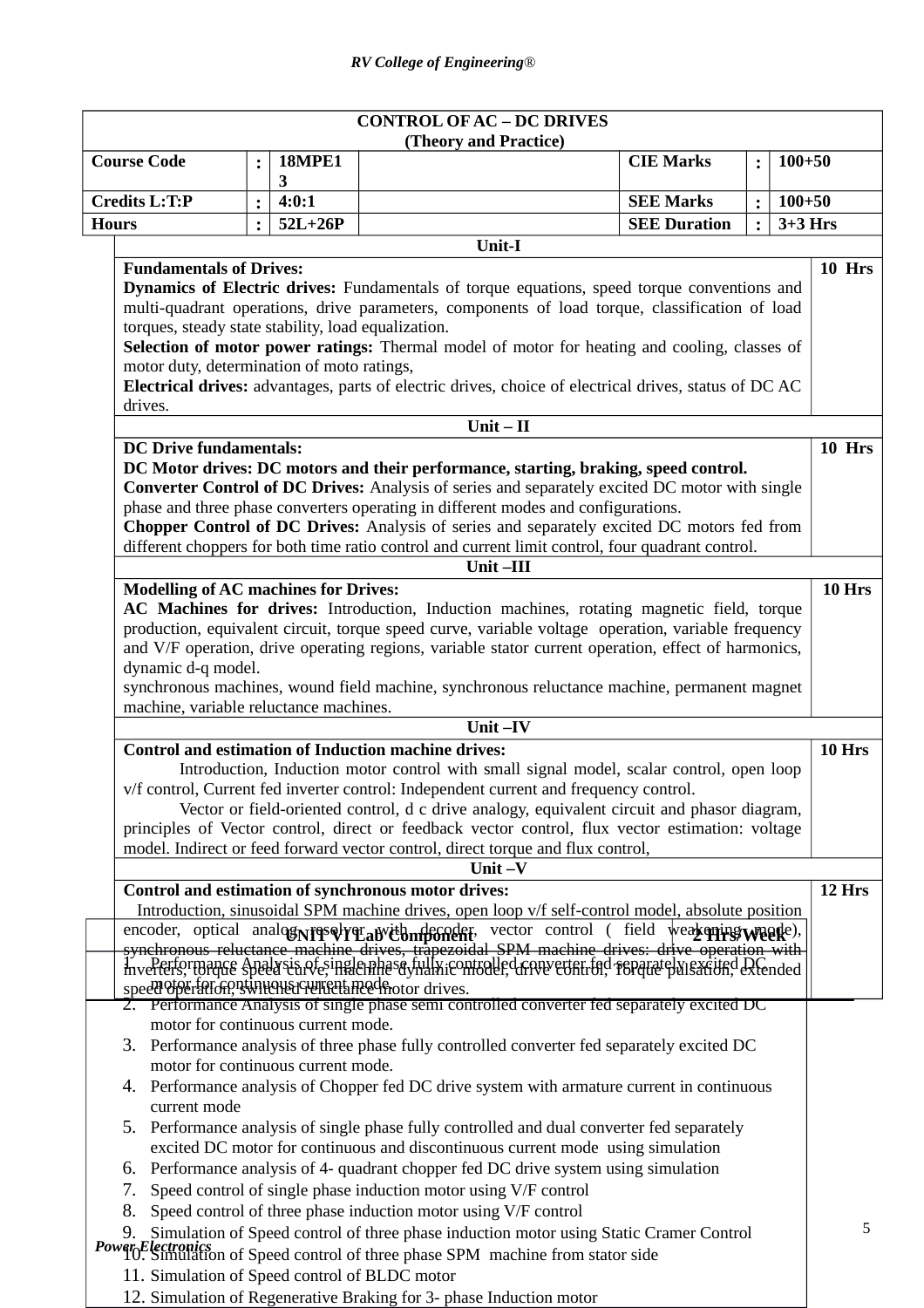|                  | <b>Course Outcomes</b>                                                                                        |
|------------------|---------------------------------------------------------------------------------------------------------------|
|                  | After completing the course, the students will be able to:                                                    |
| CO1:             | Understand the specifications, selection and design techniques of drive system for a given                    |
|                  | applications.                                                                                                 |
| $CO2$ :          | Modelling and Building and electric drive system as per given specifications.                                 |
| <b>CO3:</b>      | Simulate and build control modules for closed loop operation of an electric drive system                      |
| CO4:             | Analyze the issues related to effect of harmonics and external disturbances of electric drives.               |
|                  | <b>Reference Books</b>                                                                                        |
| 1                | Fundamentals of Electric drives, Gopal K Dubey, $2nd$ Edition, 2010, Narosa publisher, ISBN: 978-             |
|                  | 81-7319-428-3                                                                                                 |
| $\overline{2}$   | Modern Power electronics and AC Drives, Bimal K Bose, 1 <sup>st</sup> Edition, 2001, PHI publication, ISBN-   |
|                  | 13: 978-0130167439.                                                                                           |
| 3                | Power Electronics and Variable frequency drives, Bimal.K. Bose, Wiley student Edition, 2000, Wiley            |
|                  | Publishers Distributors, New Delhi,. ISBN No: 9788126529346                                                   |
| $\boldsymbol{4}$ | Power Electronics in Motor Drives: Principles, Application and Design, Martin Brown, 1 <sup>st</sup> Edition, |
|                  | 2010, Gazelle Distribution Publisher, ISBN:978-0905705897                                                     |

## **Scheme of Continuous Internal Evaluation (CIE): Total marks: 100+50=150**

#### **Scheme of Continuous Internal Evaluation (CIE): Theory (100 Marks)**

CIE is executed by way of Quizzes (Q), Tests (T) and Assignments (A). A minimum of two quizzes are conducted and each quiz is evaluated for 10 marks adding up to 20 marks. Faculty may adopt innovative methods for conducting quizzes effectively. Three tests are conducted for 50 marks each and the sum of the marks scored from three tests is reduced to 50 marks. A minimum of two assignments are given with a combination of two components among 1) Solving innovative problems 2) Seminar/new developments in the related course 3) Laboratory/field work 4) Minor project.

## **Total CIE (Q+T+A) is 20+50+30=100 Marks**

#### **Scheme of Continuous Internal Evaluation (CIE): Practical (50 Marks)**

The Laboratory session is held every week as per the time table and the performance of the student is evaluated in every session. The average of marks over number of weeks is considered for 30 marks. At the end of the semester a test is conducted for 10 marks. The students are encouraged to implement additional innovative experiments in the lab and are rewarded for 10 marks. Total marks for the laboratory is 50.

#### **Scheme of Semester End Examination (SEE) for 100 marks**

The question paper will have FIVE questions with internal choice from each unit. Each question will carry 20 marks. Student will have to answer one full question from each unit.

#### **Scheme of Semester End Examination (SEE): Practical (50 Marks)**

SEE for the practical courses will be based on experiment conduction with proper results, is evaluated for 40 marks and Viva is for 10 marks. Total SEE for laboratory is 50 marks.

#### **Semester End Evaluation (SEE): Total marks: 100+50=150**

**Theory (100 Marks) + Practical (50 Marks) =Total Marks (150)**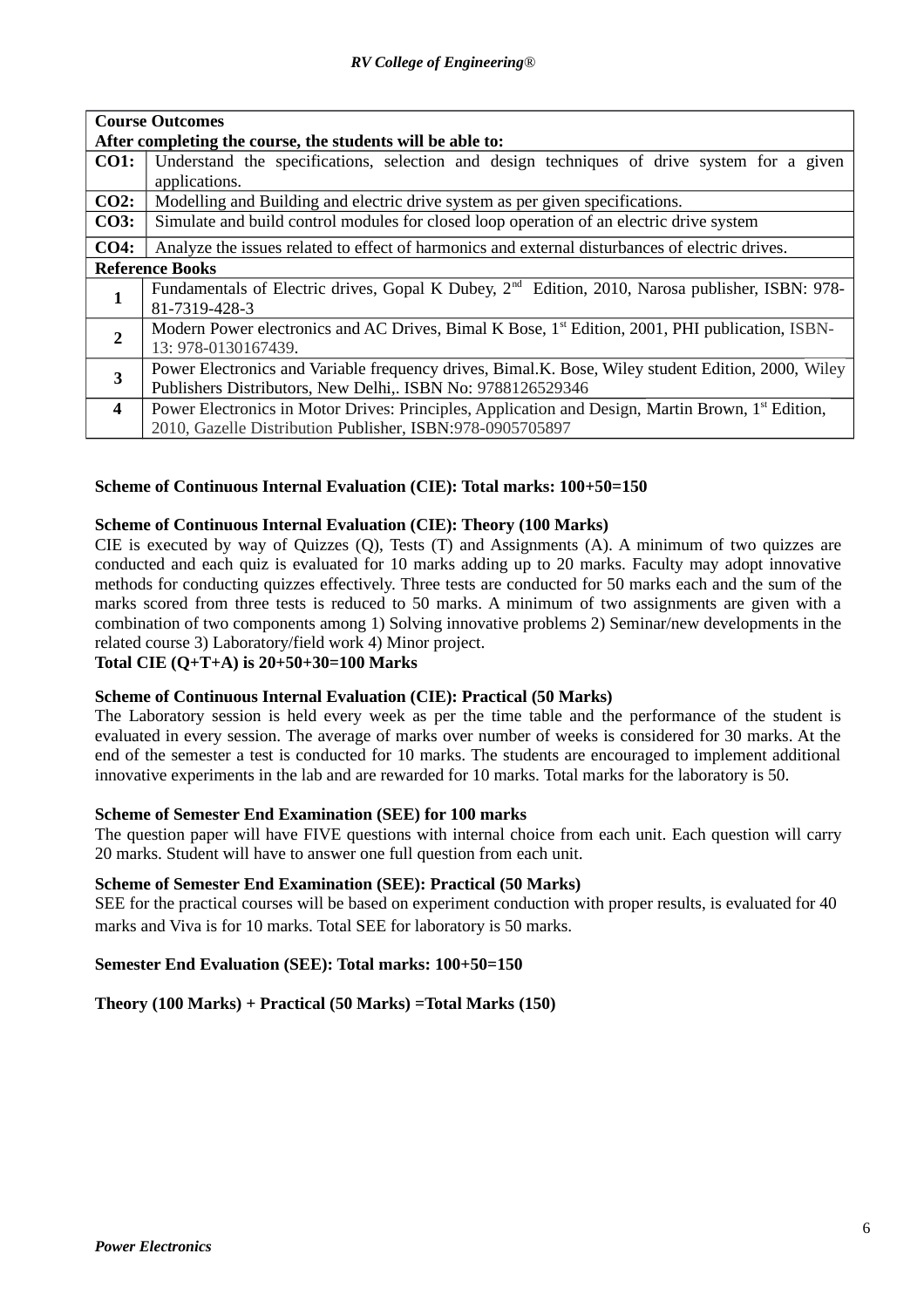| PROFESSIONAL SKILL DEVELOPMENT<br>(Common to all Programs)<br>( <i>College of Engineering</i> ®<br>$\mathbf{R}$<br><b>18HSS14</b><br><b>CIE Marks</b><br><b>Course Code</b><br>50<br>$\ddot{\cdot}$<br>Credits L: T: P<br><b>SEE Marks</b><br><b>Audit Course</b><br>$\ddot{\cdot}$<br>0:0:0<br>$\ddot{\cdot}$<br><b>Hours</b><br>24L<br>$\ddot{\cdot}$<br>Unit $-I$<br>03 Hrs<br>Communication Skills: Basics of Communication, Personal Skills & Presentation Skills - Introduction,<br>Application, Simulation, Attitudinal Development, Self Confidence, SWOC analysis.<br>Resume Writing: Understanding the basic essentials for a resume, Resume writing tips Guidelines for<br>better presentation of facts. Theory and Applications.<br>08 Hrs<br>Unit $-II$<br>Quantitative Aptitude and Data Analysis: Number Systems, Math Vocabulary, fraction decimals, digit<br>places etc. Simple equations - Linear equations, Elimination Method, Substitution Method, Inequalities.<br>Reasoning - a. Verbal - Blood Relation, Sense of Direction, Arithmetic & Alphabet.<br>b. Non- Verbal reasoning - Visual Sequence, Visual analogy and classification.<br>Analytical Reasoning - Single & Multiple comparisons, Linear Sequencing.<br>Logical Aptitude - Syllogism, Venn-diagram method, Three statement syllogism, Deductive and inductive<br>reasoning. Introduction to puzzle and games organizing information, parts of an argument, common flaws,<br>arguments and assumptions.<br><b>Verbal Analogies/Aptitude</b> – introduction to different question types – analogies, Grammar review,<br>sentence completions, sentence corrections, antonyms/synonyms, vocabulary building etc. Reading<br>Comprehension, Problem Solving<br>Unit-III<br>03 Hrs<br><b>Interview Skills:</b> Questions asked & how to handle them, Body language in interview, and Etiquette $-$<br>Conversational and Professional, Dress code in interview, Professional attire and Grooming, Behavioral and<br>technical interviews, Mock interviews - Mock interviews with different Panels. Practice on Stress<br>Interviews, Technical Interviews, and General HR interviews<br>03 Hrs<br>$Unit - IV$<br>Interpersonal and Managerial Skills: Optimal co-existence, cultural sensitivity, gender<br>sensitivity; capability and maturity model, decision making ability and analysis for brain storming;<br>Group discussion(Assertiveness) and presentation skills<br>Unit $-V$<br><b>07 Hrs</b><br>Motivation: Self-motivation, group motivation, Behavioral Management, Inspirational and motivational<br>speech with conclusion. (Examples to be cited).<br>Leadership Skills: Ethics and Integrity, Goal Setting, leadership ability.<br><b>Course Outcomes</b><br>After going through this course the student will be able to: |  |  |  |  |
|------------------------------------------------------------------------------------------------------------------------------------------------------------------------------------------------------------------------------------------------------------------------------------------------------------------------------------------------------------------------------------------------------------------------------------------------------------------------------------------------------------------------------------------------------------------------------------------------------------------------------------------------------------------------------------------------------------------------------------------------------------------------------------------------------------------------------------------------------------------------------------------------------------------------------------------------------------------------------------------------------------------------------------------------------------------------------------------------------------------------------------------------------------------------------------------------------------------------------------------------------------------------------------------------------------------------------------------------------------------------------------------------------------------------------------------------------------------------------------------------------------------------------------------------------------------------------------------------------------------------------------------------------------------------------------------------------------------------------------------------------------------------------------------------------------------------------------------------------------------------------------------------------------------------------------------------------------------------------------------------------------------------------------------------------------------------------------------------------------------------------------------------------------------------------------------------------------------------------------------------------------------------------------------------------------------------------------------------------------------------------------------------------------------------------------------------------------------------------------------------------------------------------------------------------------------------------------------------------------------------------------------------------------------------------------------------------------------------------------------------------------------------------------------------------------------------------|--|--|--|--|
|                                                                                                                                                                                                                                                                                                                                                                                                                                                                                                                                                                                                                                                                                                                                                                                                                                                                                                                                                                                                                                                                                                                                                                                                                                                                                                                                                                                                                                                                                                                                                                                                                                                                                                                                                                                                                                                                                                                                                                                                                                                                                                                                                                                                                                                                                                                                                                                                                                                                                                                                                                                                                                                                                                                                                                                                                              |  |  |  |  |
|                                                                                                                                                                                                                                                                                                                                                                                                                                                                                                                                                                                                                                                                                                                                                                                                                                                                                                                                                                                                                                                                                                                                                                                                                                                                                                                                                                                                                                                                                                                                                                                                                                                                                                                                                                                                                                                                                                                                                                                                                                                                                                                                                                                                                                                                                                                                                                                                                                                                                                                                                                                                                                                                                                                                                                                                                              |  |  |  |  |
|                                                                                                                                                                                                                                                                                                                                                                                                                                                                                                                                                                                                                                                                                                                                                                                                                                                                                                                                                                                                                                                                                                                                                                                                                                                                                                                                                                                                                                                                                                                                                                                                                                                                                                                                                                                                                                                                                                                                                                                                                                                                                                                                                                                                                                                                                                                                                                                                                                                                                                                                                                                                                                                                                                                                                                                                                              |  |  |  |  |
|                                                                                                                                                                                                                                                                                                                                                                                                                                                                                                                                                                                                                                                                                                                                                                                                                                                                                                                                                                                                                                                                                                                                                                                                                                                                                                                                                                                                                                                                                                                                                                                                                                                                                                                                                                                                                                                                                                                                                                                                                                                                                                                                                                                                                                                                                                                                                                                                                                                                                                                                                                                                                                                                                                                                                                                                                              |  |  |  |  |
|                                                                                                                                                                                                                                                                                                                                                                                                                                                                                                                                                                                                                                                                                                                                                                                                                                                                                                                                                                                                                                                                                                                                                                                                                                                                                                                                                                                                                                                                                                                                                                                                                                                                                                                                                                                                                                                                                                                                                                                                                                                                                                                                                                                                                                                                                                                                                                                                                                                                                                                                                                                                                                                                                                                                                                                                                              |  |  |  |  |
|                                                                                                                                                                                                                                                                                                                                                                                                                                                                                                                                                                                                                                                                                                                                                                                                                                                                                                                                                                                                                                                                                                                                                                                                                                                                                                                                                                                                                                                                                                                                                                                                                                                                                                                                                                                                                                                                                                                                                                                                                                                                                                                                                                                                                                                                                                                                                                                                                                                                                                                                                                                                                                                                                                                                                                                                                              |  |  |  |  |
|                                                                                                                                                                                                                                                                                                                                                                                                                                                                                                                                                                                                                                                                                                                                                                                                                                                                                                                                                                                                                                                                                                                                                                                                                                                                                                                                                                                                                                                                                                                                                                                                                                                                                                                                                                                                                                                                                                                                                                                                                                                                                                                                                                                                                                                                                                                                                                                                                                                                                                                                                                                                                                                                                                                                                                                                                              |  |  |  |  |
|                                                                                                                                                                                                                                                                                                                                                                                                                                                                                                                                                                                                                                                                                                                                                                                                                                                                                                                                                                                                                                                                                                                                                                                                                                                                                                                                                                                                                                                                                                                                                                                                                                                                                                                                                                                                                                                                                                                                                                                                                                                                                                                                                                                                                                                                                                                                                                                                                                                                                                                                                                                                                                                                                                                                                                                                                              |  |  |  |  |
|                                                                                                                                                                                                                                                                                                                                                                                                                                                                                                                                                                                                                                                                                                                                                                                                                                                                                                                                                                                                                                                                                                                                                                                                                                                                                                                                                                                                                                                                                                                                                                                                                                                                                                                                                                                                                                                                                                                                                                                                                                                                                                                                                                                                                                                                                                                                                                                                                                                                                                                                                                                                                                                                                                                                                                                                                              |  |  |  |  |
|                                                                                                                                                                                                                                                                                                                                                                                                                                                                                                                                                                                                                                                                                                                                                                                                                                                                                                                                                                                                                                                                                                                                                                                                                                                                                                                                                                                                                                                                                                                                                                                                                                                                                                                                                                                                                                                                                                                                                                                                                                                                                                                                                                                                                                                                                                                                                                                                                                                                                                                                                                                                                                                                                                                                                                                                                              |  |  |  |  |
|                                                                                                                                                                                                                                                                                                                                                                                                                                                                                                                                                                                                                                                                                                                                                                                                                                                                                                                                                                                                                                                                                                                                                                                                                                                                                                                                                                                                                                                                                                                                                                                                                                                                                                                                                                                                                                                                                                                                                                                                                                                                                                                                                                                                                                                                                                                                                                                                                                                                                                                                                                                                                                                                                                                                                                                                                              |  |  |  |  |
|                                                                                                                                                                                                                                                                                                                                                                                                                                                                                                                                                                                                                                                                                                                                                                                                                                                                                                                                                                                                                                                                                                                                                                                                                                                                                                                                                                                                                                                                                                                                                                                                                                                                                                                                                                                                                                                                                                                                                                                                                                                                                                                                                                                                                                                                                                                                                                                                                                                                                                                                                                                                                                                                                                                                                                                                                              |  |  |  |  |
|                                                                                                                                                                                                                                                                                                                                                                                                                                                                                                                                                                                                                                                                                                                                                                                                                                                                                                                                                                                                                                                                                                                                                                                                                                                                                                                                                                                                                                                                                                                                                                                                                                                                                                                                                                                                                                                                                                                                                                                                                                                                                                                                                                                                                                                                                                                                                                                                                                                                                                                                                                                                                                                                                                                                                                                                                              |  |  |  |  |
|                                                                                                                                                                                                                                                                                                                                                                                                                                                                                                                                                                                                                                                                                                                                                                                                                                                                                                                                                                                                                                                                                                                                                                                                                                                                                                                                                                                                                                                                                                                                                                                                                                                                                                                                                                                                                                                                                                                                                                                                                                                                                                                                                                                                                                                                                                                                                                                                                                                                                                                                                                                                                                                                                                                                                                                                                              |  |  |  |  |
|                                                                                                                                                                                                                                                                                                                                                                                                                                                                                                                                                                                                                                                                                                                                                                                                                                                                                                                                                                                                                                                                                                                                                                                                                                                                                                                                                                                                                                                                                                                                                                                                                                                                                                                                                                                                                                                                                                                                                                                                                                                                                                                                                                                                                                                                                                                                                                                                                                                                                                                                                                                                                                                                                                                                                                                                                              |  |  |  |  |
|                                                                                                                                                                                                                                                                                                                                                                                                                                                                                                                                                                                                                                                                                                                                                                                                                                                                                                                                                                                                                                                                                                                                                                                                                                                                                                                                                                                                                                                                                                                                                                                                                                                                                                                                                                                                                                                                                                                                                                                                                                                                                                                                                                                                                                                                                                                                                                                                                                                                                                                                                                                                                                                                                                                                                                                                                              |  |  |  |  |
|                                                                                                                                                                                                                                                                                                                                                                                                                                                                                                                                                                                                                                                                                                                                                                                                                                                                                                                                                                                                                                                                                                                                                                                                                                                                                                                                                                                                                                                                                                                                                                                                                                                                                                                                                                                                                                                                                                                                                                                                                                                                                                                                                                                                                                                                                                                                                                                                                                                                                                                                                                                                                                                                                                                                                                                                                              |  |  |  |  |
|                                                                                                                                                                                                                                                                                                                                                                                                                                                                                                                                                                                                                                                                                                                                                                                                                                                                                                                                                                                                                                                                                                                                                                                                                                                                                                                                                                                                                                                                                                                                                                                                                                                                                                                                                                                                                                                                                                                                                                                                                                                                                                                                                                                                                                                                                                                                                                                                                                                                                                                                                                                                                                                                                                                                                                                                                              |  |  |  |  |
|                                                                                                                                                                                                                                                                                                                                                                                                                                                                                                                                                                                                                                                                                                                                                                                                                                                                                                                                                                                                                                                                                                                                                                                                                                                                                                                                                                                                                                                                                                                                                                                                                                                                                                                                                                                                                                                                                                                                                                                                                                                                                                                                                                                                                                                                                                                                                                                                                                                                                                                                                                                                                                                                                                                                                                                                                              |  |  |  |  |
|                                                                                                                                                                                                                                                                                                                                                                                                                                                                                                                                                                                                                                                                                                                                                                                                                                                                                                                                                                                                                                                                                                                                                                                                                                                                                                                                                                                                                                                                                                                                                                                                                                                                                                                                                                                                                                                                                                                                                                                                                                                                                                                                                                                                                                                                                                                                                                                                                                                                                                                                                                                                                                                                                                                                                                                                                              |  |  |  |  |
|                                                                                                                                                                                                                                                                                                                                                                                                                                                                                                                                                                                                                                                                                                                                                                                                                                                                                                                                                                                                                                                                                                                                                                                                                                                                                                                                                                                                                                                                                                                                                                                                                                                                                                                                                                                                                                                                                                                                                                                                                                                                                                                                                                                                                                                                                                                                                                                                                                                                                                                                                                                                                                                                                                                                                                                                                              |  |  |  |  |
|                                                                                                                                                                                                                                                                                                                                                                                                                                                                                                                                                                                                                                                                                                                                                                                                                                                                                                                                                                                                                                                                                                                                                                                                                                                                                                                                                                                                                                                                                                                                                                                                                                                                                                                                                                                                                                                                                                                                                                                                                                                                                                                                                                                                                                                                                                                                                                                                                                                                                                                                                                                                                                                                                                                                                                                                                              |  |  |  |  |
|                                                                                                                                                                                                                                                                                                                                                                                                                                                                                                                                                                                                                                                                                                                                                                                                                                                                                                                                                                                                                                                                                                                                                                                                                                                                                                                                                                                                                                                                                                                                                                                                                                                                                                                                                                                                                                                                                                                                                                                                                                                                                                                                                                                                                                                                                                                                                                                                                                                                                                                                                                                                                                                                                                                                                                                                                              |  |  |  |  |
|                                                                                                                                                                                                                                                                                                                                                                                                                                                                                                                                                                                                                                                                                                                                                                                                                                                                                                                                                                                                                                                                                                                                                                                                                                                                                                                                                                                                                                                                                                                                                                                                                                                                                                                                                                                                                                                                                                                                                                                                                                                                                                                                                                                                                                                                                                                                                                                                                                                                                                                                                                                                                                                                                                                                                                                                                              |  |  |  |  |
|                                                                                                                                                                                                                                                                                                                                                                                                                                                                                                                                                                                                                                                                                                                                                                                                                                                                                                                                                                                                                                                                                                                                                                                                                                                                                                                                                                                                                                                                                                                                                                                                                                                                                                                                                                                                                                                                                                                                                                                                                                                                                                                                                                                                                                                                                                                                                                                                                                                                                                                                                                                                                                                                                                                                                                                                                              |  |  |  |  |
|                                                                                                                                                                                                                                                                                                                                                                                                                                                                                                                                                                                                                                                                                                                                                                                                                                                                                                                                                                                                                                                                                                                                                                                                                                                                                                                                                                                                                                                                                                                                                                                                                                                                                                                                                                                                                                                                                                                                                                                                                                                                                                                                                                                                                                                                                                                                                                                                                                                                                                                                                                                                                                                                                                                                                                                                                              |  |  |  |  |
|                                                                                                                                                                                                                                                                                                                                                                                                                                                                                                                                                                                                                                                                                                                                                                                                                                                                                                                                                                                                                                                                                                                                                                                                                                                                                                                                                                                                                                                                                                                                                                                                                                                                                                                                                                                                                                                                                                                                                                                                                                                                                                                                                                                                                                                                                                                                                                                                                                                                                                                                                                                                                                                                                                                                                                                                                              |  |  |  |  |
|                                                                                                                                                                                                                                                                                                                                                                                                                                                                                                                                                                                                                                                                                                                                                                                                                                                                                                                                                                                                                                                                                                                                                                                                                                                                                                                                                                                                                                                                                                                                                                                                                                                                                                                                                                                                                                                                                                                                                                                                                                                                                                                                                                                                                                                                                                                                                                                                                                                                                                                                                                                                                                                                                                                                                                                                                              |  |  |  |  |
|                                                                                                                                                                                                                                                                                                                                                                                                                                                                                                                                                                                                                                                                                                                                                                                                                                                                                                                                                                                                                                                                                                                                                                                                                                                                                                                                                                                                                                                                                                                                                                                                                                                                                                                                                                                                                                                                                                                                                                                                                                                                                                                                                                                                                                                                                                                                                                                                                                                                                                                                                                                                                                                                                                                                                                                                                              |  |  |  |  |
|                                                                                                                                                                                                                                                                                                                                                                                                                                                                                                                                                                                                                                                                                                                                                                                                                                                                                                                                                                                                                                                                                                                                                                                                                                                                                                                                                                                                                                                                                                                                                                                                                                                                                                                                                                                                                                                                                                                                                                                                                                                                                                                                                                                                                                                                                                                                                                                                                                                                                                                                                                                                                                                                                                                                                                                                                              |  |  |  |  |
|                                                                                                                                                                                                                                                                                                                                                                                                                                                                                                                                                                                                                                                                                                                                                                                                                                                                                                                                                                                                                                                                                                                                                                                                                                                                                                                                                                                                                                                                                                                                                                                                                                                                                                                                                                                                                                                                                                                                                                                                                                                                                                                                                                                                                                                                                                                                                                                                                                                                                                                                                                                                                                                                                                                                                                                                                              |  |  |  |  |
|                                                                                                                                                                                                                                                                                                                                                                                                                                                                                                                                                                                                                                                                                                                                                                                                                                                                                                                                                                                                                                                                                                                                                                                                                                                                                                                                                                                                                                                                                                                                                                                                                                                                                                                                                                                                                                                                                                                                                                                                                                                                                                                                                                                                                                                                                                                                                                                                                                                                                                                                                                                                                                                                                                                                                                                                                              |  |  |  |  |
|                                                                                                                                                                                                                                                                                                                                                                                                                                                                                                                                                                                                                                                                                                                                                                                                                                                                                                                                                                                                                                                                                                                                                                                                                                                                                                                                                                                                                                                                                                                                                                                                                                                                                                                                                                                                                                                                                                                                                                                                                                                                                                                                                                                                                                                                                                                                                                                                                                                                                                                                                                                                                                                                                                                                                                                                                              |  |  |  |  |
|                                                                                                                                                                                                                                                                                                                                                                                                                                                                                                                                                                                                                                                                                                                                                                                                                                                                                                                                                                                                                                                                                                                                                                                                                                                                                                                                                                                                                                                                                                                                                                                                                                                                                                                                                                                                                                                                                                                                                                                                                                                                                                                                                                                                                                                                                                                                                                                                                                                                                                                                                                                                                                                                                                                                                                                                                              |  |  |  |  |
|                                                                                                                                                                                                                                                                                                                                                                                                                                                                                                                                                                                                                                                                                                                                                                                                                                                                                                                                                                                                                                                                                                                                                                                                                                                                                                                                                                                                                                                                                                                                                                                                                                                                                                                                                                                                                                                                                                                                                                                                                                                                                                                                                                                                                                                                                                                                                                                                                                                                                                                                                                                                                                                                                                                                                                                                                              |  |  |  |  |
|                                                                                                                                                                                                                                                                                                                                                                                                                                                                                                                                                                                                                                                                                                                                                                                                                                                                                                                                                                                                                                                                                                                                                                                                                                                                                                                                                                                                                                                                                                                                                                                                                                                                                                                                                                                                                                                                                                                                                                                                                                                                                                                                                                                                                                                                                                                                                                                                                                                                                                                                                                                                                                                                                                                                                                                                                              |  |  |  |  |
|                                                                                                                                                                                                                                                                                                                                                                                                                                                                                                                                                                                                                                                                                                                                                                                                                                                                                                                                                                                                                                                                                                                                                                                                                                                                                                                                                                                                                                                                                                                                                                                                                                                                                                                                                                                                                                                                                                                                                                                                                                                                                                                                                                                                                                                                                                                                                                                                                                                                                                                                                                                                                                                                                                                                                                                                                              |  |  |  |  |
|                                                                                                                                                                                                                                                                                                                                                                                                                                                                                                                                                                                                                                                                                                                                                                                                                                                                                                                                                                                                                                                                                                                                                                                                                                                                                                                                                                                                                                                                                                                                                                                                                                                                                                                                                                                                                                                                                                                                                                                                                                                                                                                                                                                                                                                                                                                                                                                                                                                                                                                                                                                                                                                                                                                                                                                                                              |  |  |  |  |
| Develop professional skill to suit the industry requirement.<br>CO <sub>1</sub>                                                                                                                                                                                                                                                                                                                                                                                                                                                                                                                                                                                                                                                                                                                                                                                                                                                                                                                                                                                                                                                                                                                                                                                                                                                                                                                                                                                                                                                                                                                                                                                                                                                                                                                                                                                                                                                                                                                                                                                                                                                                                                                                                                                                                                                                                                                                                                                                                                                                                                                                                                                                                                                                                                                                              |  |  |  |  |
| CO <sub>2</sub><br>Analyze problems using quantitative and reasoning skills                                                                                                                                                                                                                                                                                                                                                                                                                                                                                                                                                                                                                                                                                                                                                                                                                                                                                                                                                                                                                                                                                                                                                                                                                                                                                                                                                                                                                                                                                                                                                                                                                                                                                                                                                                                                                                                                                                                                                                                                                                                                                                                                                                                                                                                                                                                                                                                                                                                                                                                                                                                                                                                                                                                                                  |  |  |  |  |
| Develop leadership and interpersonal working skills.<br>CO <sub>3</sub>                                                                                                                                                                                                                                                                                                                                                                                                                                                                                                                                                                                                                                                                                                                                                                                                                                                                                                                                                                                                                                                                                                                                                                                                                                                                                                                                                                                                                                                                                                                                                                                                                                                                                                                                                                                                                                                                                                                                                                                                                                                                                                                                                                                                                                                                                                                                                                                                                                                                                                                                                                                                                                                                                                                                                      |  |  |  |  |
| CO <sub>4</sub><br>Demonstrate verbal communication skills with appropriate body language.                                                                                                                                                                                                                                                                                                                                                                                                                                                                                                                                                                                                                                                                                                                                                                                                                                                                                                                                                                                                                                                                                                                                                                                                                                                                                                                                                                                                                                                                                                                                                                                                                                                                                                                                                                                                                                                                                                                                                                                                                                                                                                                                                                                                                                                                                                                                                                                                                                                                                                                                                                                                                                                                                                                                   |  |  |  |  |
| <b>Reference Books</b>                                                                                                                                                                                                                                                                                                                                                                                                                                                                                                                                                                                                                                                                                                                                                                                                                                                                                                                                                                                                                                                                                                                                                                                                                                                                                                                                                                                                                                                                                                                                                                                                                                                                                                                                                                                                                                                                                                                                                                                                                                                                                                                                                                                                                                                                                                                                                                                                                                                                                                                                                                                                                                                                                                                                                                                                       |  |  |  |  |
| 1.<br>The 7 Habits of Highly Effective People, Stephen R Covey, 2004 Edition, Free Press, ISBN:                                                                                                                                                                                                                                                                                                                                                                                                                                                                                                                                                                                                                                                                                                                                                                                                                                                                                                                                                                                                                                                                                                                                                                                                                                                                                                                                                                                                                                                                                                                                                                                                                                                                                                                                                                                                                                                                                                                                                                                                                                                                                                                                                                                                                                                                                                                                                                                                                                                                                                                                                                                                                                                                                                                              |  |  |  |  |
| 0743272455                                                                                                                                                                                                                                                                                                                                                                                                                                                                                                                                                                                                                                                                                                                                                                                                                                                                                                                                                                                                                                                                                                                                                                                                                                                                                                                                                                                                                                                                                                                                                                                                                                                                                                                                                                                                                                                                                                                                                                                                                                                                                                                                                                                                                                                                                                                                                                                                                                                                                                                                                                                                                                                                                                                                                                                                                   |  |  |  |  |
| 2.                                                                                                                                                                                                                                                                                                                                                                                                                                                                                                                                                                                                                                                                                                                                                                                                                                                                                                                                                                                                                                                                                                                                                                                                                                                                                                                                                                                                                                                                                                                                                                                                                                                                                                                                                                                                                                                                                                                                                                                                                                                                                                                                                                                                                                                                                                                                                                                                                                                                                                                                                                                                                                                                                                                                                                                                                           |  |  |  |  |
| How to win friends and influence people, Dale Carnegie, 1 <sup>st</sup> Edition, 2016, General Press, ISBN:<br>9789380914787                                                                                                                                                                                                                                                                                                                                                                                                                                                                                                                                                                                                                                                                                                                                                                                                                                                                                                                                                                                                                                                                                                                                                                                                                                                                                                                                                                                                                                                                                                                                                                                                                                                                                                                                                                                                                                                                                                                                                                                                                                                                                                                                                                                                                                                                                                                                                                                                                                                                                                                                                                                                                                                                                                 |  |  |  |  |
|                                                                                                                                                                                                                                                                                                                                                                                                                                                                                                                                                                                                                                                                                                                                                                                                                                                                                                                                                                                                                                                                                                                                                                                                                                                                                                                                                                                                                                                                                                                                                                                                                                                                                                                                                                                                                                                                                                                                                                                                                                                                                                                                                                                                                                                                                                                                                                                                                                                                                                                                                                                                                                                                                                                                                                                                                              |  |  |  |  |
| Crucial Conversation: Tools for Talking When Grakes are High, Kerry Patterson, Joseph Grenny,<br>3                                                                                                                                                                                                                                                                                                                                                                                                                                                                                                                                                                                                                                                                                                                                                                                                                                                                                                                                                                                                                                                                                                                                                                                                                                                                                                                                                                                                                                                                                                                                                                                                                                                                                                                                                                                                                                                                                                                                                                                                                                                                                                                                                                                                                                                                                                                                                                                                                                                                                                                                                                                                                                                                                                                           |  |  |  |  |
| Ron Mcmillan 2012 Edition, McCharlem Contractor SKSKE M50071772204                                                                                                                                                                                                                                                                                                                                                                                                                                                                                                                                                                                                                                                                                                                                                                                                                                                                                                                                                                                                                                                                                                                                                                                                                                                                                                                                                                                                                                                                                                                                                                                                                                                                                                                                                                                                                                                                                                                                                                                                                                                                                                                                                                                                                                                                                                                                                                                                                                                                                                                                                                                                                                                                                                                                                           |  |  |  |  |
| (Professional Elective-A1)                                                                                                                                                                                                                                                                                                                                                                                                                                                                                                                                                                                                                                                                                                                                                                                                                                                                                                                                                                                                                                                                                                                                                                                                                                                                                                                                                                                                                                                                                                                                                                                                                                                                                                                                                                                                                                                                                                                                                                                                                                                                                                                                                                                                                                                                                                                                                                                                                                                                                                                                                                                                                                                                                                                                                                                                   |  |  |  |  |
| Aptitude Book, 2014 Edi <del>cipe<sub>'</sub>Marks</del> McGraw <sub>:</sub><br><b>H<sub>ilo</sub> ISBN:</b><br>Course Codeus, Aptimie WipEPAST                                                                                                                                                                                                                                                                                                                                                                                                                                                                                                                                                                                                                                                                                                                                                                                                                                                                                                                                                                                                                                                                                                                                                                                                                                                                                                                                                                                                                                                                                                                                                                                                                                                                                                                                                                                                                                                                                                                                                                                                                                                                                                                                                                                                                                                                                                                                                                                                                                                                                                                                                                                                                                                                              |  |  |  |  |
| 9781259058789.0.0<br>Credits<br>100<br><b>SEE Marks</b>                                                                                                                                                                                                                                                                                                                                                                                                                                                                                                                                                                                                                                                                                                                                                                                                                                                                                                                                                                                                                                                                                                                                                                                                                                                                                                                                                                                                                                                                                                                                                                                                                                                                                                                                                                                                                                                                                                                                                                                                                                                                                                                                                                                                                                                                                                                                                                                                                                                                                                                                                                                                                                                                                                                                                                      |  |  |  |  |
| <b>Activity</b><br><b>Phase.</b><br>$3$ Hrs<br><b>SEE Duration</b>                                                                                                                                                                                                                                                                                                                                                                                                                                                                                                                                                                                                                                                                                                                                                                                                                                                                                                                                                                                                                                                                                                                                                                                                                                                                                                                                                                                                                                                                                                                                                                                                                                                                                                                                                                                                                                                                                                                                                                                                                                                                                                                                                                                                                                                                                                                                                                                                                                                                                                                                                                                                                                                                                                                                                           |  |  |  |  |
| After the completion of Unit $1$ and Unit 2, students are required to undergo a test set for a total of                                                                                                                                                                                                                                                                                                                                                                                                                                                                                                                                                                                                                                                                                                                                                                                                                                                                                                                                                                                                                                                                                                                                                                                                                                                                                                                                                                                                                                                                                                                                                                                                                                                                                                                                                                                                                                                                                                                                                                                                                                                                                                                                                                                                                                                                                                                                                                                                                                                                                                                                                                                                                                                                                                                      |  |  |  |  |
| 50 marks. The structure of the test will have two parts. Part A will be quiz based, evaluated for 15<br>Digital Control Systems: Review of difference equations and Z - transforms, sampled data (for 15<br>systems: ideal sampler,                                                                                                                                                                                                                                                                                                                                                                                                                                                                                                                                                                                                                                                                                                                                                                                                                                                                                                                                                                                                                                                                                                                                                                                                                                                                                                                                                                                                                                                                                                                                                                                                                                                                                                                                                                                                                                                                                                                                                                                                                                                                                                                                                                                                                                                                                                                                                                                                                                                                                                                                                                                          |  |  |  |  |
| ll'he total                                                                                                                                                                                                                                                                                                                                                                                                                                                                                                                                                                                                                                                                                                                                                                                                                                                                                                                                                                                                                                                                                                                                                                                                                                                                                                                                                                                                                                                                                                                                                                                                                                                                                                                                                                                                                                                                                                                                                                                                                                                                                                                                                                                                                                                                                                                                                                                                                                                                                                                                                                                                                                                                                                                                                                                                                  |  |  |  |  |
|                                                                                                                                                                                                                                                                                                                                                                                                                                                                                                                                                                                                                                                                                                                                                                                                                                                                                                                                                                                                                                                                                                                                                                                                                                                                                                                                                                                                                                                                                                                                                                                                                                                                                                                                                                                                                                                                                                                                                                                                                                                                                                                                                                                                                                                                                                                                                                                                                                                                                                                                                                                                                                                                                                                                                                                                                              |  |  |  |  |
| Z - Transforms analysis of sampled data systems.                                                                                                                                                                                                                                                                                                                                                                                                                                                                                                                                                                                                                                                                                                                                                                                                                                                                                                                                                                                                                                                                                                                                                                                                                                                                                                                                                                                                                                                                                                                                                                                                                                                                                                                                                                                                                                                                                                                                                                                                                                                                                                                                                                                                                                                                                                                                                                                                                                                                                                                                                                                                                                                                                                                                                                             |  |  |  |  |
| Students will have to take up second test after the completion Unit 3, Unit 4 and Unit 5. The                                                                                                                                                                                                                                                                                                                                                                                                                                                                                                                                                                                                                                                                                                                                                                                                                                                                                                                                                                                                                                                                                                                                                                                                                                                                                                                                                                                                                                                                                                                                                                                                                                                                                                                                                                                                                                                                                                                                                                                                                                                                                                                                                                                                                                                                                                                                                                                                                                                                                                                                                                                                                                                                                                                                |  |  |  |  |
|                                                                                                                                                                                                                                                                                                                                                                                                                                                                                                                                                                                                                                                                                                                                                                                                                                                                                                                                                                                                                                                                                                                                                                                                                                                                                                                                                                                                                                                                                                                                                                                                                                                                                                                                                                                                                                                                                                                                                                                                                                                                                                                                                                                                                                                                                                                                                                                                                                                                                                                                                                                                                                                                                                                                                                                                                              |  |  |  |  |
| structure of the test will have two parts. Part A will be quiz based evaluated for 15 marks and Part                                                                                                                                                                                                                                                                                                                                                                                                                                                                                                                                                                                                                                                                                                                                                                                                                                                                                                                                                                                                                                                                                                                                                                                                                                                                                                                                                                                                                                                                                                                                                                                                                                                                                                                                                                                                                                                                                                                                                                                                                                                                                                                                                                                                                                                                                                                                                                                                                                                                                                                                                                                                                                                                                                                         |  |  |  |  |
| Poller Elletroiliche of descriptive type, set for 50 Marks and reduced to 35 marks. The total marks for this                                                                                                                                                                                                                                                                                                                                                                                                                                                                                                                                                                                                                                                                                                                                                                                                                                                                                                                                                                                                                                                                                                                                                                                                                                                                                                                                                                                                                                                                                                                                                                                                                                                                                                                                                                                                                                                                                                                                                                                                                                                                                                                                                                                                                                                                                                                                                                                                                                                                                                                                                                                                                                                                                                                 |  |  |  |  |
| phase will be $50(15 + 35)$ .                                                                                                                                                                                                                                                                                                                                                                                                                                                                                                                                                                                                                                                                                                                                                                                                                                                                                                                                                                                                                                                                                                                                                                                                                                                                                                                                                                                                                                                                                                                                                                                                                                                                                                                                                                                                                                                                                                                                                                                                                                                                                                                                                                                                                                                                                                                                                                                                                                                                                                                                                                                                                                                                                                                                                                                                |  |  |  |  |

#### **FINAL CIE COMPUTATION**

7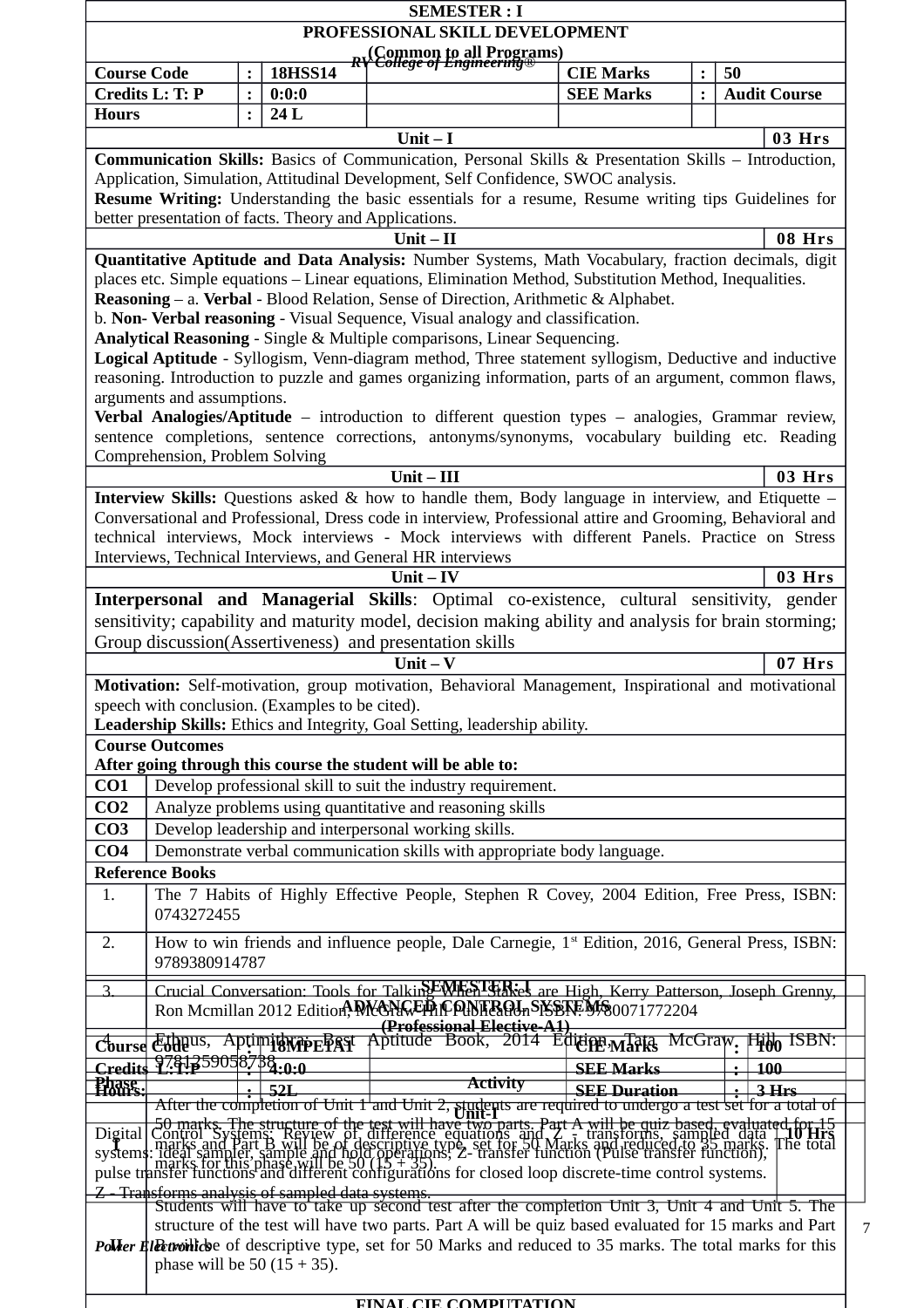|                         | $Unit - II$                                                                                                      |        |  |  |
|-------------------------|------------------------------------------------------------------------------------------------------------------|--------|--|--|
|                         | Mapping between the s-plane and the z-plane, stability analysis of closed loop systems in the z-                 | 10 Hrs |  |  |
|                         | plane Stability analysis (Jury's Stability Test and Bilinear Transformation), State model for                    |        |  |  |
|                         | continuous time and discrete time systems, Solutions of state equations(for both continuous and                  |        |  |  |
|                         | discrete systems), Discretization of continuous time state equations                                             |        |  |  |
|                         | Unit-III                                                                                                         |        |  |  |
|                         | Concepts of controllability and observability (for both continuous and discrete systems), design of              | 10 Hrs |  |  |
|                         | state feedback controllers via pole placement, design of full and reduced order state observers and              |        |  |  |
|                         | design of servo systems using pole placement technique. (for both continuous and discrete                        |        |  |  |
|                         | systems), full order and reduced order observers (for both continuous and discrete systems), dead                |        |  |  |
|                         | beat control by state feedback                                                                                   |        |  |  |
|                         | Unit-IV                                                                                                          |        |  |  |
|                         | Optimal control problems using state variable approach, state regulator and output regulator,                    | 12 Hrs |  |  |
|                         | Linear regulator problem: matrix Riccati equation and its solution, concepts of model reference                  |        |  |  |
|                         | control systems, adaptive control systems and design.                                                            |        |  |  |
|                         | Unit-V                                                                                                           |        |  |  |
|                         | Non Linear Control Systems: Characteristics of nonlinear systems, Singular points, stability of                  | 10 Hrs |  |  |
|                         | nonlinear systems - phase plane analysis and describing function analysis, Lyapunov's stability                  |        |  |  |
|                         | criterion, Popov's criterion.                                                                                    |        |  |  |
|                         | <b>Course Outcomes</b>                                                                                           |        |  |  |
|                         | After completing the course, the students will be able to:                                                       |        |  |  |
| <b>CO1:</b>             | Identify, Formulate and obtain transfer function models, solve discrete control engineering problems,            |        |  |  |
|                         | use the techniques, tools and skills related to discrete signals to solve complex control engineering            |        |  |  |
|                         | problems.                                                                                                        |        |  |  |
| <b>CO2:</b>             | Apply the concepts of state space, controllability and observability, pole placement technique, optimal          |        |  |  |
|                         | & adaptive control and Liapunov stability.                                                                       |        |  |  |
| <b>CO3:</b>             | Analyze and obtain state space models, solution of state equation, state feedback controllers and                |        |  |  |
|                         | observers, stability of linear nonlinear systems using phase plane and linear & nonlinear Liapunov               |        |  |  |
|                         | method.                                                                                                          |        |  |  |
| <b>CO4:</b>             | Assess and design of state feedback controllers and observers, using pole placement for continuous               |        |  |  |
|                         | and discrete systems.                                                                                            |        |  |  |
|                         | <b>Reference Books</b>                                                                                           |        |  |  |
| $\mathbf{1}$            | Digital Control & State Variable Methods, M. Gopal, 4 <sup>th</sup> Edition, 2012, McGraw Hill Education,        |        |  |  |
|                         | ISBN: 9780071333276.                                                                                             |        |  |  |
| $\overline{\mathbf{2}}$ | Modern Control Engineering, Ogata. K., 5 <sup>th</sup> Edition, 2010, PHI, ISBN: 9788120340107.                  |        |  |  |
| 3                       | Discrete Time Control Systems, Ogata K, 2 <sup>nd</sup> Edition, 2011, PHI, ISBN: 9788120327603.                 |        |  |  |
| $\overline{\mathbf{4}}$ | Control Systems Engineering, Nagarath and Gopal, 2012, New Age International Publishers, ISBN:<br>9788122420081. |        |  |  |

CIE is executed by way of Quizzes (Q), Tests (T) and Assignments (A). A minimum of two quizzes are conducted and each quiz is evaluated for 10 marks adding up to 20 marks. Faculty may adopt innovative methods for conducting quizzes effectively. Three tests are conducted for 50 marks each and the sum of the marks scored from three tests is reduced to 50 marks. A minimum of two assignments are given with a combination of two components among 1) Solving innovative problems 2) Seminar/new developments in the related course 3) Laboratory/field work 4) Minor project.

**Total CIE (Q+T+A) is 20+50+30=100 Marks**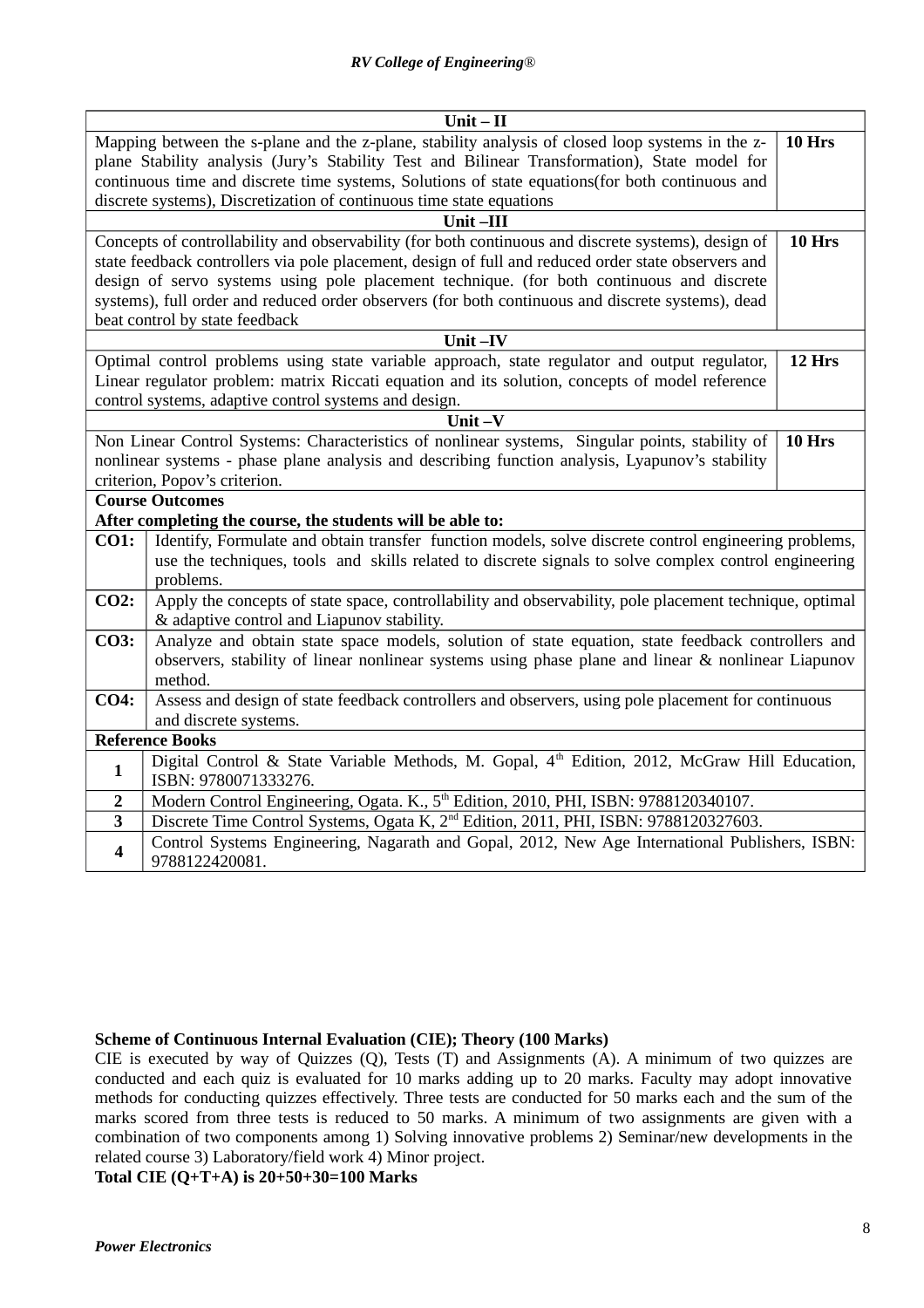## **Scheme of Semester End Examination (SEE) for 100 marks**

| <b>SEMESTER: I</b>                                                                              |           |                 |            |                     |                |       |
|-------------------------------------------------------------------------------------------------|-----------|-----------------|------------|---------------------|----------------|-------|
| <b>INTELLIGENT CONTROL TECHNIQUES IN DRIVES</b>                                                 |           |                 |            |                     |                |       |
| (Professional Elective-A2)                                                                      |           |                 |            |                     |                |       |
| <b>Course Code</b>                                                                              | $\bullet$ | <b>18MPE1A2</b> |            | <b>CIE Marks</b>    | $\ddot{\cdot}$ | 100   |
| Credits L:T:P                                                                                   | $\bullet$ | 4:0:0           |            | <b>SEE Marks</b>    | $\ddot{\cdot}$ | 100   |
| <b>Hours</b>                                                                                    | $\bullet$ | 52L             |            | <b>SEE Duration</b> | $\ddot{\cdot}$ | 3 Hrs |
| Unit-I                                                                                          |           |                 |            |                     |                |       |
| Fuzzy Logic Systems: Introduction to fuzzy logic, fuzzy Vs crisp set, linguistic variables,     |           |                 |            |                     | 10 Hrs         |       |
| membership functions, fuzzy sets and operations on crisp sets and fuzzy sets, Fuzzy relations,  |           |                 |            |                     |                |       |
| operations on fuzzy relation, Cartesian Product of Relation.linguistic variables, fuzzy if then |           |                 |            |                     |                |       |
| rules, compositional rule of inference, Fuzzy Rule Base and Approximate Reasoning               |           |                 |            |                     |                |       |
|                                                                                                 |           |                 | Unit $-II$ |                     |                |       |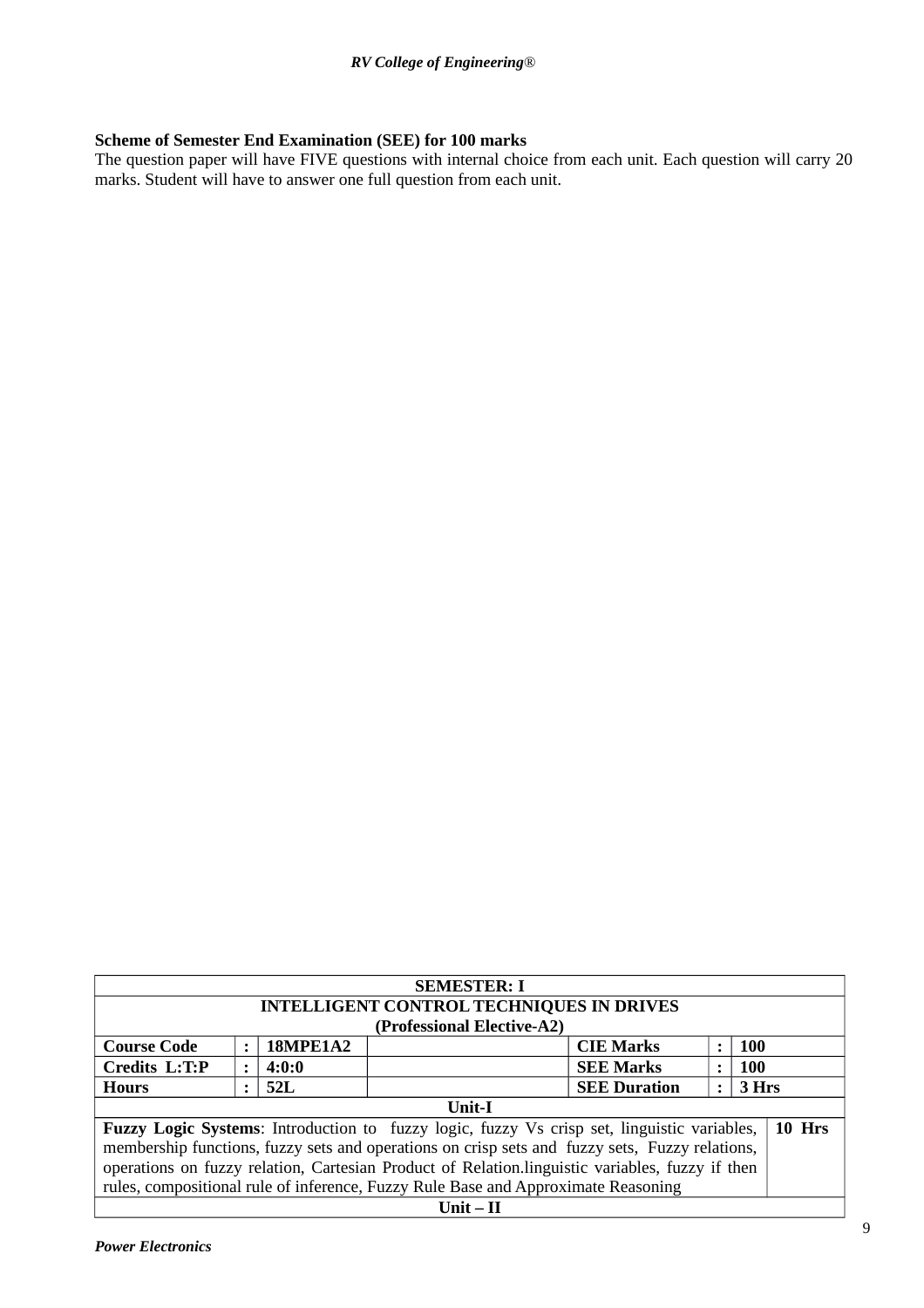|                                                                                          | Fuzzy Logic Control: Basic concept of fuzzy logic control, relationship to PI, PD and PID                                                                                      | 10Hrs  |  |  |  |  |  |
|------------------------------------------------------------------------------------------|--------------------------------------------------------------------------------------------------------------------------------------------------------------------------------|--------|--|--|--|--|--|
|                                                                                          | control, design of FLC: determination of linguistic values, construction of knowledge base,                                                                                    |        |  |  |  |  |  |
|                                                                                          | inference engine, tuning, fuzzification, De-fuzzification methods. Fuzzy Inference Systems                                                                                     |        |  |  |  |  |  |
| (FIS), Construction and Working Principle of FIS, Mamdani FIS models, Takagi-Sugeno-Kang |                                                                                                                                                                                |        |  |  |  |  |  |
| (TSK) fuzzy models and concept of Adaptive Fuzzy control, Examples applicable to Drives. |                                                                                                                                                                                |        |  |  |  |  |  |
|                                                                                          | Unit-III                                                                                                                                                                       |        |  |  |  |  |  |
|                                                                                          | Neural network: Fundamental Concept, history and<br>development of neural network                                                                                              | 10 Hrs |  |  |  |  |  |
|                                                                                          | principles, Biological Neural Network, Comparison Between Biological Neuron and Artificial                                                                                     |        |  |  |  |  |  |
|                                                                                          | Neuron , Important Terminologies of ANN. Basic Models and Advantages of Neural Networks                                                                                        |        |  |  |  |  |  |
|                                                                                          | Learning methods: types of learning, supervised, unsupervised, reinforced learning,                                                                                            |        |  |  |  |  |  |
|                                                                                          | knowledge representation and acquisition,                                                                                                                                      |        |  |  |  |  |  |
|                                                                                          | Theory, architecture and learning algorithm of neural network models: McCulloc model,                                                                                          |        |  |  |  |  |  |
|                                                                                          | Hopfield model, Perceptron Network, Back propagation network                                                                                                                   |        |  |  |  |  |  |
|                                                                                          | Unit-IV                                                                                                                                                                        |        |  |  |  |  |  |
|                                                                                          | Neural Networks for feedback Control: Identification of system models using neural                                                                                             | 12 Hrs |  |  |  |  |  |
|                                                                                          | networks, Model predictive control, feedback linearization and model reference control using                                                                                   |        |  |  |  |  |  |
|                                                                                          | neural networks, Neural Network Reinforcement Learning Controller, Radial basis function<br>neural networks, Basic learning laws in REF nets, Recurrent back propagation, CMAC |        |  |  |  |  |  |
|                                                                                          |                                                                                                                                                                                |        |  |  |  |  |  |
|                                                                                          | networks and ART networks, Kmeans clustering algorithm. Kohnen's feature maps, pattern                                                                                         |        |  |  |  |  |  |
|                                                                                          | recognition & mapping, Examples applicable to Drives.<br>Unit-V                                                                                                                |        |  |  |  |  |  |
|                                                                                          | Hybrid algorithms: Neuro-fuzzy systems, ANFIS and extreme-ANFIS, derivative free                                                                                               | 10 Hrs |  |  |  |  |  |
|                                                                                          | optimization methods, Genetic algorithms :- introduction, principle of natural selection, Flow                                                                                 |        |  |  |  |  |  |
|                                                                                          | chart of simple genetic algorithm, GA operators and parameters. particle swarm optimization,                                                                                   |        |  |  |  |  |  |
|                                                                                          | Solution of typical control problems.                                                                                                                                          |        |  |  |  |  |  |
|                                                                                          | <b>Case studies on Application to Electrical Drives.</b>                                                                                                                       |        |  |  |  |  |  |
|                                                                                          | <b>Course Outcomes</b>                                                                                                                                                         |        |  |  |  |  |  |
|                                                                                          | After completing the course, the students will be able to                                                                                                                      |        |  |  |  |  |  |
| CO1:                                                                                     | Explain the concepts ANN and Fuzzy Logic                                                                                                                                       |        |  |  |  |  |  |
| $CO2$ :                                                                                  | Analyze the techniques involved in ANN and fuzzy logic applications                                                                                                            |        |  |  |  |  |  |
| <b>CO3:</b>                                                                              | Design and model hybrid system with ANN and FL or independent system                                                                                                           |        |  |  |  |  |  |
| <b>CO4:</b>                                                                              | Application of techniques in modern industrial drives and power electronics system                                                                                             |        |  |  |  |  |  |
|                                                                                          | <b>Reference Books</b>                                                                                                                                                         |        |  |  |  |  |  |
| $\mathbf{1}$                                                                             | Principles of Soft Computing, Dr. S. N. Sivanandam and Dr. S. N. Deepa, 2 <sup>nd</sup> Edition, 2008,                                                                         |        |  |  |  |  |  |
|                                                                                          | WILEY publication, ISBN: 9788126527410                                                                                                                                         |        |  |  |  |  |  |
| $\overline{2}$                                                                           | Fuzzy Logic - Intelligence, Control and Information, John Yen and Reza Langari, $3rd$ Edition,                                                                                 |        |  |  |  |  |  |
|                                                                                          | 2009, Pearson Education Inc, ISBN 978-81-317-0534-6                                                                                                                            |        |  |  |  |  |  |
| 3                                                                                        | Neural Networks - A Comprehensive Foundation, Simon Haykin, $2nd$<br>Edition, 1998, PH                                                                                         |        |  |  |  |  |  |
|                                                                                          | Publisher, ISBN978-81-203-2373-5                                                                                                                                               |        |  |  |  |  |  |
| $\boldsymbol{4}$                                                                         | Fuzzy Logic with Engineering Applications, Timothy J. Ross., 3 <sup>rd</sup> Edition, 2011, John Wiley and                                                                     |        |  |  |  |  |  |
|                                                                                          | Sons, ISBN 978-0-470-74376-8                                                                                                                                                   |        |  |  |  |  |  |

CIE is executed by way of Quizzes (Q), Tests (T) and Assignments (A). A minimum of two quizzes are conducted and each quiz is evaluated for 10 marks adding up to 20 marks. Faculty may adopt innovative methods for conducting quizzes effectively. Three tests are conducted for 50 marks each and the sum of the marks scored from three tests is reduced to 50 marks. A minimum of two assignments are given with a combination of two components among 1) Solving innovative problems 2) Seminar/new developments in the related course 3) Laboratory/field work 4) Minor project.

**Total CIE (Q+T+A) is 20+50+30=100 Marks**

## **Scheme of Semester End Examination (SEE) for 100 marks**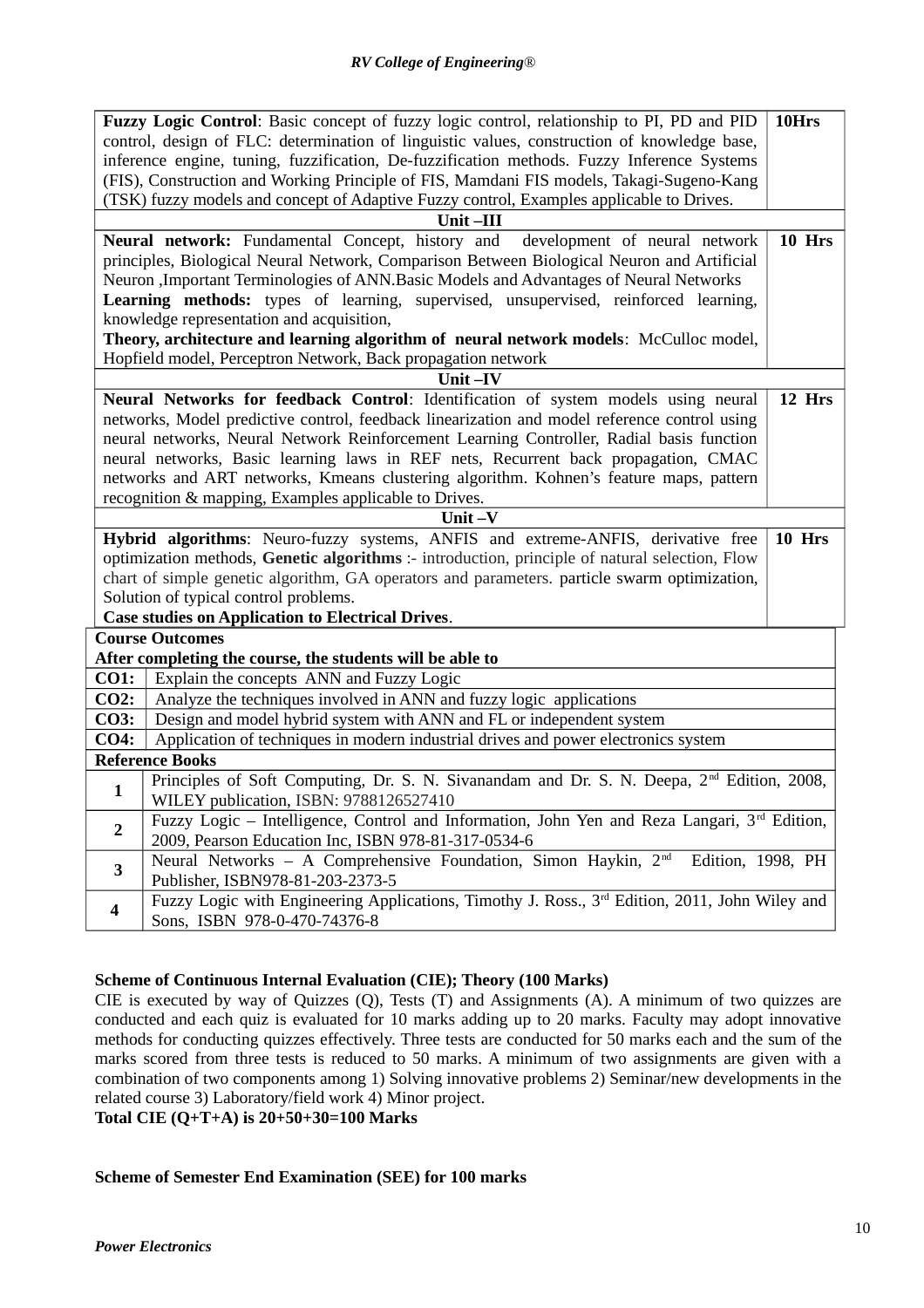| <b>SEMESTER: I</b>                            |  |                 |                                                                                           |                  |           |            |
|-----------------------------------------------|--|-----------------|-------------------------------------------------------------------------------------------|------------------|-----------|------------|
| <b>EMBEDDED SYSTEMS FOR POWER ELECTRONICS</b> |  |                 |                                                                                           |                  |           |            |
| (Professional Elective-A3)                    |  |                 |                                                                                           |                  |           |            |
| <b>Course Code</b>                            |  | <b>18MPE1A3</b> |                                                                                           | <b>CIE Marks</b> | $\bullet$ | <b>100</b> |
| Credits: L:T:P                                |  | 4:0:0           |                                                                                           | <b>SEE Marks</b> | ٠         | <b>100</b> |
| <b>Hours</b>                                  |  | 52L             |                                                                                           | <b>SEE</b>       |           | 3 Hrs      |
|                                               |  |                 |                                                                                           | <b>Duration</b>  |           |            |
| Unit-I                                        |  |                 |                                                                                           |                  |           |            |
|                                               |  |                 | ARM Processor: Background of ARM and ARM Architecture, Overview of the Cortex-M3,         |                  |           | 10 Hrs     |
|                                               |  |                 | Registers, Operation Modes, The Built-In Nested Vectored Interrupt Controller, The Memory |                  |           |            |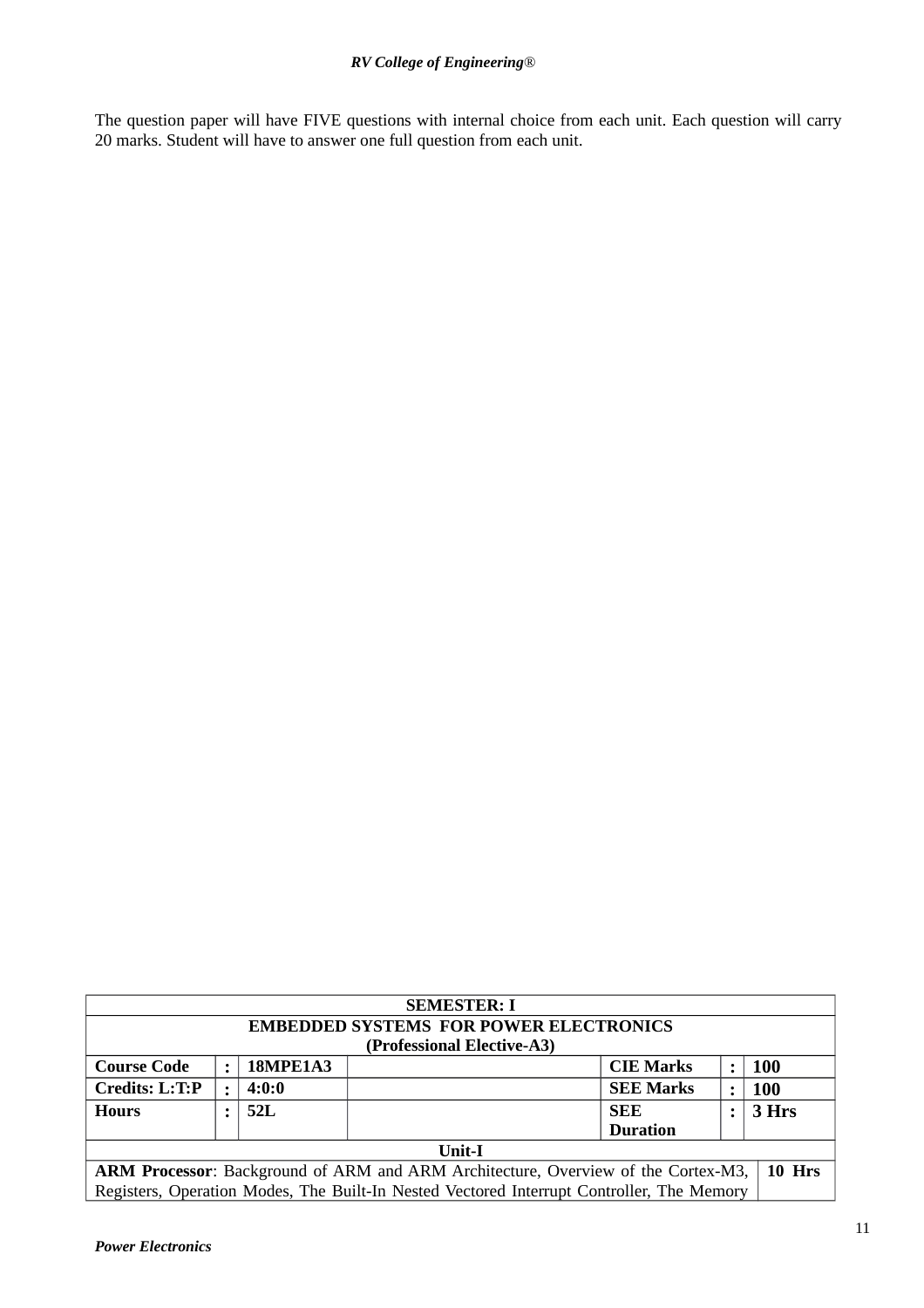| Map, The Bus Interface, The MPU, The Instruction Set, Interrupts and Exceptions                 |          |  |
|-------------------------------------------------------------------------------------------------|----------|--|
| Unit $-$ II                                                                                     |          |  |
| Cortex-M3 Basics: Registers, Operation Mode, Exceptions and Interrupts, Vector Tables,          | 10 Hrs   |  |
| <b>Stack Memory Operations, Reset Sequence</b>                                                  |          |  |
| Unit-III                                                                                        |          |  |
| Instruction Sets: Assembly Basics., Instruction Descriptions, Useful Instructions in the        | 10 Hrs   |  |
| Cortex-M3, Memory Systems, Memory Maps, Memory Access Attributes, Default Memory                |          |  |
| Access Permissions, Bit-Band Operations Unaligned Transfers, Exclusive Accesses, Endian         |          |  |
| Mode Basic Cortex-M3 Programming using C                                                        |          |  |
| Unit-IV                                                                                         |          |  |
| <b>PIC Microcontrollers:</b> Overview of PIC 18 family, PIC Architecture, PIC Assembly Language | $11$ Hrs |  |
| Programming, RISC Architecture in PIC                                                           |          |  |
| Unit $-V$                                                                                       |          |  |
| Instruction Sets and Programming: Call, Branch ad Time Delay Loop, PIC18 Time Delay             | $11$ Hrs |  |
| and Instruction Pipe Lining, Arithmetic, Logic Instructions and Programming                     |          |  |

|                  | <b>Course Outcomes</b>                                                                                    |
|------------------|-----------------------------------------------------------------------------------------------------------|
|                  | After completing the course, the students will be able to:                                                |
| <b>CO1:</b>      | Gain understanding about the embedded system as a whole and its hardware and software                     |
|                  | components                                                                                                |
| $CO2$ :          | Analyze popular CPU architectures used in embedded systems such as ARM, PIC and writing                   |
|                  | assembly language programming.                                                                            |
| <b>CO3:</b>      | Apply embedded software design and modelling in power electronic circuits                                 |
| CO4:             | come up with high level design of an embedded system from both hardware and software                      |
|                  | perspective                                                                                               |
|                  | <b>Reference Books</b>                                                                                    |
| 1                | The Definitive Guide to the ARM Cortex-M3, Joseph Yiu, $2nd$ Edition. 2009, Elsevier Publisher,           |
|                  | ISBN: 9789351071754,                                                                                      |
| $\overline{2}$   | PIC Microcontroller, Muhammad Ali Mazidi, Rolin D. McKinlay, 1 <sup>st</sup> Edition, 2007, Prentice Hall |
|                  | Publisher, ISBN-13: 978-0131194045,                                                                       |
| 3                | Embedded Systems: Introduction to ARM Cortex™-M3 Microcontroller, Jonathan W Valvano,                     |
|                  | Volume1,. 2012, CreateSpace Independent Publishing Platform, ISBN-13: 978-1477508992                      |
| $\boldsymbol{4}$ | Microcontroller and Embedded System, Er. Vikrant Vij, 1 <sup>st</sup> Edition, 2011, Laxmi Publications;  |
|                  | ISBN-13: 978-9381159019                                                                                   |

CIE is executed by way of Quizzes (Q), Tests (T) and Assignments (A). A minimum of two quizzes are conducted and each quiz is evaluated for 10 marks adding up to 20 marks. Faculty may adopt innovative methods for conducting quizzes effectively. Three tests are conducted for 50 marks each and the sum of the marks scored from three tests is reduced to 50 marks. A minimum of two assignments are given with a combination of two components among 1) Solving innovative problems 2) Seminar/new developments in the related course 3) Laboratory/field work 4) Minor project.

## **Total CIE (Q+T+A) is 20+50+30=100 Marks**

## **Scheme of Semester End Examination (SEE) for 100 marks**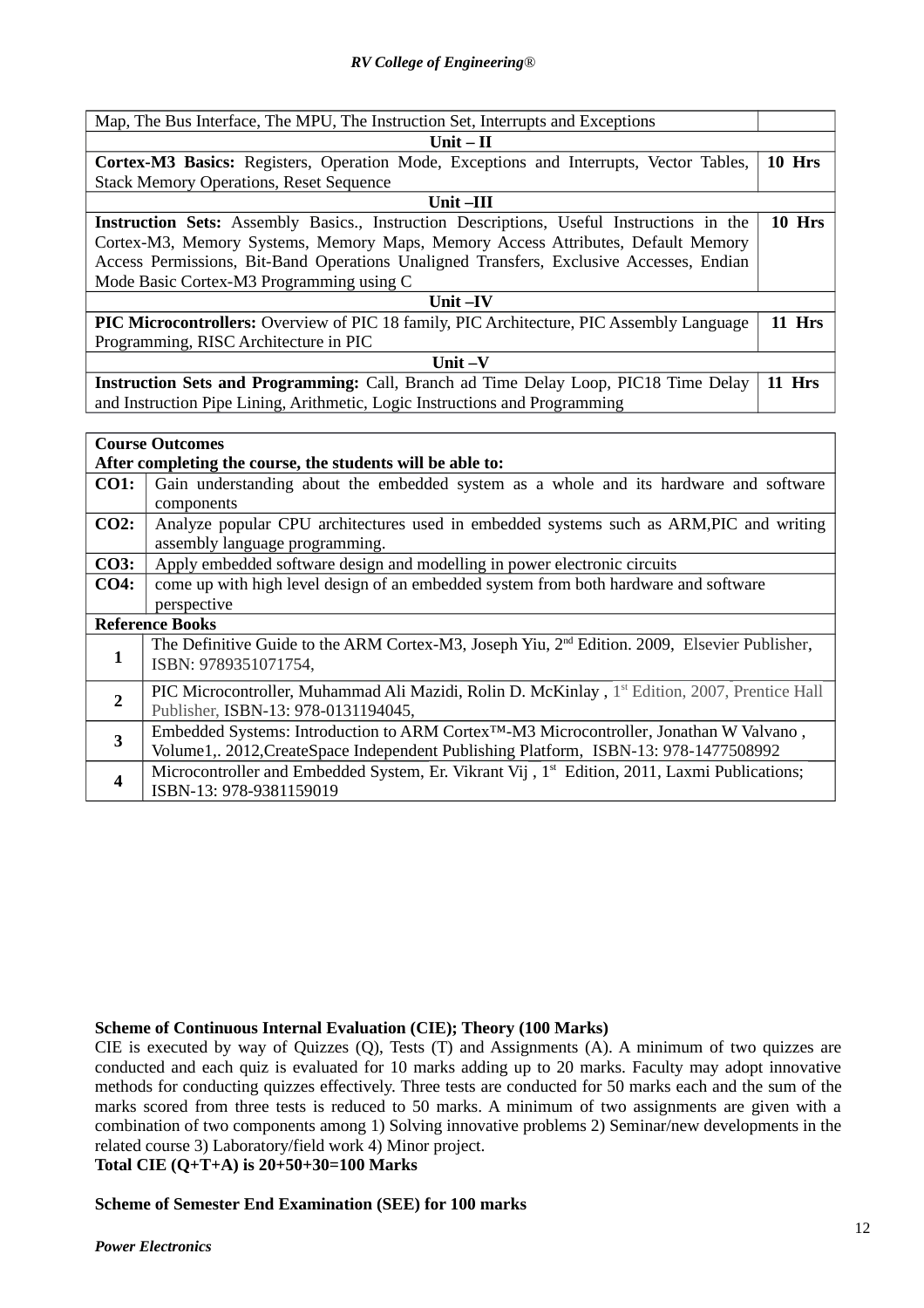| <b>SEMESTER: I</b>                                                                                      |                |                 |                            |                     |           |            |  |  |
|---------------------------------------------------------------------------------------------------------|----------------|-----------------|----------------------------|---------------------|-----------|------------|--|--|
| POWER QUALITY PROBLEMS AND MITIGATION                                                                   |                |                 |                            |                     |           |            |  |  |
|                                                                                                         |                |                 | (Professional Elective-B1) |                     |           |            |  |  |
| <b>Course Code</b>                                                                                      | $\ddot{\cdot}$ | <b>18MPE1B1</b> |                            | <b>CIE Marks</b>    |           | <b>100</b> |  |  |
| Credits L:T:P                                                                                           | $\ddot{\cdot}$ | 4:0:0           |                            | <b>SEE Marks</b>    |           | <b>100</b> |  |  |
| <b>Hours</b>                                                                                            | $\ddot{\cdot}$ | 52L             |                            | <b>SEE Duration</b> | $\bullet$ | 3 Hrs      |  |  |
| <b>Unit-I</b>                                                                                           |                |                 |                            |                     |           |            |  |  |
| <b>Power Quality:</b> Introduction, State of the Art on Power Quality, Classification of Power   10 Hrs |                |                 |                            |                     |           |            |  |  |
| Quality Problems, Power Quality definitions, Power Quality Standards and Monitoring,                    |                |                 |                            |                     |           |            |  |  |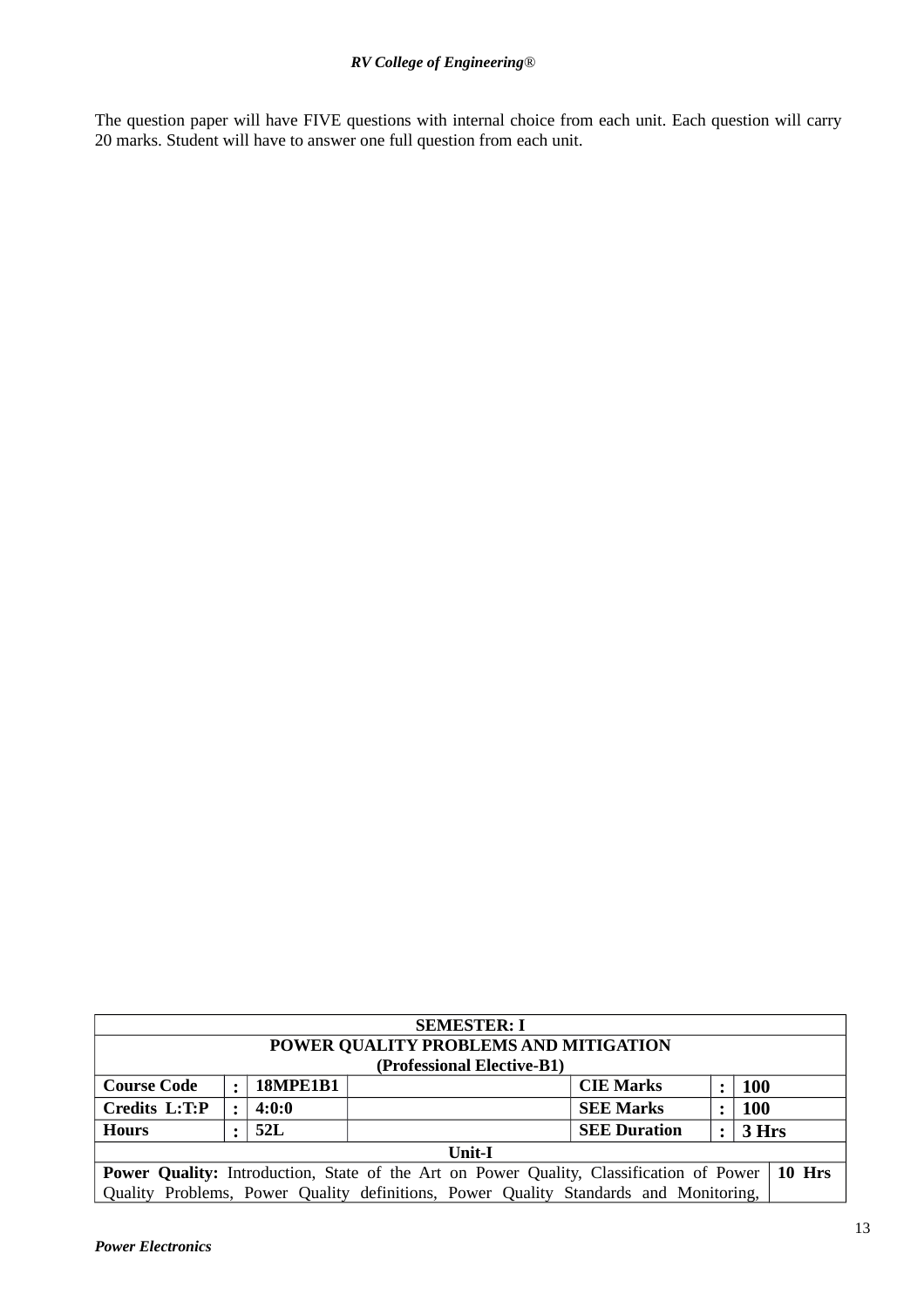|                                                                                            | <b>Numerical Examples</b>                                                                               |        |  |  |  |  |
|--------------------------------------------------------------------------------------------|---------------------------------------------------------------------------------------------------------|--------|--|--|--|--|
|                                                                                            | Loads That Cause Power Quality Problems: Introduction, Nonlinear Loads, Classification of               |        |  |  |  |  |
| Nonlinear Loads, Power Quality Problems Caused by Nonlinear Loads, Analysis of Nonlinear   |                                                                                                         |        |  |  |  |  |
| Loads, Modeling, Simulation, and Performance of Nonlinear Loads, Grounding techniques,     |                                                                                                         |        |  |  |  |  |
|                                                                                            | Numerical Examples.                                                                                     |        |  |  |  |  |
|                                                                                            | $Unit - II$                                                                                             |        |  |  |  |  |
|                                                                                            | Passive Power Filters - Introduction to Passive Power Filters, Classification, Principle of             | 10 Hrs |  |  |  |  |
|                                                                                            | Operation, Analysis and Design, Modeling, Simulation, and Performance, Limitations,                     |        |  |  |  |  |
|                                                                                            | Parallel Resonance of Passive Filters with the Supply System and Its Mitigation, Numerical              |        |  |  |  |  |
| Examples                                                                                   |                                                                                                         |        |  |  |  |  |
|                                                                                            | Unit-III                                                                                                |        |  |  |  |  |
|                                                                                            | Active Shunt Compensation: Introduction, State of the Art on DSTATCOMs, Classification of               | 10 Hrs |  |  |  |  |
|                                                                                            | DSTATCOMs, Principle of Operation and Control of DSTATCOMs, Analysis and Design of                      |        |  |  |  |  |
|                                                                                            | DSTATCOMs, Modelling, Simulation, and Performance of DSTATCOMs, Numerical                               |        |  |  |  |  |
| Examples                                                                                   |                                                                                                         |        |  |  |  |  |
|                                                                                            | Unit-IV                                                                                                 |        |  |  |  |  |
|                                                                                            | Active Series Compensation: Introduction, State of the Art on Active Series Compensators,               | 11 Hrs |  |  |  |  |
| Classification of Active Series Compensators, Principle of Operation and Control of Active |                                                                                                         |        |  |  |  |  |
| Series Compensators, Analysis and Design of Active Series Compensators, Modelling,         |                                                                                                         |        |  |  |  |  |
| Simulation, and Performance of Active Series Compensators, Numerical Examples              |                                                                                                         |        |  |  |  |  |
|                                                                                            | Unit-V                                                                                                  |        |  |  |  |  |
|                                                                                            | Unified Power Quality Compensators: Introduction, State of the Art on Unified Power                     | 11 Hrs |  |  |  |  |
|                                                                                            | Quality Compensators, Classification of Unified Power Quality Compensators, Principle of                |        |  |  |  |  |
|                                                                                            | Operation and Control of Unified Power Quality Compensators, Analysis and Design of                     |        |  |  |  |  |
|                                                                                            | Unified Power Quality Compensators, Modeling, Simulation, and Performance of UPQCs                      |        |  |  |  |  |
|                                                                                            | <b>Course Outcomes</b>                                                                                  |        |  |  |  |  |
|                                                                                            | After completing the course, the students will be able to:                                              |        |  |  |  |  |
| <b>CO1:</b>                                                                                | Explain the various power quality problems and identify the causes of PQ disturbances in a              |        |  |  |  |  |
|                                                                                            | system                                                                                                  |        |  |  |  |  |
| $CO2$ :                                                                                    | Model and Simulate Active series, shunt and unified compensators                                        |        |  |  |  |  |
| <b>CO3:</b>                                                                                | Analyze and design controllers for various compensators                                                 |        |  |  |  |  |
| CO4:                                                                                       | Compute the level of PQ disturbance and design a suitable compensator for a system                      |        |  |  |  |  |
|                                                                                            | <b>Reference Books</b>                                                                                  |        |  |  |  |  |
| $\mathbf{1}$                                                                               | Power Quality Problems and Mitigation Techniques, Bhim Singh, Ambrish Chandra, Kamal Al-                |        |  |  |  |  |
|                                                                                            | Haddad, 1st Edition, 2015, John Wiley Publisher, ISBN: ISBN: 978-1-118-92205-7                          |        |  |  |  |  |
| $\overline{2}$                                                                             | Power Quality Enhancement Using Custom Power Devices, Arindam Ghosh and Gerard Ledwich,                 |        |  |  |  |  |
|                                                                                            | 1st Edition, 2002, Kluwer Academic Press, ISBN 1-4020-7180-9                                            |        |  |  |  |  |
| 3                                                                                          | Power Quality, C. Sankaran, 2002,, CRC Press, ISBN 0-8493-1040-7                                        |        |  |  |  |  |
|                                                                                            | Understanding Power Quality Problems: Voltage Sags and Interruptions, Math H.J. Bollen, 1 <sup>st</sup> |        |  |  |  |  |
| $\boldsymbol{4}$                                                                           | Edition, 1999, Wiley India Pvt Ltd Publisher, ISBN-13: 978-8126530397                                   |        |  |  |  |  |

CIE is executed by way of Quizzes (Q), Tests (T) and Assignments (A). A minimum of two quizzes are conducted and each quiz is evaluated for 10 marks adding up to 20 marks. Faculty may adopt innovative methods for conducting quizzes effectively. Three tests are conducted for 50 marks each and the sum of the marks scored from three tests is reduced to 50 marks. A minimum of two assignments are given with a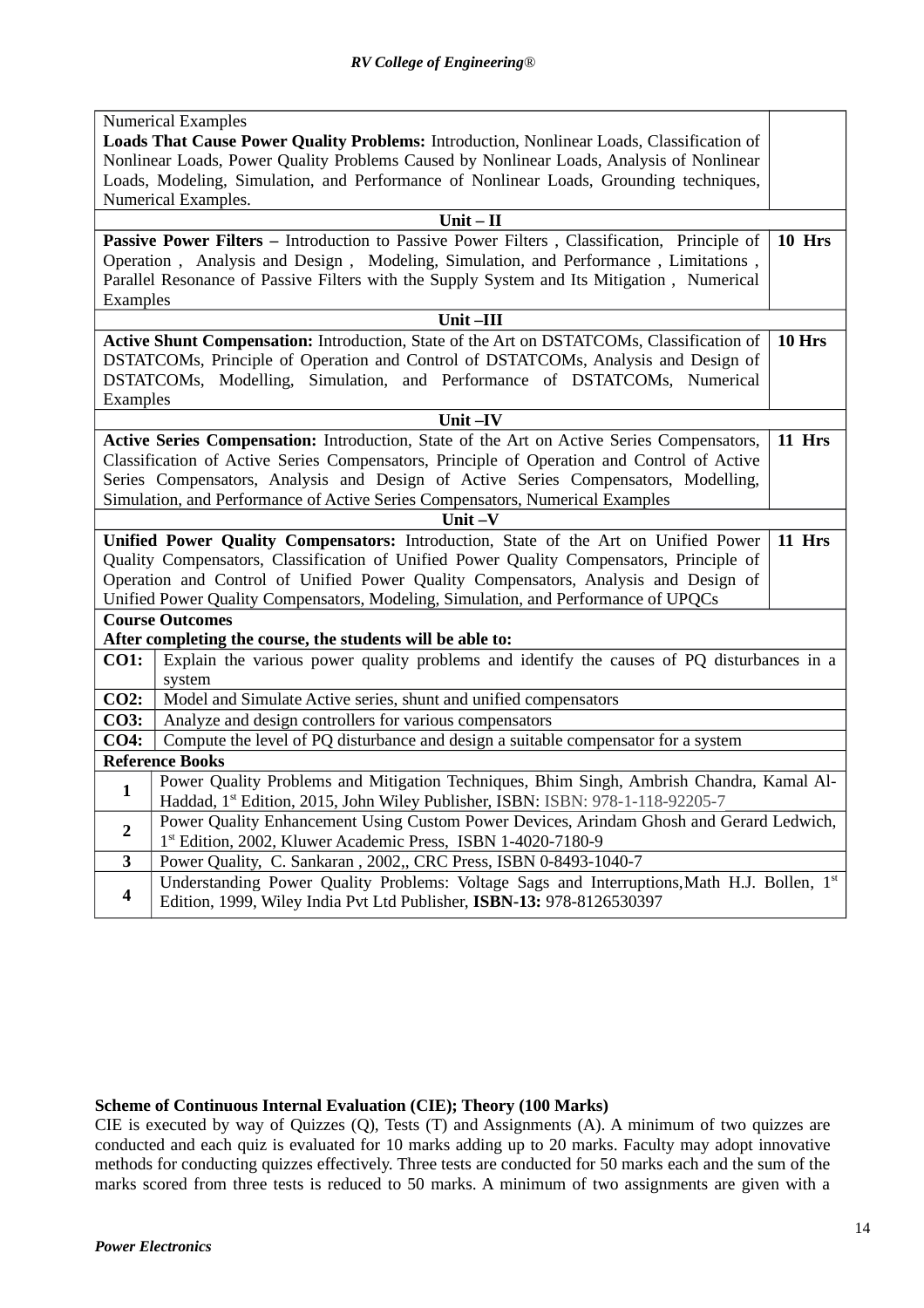### *RV College of Engineering*®

combination of two components among 1) Solving innovative problems 2) Seminar/new developments in the related course 3) Laboratory/field work 4) Minor project. **Total CIE (Q+T+A) is 20+50+30=100 Marks**

## **Scheme of Semester End Examination (SEE) for 100 marks**

| <b>SEMESTER: I</b>                                  |                            |                 |  |                  |  |            |  |  |  |  |
|-----------------------------------------------------|----------------------------|-----------------|--|------------------|--|------------|--|--|--|--|
| <b>POWER SYSTEM HARMONICS</b>                       |                            |                 |  |                  |  |            |  |  |  |  |
|                                                     | (Professional Elective-B2) |                 |  |                  |  |            |  |  |  |  |
| <b>Course Code</b>                                  |                            | <b>18MPE1B2</b> |  | <b>CIE Marks</b> |  | <b>100</b> |  |  |  |  |
| Credits: L:T:P                                      |                            | 4:0:0           |  | <b>SEE Marks</b> |  | 100        |  |  |  |  |
| <b>Hours</b><br>52L<br><b>SEE Duration</b><br>3 Hrs |                            |                 |  |                  |  |            |  |  |  |  |
|                                                     | Unit-I                     |                 |  |                  |  |            |  |  |  |  |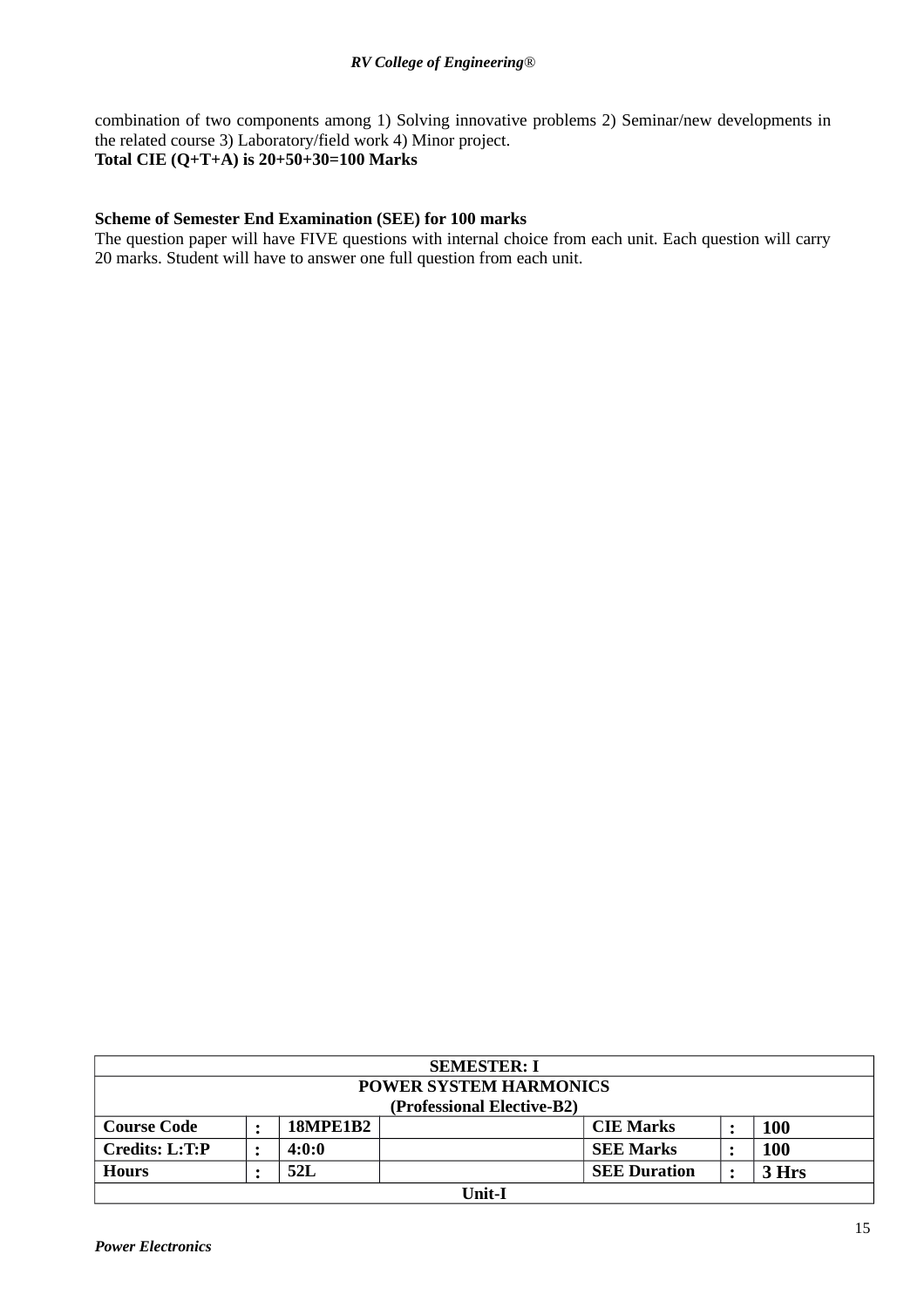| Harmonics in Power system: Introduction, sources of harmonics, transformers, rotating<br>machines, fluorescent and CFL lights, static var compensators, cycloconverters. Single phase<br>controlled rectifiers, three phase converters.<br>$Unit - II$<br>Effects of Harmonic Distortion on Power System: Introduction, thermal losses in a harmonic<br><b>10 Hrs</b><br>environment, harmonic effects on power system equipment: capacitor banks, transformers,<br>rotating machines, protection, communication and electronic equipment.<br>Mitigation of Power system Harmonics: Introduction, Passive harmonic filters : Tuned, De-<br>tuned filters; Active Filters - Shunt and series; Hybrid filters<br>Unit-III<br>10 Hrs<br>Limits of Harmonic Distortion: Introduction, voltage harmonic distortion limits, current<br>harmonic distortion limits. IEEE 519-1992 standards for Harmonics<br>Modelling of System Components for harmonic studies: Introduction, impedance in the<br>presence of harmonics, skin effect, modelling of the high voltage grid, generator modelling,<br>modelling of shunt capacitor banks, series capacitor banks, load models, induction motor<br>modelling.<br><b>Transformer Modelling:</b> Introduction, modelling of two winding transformers, phase sequence<br>admittance matrices, transmission of voltage and current across two winding transformers,<br>transmission matrices and phase admittance matrix, modelling of three and four winding<br>Unit-IV<br>Modelling of Transmission lines/Cables: Introduction, skin effect, modelling of power lines,<br>12 Hrs<br>Line's series impedance, mutual coupling between conductors, mutually coupled lines, line's<br>shunt capacitance, surge impedance and velocity of propagation, line's series impedance and<br>shunt capacitance $-$ single phase equivalents, the transmission (ABCD) matrix, the admittance<br>matrix, conversion between the transmission and admittance matrices, the nominal pi model -<br>single phase equivalent, the equivalent pi model $-$ voltage and current the line, line losses, the<br>equivalent pi model $-$ single phase equivalent, variations in the network's short circuit capacity,<br>examples – the nominal and equivalent models<br>Unit-V<br>Power in presence of harmonics : Active , reactive distortion and apparent powers - definitions<br>10 Hrs<br>and computation. PF in the presence of harmonics - true PF, Displacement PF and Distortion PF<br>Harmonic Studies : Harmonic Analyser; Calculation of harmonics through spread sheet; Design<br>of filter with practical considerations; location of filters, Case studies of effects of harmonics.<br><b>Course Outcomes</b><br>After completing the course, the students will be able to<br>Discuss the sources and effects of harmonics in a given power system<br>CO1:<br>Compute the harmonic indices and distortion of power in the system<br>$CO2$ :<br><b>CO3:</b><br>Model various components for harmonic studies<br><b>CO4:</b><br>Design passive and active filters to meet the IEEE 519-1992 standards<br><b>Reference Books</b><br>Power System Harmonics, George J Wakileh, 1 <sup>st</sup> Edition, 2014, Springer Reprint, ISBN 978-3-540-<br>$\mathbf{1}$<br>42238-9<br>Power System Harmonic Analysis, Jos Arrillaga, Bruce C. Smith, Neville R. Watson, Alan R. Wood,<br>$\overline{2}$<br>1st Edition, 2014, Wiley Reprint, ISBN 0-470-85129-5<br>Power System Harmonics, J. Arrillaga, N.R. Watson, 2 <sup>nd</sup> Edition, 2003, Wiley Publisher, ISBN: 978-0-<br>3<br>470-85129-6<br>Harmonics - Causes, effects and Control, White Paper, usa.siemens.com/lv-drives<br>4 | Fundamentals of Harmonics: Introduction, Examples of harmonic waveforms, characteristics<br>of harmonics in power systems, measurement of harmonic distortion, power in passive elements,<br>calculation of passive elements, resonance, capacitor banks and reactive power supply, capacitor<br>banks and power factor correction, bus voltage rise and resonance, harmonics in transformers. |  |  |  |  |  |  |
|-----------------------------------------------------------------------------------------------------------------------------------------------------------------------------------------------------------------------------------------------------------------------------------------------------------------------------------------------------------------------------------------------------------------------------------------------------------------------------------------------------------------------------------------------------------------------------------------------------------------------------------------------------------------------------------------------------------------------------------------------------------------------------------------------------------------------------------------------------------------------------------------------------------------------------------------------------------------------------------------------------------------------------------------------------------------------------------------------------------------------------------------------------------------------------------------------------------------------------------------------------------------------------------------------------------------------------------------------------------------------------------------------------------------------------------------------------------------------------------------------------------------------------------------------------------------------------------------------------------------------------------------------------------------------------------------------------------------------------------------------------------------------------------------------------------------------------------------------------------------------------------------------------------------------------------------------------------------------------------------------------------------------------------------------------------------------------------------------------------------------------------------------------------------------------------------------------------------------------------------------------------------------------------------------------------------------------------------------------------------------------------------------------------------------------------------------------------------------------------------------------------------------------------------------------------------------------------------------------------------------------------------------------------------------------------------------------------------------------------------------------------------------------------------------------------------------------------------------------------------------------------------------------------------------------------------------------------------------------------------------------------------------------------------------------------------------------------------------------------------------------------------------------------------------------------------------------------------------------------------------------------------------------------------------------------------------------------------------------------------------------------------------------------------------------------------------------------------------------------------------------------------------------------------------------------------------------------------------------------------------------------------------------------------------------------------------------------------|------------------------------------------------------------------------------------------------------------------------------------------------------------------------------------------------------------------------------------------------------------------------------------------------------------------------------------------------------------------------------------------------|--|--|--|--|--|--|
|                                                                                                                                                                                                                                                                                                                                                                                                                                                                                                                                                                                                                                                                                                                                                                                                                                                                                                                                                                                                                                                                                                                                                                                                                                                                                                                                                                                                                                                                                                                                                                                                                                                                                                                                                                                                                                                                                                                                                                                                                                                                                                                                                                                                                                                                                                                                                                                                                                                                                                                                                                                                                                                                                                                                                                                                                                                                                                                                                                                                                                                                                                                                                                                                                                                                                                                                                                                                                                                                                                                                                                                                                                                                                                                 |                                                                                                                                                                                                                                                                                                                                                                                                |  |  |  |  |  |  |
|                                                                                                                                                                                                                                                                                                                                                                                                                                                                                                                                                                                                                                                                                                                                                                                                                                                                                                                                                                                                                                                                                                                                                                                                                                                                                                                                                                                                                                                                                                                                                                                                                                                                                                                                                                                                                                                                                                                                                                                                                                                                                                                                                                                                                                                                                                                                                                                                                                                                                                                                                                                                                                                                                                                                                                                                                                                                                                                                                                                                                                                                                                                                                                                                                                                                                                                                                                                                                                                                                                                                                                                                                                                                                                                 |                                                                                                                                                                                                                                                                                                                                                                                                |  |  |  |  |  |  |
|                                                                                                                                                                                                                                                                                                                                                                                                                                                                                                                                                                                                                                                                                                                                                                                                                                                                                                                                                                                                                                                                                                                                                                                                                                                                                                                                                                                                                                                                                                                                                                                                                                                                                                                                                                                                                                                                                                                                                                                                                                                                                                                                                                                                                                                                                                                                                                                                                                                                                                                                                                                                                                                                                                                                                                                                                                                                                                                                                                                                                                                                                                                                                                                                                                                                                                                                                                                                                                                                                                                                                                                                                                                                                                                 |                                                                                                                                                                                                                                                                                                                                                                                                |  |  |  |  |  |  |
|                                                                                                                                                                                                                                                                                                                                                                                                                                                                                                                                                                                                                                                                                                                                                                                                                                                                                                                                                                                                                                                                                                                                                                                                                                                                                                                                                                                                                                                                                                                                                                                                                                                                                                                                                                                                                                                                                                                                                                                                                                                                                                                                                                                                                                                                                                                                                                                                                                                                                                                                                                                                                                                                                                                                                                                                                                                                                                                                                                                                                                                                                                                                                                                                                                                                                                                                                                                                                                                                                                                                                                                                                                                                                                                 |                                                                                                                                                                                                                                                                                                                                                                                                |  |  |  |  |  |  |
|                                                                                                                                                                                                                                                                                                                                                                                                                                                                                                                                                                                                                                                                                                                                                                                                                                                                                                                                                                                                                                                                                                                                                                                                                                                                                                                                                                                                                                                                                                                                                                                                                                                                                                                                                                                                                                                                                                                                                                                                                                                                                                                                                                                                                                                                                                                                                                                                                                                                                                                                                                                                                                                                                                                                                                                                                                                                                                                                                                                                                                                                                                                                                                                                                                                                                                                                                                                                                                                                                                                                                                                                                                                                                                                 |                                                                                                                                                                                                                                                                                                                                                                                                |  |  |  |  |  |  |
|                                                                                                                                                                                                                                                                                                                                                                                                                                                                                                                                                                                                                                                                                                                                                                                                                                                                                                                                                                                                                                                                                                                                                                                                                                                                                                                                                                                                                                                                                                                                                                                                                                                                                                                                                                                                                                                                                                                                                                                                                                                                                                                                                                                                                                                                                                                                                                                                                                                                                                                                                                                                                                                                                                                                                                                                                                                                                                                                                                                                                                                                                                                                                                                                                                                                                                                                                                                                                                                                                                                                                                                                                                                                                                                 |                                                                                                                                                                                                                                                                                                                                                                                                |  |  |  |  |  |  |
|                                                                                                                                                                                                                                                                                                                                                                                                                                                                                                                                                                                                                                                                                                                                                                                                                                                                                                                                                                                                                                                                                                                                                                                                                                                                                                                                                                                                                                                                                                                                                                                                                                                                                                                                                                                                                                                                                                                                                                                                                                                                                                                                                                                                                                                                                                                                                                                                                                                                                                                                                                                                                                                                                                                                                                                                                                                                                                                                                                                                                                                                                                                                                                                                                                                                                                                                                                                                                                                                                                                                                                                                                                                                                                                 |                                                                                                                                                                                                                                                                                                                                                                                                |  |  |  |  |  |  |
|                                                                                                                                                                                                                                                                                                                                                                                                                                                                                                                                                                                                                                                                                                                                                                                                                                                                                                                                                                                                                                                                                                                                                                                                                                                                                                                                                                                                                                                                                                                                                                                                                                                                                                                                                                                                                                                                                                                                                                                                                                                                                                                                                                                                                                                                                                                                                                                                                                                                                                                                                                                                                                                                                                                                                                                                                                                                                                                                                                                                                                                                                                                                                                                                                                                                                                                                                                                                                                                                                                                                                                                                                                                                                                                 |                                                                                                                                                                                                                                                                                                                                                                                                |  |  |  |  |  |  |
|                                                                                                                                                                                                                                                                                                                                                                                                                                                                                                                                                                                                                                                                                                                                                                                                                                                                                                                                                                                                                                                                                                                                                                                                                                                                                                                                                                                                                                                                                                                                                                                                                                                                                                                                                                                                                                                                                                                                                                                                                                                                                                                                                                                                                                                                                                                                                                                                                                                                                                                                                                                                                                                                                                                                                                                                                                                                                                                                                                                                                                                                                                                                                                                                                                                                                                                                                                                                                                                                                                                                                                                                                                                                                                                 |                                                                                                                                                                                                                                                                                                                                                                                                |  |  |  |  |  |  |
|                                                                                                                                                                                                                                                                                                                                                                                                                                                                                                                                                                                                                                                                                                                                                                                                                                                                                                                                                                                                                                                                                                                                                                                                                                                                                                                                                                                                                                                                                                                                                                                                                                                                                                                                                                                                                                                                                                                                                                                                                                                                                                                                                                                                                                                                                                                                                                                                                                                                                                                                                                                                                                                                                                                                                                                                                                                                                                                                                                                                                                                                                                                                                                                                                                                                                                                                                                                                                                                                                                                                                                                                                                                                                                                 |                                                                                                                                                                                                                                                                                                                                                                                                |  |  |  |  |  |  |
|                                                                                                                                                                                                                                                                                                                                                                                                                                                                                                                                                                                                                                                                                                                                                                                                                                                                                                                                                                                                                                                                                                                                                                                                                                                                                                                                                                                                                                                                                                                                                                                                                                                                                                                                                                                                                                                                                                                                                                                                                                                                                                                                                                                                                                                                                                                                                                                                                                                                                                                                                                                                                                                                                                                                                                                                                                                                                                                                                                                                                                                                                                                                                                                                                                                                                                                                                                                                                                                                                                                                                                                                                                                                                                                 |                                                                                                                                                                                                                                                                                                                                                                                                |  |  |  |  |  |  |
|                                                                                                                                                                                                                                                                                                                                                                                                                                                                                                                                                                                                                                                                                                                                                                                                                                                                                                                                                                                                                                                                                                                                                                                                                                                                                                                                                                                                                                                                                                                                                                                                                                                                                                                                                                                                                                                                                                                                                                                                                                                                                                                                                                                                                                                                                                                                                                                                                                                                                                                                                                                                                                                                                                                                                                                                                                                                                                                                                                                                                                                                                                                                                                                                                                                                                                                                                                                                                                                                                                                                                                                                                                                                                                                 |                                                                                                                                                                                                                                                                                                                                                                                                |  |  |  |  |  |  |
|                                                                                                                                                                                                                                                                                                                                                                                                                                                                                                                                                                                                                                                                                                                                                                                                                                                                                                                                                                                                                                                                                                                                                                                                                                                                                                                                                                                                                                                                                                                                                                                                                                                                                                                                                                                                                                                                                                                                                                                                                                                                                                                                                                                                                                                                                                                                                                                                                                                                                                                                                                                                                                                                                                                                                                                                                                                                                                                                                                                                                                                                                                                                                                                                                                                                                                                                                                                                                                                                                                                                                                                                                                                                                                                 |                                                                                                                                                                                                                                                                                                                                                                                                |  |  |  |  |  |  |
|                                                                                                                                                                                                                                                                                                                                                                                                                                                                                                                                                                                                                                                                                                                                                                                                                                                                                                                                                                                                                                                                                                                                                                                                                                                                                                                                                                                                                                                                                                                                                                                                                                                                                                                                                                                                                                                                                                                                                                                                                                                                                                                                                                                                                                                                                                                                                                                                                                                                                                                                                                                                                                                                                                                                                                                                                                                                                                                                                                                                                                                                                                                                                                                                                                                                                                                                                                                                                                                                                                                                                                                                                                                                                                                 |                                                                                                                                                                                                                                                                                                                                                                                                |  |  |  |  |  |  |
|                                                                                                                                                                                                                                                                                                                                                                                                                                                                                                                                                                                                                                                                                                                                                                                                                                                                                                                                                                                                                                                                                                                                                                                                                                                                                                                                                                                                                                                                                                                                                                                                                                                                                                                                                                                                                                                                                                                                                                                                                                                                                                                                                                                                                                                                                                                                                                                                                                                                                                                                                                                                                                                                                                                                                                                                                                                                                                                                                                                                                                                                                                                                                                                                                                                                                                                                                                                                                                                                                                                                                                                                                                                                                                                 |                                                                                                                                                                                                                                                                                                                                                                                                |  |  |  |  |  |  |
|                                                                                                                                                                                                                                                                                                                                                                                                                                                                                                                                                                                                                                                                                                                                                                                                                                                                                                                                                                                                                                                                                                                                                                                                                                                                                                                                                                                                                                                                                                                                                                                                                                                                                                                                                                                                                                                                                                                                                                                                                                                                                                                                                                                                                                                                                                                                                                                                                                                                                                                                                                                                                                                                                                                                                                                                                                                                                                                                                                                                                                                                                                                                                                                                                                                                                                                                                                                                                                                                                                                                                                                                                                                                                                                 |                                                                                                                                                                                                                                                                                                                                                                                                |  |  |  |  |  |  |
|                                                                                                                                                                                                                                                                                                                                                                                                                                                                                                                                                                                                                                                                                                                                                                                                                                                                                                                                                                                                                                                                                                                                                                                                                                                                                                                                                                                                                                                                                                                                                                                                                                                                                                                                                                                                                                                                                                                                                                                                                                                                                                                                                                                                                                                                                                                                                                                                                                                                                                                                                                                                                                                                                                                                                                                                                                                                                                                                                                                                                                                                                                                                                                                                                                                                                                                                                                                                                                                                                                                                                                                                                                                                                                                 |                                                                                                                                                                                                                                                                                                                                                                                                |  |  |  |  |  |  |
|                                                                                                                                                                                                                                                                                                                                                                                                                                                                                                                                                                                                                                                                                                                                                                                                                                                                                                                                                                                                                                                                                                                                                                                                                                                                                                                                                                                                                                                                                                                                                                                                                                                                                                                                                                                                                                                                                                                                                                                                                                                                                                                                                                                                                                                                                                                                                                                                                                                                                                                                                                                                                                                                                                                                                                                                                                                                                                                                                                                                                                                                                                                                                                                                                                                                                                                                                                                                                                                                                                                                                                                                                                                                                                                 |                                                                                                                                                                                                                                                                                                                                                                                                |  |  |  |  |  |  |
|                                                                                                                                                                                                                                                                                                                                                                                                                                                                                                                                                                                                                                                                                                                                                                                                                                                                                                                                                                                                                                                                                                                                                                                                                                                                                                                                                                                                                                                                                                                                                                                                                                                                                                                                                                                                                                                                                                                                                                                                                                                                                                                                                                                                                                                                                                                                                                                                                                                                                                                                                                                                                                                                                                                                                                                                                                                                                                                                                                                                                                                                                                                                                                                                                                                                                                                                                                                                                                                                                                                                                                                                                                                                                                                 |                                                                                                                                                                                                                                                                                                                                                                                                |  |  |  |  |  |  |
|                                                                                                                                                                                                                                                                                                                                                                                                                                                                                                                                                                                                                                                                                                                                                                                                                                                                                                                                                                                                                                                                                                                                                                                                                                                                                                                                                                                                                                                                                                                                                                                                                                                                                                                                                                                                                                                                                                                                                                                                                                                                                                                                                                                                                                                                                                                                                                                                                                                                                                                                                                                                                                                                                                                                                                                                                                                                                                                                                                                                                                                                                                                                                                                                                                                                                                                                                                                                                                                                                                                                                                                                                                                                                                                 |                                                                                                                                                                                                                                                                                                                                                                                                |  |  |  |  |  |  |
|                                                                                                                                                                                                                                                                                                                                                                                                                                                                                                                                                                                                                                                                                                                                                                                                                                                                                                                                                                                                                                                                                                                                                                                                                                                                                                                                                                                                                                                                                                                                                                                                                                                                                                                                                                                                                                                                                                                                                                                                                                                                                                                                                                                                                                                                                                                                                                                                                                                                                                                                                                                                                                                                                                                                                                                                                                                                                                                                                                                                                                                                                                                                                                                                                                                                                                                                                                                                                                                                                                                                                                                                                                                                                                                 |                                                                                                                                                                                                                                                                                                                                                                                                |  |  |  |  |  |  |
|                                                                                                                                                                                                                                                                                                                                                                                                                                                                                                                                                                                                                                                                                                                                                                                                                                                                                                                                                                                                                                                                                                                                                                                                                                                                                                                                                                                                                                                                                                                                                                                                                                                                                                                                                                                                                                                                                                                                                                                                                                                                                                                                                                                                                                                                                                                                                                                                                                                                                                                                                                                                                                                                                                                                                                                                                                                                                                                                                                                                                                                                                                                                                                                                                                                                                                                                                                                                                                                                                                                                                                                                                                                                                                                 |                                                                                                                                                                                                                                                                                                                                                                                                |  |  |  |  |  |  |
|                                                                                                                                                                                                                                                                                                                                                                                                                                                                                                                                                                                                                                                                                                                                                                                                                                                                                                                                                                                                                                                                                                                                                                                                                                                                                                                                                                                                                                                                                                                                                                                                                                                                                                                                                                                                                                                                                                                                                                                                                                                                                                                                                                                                                                                                                                                                                                                                                                                                                                                                                                                                                                                                                                                                                                                                                                                                                                                                                                                                                                                                                                                                                                                                                                                                                                                                                                                                                                                                                                                                                                                                                                                                                                                 |                                                                                                                                                                                                                                                                                                                                                                                                |  |  |  |  |  |  |
|                                                                                                                                                                                                                                                                                                                                                                                                                                                                                                                                                                                                                                                                                                                                                                                                                                                                                                                                                                                                                                                                                                                                                                                                                                                                                                                                                                                                                                                                                                                                                                                                                                                                                                                                                                                                                                                                                                                                                                                                                                                                                                                                                                                                                                                                                                                                                                                                                                                                                                                                                                                                                                                                                                                                                                                                                                                                                                                                                                                                                                                                                                                                                                                                                                                                                                                                                                                                                                                                                                                                                                                                                                                                                                                 |                                                                                                                                                                                                                                                                                                                                                                                                |  |  |  |  |  |  |
|                                                                                                                                                                                                                                                                                                                                                                                                                                                                                                                                                                                                                                                                                                                                                                                                                                                                                                                                                                                                                                                                                                                                                                                                                                                                                                                                                                                                                                                                                                                                                                                                                                                                                                                                                                                                                                                                                                                                                                                                                                                                                                                                                                                                                                                                                                                                                                                                                                                                                                                                                                                                                                                                                                                                                                                                                                                                                                                                                                                                                                                                                                                                                                                                                                                                                                                                                                                                                                                                                                                                                                                                                                                                                                                 |                                                                                                                                                                                                                                                                                                                                                                                                |  |  |  |  |  |  |
|                                                                                                                                                                                                                                                                                                                                                                                                                                                                                                                                                                                                                                                                                                                                                                                                                                                                                                                                                                                                                                                                                                                                                                                                                                                                                                                                                                                                                                                                                                                                                                                                                                                                                                                                                                                                                                                                                                                                                                                                                                                                                                                                                                                                                                                                                                                                                                                                                                                                                                                                                                                                                                                                                                                                                                                                                                                                                                                                                                                                                                                                                                                                                                                                                                                                                                                                                                                                                                                                                                                                                                                                                                                                                                                 |                                                                                                                                                                                                                                                                                                                                                                                                |  |  |  |  |  |  |
|                                                                                                                                                                                                                                                                                                                                                                                                                                                                                                                                                                                                                                                                                                                                                                                                                                                                                                                                                                                                                                                                                                                                                                                                                                                                                                                                                                                                                                                                                                                                                                                                                                                                                                                                                                                                                                                                                                                                                                                                                                                                                                                                                                                                                                                                                                                                                                                                                                                                                                                                                                                                                                                                                                                                                                                                                                                                                                                                                                                                                                                                                                                                                                                                                                                                                                                                                                                                                                                                                                                                                                                                                                                                                                                 |                                                                                                                                                                                                                                                                                                                                                                                                |  |  |  |  |  |  |
|                                                                                                                                                                                                                                                                                                                                                                                                                                                                                                                                                                                                                                                                                                                                                                                                                                                                                                                                                                                                                                                                                                                                                                                                                                                                                                                                                                                                                                                                                                                                                                                                                                                                                                                                                                                                                                                                                                                                                                                                                                                                                                                                                                                                                                                                                                                                                                                                                                                                                                                                                                                                                                                                                                                                                                                                                                                                                                                                                                                                                                                                                                                                                                                                                                                                                                                                                                                                                                                                                                                                                                                                                                                                                                                 |                                                                                                                                                                                                                                                                                                                                                                                                |  |  |  |  |  |  |
|                                                                                                                                                                                                                                                                                                                                                                                                                                                                                                                                                                                                                                                                                                                                                                                                                                                                                                                                                                                                                                                                                                                                                                                                                                                                                                                                                                                                                                                                                                                                                                                                                                                                                                                                                                                                                                                                                                                                                                                                                                                                                                                                                                                                                                                                                                                                                                                                                                                                                                                                                                                                                                                                                                                                                                                                                                                                                                                                                                                                                                                                                                                                                                                                                                                                                                                                                                                                                                                                                                                                                                                                                                                                                                                 |                                                                                                                                                                                                                                                                                                                                                                                                |  |  |  |  |  |  |
|                                                                                                                                                                                                                                                                                                                                                                                                                                                                                                                                                                                                                                                                                                                                                                                                                                                                                                                                                                                                                                                                                                                                                                                                                                                                                                                                                                                                                                                                                                                                                                                                                                                                                                                                                                                                                                                                                                                                                                                                                                                                                                                                                                                                                                                                                                                                                                                                                                                                                                                                                                                                                                                                                                                                                                                                                                                                                                                                                                                                                                                                                                                                                                                                                                                                                                                                                                                                                                                                                                                                                                                                                                                                                                                 |                                                                                                                                                                                                                                                                                                                                                                                                |  |  |  |  |  |  |
|                                                                                                                                                                                                                                                                                                                                                                                                                                                                                                                                                                                                                                                                                                                                                                                                                                                                                                                                                                                                                                                                                                                                                                                                                                                                                                                                                                                                                                                                                                                                                                                                                                                                                                                                                                                                                                                                                                                                                                                                                                                                                                                                                                                                                                                                                                                                                                                                                                                                                                                                                                                                                                                                                                                                                                                                                                                                                                                                                                                                                                                                                                                                                                                                                                                                                                                                                                                                                                                                                                                                                                                                                                                                                                                 |                                                                                                                                                                                                                                                                                                                                                                                                |  |  |  |  |  |  |
|                                                                                                                                                                                                                                                                                                                                                                                                                                                                                                                                                                                                                                                                                                                                                                                                                                                                                                                                                                                                                                                                                                                                                                                                                                                                                                                                                                                                                                                                                                                                                                                                                                                                                                                                                                                                                                                                                                                                                                                                                                                                                                                                                                                                                                                                                                                                                                                                                                                                                                                                                                                                                                                                                                                                                                                                                                                                                                                                                                                                                                                                                                                                                                                                                                                                                                                                                                                                                                                                                                                                                                                                                                                                                                                 |                                                                                                                                                                                                                                                                                                                                                                                                |  |  |  |  |  |  |
|                                                                                                                                                                                                                                                                                                                                                                                                                                                                                                                                                                                                                                                                                                                                                                                                                                                                                                                                                                                                                                                                                                                                                                                                                                                                                                                                                                                                                                                                                                                                                                                                                                                                                                                                                                                                                                                                                                                                                                                                                                                                                                                                                                                                                                                                                                                                                                                                                                                                                                                                                                                                                                                                                                                                                                                                                                                                                                                                                                                                                                                                                                                                                                                                                                                                                                                                                                                                                                                                                                                                                                                                                                                                                                                 |                                                                                                                                                                                                                                                                                                                                                                                                |  |  |  |  |  |  |
|                                                                                                                                                                                                                                                                                                                                                                                                                                                                                                                                                                                                                                                                                                                                                                                                                                                                                                                                                                                                                                                                                                                                                                                                                                                                                                                                                                                                                                                                                                                                                                                                                                                                                                                                                                                                                                                                                                                                                                                                                                                                                                                                                                                                                                                                                                                                                                                                                                                                                                                                                                                                                                                                                                                                                                                                                                                                                                                                                                                                                                                                                                                                                                                                                                                                                                                                                                                                                                                                                                                                                                                                                                                                                                                 |                                                                                                                                                                                                                                                                                                                                                                                                |  |  |  |  |  |  |
|                                                                                                                                                                                                                                                                                                                                                                                                                                                                                                                                                                                                                                                                                                                                                                                                                                                                                                                                                                                                                                                                                                                                                                                                                                                                                                                                                                                                                                                                                                                                                                                                                                                                                                                                                                                                                                                                                                                                                                                                                                                                                                                                                                                                                                                                                                                                                                                                                                                                                                                                                                                                                                                                                                                                                                                                                                                                                                                                                                                                                                                                                                                                                                                                                                                                                                                                                                                                                                                                                                                                                                                                                                                                                                                 |                                                                                                                                                                                                                                                                                                                                                                                                |  |  |  |  |  |  |
|                                                                                                                                                                                                                                                                                                                                                                                                                                                                                                                                                                                                                                                                                                                                                                                                                                                                                                                                                                                                                                                                                                                                                                                                                                                                                                                                                                                                                                                                                                                                                                                                                                                                                                                                                                                                                                                                                                                                                                                                                                                                                                                                                                                                                                                                                                                                                                                                                                                                                                                                                                                                                                                                                                                                                                                                                                                                                                                                                                                                                                                                                                                                                                                                                                                                                                                                                                                                                                                                                                                                                                                                                                                                                                                 |                                                                                                                                                                                                                                                                                                                                                                                                |  |  |  |  |  |  |
|                                                                                                                                                                                                                                                                                                                                                                                                                                                                                                                                                                                                                                                                                                                                                                                                                                                                                                                                                                                                                                                                                                                                                                                                                                                                                                                                                                                                                                                                                                                                                                                                                                                                                                                                                                                                                                                                                                                                                                                                                                                                                                                                                                                                                                                                                                                                                                                                                                                                                                                                                                                                                                                                                                                                                                                                                                                                                                                                                                                                                                                                                                                                                                                                                                                                                                                                                                                                                                                                                                                                                                                                                                                                                                                 |                                                                                                                                                                                                                                                                                                                                                                                                |  |  |  |  |  |  |
|                                                                                                                                                                                                                                                                                                                                                                                                                                                                                                                                                                                                                                                                                                                                                                                                                                                                                                                                                                                                                                                                                                                                                                                                                                                                                                                                                                                                                                                                                                                                                                                                                                                                                                                                                                                                                                                                                                                                                                                                                                                                                                                                                                                                                                                                                                                                                                                                                                                                                                                                                                                                                                                                                                                                                                                                                                                                                                                                                                                                                                                                                                                                                                                                                                                                                                                                                                                                                                                                                                                                                                                                                                                                                                                 |                                                                                                                                                                                                                                                                                                                                                                                                |  |  |  |  |  |  |
|                                                                                                                                                                                                                                                                                                                                                                                                                                                                                                                                                                                                                                                                                                                                                                                                                                                                                                                                                                                                                                                                                                                                                                                                                                                                                                                                                                                                                                                                                                                                                                                                                                                                                                                                                                                                                                                                                                                                                                                                                                                                                                                                                                                                                                                                                                                                                                                                                                                                                                                                                                                                                                                                                                                                                                                                                                                                                                                                                                                                                                                                                                                                                                                                                                                                                                                                                                                                                                                                                                                                                                                                                                                                                                                 |                                                                                                                                                                                                                                                                                                                                                                                                |  |  |  |  |  |  |
|                                                                                                                                                                                                                                                                                                                                                                                                                                                                                                                                                                                                                                                                                                                                                                                                                                                                                                                                                                                                                                                                                                                                                                                                                                                                                                                                                                                                                                                                                                                                                                                                                                                                                                                                                                                                                                                                                                                                                                                                                                                                                                                                                                                                                                                                                                                                                                                                                                                                                                                                                                                                                                                                                                                                                                                                                                                                                                                                                                                                                                                                                                                                                                                                                                                                                                                                                                                                                                                                                                                                                                                                                                                                                                                 |                                                                                                                                                                                                                                                                                                                                                                                                |  |  |  |  |  |  |
|                                                                                                                                                                                                                                                                                                                                                                                                                                                                                                                                                                                                                                                                                                                                                                                                                                                                                                                                                                                                                                                                                                                                                                                                                                                                                                                                                                                                                                                                                                                                                                                                                                                                                                                                                                                                                                                                                                                                                                                                                                                                                                                                                                                                                                                                                                                                                                                                                                                                                                                                                                                                                                                                                                                                                                                                                                                                                                                                                                                                                                                                                                                                                                                                                                                                                                                                                                                                                                                                                                                                                                                                                                                                                                                 |                                                                                                                                                                                                                                                                                                                                                                                                |  |  |  |  |  |  |
|                                                                                                                                                                                                                                                                                                                                                                                                                                                                                                                                                                                                                                                                                                                                                                                                                                                                                                                                                                                                                                                                                                                                                                                                                                                                                                                                                                                                                                                                                                                                                                                                                                                                                                                                                                                                                                                                                                                                                                                                                                                                                                                                                                                                                                                                                                                                                                                                                                                                                                                                                                                                                                                                                                                                                                                                                                                                                                                                                                                                                                                                                                                                                                                                                                                                                                                                                                                                                                                                                                                                                                                                                                                                                                                 |                                                                                                                                                                                                                                                                                                                                                                                                |  |  |  |  |  |  |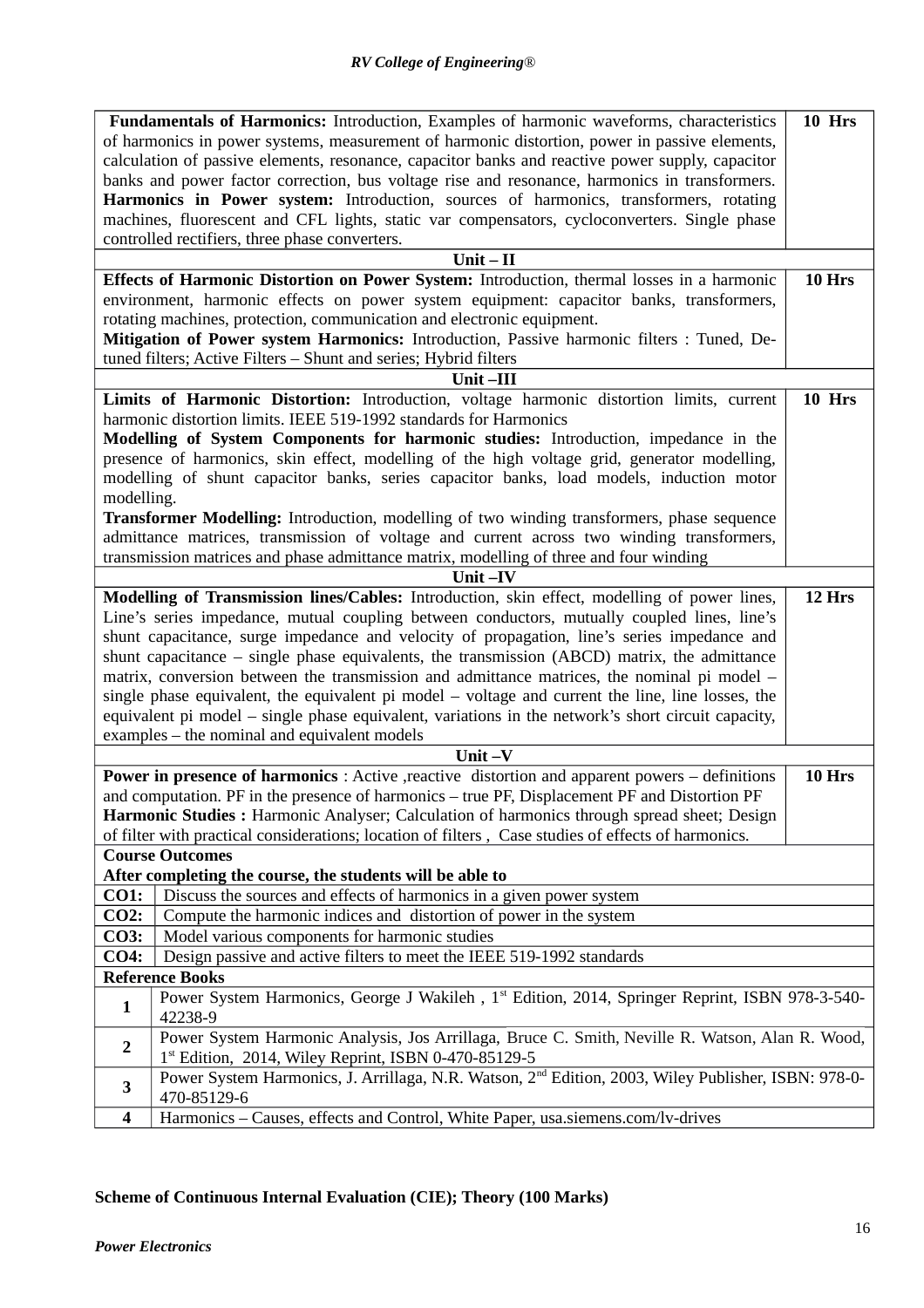CIE is executed by way of Quizzes (Q), Tests (T) and Assignments (A). A minimum of two quizzes are conducted and each quiz is evaluated for 10 marks adding up to 20 marks. Faculty may adopt innovative methods for conducting quizzes effectively. Three tests are conducted for 50 marks each and the sum of the marks scored from three tests is reduced to 50 marks. A minimum of two assignments are given with a combination of two components among 1) Solving innovative problems 2) Seminar/new developments in the related course 3) Laboratory/field work 4) Minor project.

#### **Total CIE (Q+T+A) is 20+50+30=100 Marks**

#### **Scheme of Semester End Examination (SEE) for 100 marks**

| <b>SEMESTER: I</b> |                                                  |                 |                            |                       |  |     |  |  |  |  |
|--------------------|--------------------------------------------------|-----------------|----------------------------|-----------------------|--|-----|--|--|--|--|
|                    | SMART GRID-TECHNOLOGY, ANALYSIS AND APPLICATIONS |                 |                            |                       |  |     |  |  |  |  |
|                    |                                                  |                 | (Professional Elective-B3) |                       |  |     |  |  |  |  |
| <b>Course Code</b> |                                                  | <b>18MPE1B3</b> |                            | <b>CIE Marks: 100</b> |  | 100 |  |  |  |  |
| Credits: L:T:P     | <b>SEE Marks: 100</b><br>4:0:0<br><b>100</b>     |                 |                            |                       |  |     |  |  |  |  |
| <b>Hours</b>       | 52L<br><b>SEE Duration: 3Hrs</b><br>3 Hrs        |                 |                            |                       |  |     |  |  |  |  |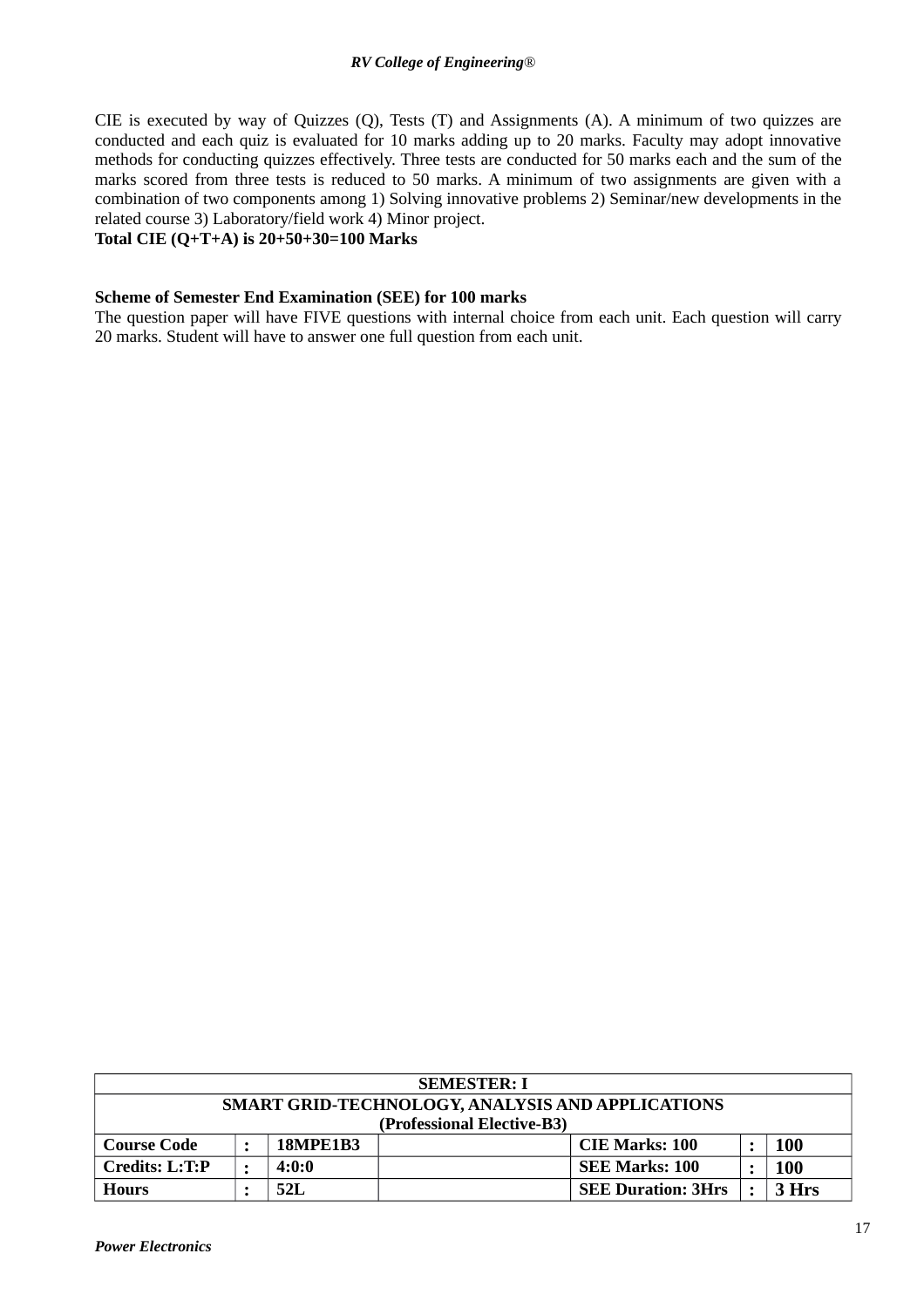|                                                                                                              | Unit-I                                                                                                                                    |        |  |  |  |  |  |
|--------------------------------------------------------------------------------------------------------------|-------------------------------------------------------------------------------------------------------------------------------------------|--------|--|--|--|--|--|
| INTRODUCTION- Definition, Objectives, Early Smart Grid initiatives, Overview of the                          |                                                                                                                                           |        |  |  |  |  |  |
| technologies required for the Smart Grid, smart grid from customers view, Issues of energy                   |                                                                                                                                           |        |  |  |  |  |  |
| management in smart grids                                                                                    |                                                                                                                                           |        |  |  |  |  |  |
| INFORMATION AND COMMUNICATION TECHNOLOGIES: Dedicated and shared                                             |                                                                                                                                           |        |  |  |  |  |  |
| communication channels, Switching techniques, Communication channels, Layered architecture                   |                                                                                                                                           |        |  |  |  |  |  |
| and protocols                                                                                                |                                                                                                                                           |        |  |  |  |  |  |
|                                                                                                              | Unit-II                                                                                                                                   |        |  |  |  |  |  |
|                                                                                                              | <b>COMMUNICATION</b><br><b>TECHNOLOGIES</b><br><b>FOR</b><br><b>SMART</b><br><b>GRID:</b><br>Communication                                | 10 Hrs |  |  |  |  |  |
|                                                                                                              | technologies, Standards for information exchange, control decentralization, Interoperability and                                          |        |  |  |  |  |  |
|                                                                                                              | connectivity, future internet for smart grids                                                                                             |        |  |  |  |  |  |
|                                                                                                              | INFORMATION SECURITY FOR THE SMART GRID-Encryption and decryption,                                                                        |        |  |  |  |  |  |
|                                                                                                              | Authentication, Digital signatures, Cyber security standards                                                                              |        |  |  |  |  |  |
|                                                                                                              | Unit-III                                                                                                                                  |        |  |  |  |  |  |
|                                                                                                              | <b>SMART METERING AND DEMAND-SIDE INTEGRATION: Need for demand response</b>                                                               | 12 Hrs |  |  |  |  |  |
|                                                                                                              | and new regulations, Smart meters , An overview of the hardware used, Communications                                                      |        |  |  |  |  |  |
|                                                                                                              | infrastructure and protocols for smart metering, Demand-side integration                                                                  |        |  |  |  |  |  |
|                                                                                                              | <b>DISTRIBUTION AUTOMATION EQUIPMENT: Substation automation equipment, Faults</b>                                                         |        |  |  |  |  |  |
|                                                                                                              | in the distribution system, Voltage regulation                                                                                            |        |  |  |  |  |  |
|                                                                                                              | <b>TRANSMISSION SYSTEM OPERATION:</b> Data sources, Energy management systems, Wide                                                       |        |  |  |  |  |  |
|                                                                                                              | area applications, Visualization techniques                                                                                               |        |  |  |  |  |  |
|                                                                                                              | <b>Unit-IV</b>                                                                                                                            |        |  |  |  |  |  |
|                                                                                                              |                                                                                                                                           | 10 Hrs |  |  |  |  |  |
|                                                                                                              | <b>DISTRIBUTION MANAGEMENT SYSTEMS:</b> Data sources and associated external                                                              |        |  |  |  |  |  |
|                                                                                                              | systems, Modeling and analysis tools, Applications,                                                                                       |        |  |  |  |  |  |
|                                                                                                              |                                                                                                                                           |        |  |  |  |  |  |
|                                                                                                              | <b>ARCHITECTURE AND RECONFIGURATION :</b> New structure of distribution grids,                                                            |        |  |  |  |  |  |
|                                                                                                              | planning: Long term and short term, Reconfiguration to reduce power losses                                                                |        |  |  |  |  |  |
|                                                                                                              |                                                                                                                                           |        |  |  |  |  |  |
|                                                                                                              | Unit-V                                                                                                                                    |        |  |  |  |  |  |
|                                                                                                              | Micro Grids : Micro Grid configurations, Renewable energy generation, Fault current                                                       | 10 Hrs |  |  |  |  |  |
|                                                                                                              | limiting, Shunt and Series compensation in microgrids with renewable soruces,                                                             |        |  |  |  |  |  |
|                                                                                                              | ENERGY STORAGE: Energy storage technologies and case studies, technological challenges                                                    |        |  |  |  |  |  |
|                                                                                                              | with penetration of electric vehicles                                                                                                     |        |  |  |  |  |  |
|                                                                                                              | <b>STANDARDIZATION OF SMART GRIDS - Issues, regulations and current status</b>                                                            |        |  |  |  |  |  |
|                                                                                                              | <b>Course Outcomes</b>                                                                                                                    |        |  |  |  |  |  |
|                                                                                                              | After completing the course, the students will be able to:                                                                                |        |  |  |  |  |  |
| <b>CO1:</b>                                                                                                  | Explain the evolution of the smart grid and the different components of a smart grid                                                      |        |  |  |  |  |  |
| <b>CO2:</b>                                                                                                  | Critically evaluate the ICT options and choose the appropriate one for a given grid                                                       |        |  |  |  |  |  |
| <b>CO3:</b>                                                                                                  | Design and propose reconfiguration strategies for the smart distribution network                                                          |        |  |  |  |  |  |
| <b>CO4:</b>                                                                                                  | Assess and propose changes in metering, storage and regulation to implement smart grid                                                    |        |  |  |  |  |  |
|                                                                                                              | technology                                                                                                                                |        |  |  |  |  |  |
|                                                                                                              | <b>Reference Books</b>                                                                                                                    |        |  |  |  |  |  |
|                                                                                                              | Smart Grid: Technology and applications, Ekanayake J., Jenkins N., Liyanage K., Wu, J.,                                                   |        |  |  |  |  |  |
| $\mathbf{1}$                                                                                                 | Yokoyama A., 1 <sup>st</sup> Edition, 2012, Wiley Publications, ISBN 978-0-470-97409-4                                                    |        |  |  |  |  |  |
| Smart Grids, Nouredine Hadjsaid and Jean-Claude, 1 <sup>st</sup> Edition, 2012, Wiley Publications, ISBN -   |                                                                                                                                           |        |  |  |  |  |  |
| $\overline{2}$<br>978-1-84821-261-9                                                                          |                                                                                                                                           |        |  |  |  |  |  |
|                                                                                                              |                                                                                                                                           |        |  |  |  |  |  |
| Smart Grid: Fundamentals of Design and Analysis, James Momoh, 1 <sup>st</sup> Edition, 2012, Wiley-IEEE<br>3 |                                                                                                                                           |        |  |  |  |  |  |
|                                                                                                              | Press, ISBN: 978-0-470-88939-8<br>Smart Grids - Fundamentals and Technologies in Electricity Networks, Bernd M. Buchholz, 1 <sup>st</sup> |        |  |  |  |  |  |
| 4                                                                                                            |                                                                                                                                           |        |  |  |  |  |  |
|                                                                                                              | Edition, 2016, Springer Vieweg Publisher, ISBN-13: 978-3662525265                                                                         |        |  |  |  |  |  |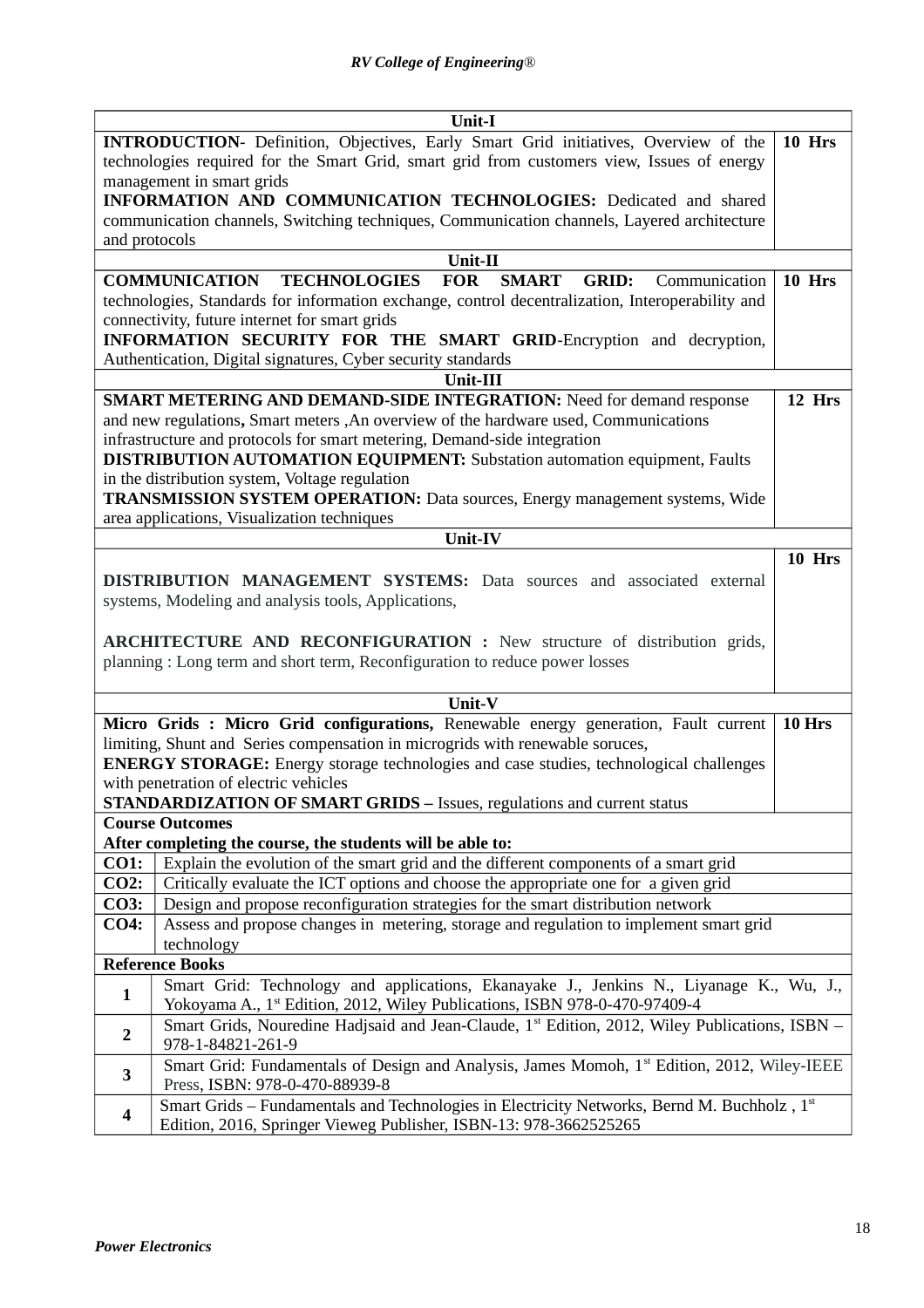#### *RV College of Engineering*®

### **Scheme of Continuous Internal Evaluation (CIE); Theory (100 Marks)**

CIE is executed by way of Quizzes (Q), Tests (T) and Assignments (A). A minimum of two quizzes are conducted and each quiz is evaluated for 10 marks adding up to 20 marks. Faculty may adopt innovative methods for conducting quizzes effectively. Three tests are conducted for 50 marks each and the sum of the marks scored from three tests is reduced to 50 marks. A minimum of two assignments are given with a combination of two components among 1) Solving innovative problems 2) Seminar/new developments in the related course 3) Laboratory/field work 4) Minor project.

**Total CIE (Q+T+A) is 20+50+30=100 Marks**

#### **Scheme of Semester End Examination (SEE) for 100 marks**

| <b>SEMESTER: II</b>        |
|----------------------------|
| <b>POWER CONVERTERS-II</b> |
| (Theory and Practice)      |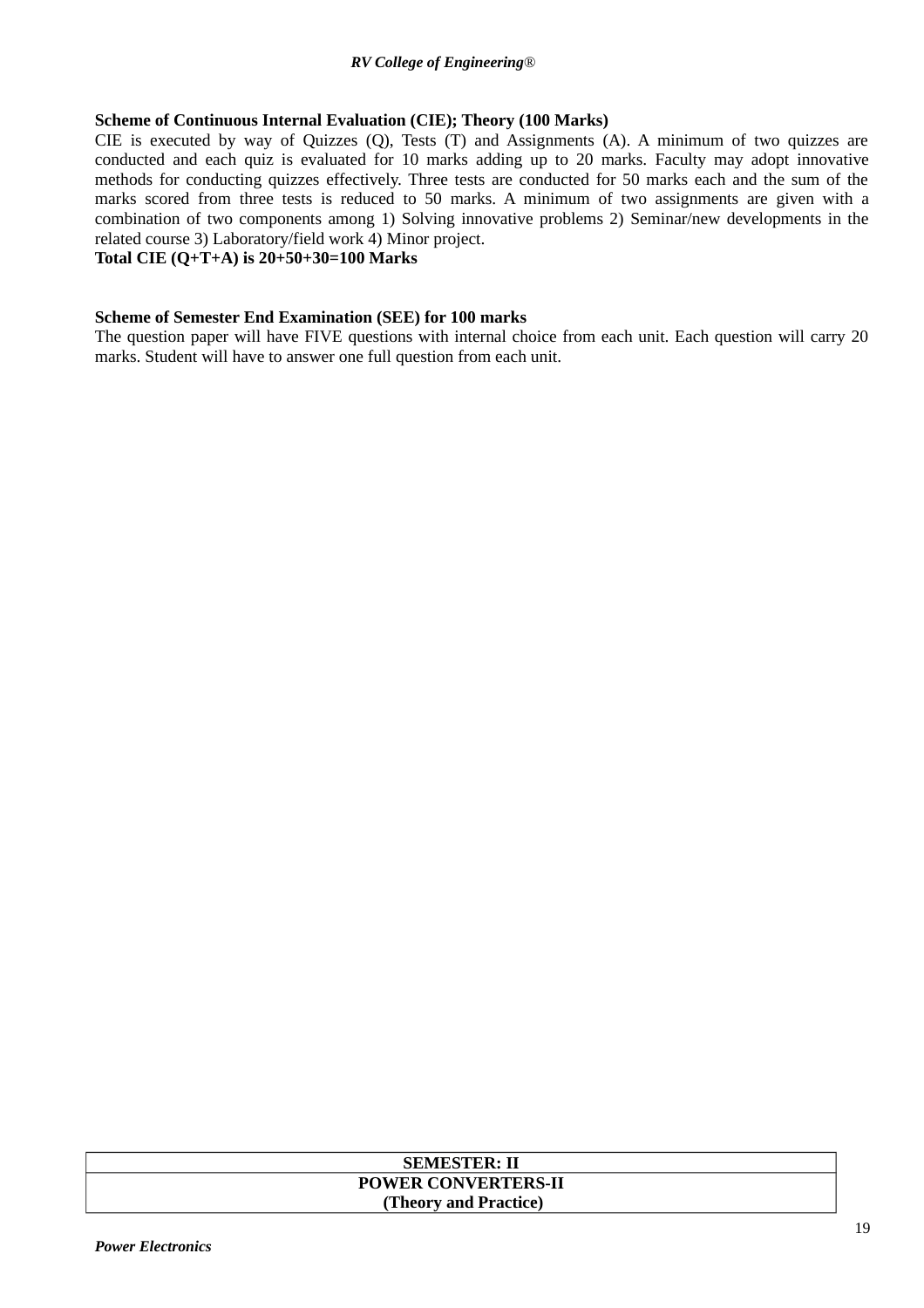| <b>Course Code</b>                                                                                 |                              | :              | <b>18MPE21</b>         |                                                                                                                                                       | <b>CIE Marks</b>    |            | $100 + 50$ |        |  |  |
|----------------------------------------------------------------------------------------------------|------------------------------|----------------|------------------------|-------------------------------------------------------------------------------------------------------------------------------------------------------|---------------------|------------|------------|--------|--|--|
|                                                                                                    | Credits: L:T:P               | $\ddot{\cdot}$ | 4:0:1                  |                                                                                                                                                       | <b>SEE Marks</b>    | $100 + 50$ |            |        |  |  |
| <b>Hours</b>                                                                                       |                              | $\cdot$        | 45L+26P                |                                                                                                                                                       | <b>SEE Duration</b> | $3+3$ Hrs  |            |        |  |  |
|                                                                                                    |                              |                |                        | <b>Unit-I</b>                                                                                                                                         |                     |            |            |        |  |  |
|                                                                                                    |                              |                |                        | Non isolated dc-dc converters: Comparison of linear and switch mode power converter.                                                                  |                     |            |            | 09 Hrs |  |  |
|                                                                                                    |                              |                |                        | Analysis and Design Buck, Boost, Buck-boost, Cuk and SEPIC converters in continuous and                                                               |                     |            |            |        |  |  |
| discontinuous modes. Interleaved converters. High boost converter.                                 |                              |                |                        |                                                                                                                                                       |                     |            |            |        |  |  |
|                                                                                                    | Unit-II                      |                |                        |                                                                                                                                                       |                     |            |            |        |  |  |
| Isolated DC-DC Converters: Principle of operation, Analysis and Design of isolated DC-DC<br>09 Hrs |                              |                |                        |                                                                                                                                                       |                     |            |            |        |  |  |
|                                                                                                    |                              |                |                        | converters Flyback, Forward, Push Pull, Half Bridge and Full bridge topologies in continuous                                                          |                     |            |            |        |  |  |
|                                                                                                    |                              |                |                        | and discontinuous current mode operation. Bidirectional converters.                                                                                   |                     |            |            |        |  |  |
|                                                                                                    |                              |                |                        | Unit-III                                                                                                                                              |                     |            |            |        |  |  |
|                                                                                                    |                              |                |                        | Resonant Converters: Introduction to soft switching, comparison between zero voltage and                                                              |                     |            |            | 09 Hrs |  |  |
|                                                                                                    |                              |                |                        | zero current switching, classification, ZVS, ZCS converters, series resonant, parallel resonant                                                       |                     |            |            |        |  |  |
|                                                                                                    |                              |                |                        | and series-parallel resonant converter topologies: analysis and design.                                                                               |                     |            |            |        |  |  |
|                                                                                                    |                              |                |                        | <b>Unit-IV</b>                                                                                                                                        |                     |            |            |        |  |  |
|                                                                                                    |                              |                |                        | Design of magnetic: Design of magnetic components-inductors and transformers.                                                                         |                     |            |            | 09 Hrs |  |  |
|                                                                                                    |                              |                |                        | Modelling of converters- small signal modelling, State space average modelling of non isolated                                                        |                     |            |            |        |  |  |
| converters.                                                                                        |                              |                |                        |                                                                                                                                                       |                     |            |            |        |  |  |
|                                                                                                    |                              |                |                        | Unit-V                                                                                                                                                |                     |            |            |        |  |  |
|                                                                                                    |                              |                |                        | Closed loop Control of DC-DC converters: Basic control techniques: Voltage control, current                                                           |                     |            |            | 09 Hrs |  |  |
|                                                                                                    |                              |                |                        | control, Design of type 2 and type 3 error amplifiers. Stability analysis of converters. PWM ICs                                                      |                     |            |            |        |  |  |
|                                                                                                    | for DC-DC Converters.        |                |                        |                                                                                                                                                       |                     |            |            |        |  |  |
|                                                                                                    |                              |                |                        | <b>UNIT VI Lab Component</b>                                                                                                                          |                     |            |            |        |  |  |
| 1.                                                                                                 |                              |                |                        | Design and Simulation of DC-DC Converters step-down, step-up, step up/down.<br>Design and practical implementation of two and four quadrant choppers. |                     |            |            |        |  |  |
| 2.<br>3.                                                                                           |                              |                |                        | Design , Simulation and testing of non-isolated converter for RL load for continuous &                                                                |                     |            |            |        |  |  |
|                                                                                                    |                              |                |                        | discontinuous current mode(Cuk, SEPIC) in open loop and closed loop,                                                                                  |                     |            |            |        |  |  |
| 4.                                                                                                 |                              |                |                        | Design, Simulation and testing of isolated converter for RL load for continuous &                                                                     |                     |            |            |        |  |  |
|                                                                                                    |                              |                |                        | discontinuous current mode) in open loop and closed loop.                                                                                             |                     |            |            |        |  |  |
| 5.                                                                                                 |                              |                |                        | Design, simulation and testing of series resonant converter.                                                                                          |                     |            |            |        |  |  |
|                                                                                                    | <b>Course Outcomes</b>       |                |                        |                                                                                                                                                       |                     |            |            |        |  |  |
|                                                                                                    |                              |                |                        | After completing the course, the students will be able to:                                                                                            |                     |            |            |        |  |  |
| <b>CO1:</b>                                                                                        |                              |                |                        | Understand the working of different converter for continuous and discontinuous operation,                                                             |                     |            |            |        |  |  |
|                                                                                                    | modeling                     |                |                        |                                                                                                                                                       |                     |            |            |        |  |  |
| $CO2$ :                                                                                            |                              |                |                        | Explain and simulate various converters for given parameters                                                                                          |                     |            |            |        |  |  |
| CO3:                                                                                               |                              |                |                        | Analyze and evaluate performance of various converters with feedback controller.                                                                      |                     |            |            |        |  |  |
| CO4:                                                                                               |                              |                |                        | Design with justification various converters with filters and feedback controller                                                                     |                     |            |            |        |  |  |
|                                                                                                    | <b>Reference Books</b>       |                |                        |                                                                                                                                                       |                     |            |            |        |  |  |
|                                                                                                    |                              |                |                        | Power Electronics Converters, Applications, and Design, Ned Mohan, Tore M. Undeland, William                                                          |                     |            |            |        |  |  |
| $\mathbf{1}$                                                                                       |                              |                |                        | P. Robbins, 3rd Edition, Wiley India Pvt Ltd, 2011. ISBN: 978-0-471-22693-2                                                                           |                     |            |            |        |  |  |
|                                                                                                    |                              |                |                        | Power Electronics, Daniel w Hart, 1 <sup>st</sup> Edition, 2014, McGrawHill Education, ISBN-13: 978-                                                  |                     |            |            |        |  |  |
|                                                                                                    | $\overline{2}$<br>0073380674 |                |                        |                                                                                                                                                       |                     |            |            |        |  |  |
|                                                                                                    |                              |                |                        | Power Electronics, Circuit Devices and Applications, M. H. Rashid, 3 <sup>rd</sup> Edition, 1998, PHI, ISBN-                                          |                     |            |            |        |  |  |
| 3                                                                                                  | 10: 0131011405               |                |                        |                                                                                                                                                       |                     |            |            |        |  |  |
|                                                                                                    |                              |                |                        | Power Electronics Essentials & Applications, L Umanand, 1 <sup>st</sup> Editon, 2013, Willey Publisher,                                               |                     |            |            |        |  |  |
| 4                                                                                                  |                              |                | ISBN-978-81-265-1945-3 |                                                                                                                                                       |                     |            |            |        |  |  |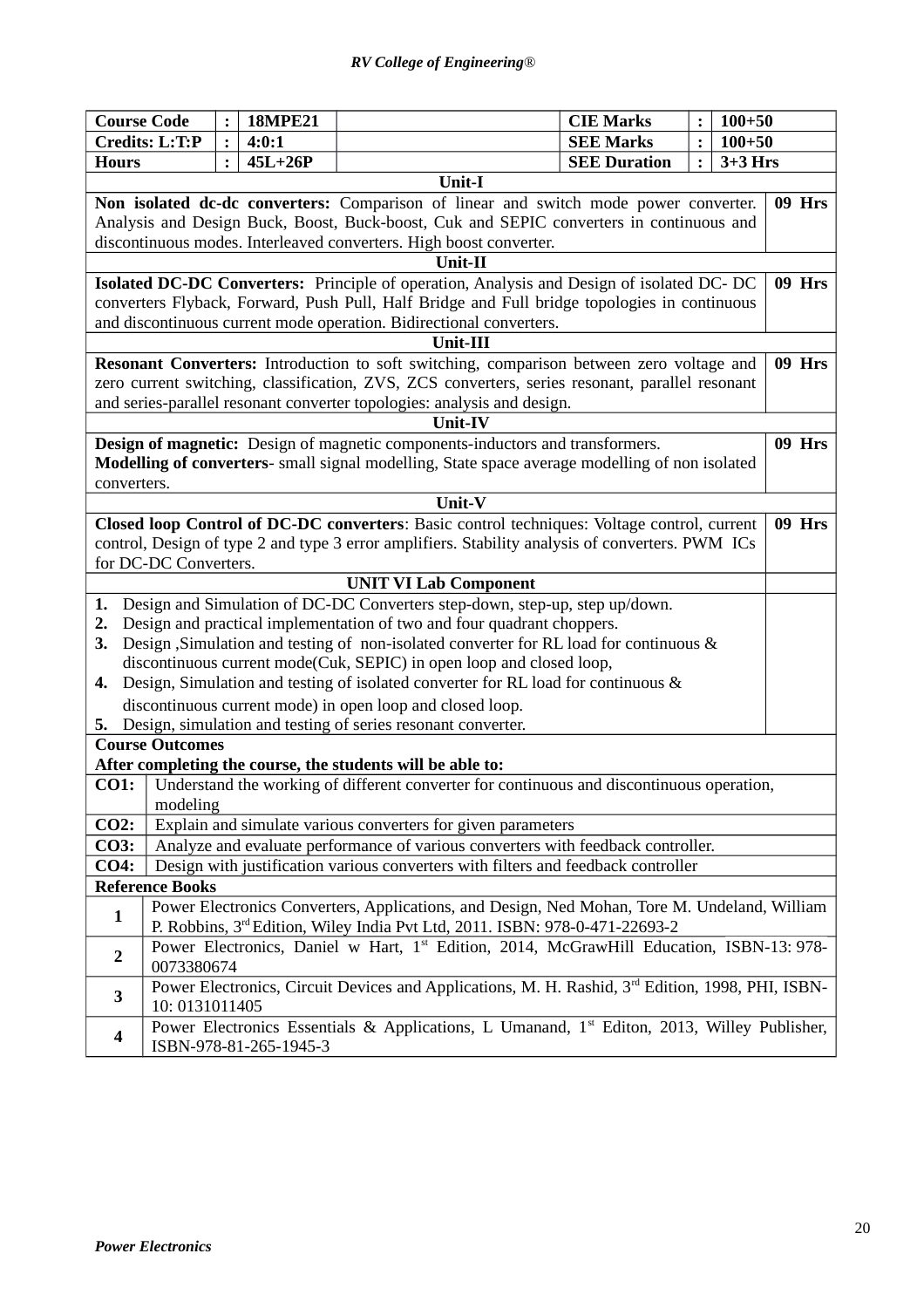## **Scheme of Continuous Internal Evaluation (CIE): Total marks: 100+50=150**

## **Scheme of Continuous Internal Evaluation (CIE): Theory (100 Marks)**

CIE is executed by way of Quizzes (Q), Tests (T) and Assignments (A). A minimum of two quizzes are conducted and each quiz is evaluated for 10 marks adding up to 20 marks. Faculty may adopt innovative methods for conducting quizzes effectively. Three tests are conducted for 50 marks each and the sum of the marks scored from three tests is reduced to 50 marks. A minimum of two assignments are given with a combination of two components among 1) Solving innovative problems 2) Seminar/new developments in the related course 3) Laboratory/field work 4) Minor project.

## **Total CIE (Q+T+A) is 20+50+30=100 Marks**

## **Scheme of Continuous Internal Evaluation (CIE): Practical (50 Marks)**

The Laboratory session is held every week as per the time table and the performance of the student is evaluated in every session. The average of marks over number of weeks is considered for 30 marks. At the end of the semester a test is conducted for 10 marks. The students are encouraged to implement additional innovative experiments in the lab and are rewarded for 10 marks. Total marks for the laboratory is 50.

## **Scheme of Semester End Examination (SEE) for 100 marks**

The question paper will have FIVE questions with internal choice from each unit. Each question will carry 20 marks. Student will have to answer one full question from each unit.

## **Scheme of Semester End Examination (SEE): Practical (50 Marks)**

SEE for the practical courses will be based on experiment conduction with proper results, is evaluated for 40 marks and Viva is for 10 marks. Total SEE for laboratory is 50 marks.

## **Semester End Evaluation (SEE): Total marks: 100+50=150**

**Theory (100 Marks) + Practical (50 Marks) =Total Marks (150)**

| <b>SEMESTER: II</b>                                  |          |               |  |                  |  |            |  |  |  |
|------------------------------------------------------|----------|---------------|--|------------------|--|------------|--|--|--|
| MODELLING AND SIMULATION OF POWER ELECTRONIC SYSTEMS |          |               |  |                  |  |            |  |  |  |
|                                                      | (Theory) |               |  |                  |  |            |  |  |  |
| <b>Course Code</b>                                   |          | <b>18MPE2</b> |  | <b>CIE Marks</b> |  | <b>100</b> |  |  |  |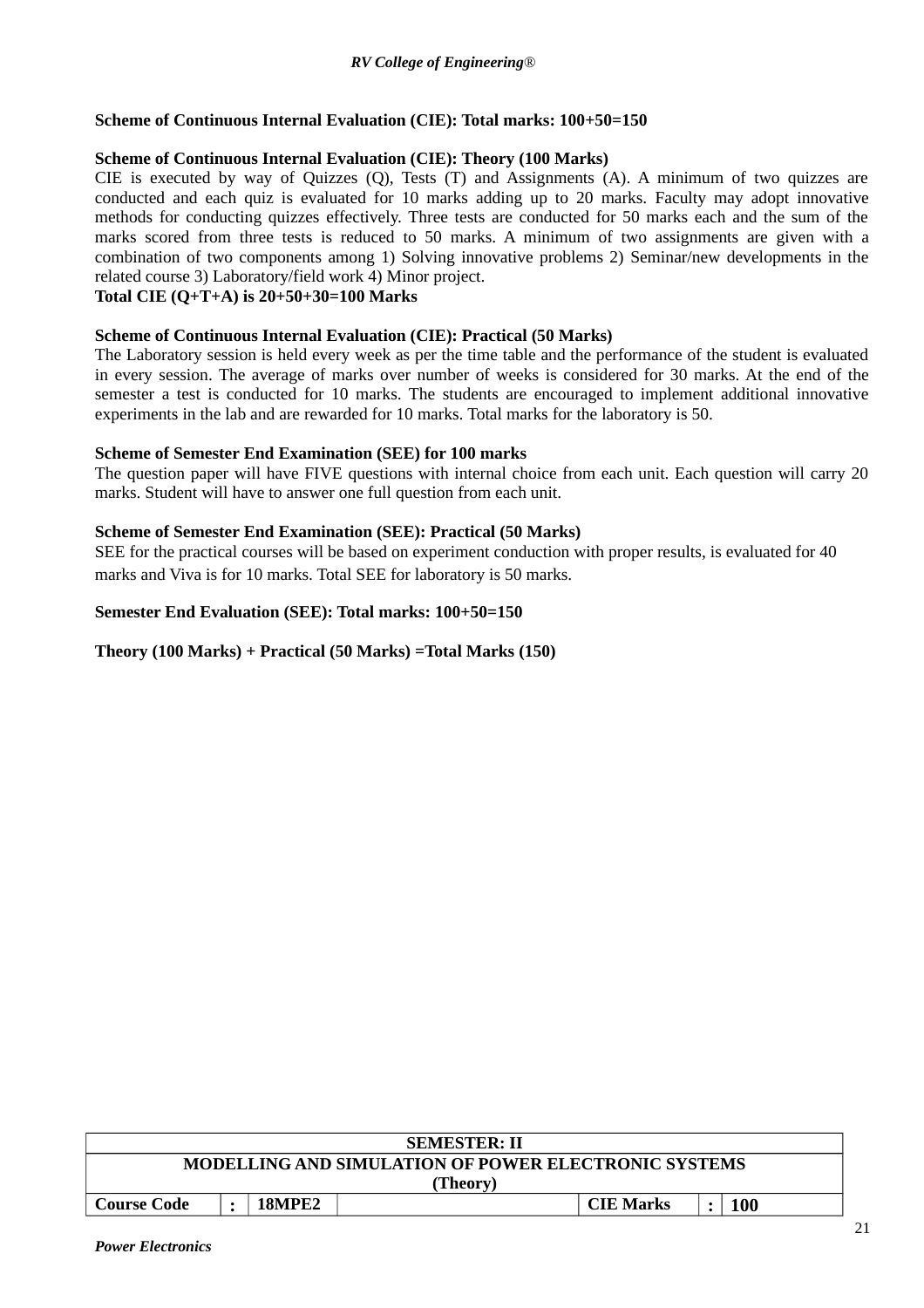|                                                                                               |                                                                          |                | $\overline{2}$                            |                                                                                                                |                  |                              |  |        |  |  |
|-----------------------------------------------------------------------------------------------|--------------------------------------------------------------------------|----------------|-------------------------------------------|----------------------------------------------------------------------------------------------------------------|------------------|------------------------------|--|--------|--|--|
|                                                                                               | Credits: L:T:P                                                           | $\ddot{\cdot}$ | 4:0:0                                     |                                                                                                                | <b>SEE Marks</b> | <b>100</b><br>$\ddot{\cdot}$ |  |        |  |  |
| <b>Hours</b>                                                                                  |                                                                          | $\ddot{\cdot}$ | 52L                                       |                                                                                                                | <b>SEE</b>       | 3 Hrs                        |  |        |  |  |
|                                                                                               |                                                                          |                |                                           |                                                                                                                | <b>Duration</b>  |                              |  |        |  |  |
| Unit-I                                                                                        |                                                                          |                |                                           |                                                                                                                |                  |                              |  |        |  |  |
| <b>Computer Simulation of Power Electronic Converters and Systems: Challenges in computer</b> |                                                                          |                |                                           |                                                                                                                |                  |                              |  |        |  |  |
| simulation, simulation process, Types of analysis, mechanics of simulation, circuit-oriented  |                                                                          |                |                                           |                                                                                                                |                  |                              |  |        |  |  |
| simulators, equation solvers, comparison of circuit oriented simulators and equation solvers. |                                                                          |                |                                           |                                                                                                                |                  |                              |  |        |  |  |
| Modelling of Systems: Input-Output relations, differential equations and linearization, state |                                                                          |                |                                           |                                                                                                                |                  |                              |  |        |  |  |
|                                                                                               |                                                                          |                |                                           | space representation, transfer function representation.                                                        |                  |                              |  |        |  |  |
|                                                                                               |                                                                          |                |                                           | MNA and ST approaches: Nodal analysis, Modified Nodal analysis, the sparse tableau                             |                  |                              |  |        |  |  |
|                                                                                               |                                                                          |                |                                           | approach. Non linear circuits The Newton-Raphson Method, computation time, convergence                         |                  |                              |  |        |  |  |
|                                                                                               |                                                                          |                |                                           | issues, nonlinear circuit equations, Practical limit.                                                          |                  |                              |  |        |  |  |
|                                                                                               |                                                                          |                |                                           | Unit-II                                                                                                        |                  |                              |  |        |  |  |
|                                                                                               |                                                                          |                |                                           | Introduction to transient simulation Discretization of time, transient analysis, Accuracy and                  |                  |                              |  | 10 Hrs |  |  |
|                                                                                               |                                                                          |                | stability, Explicit and Implicit Schemes. |                                                                                                                |                  |                              |  |        |  |  |
|                                                                                               |                                                                          |                |                                           | Method for Transient Simulation Introduction, Numerical methods for solving ODEs,                              |                  |                              |  |        |  |  |
|                                                                                               |                                                                          |                |                                           | Stability of numerical methods. Stiff equations, Adaptive step size, (excluding compact                        |                  |                              |  |        |  |  |
|                                                                                               |                                                                          |                |                                           | representation of RK formulas, multistep method, generalised linear multi step method)                         |                  |                              |  |        |  |  |
|                                                                                               |                                                                          |                |                                           | Transient analysis in circuit simulation, Equivalent circuit approach, and practical aspects.                  |                  |                              |  |        |  |  |
|                                                                                               |                                                                          |                |                                           | Unit-III                                                                                                       |                  |                              |  |        |  |  |
|                                                                                               |                                                                          |                |                                           | Steady state analysis: Direct method for SSW computation, simulation examples,                                 |                  |                              |  | 10 Hrs |  |  |
|                                                                                               | computational efficiency.                                                |                |                                           |                                                                                                                |                  |                              |  |        |  |  |
|                                                                                               |                                                                          |                |                                           | DC DC converters: Simple DC to DC converter, switched mode power converters, more                              |                  |                              |  |        |  |  |
|                                                                                               |                                                                          |                |                                           | versatile power converters, discontinuous mode of operation in DC to DC converters.                            |                  |                              |  |        |  |  |
|                                                                                               |                                                                          |                |                                           | <b>Unit-IV</b>                                                                                                 |                  |                              |  |        |  |  |
|                                                                                               |                                                                          |                |                                           | Dynamic performance of switched mode power converters Introduction, PWM converter,                             |                  |                              |  | 11 Hrs |  |  |
|                                                                                               |                                                                          |                |                                           | Average model of the converter, Circuit Averaged model of the converter.                                       |                  |                              |  |        |  |  |
|                                                                                               |                                                                          |                |                                           |                                                                                                                |                  |                              |  |        |  |  |
|                                                                                               |                                                                          |                |                                           | Closed loop control of switching converters Introduction, Close loop control, closed loop                      |                  |                              |  |        |  |  |
|                                                                                               | performance functions                                                    |                |                                           |                                                                                                                |                  |                              |  |        |  |  |
|                                                                                               |                                                                          |                |                                           |                                                                                                                |                  |                              |  |        |  |  |
|                                                                                               |                                                                          |                |                                           | Unit-V                                                                                                         |                  |                              |  |        |  |  |
|                                                                                               |                                                                          |                |                                           | Advanced topics in Switching converters Current programmed control of DC to DC                                 |                  |                              |  | 11 Hrs |  |  |
|                                                                                               |                                                                          |                | converters, Soft switching converters.    |                                                                                                                |                  |                              |  |        |  |  |
|                                                                                               | <b>Course Outcomes</b>                                                   |                |                                           |                                                                                                                |                  |                              |  |        |  |  |
|                                                                                               |                                                                          |                |                                           | After completing the course, the students will be able to:                                                     |                  |                              |  |        |  |  |
| <b>CO1:</b>                                                                                   |                                                                          |                |                                           | Analyze performance parameters of various circuits, Power electronic converters and Drives by                  |                  |                              |  |        |  |  |
|                                                                                               |                                                                          |                |                                           | modelling and simulating with appropriate time steps                                                           |                  |                              |  |        |  |  |
| <b>CO2:</b>                                                                                   |                                                                          |                |                                           | Solve steady state and transient problems of Power electronic systems                                          |                  |                              |  |        |  |  |
| <b>CO3:</b>                                                                                   |                                                                          |                |                                           | Apply numerical techniques to solve ODE using numerical techniques                                             |                  |                              |  |        |  |  |
| <b>CO4:</b>                                                                                   |                                                                          |                |                                           | Design, Implement and Analyze open and closed loop systems                                                     |                  |                              |  |        |  |  |
|                                                                                               | <b>Reference Books</b>                                                   |                |                                           |                                                                                                                |                  |                              |  |        |  |  |
| $\mathbf{1}$                                                                                  |                                                                          |                |                                           | Simulation of Power Electronic Circuits, M.B.Patil, V.Ramanarayanan, V.T.Ranganathan, 1 <sup>st</sup> Edition, |                  |                              |  |        |  |  |
|                                                                                               |                                                                          |                |                                           | 2013, Narosa Publishing House, ISBN: 978-81-7319-989-9                                                         |                  |                              |  |        |  |  |
| $\overline{2}$                                                                                |                                                                          |                |                                           | Power Electronics Converters, Applications, and Design, Ned Mohan, Tore M. Undeland, William P.                |                  |                              |  |        |  |  |
|                                                                                               | Robbins, 3rd Edition, 2011, Wiley India Pvt Ltd, ISBN: 978-81-265-1090-0 |                |                                           |                                                                                                                |                  |                              |  |        |  |  |
| 3                                                                                             |                                                                          |                |                                           | Power Electronics Essentials and Applications, L.Umanand, 1 <sup>st</sup> Edition, 2009, John Wiley & Sons,    |                  |                              |  |        |  |  |
|                                                                                               | ISBN: 978-81-265-1945-3                                                  |                |                                           |                                                                                                                |                  |                              |  |        |  |  |
| 4                                                                                             |                                                                          |                |                                           | Power Electronics : Devices, Circuits And Matlab Simulations, Alok Jain, 1 <sup>st</sup> Edition, 2011, Penram |                  |                              |  |        |  |  |
|                                                                                               | International Publishing, ISBN-13: 978-8187972389                        |                |                                           |                                                                                                                |                  |                              |  |        |  |  |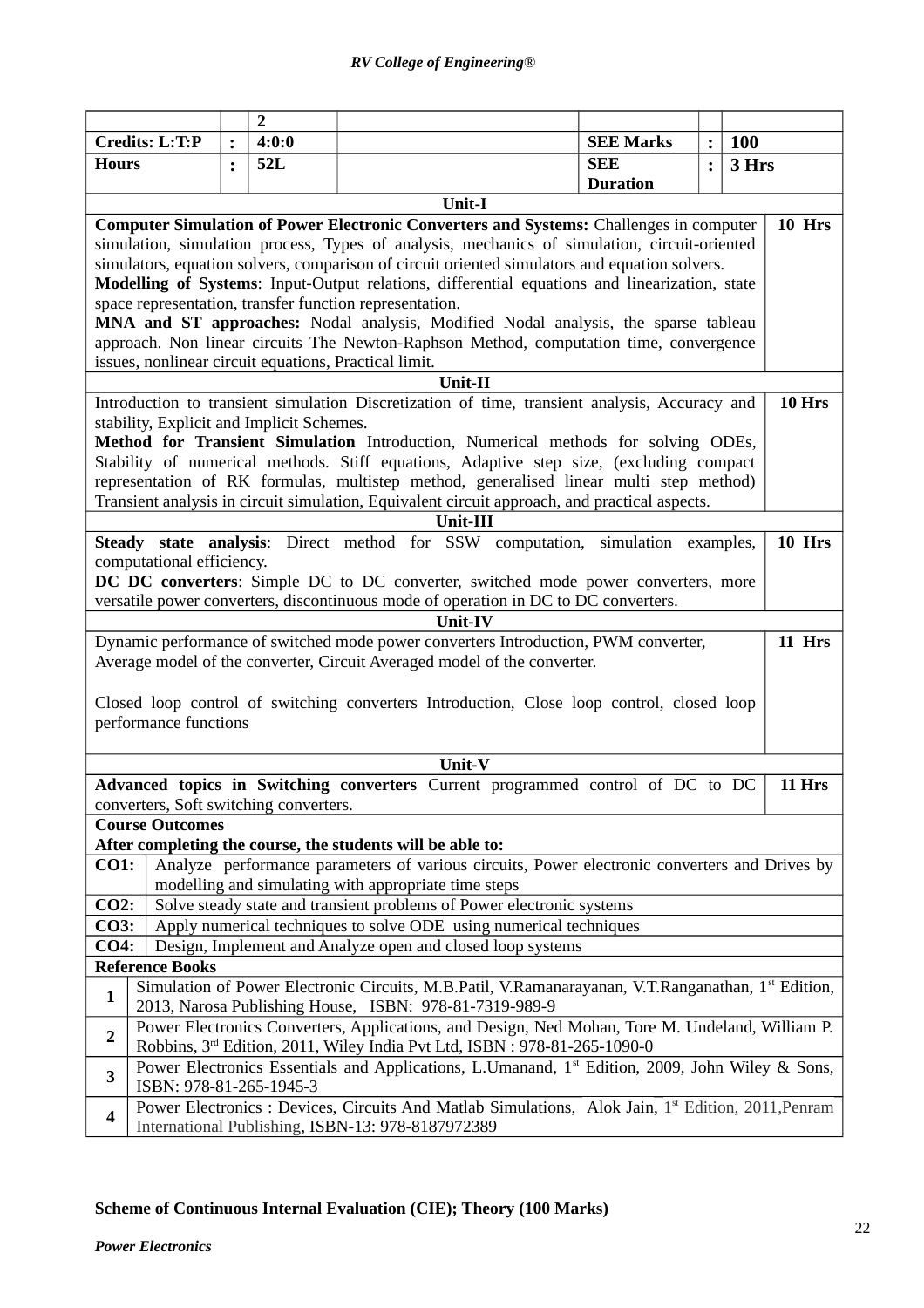CIE is executed by way of Quizzes (Q), Tests (T) and Assignments (A). A minimum of two quizzes are conducted and each quiz is evaluated for 10 marks adding up to 20 marks. Faculty may adopt innovative methods for conducting quizzes effectively. Three tests are conducted for 50 marks each and the sum of the marks scored from three tests is reduced to 50 marks. A minimum of two assignments are given with a combination of two components among 1) Solving innovative problems 2) Seminar/new developments in the related course 3) Laboratory/field work 4) Minor project.

#### **Total CIE (Q+T+A) is 20+50+30=100 Marks**

#### **Scheme of Semester End Examination (SEE) for 100 marks**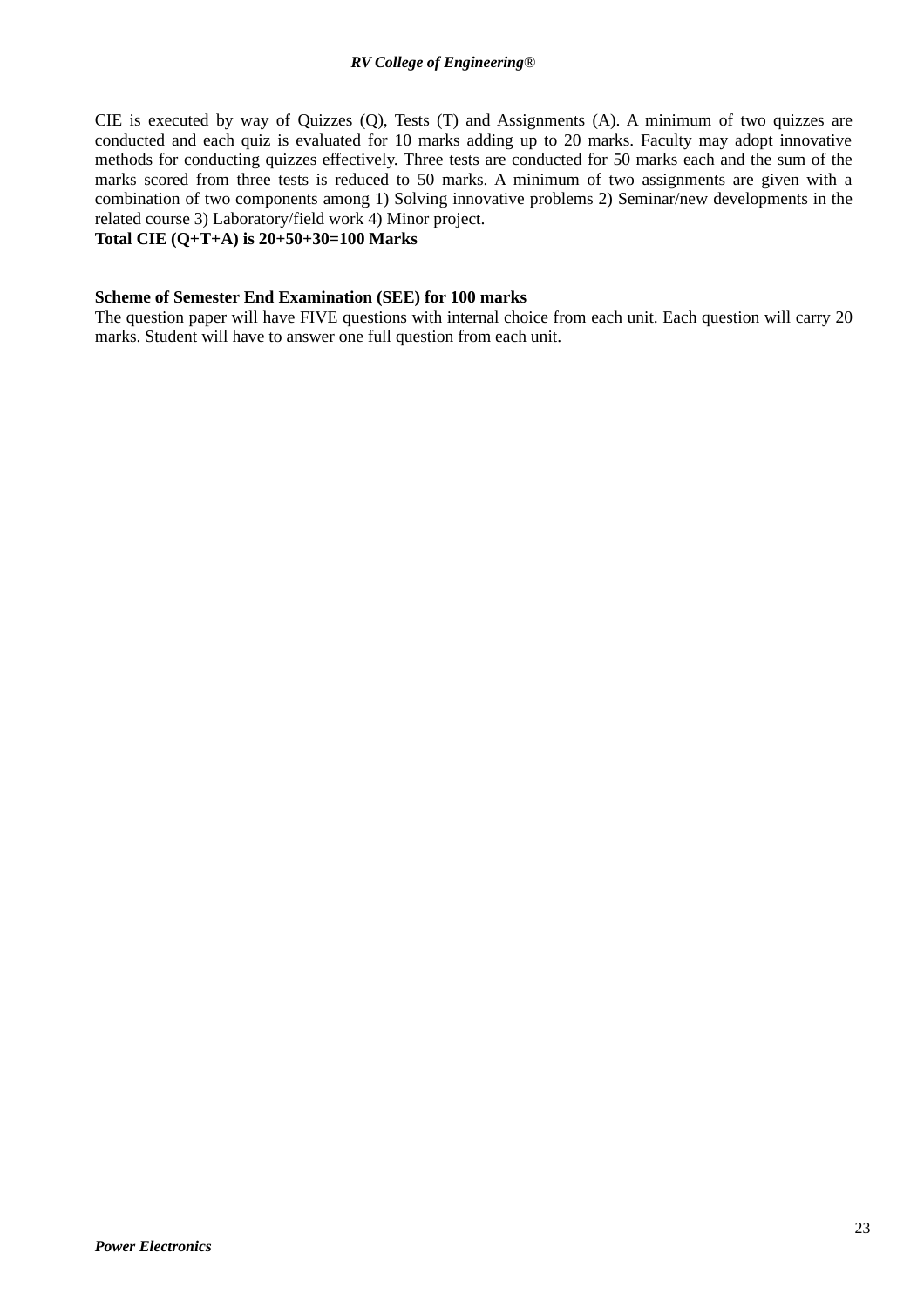## *RV College of Engineering*®

|                             |                                                                                                                |                |                | <b>SEMESTER: II</b>                                                                                                                                      |                  |                |     |        |  |  |
|-----------------------------|----------------------------------------------------------------------------------------------------------------|----------------|----------------|----------------------------------------------------------------------------------------------------------------------------------------------------------|------------------|----------------|-----|--------|--|--|
| <b>RESEARCH METHODOLOGY</b> |                                                                                                                |                |                |                                                                                                                                                          |                  |                |     |        |  |  |
| (Common to all programs)    |                                                                                                                |                |                |                                                                                                                                                          |                  |                |     |        |  |  |
|                             | <b>Course Code</b>                                                                                             | $\ddot{\cdot}$ | <b>18IEM23</b> |                                                                                                                                                          | <b>CIE Marks</b> | $\ddot{\cdot}$ | 100 |        |  |  |
|                             | Credits L: T: P                                                                                                | $\ddot{\cdot}$ | 3:0:0          |                                                                                                                                                          | <b>SEE Marks</b> | $\ddot{\cdot}$ | 100 |        |  |  |
| <b>Hours</b>                |                                                                                                                |                | 39L            |                                                                                                                                                          | <b>SEE</b>       |                |     | 3 Hrs  |  |  |
|                             |                                                                                                                |                |                |                                                                                                                                                          | <b>Duration</b>  |                |     |        |  |  |
|                             |                                                                                                                |                |                | Unit $-I$                                                                                                                                                |                  |                |     | 08 Hrs |  |  |
|                             | <b>Overview of Research</b>                                                                                    |                |                | Research and its types, identifying and defining research problem and introduction to different research                                                 |                  |                |     |        |  |  |
|                             |                                                                                                                |                |                | designs. Essential constituents of Literature Review. Basic principles of experimental design, completely                                                |                  |                |     |        |  |  |
|                             |                                                                                                                |                |                | randomized, randomized block, Latin Square, Factorial.                                                                                                   |                  |                |     |        |  |  |
|                             |                                                                                                                |                |                | $Unit - II$                                                                                                                                              |                  |                |     | 08 Hrs |  |  |
|                             | Data and data collection                                                                                       |                |                |                                                                                                                                                          |                  |                |     |        |  |  |
|                             |                                                                                                                |                |                | Overview of probability and data types Primary data and Secondary Data, methods of primary data                                                          |                  |                |     |        |  |  |
|                             |                                                                                                                |                |                | collection, classification of secondary data, designing questionnaires and schedules.                                                                    |                  |                |     |        |  |  |
|                             |                                                                                                                |                |                | <b>Sampling Methods: Probability sampling and Non-probability sampling</b>                                                                               |                  |                |     |        |  |  |
|                             |                                                                                                                |                |                | Unit-III                                                                                                                                                 |                  |                |     | 08 Hrs |  |  |
|                             | <b>Processing and analysis of Data</b>                                                                         |                |                |                                                                                                                                                          |                  |                |     |        |  |  |
|                             |                                                                                                                |                |                | Statistical measures of location, spread and shape, Correlation and regression, Hypothesis Testing and                                                   |                  |                |     |        |  |  |
|                             |                                                                                                                |                |                | ANOVA. Interpretation of output from statistical software tools                                                                                          |                  |                |     |        |  |  |
|                             |                                                                                                                |                |                | $Unit - IV$                                                                                                                                              |                  |                |     | 08 Hrs |  |  |
|                             | <b>Advanced statistical analyses</b>                                                                           |                |                | Non parametric tests, Introduction to multiple regression, factor analysis, cluster analysis, principal                                                  |                  |                |     |        |  |  |
|                             |                                                                                                                |                |                | component analysis. Usage and interpretation of output from statistical analysis software tools.                                                         |                  |                |     |        |  |  |
|                             |                                                                                                                |                |                | Unit-V                                                                                                                                                   |                  |                |     | 07 Hrs |  |  |
|                             | <b>Essentials of Report writing and Ethical issues</b>                                                         |                |                |                                                                                                                                                          |                  |                |     |        |  |  |
|                             |                                                                                                                |                |                | Significance of Report Writing, Different Steps in Writing Report, Layout of the Research Report, Ethical                                                |                  |                |     |        |  |  |
|                             | issues related to Research, Publishing, Plagiarism                                                             |                |                |                                                                                                                                                          |                  |                |     |        |  |  |
|                             |                                                                                                                |                |                | Case studies: Discussion of case studies specific to the domain area of specialization                                                                   |                  |                |     |        |  |  |
|                             | <b>Course Outcomes</b>                                                                                         |                |                |                                                                                                                                                          |                  |                |     |        |  |  |
|                             |                                                                                                                |                |                | After going through this course the student will be able to:                                                                                             |                  |                |     |        |  |  |
| CO1                         |                                                                                                                |                |                | Explain the principles and concepts of research types, data types and analysis procedures.                                                               |                  |                |     |        |  |  |
| CO <sub>2</sub>             |                                                                                                                |                |                | Apply appropriate method for data collection and analyze the data using statistical principles.                                                          |                  |                |     |        |  |  |
| CO <sub>3</sub>             |                                                                                                                |                |                | Present research output in a structured report as per the technical and ethical standards.                                                               |                  |                |     |        |  |  |
| CO <sub>4</sub>             |                                                                                                                |                |                | Create research design for a given engineering and management problem situation.                                                                         |                  |                |     |        |  |  |
|                             | <b>Reference Books:</b>                                                                                        |                |                |                                                                                                                                                          |                  |                |     |        |  |  |
| $\mathbf{1}$                | 4th Edition, ISBN: 978-93-86649-22-5                                                                           |                |                | Research Methodology Methods and techniques by, Kothari C.R., New Age International Publishers,                                                          |                  |                |     |        |  |  |
| $\overline{2}$              |                                                                                                                |                |                | Management Research Methodology, Krishnaswami, K.N., Sivakumar, A. I. and Mathirajan,<br>M., Pearson Education: New Delhi, 2006. ISBN: 978-81-77585-63-6 |                  |                |     |        |  |  |
| 3                           |                                                                                                                |                |                | The Research Methods Knowledge Base, William M. K. Trochim, James P. Donnelly, 3rd Edition,                                                              |                  |                |     |        |  |  |
|                             |                                                                                                                |                |                | Atomic Dog Publishing, 2006. ISBN: 978-1592602919                                                                                                        |                  |                |     |        |  |  |
| $\overline{4}$              | Statistics for Management, Levin, R.I. and Rubin, D.S., 7 <sup>th</sup> Edition, Pearson Education: New Delhi. |                |                |                                                                                                                                                          |                  |                |     |        |  |  |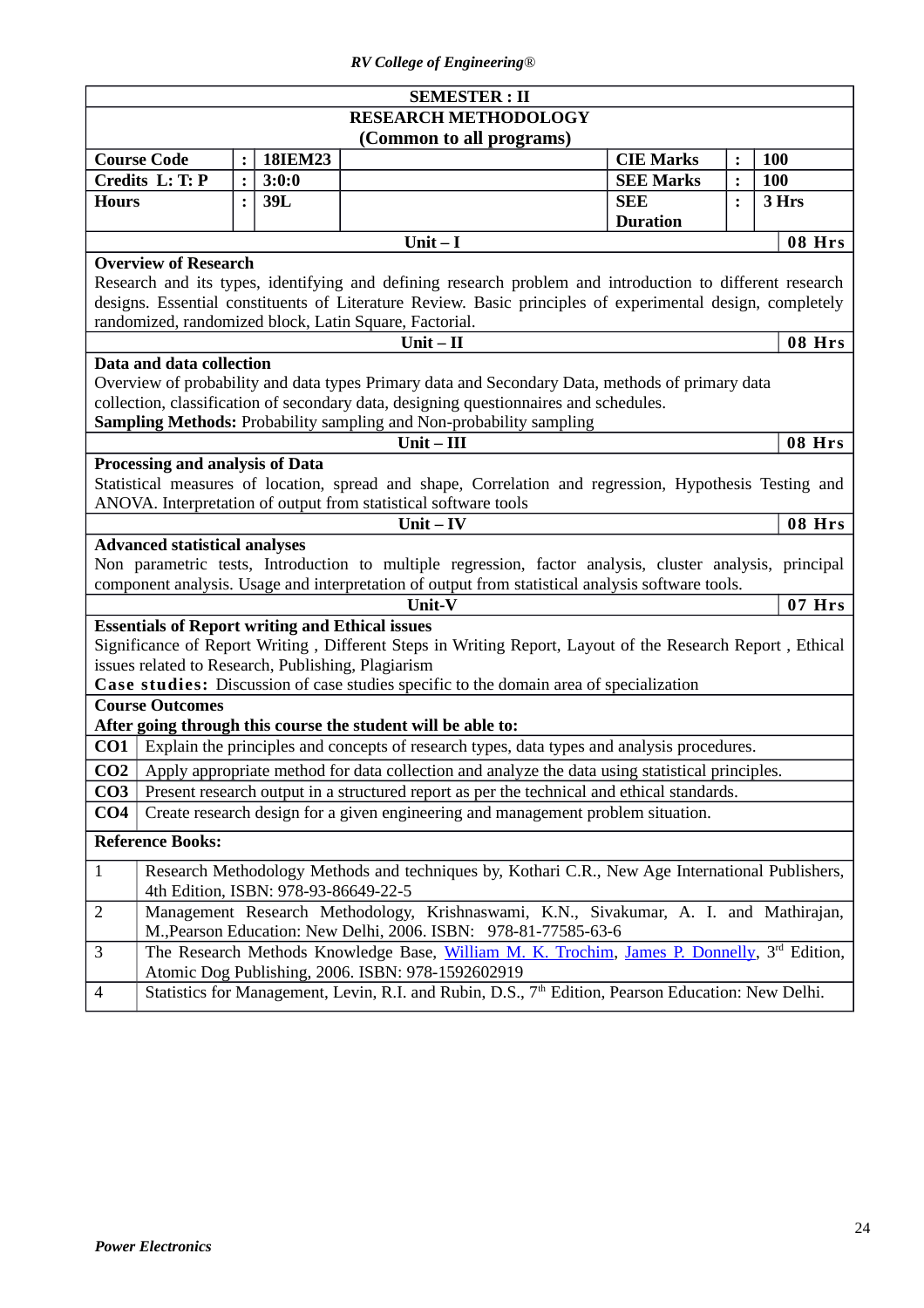CIE is executed by way of Quizzes (Q), Tests (T) and Assignments (A). A minimum of two quizzes are conducted and each quiz is evaluated for 10 marks adding up to 20 marks. Faculty may adopt innovative methods for conducting quizzes effectively. Three tests are conducted for 50 marks each and the sum of the marks scored from three tests is reduced to 50 marks. A minimum of two assignments are given with a combination of two components among 1) Solving innovative problems 2) Seminar/new developments in the related course 3) Laboratory/field work 4) Minor project.

### **Total CIE (Q+T+A) is 20+50+30=100 Marks**

## **Scheme of Semester End Examination (SEE) for 100 marks**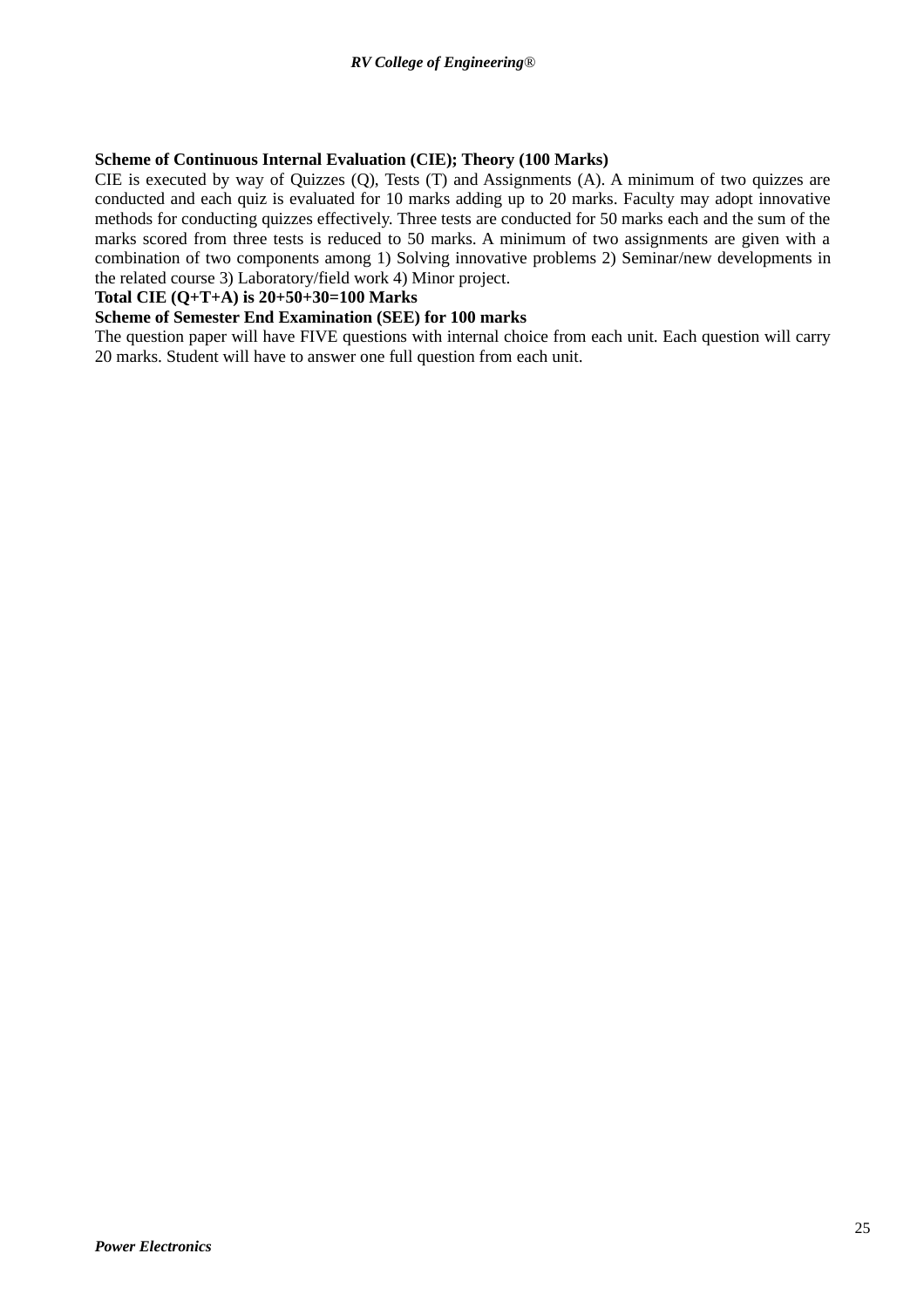| <b>SEMESTER: II</b>                                                          |                        |   |                                                     |                                                                                      |                     |                |                                                                                                        |  |  |  |  |
|------------------------------------------------------------------------------|------------------------|---|-----------------------------------------------------|--------------------------------------------------------------------------------------|---------------------|----------------|--------------------------------------------------------------------------------------------------------|--|--|--|--|
| <b>MINOR PROJECT</b>                                                         |                        |   |                                                     |                                                                                      |                     |                |                                                                                                        |  |  |  |  |
|                                                                              | <b>Course Code</b>     | : | <b>18MCE24</b>                                      |                                                                                      | <b>CIE Marks</b>    | $\ddot{\cdot}$ | <b>100</b>                                                                                             |  |  |  |  |
| <b>SEE Marks</b><br>Credits L: T: P<br>0:0:2<br><b>100</b><br>$\ddot{\cdot}$ |                        |   |                                                     |                                                                                      |                     |                |                                                                                                        |  |  |  |  |
| <b>Hours/Week</b>                                                            |                        | ٠ | 4                                                   |                                                                                      | <b>SEE Duration</b> | $\ddot{\cdot}$ | 3 Hrs                                                                                                  |  |  |  |  |
| <b>GUIDELINES</b>                                                            |                        |   |                                                     |                                                                                      |                     |                |                                                                                                        |  |  |  |  |
| 1.                                                                           |                        |   |                                                     | Each project group will consist of maximum of two students.                          |                     |                |                                                                                                        |  |  |  |  |
| 2.                                                                           |                        |   |                                                     |                                                                                      |                     |                | Each student / group has to select a contemporary topic that will use the technical knowledge of their |  |  |  |  |
|                                                                              |                        |   | program of study after intensive literature survey. |                                                                                      |                     |                |                                                                                                        |  |  |  |  |
| З.                                                                           |                        |   |                                                     | Allocation of the guides preferably in accordance with the expertise of the faculty. |                     |                |                                                                                                        |  |  |  |  |
| 4.                                                                           |                        |   |                                                     | The number of projects that a faculty can guide would be limited to four.            |                     |                |                                                                                                        |  |  |  |  |
| 5.                                                                           |                        |   | The minor project would be performed in-house.      |                                                                                      |                     |                |                                                                                                        |  |  |  |  |
| 6.                                                                           |                        |   |                                                     |                                                                                      |                     |                | The implementation of the project must be preferably carried out using the resources available in the  |  |  |  |  |
|                                                                              | department/college.    |   |                                                     |                                                                                      |                     |                |                                                                                                        |  |  |  |  |
|                                                                              | <b>Course Outcomes</b> |   |                                                     |                                                                                      |                     |                |                                                                                                        |  |  |  |  |
|                                                                              |                        |   |                                                     | After completing the course, the students will be able to:                           |                     |                |                                                                                                        |  |  |  |  |
| CO <sub>1</sub>                                                              |                        |   |                                                     | Conceptualize, design and implement solutions for specific problems.                 |                     |                |                                                                                                        |  |  |  |  |
| CO <sub>2</sub>                                                              |                        |   |                                                     | Communicate the solutions through presentations and technical reports.               |                     |                |                                                                                                        |  |  |  |  |
| CO <sub>3</sub>                                                              |                        |   |                                                     | Apply resource managements skills for projects.                                      |                     |                |                                                                                                        |  |  |  |  |
| <u>_</u> _                                                                   |                        |   | $\sigma$ and the set of the set of $\sigma$         |                                                                                      |                     |                |                                                                                                        |  |  |  |  |

**CO4** Synthesize self-learning, team work and ethics.

## **Scheme of Continuous Internal Examination**

Evaluation will be carried out in 3 phases. The evaluation committee will comprise of 4 members: Guide, Two Senior Faculty Members and Head of the Department.

| Phas | <b>Activity</b>                                                                 | Weightage |
|------|---------------------------------------------------------------------------------|-----------|
| e    |                                                                                 |           |
|      | Synopsys submission, Preliminary seminar for the approval of selected topic and | 20%       |
|      | objectives formulation                                                          |           |
|      | Mid term seminar to review the progress of the work and documentation           | 40%       |
| Ш    | Oral presentation, demonstration and submission of project report               | 40%       |

\*\* Phase wise rubrics to be prepared by the respective departments

## **CIE Evaluation shall be done with weightage / distribution as follows:**

| Selection of the topic & formulation of objectives               | $10\%$ |
|------------------------------------------------------------------|--------|
| • Design and simulation/algorithm development/experimental setup | 25%    |
| • Conducting experiments/implementation/testing                  | 25%    |
| • Demonstration & Presentation                                   | 15%    |
| • Report writing                                                 | 25%    |

## **Scheme of Semester End Examination (SEE):**

The evaluation will be done by ONE senior faculty from the department and ONE external faculty member from Academia / Industry / Research Organization. The following weightages would be given for the examination. Evaluation will be done in batches, not exceeding 6 students.

| Brief write up about the project                  | $0.5\%$    |
|---------------------------------------------------|------------|
| Presentation / Demonstration of the Project       | <b>20%</b> |
| Methodology and Experimental results & Discussion | 25%        |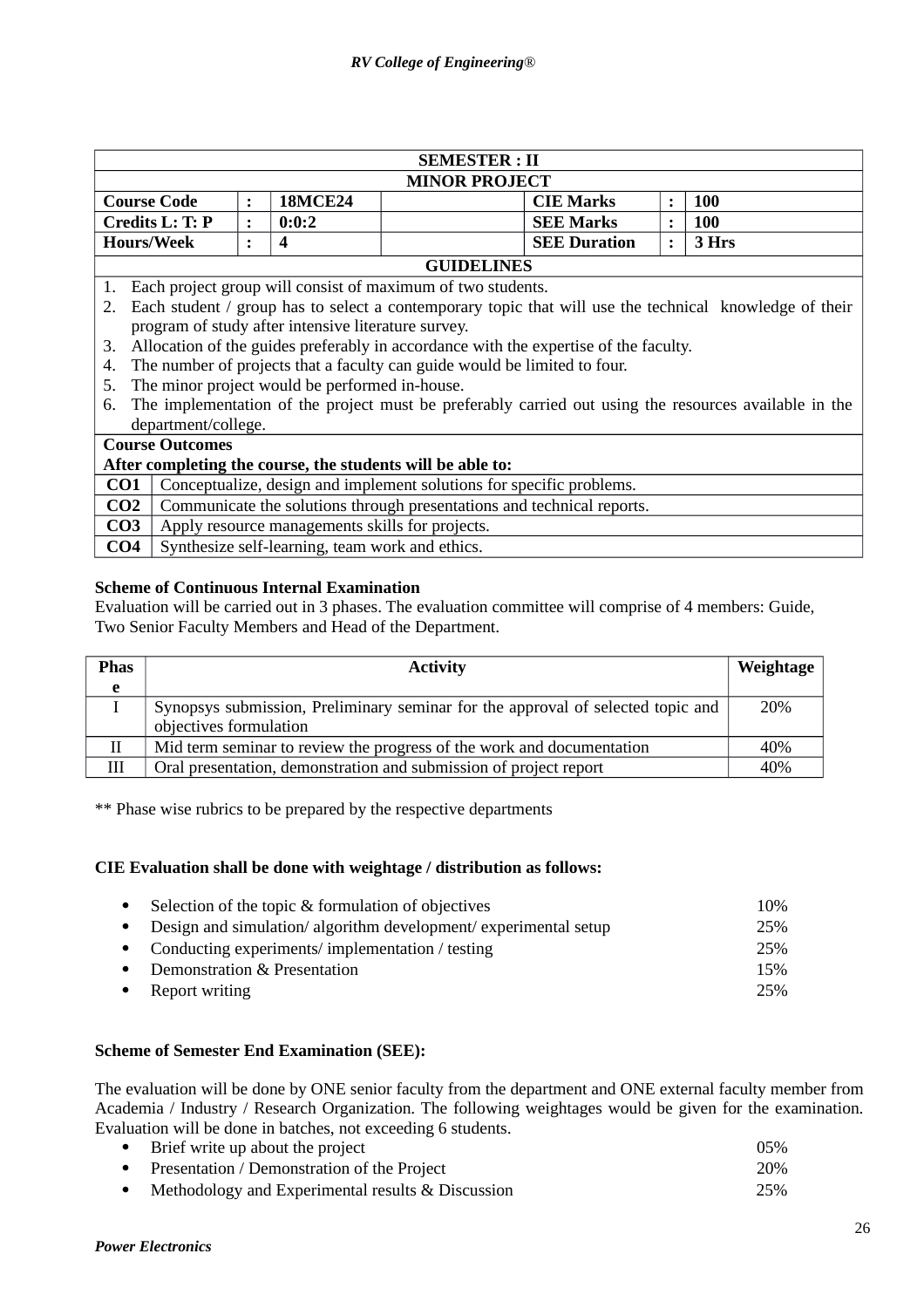- Report  $20\%$
- Viva Voce 30%

| <b>SEMESTER: II</b>                                                                                                                                                                                                                                                                                                                                                                                                                                                                   |                                                                                                                                                                                            |                |                                               |                                                                                                                                                                                                                                                                                                                                                                                                                                                                                                                |                     |                |       |        |  |  |
|---------------------------------------------------------------------------------------------------------------------------------------------------------------------------------------------------------------------------------------------------------------------------------------------------------------------------------------------------------------------------------------------------------------------------------------------------------------------------------------|--------------------------------------------------------------------------------------------------------------------------------------------------------------------------------------------|----------------|-----------------------------------------------|----------------------------------------------------------------------------------------------------------------------------------------------------------------------------------------------------------------------------------------------------------------------------------------------------------------------------------------------------------------------------------------------------------------------------------------------------------------------------------------------------------------|---------------------|----------------|-------|--------|--|--|
| <b>EMC IN POWER ELECTRONICS</b><br>(Professional Elective-C1)                                                                                                                                                                                                                                                                                                                                                                                                                         |                                                                                                                                                                                            |                |                                               |                                                                                                                                                                                                                                                                                                                                                                                                                                                                                                                |                     |                |       |        |  |  |
|                                                                                                                                                                                                                                                                                                                                                                                                                                                                                       | <b>Course Code</b>                                                                                                                                                                         | $\ddot{\cdot}$ | <b>18MPE2C1</b>                               |                                                                                                                                                                                                                                                                                                                                                                                                                                                                                                                | <b>CIE Marks</b>    | $\ddot{\cdot}$ | 100   |        |  |  |
| <b>Credits</b>                                                                                                                                                                                                                                                                                                                                                                                                                                                                        |                                                                                                                                                                                            | $\ddot{\cdot}$ | 4:0:0                                         |                                                                                                                                                                                                                                                                                                                                                                                                                                                                                                                | <b>SEE Marks</b>    | $\ddot{\cdot}$ | 100   |        |  |  |
| <b>Hours</b>                                                                                                                                                                                                                                                                                                                                                                                                                                                                          |                                                                                                                                                                                            | $\ddot{\cdot}$ | 52L                                           |                                                                                                                                                                                                                                                                                                                                                                                                                                                                                                                | <b>SEE Duration</b> | $\ddot{\cdot}$ | 3 Hrs |        |  |  |
|                                                                                                                                                                                                                                                                                                                                                                                                                                                                                       |                                                                                                                                                                                            |                |                                               | Unit-I                                                                                                                                                                                                                                                                                                                                                                                                                                                                                                         |                     |                |       |        |  |  |
|                                                                                                                                                                                                                                                                                                                                                                                                                                                                                       |                                                                                                                                                                                            |                | <b>Introduction to the EMC:</b> Introduction, | Designing for electromagnetic compatibility, EMC                                                                                                                                                                                                                                                                                                                                                                                                                                                               |                     |                |       | 10 Hrs |  |  |
| regulation, typical noise path and use of network theory Methods of noise coupling, Method of<br>eliminating interferences, MIL-STD explanation. Industrial applications<br><b>Cabling:</b><br>Capacitive coupling, magnetic coupling, effect of shield on capacitive and magnetic coupling,                                                                                                                                                                                          |                                                                                                                                                                                            |                |                                               |                                                                                                                                                                                                                                                                                                                                                                                                                                                                                                                |                     |                |       |        |  |  |
|                                                                                                                                                                                                                                                                                                                                                                                                                                                                                       |                                                                                                                                                                                            |                |                                               | magnetic coupling between shield and the inner conductor, shielding to prevent magnetic radiation,                                                                                                                                                                                                                                                                                                                                                                                                             |                     |                |       |        |  |  |
|                                                                                                                                                                                                                                                                                                                                                                                                                                                                                       |                                                                                                                                                                                            |                |                                               | shielding a receptor against magnetic fields, shield transfer impedance.                                                                                                                                                                                                                                                                                                                                                                                                                                       |                     |                |       |        |  |  |
|                                                                                                                                                                                                                                                                                                                                                                                                                                                                                       |                                                                                                                                                                                            |                |                                               | Unit-II                                                                                                                                                                                                                                                                                                                                                                                                                                                                                                        |                     |                |       |        |  |  |
|                                                                                                                                                                                                                                                                                                                                                                                                                                                                                       |                                                                                                                                                                                            |                |                                               | <b>SHIELDING</b> : Near fields and far fields, characteristics and wave impedances, shielding effectiveness,<br>absorption loss, reflection loss, composite absorption and reflection losses, summary of shielding<br>equation, shielding with magnetic material, experimental data. apertures, wave guide below cut off,<br>conductive gaskets, conductive windows, conductive coatings, cavity resonance, grounding of shields                                                                               |                     |                |       | 10 Hrs |  |  |
|                                                                                                                                                                                                                                                                                                                                                                                                                                                                                       |                                                                                                                                                                                            |                |                                               | Unit-III                                                                                                                                                                                                                                                                                                                                                                                                                                                                                                       |                     |                |       |        |  |  |
|                                                                                                                                                                                                                                                                                                                                                                                                                                                                                       |                                                                                                                                                                                            |                |                                               | Grounding: Safety grounds, signal grounds, single point ground systems, multiple ground systems,<br>functional ground layout. Practical low frequency grounding, hard ware grounds, single ground<br>reference for a circular amplified shields, grounding of cable shields, ground loops. Low frequency<br>analysis of common mode choke, high frequency analysis of common mode choke, differential<br>amplifiers, shields grounding at high frequencies, guard shields and guarded meters<br><b>Unit-IV</b> |                     |                |       | 10 Hrs |  |  |
|                                                                                                                                                                                                                                                                                                                                                                                                                                                                                       |                                                                                                                                                                                            |                |                                               |                                                                                                                                                                                                                                                                                                                                                                                                                                                                                                                |                     |                |       | 11 Hrs |  |  |
| <b>EMI Circuit Selection And Measurement:</b> Definition of EMI filter parameter, EMI filter circuit,<br>insertion loss<br><b>EMI Filter Design:</b> EMI Filter Design for Insertion Loss, Calculation of Worst - case Insertion Loss,<br>Design Method for Mismatched Impedance Condition, Design Method for EMI Filters with Common<br>- Mode Choke Coils, Damped EMI Filters and Lossy Filter Elements, HF Characteristics of Noise<br>Filter Circuit Elements, EMI Filter Layout. |                                                                                                                                                                                            |                |                                               |                                                                                                                                                                                                                                                                                                                                                                                                                                                                                                                |                     |                |       |        |  |  |
|                                                                                                                                                                                                                                                                                                                                                                                                                                                                                       |                                                                                                                                                                                            |                |                                               | Unit-V                                                                                                                                                                                                                                                                                                                                                                                                                                                                                                         |                     |                |       |        |  |  |
|                                                                                                                                                                                                                                                                                                                                                                                                                                                                                       | PCB Design Considerations.                                                                                                                                                                 |                |                                               | Testing for Susceptibility to Power Line Disturbances: Surge Voltages in AC Power Mains, EMC<br>Tests per IEC Specifications, Other EMS Test Methods.<br>Reduction Techniques for internal EMI: Conductive Noise Coupling, Electromagnetic Coupling,<br>Electromagnetic Coupling Reduction Methods, Wiring Layout Methods to Reduce EMI Coupling,                                                                                                                                                              |                     |                |       | 11 Hrs |  |  |
|                                                                                                                                                                                                                                                                                                                                                                                                                                                                                       | <b>Course Outcomes</b>                                                                                                                                                                     |                |                                               |                                                                                                                                                                                                                                                                                                                                                                                                                                                                                                                |                     |                |       |        |  |  |
|                                                                                                                                                                                                                                                                                                                                                                                                                                                                                       |                                                                                                                                                                                            |                |                                               | After completing the course, the students will be able to:                                                                                                                                                                                                                                                                                                                                                                                                                                                     |                     |                |       |        |  |  |
| CO1:                                                                                                                                                                                                                                                                                                                                                                                                                                                                                  |                                                                                                                                                                                            |                |                                               | Describing the. Problems of noise by handling noise in shields, ground wires and protective sheaths.                                                                                                                                                                                                                                                                                                                                                                                                           |                     |                |       |        |  |  |
| <b>CO2:</b>                                                                                                                                                                                                                                                                                                                                                                                                                                                                           |                                                                                                                                                                                            |                |                                               | Analyzing the cause of problems clearly and comparing the objectiveness between external and internal                                                                                                                                                                                                                                                                                                                                                                                                          |                     |                |       |        |  |  |
|                                                                                                                                                                                                                                                                                                                                                                                                                                                                                       | noise in equipment and reduce its noise content.<br>Evaluating different technologies to handle noise in systems and assessing the total losses with respect to<br><b>CO3:</b><br>circuits |                |                                               |                                                                                                                                                                                                                                                                                                                                                                                                                                                                                                                |                     |                |       |        |  |  |
| <b>CO4:</b>                                                                                                                                                                                                                                                                                                                                                                                                                                                                           | problems.                                                                                                                                                                                  |                |                                               | Designing the circuits with different materials to counteract the noise in both hardware and software                                                                                                                                                                                                                                                                                                                                                                                                          |                     |                |       |        |  |  |
|                                                                                                                                                                                                                                                                                                                                                                                                                                                                                       | <b>Reference Books</b>                                                                                                                                                                     |                |                                               |                                                                                                                                                                                                                                                                                                                                                                                                                                                                                                                |                     |                |       |        |  |  |
| $\mathbf{1}$                                                                                                                                                                                                                                                                                                                                                                                                                                                                          |                                                                                                                                                                                            |                | publication, ISBN: 978-0-470-18930-6.         | Noise reduction techniques in electronics systems, Henry .W. Ott, 3 <sup>rd</sup> Edition, 2015, John Wiley                                                                                                                                                                                                                                                                                                                                                                                                    |                     |                |       |        |  |  |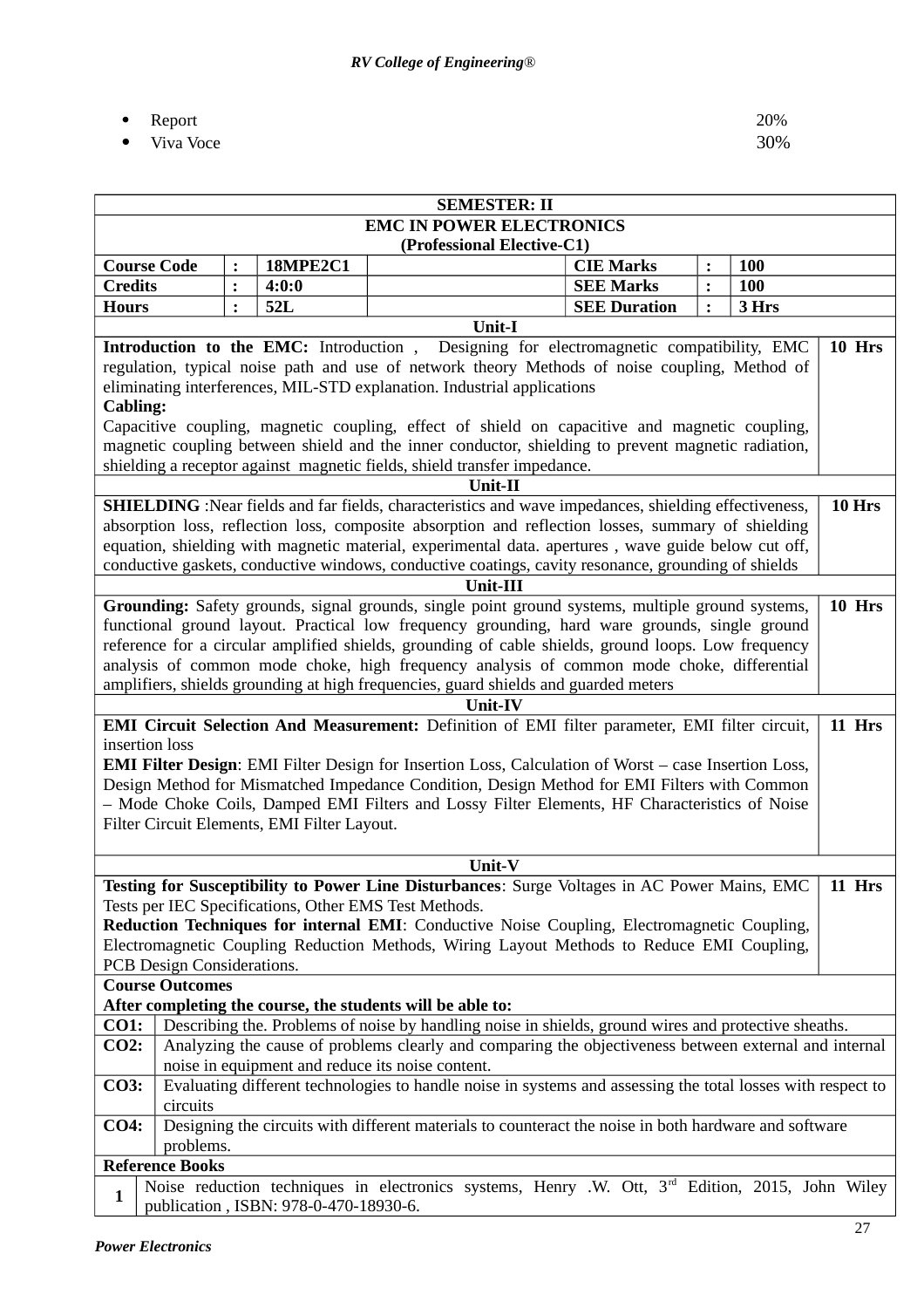| Electrostatic Damage in Electronics: Devices and Systems, William D Greason, 1986, 4 <sup>th</sup> Edition, John<br>Wiley and sons INC, ISBN:978-0471915394   |
|---------------------------------------------------------------------------------------------------------------------------------------------------------------|
| Electromagnetic compatibility in Power Electronics, Laszlo Tihanyi, 1 <sup>st</sup> Edition, 1995, Newnes publications,<br>ISBN-0-7803-0416-0                 |
| Electromagnetic Compatibility in Power Electronics, Eric Laboure, Bertrand Revol, Francois Costa, 1st<br>Edition, 2014, Wiley Publisher:, ISBN: 9781848215047 |

CIE is executed by way of Quizzes (Q), Tests (T) and Assignments (A). A minimum of two quizzes are conducted and each quiz is evaluated for 10 marks adding up to 20 marks. Faculty may adopt innovative methods for conducting quizzes effectively. Three tests are conducted for 50 marks each and the sum of the marks scored from three tests is reduced to 50 marks. A minimum of two assignments are given with a combination of two components among 1) Solving innovative problems 2) Seminar/new developments in the related course 3) Laboratory/field work 4) Minor project.

**Total CIE (Q+T+A) is 20+50+30=100 Marks**

#### **Scheme of Semester End Examination (SEE) for 100 marks**

The question paper will have FIVE questions with internal choice from each unit. Each question will carry 20 marks. Student will have to answer one full question from each unit.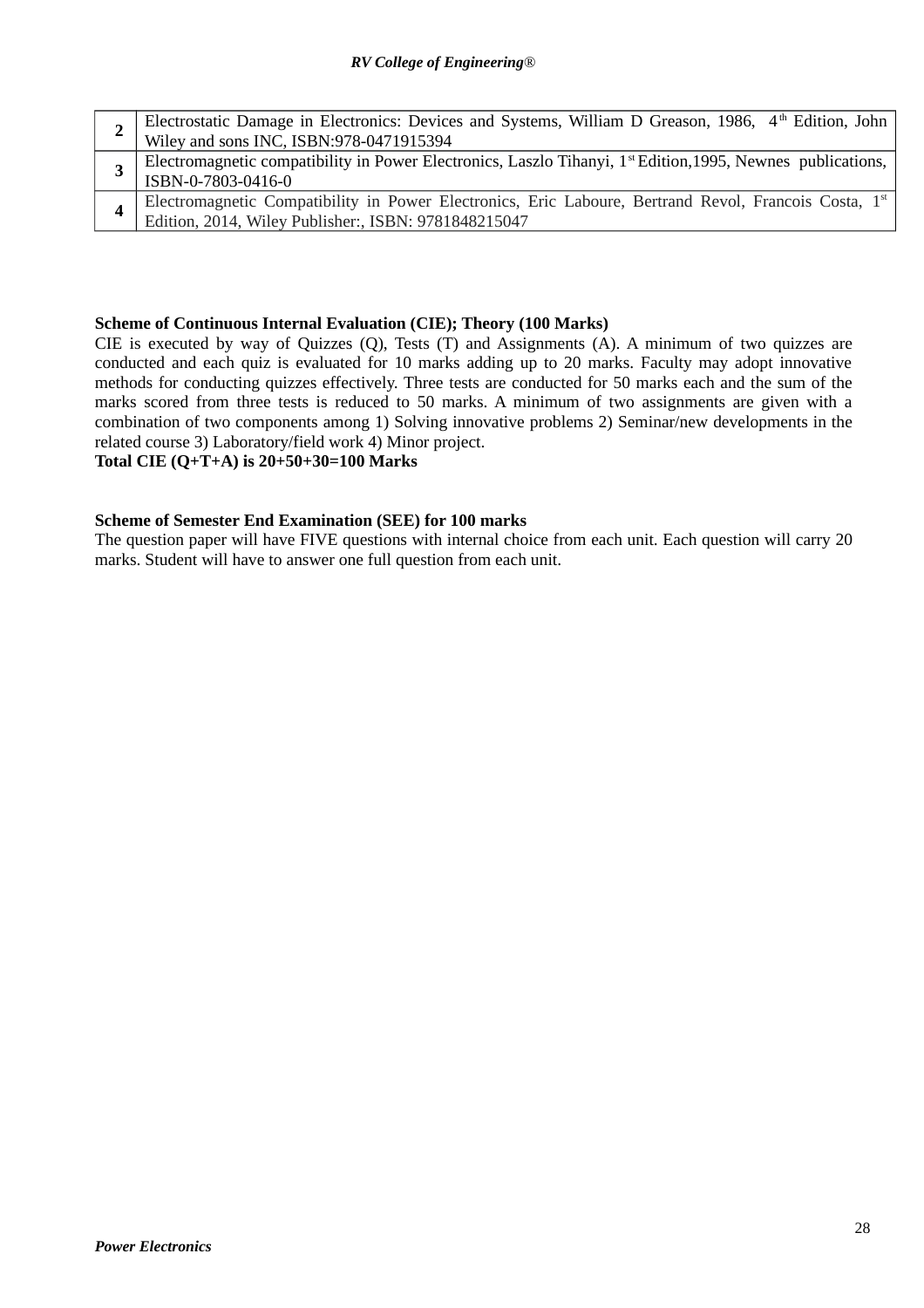|                            |                                                                                                                                                 |                |                           | <b>SEMESTER: II</b>                                                                                                                                                                      |                     |                              |       |        |  |  |  |
|----------------------------|-------------------------------------------------------------------------------------------------------------------------------------------------|----------------|---------------------------|------------------------------------------------------------------------------------------------------------------------------------------------------------------------------------------|---------------------|------------------------------|-------|--------|--|--|--|
|                            |                                                                                                                                                 |                |                           | PWM TECHNIQUES FOR CONVERTERS                                                                                                                                                            |                     |                              |       |        |  |  |  |
| (Professional Elective-C2) |                                                                                                                                                 |                |                           |                                                                                                                                                                                          |                     |                              |       |        |  |  |  |
|                            | <b>Course Code</b>                                                                                                                              | :              | 18MPE2C<br>$\overline{2}$ |                                                                                                                                                                                          | <b>CIE Marks</b>    | <b>100</b><br>$\ddot{\cdot}$ |       |        |  |  |  |
|                            | Credits: L:T:P                                                                                                                                  | $\ddot{\cdot}$ | 4:0:0                     |                                                                                                                                                                                          | <b>SEE Marks</b>    |                              | 100   |        |  |  |  |
| <b>Hours</b>               |                                                                                                                                                 | $\ddot{\cdot}$ | 52L                       |                                                                                                                                                                                          | <b>SEE Duration</b> | $\ddot{\cdot}$               | 3 Hrs |        |  |  |  |
| Unit-I                     |                                                                                                                                                 |                |                           |                                                                                                                                                                                          |                     |                              |       |        |  |  |  |
|                            |                                                                                                                                                 |                |                           | Introduction to pulse width modulation (PWM)- Overview of converters and control methods.                                                                                                |                     |                              |       | 10 Hrs |  |  |  |
|                            |                                                                                                                                                 |                |                           | Purpose of PWM control of converters, Fourier series, Harmonic voltages and their effects. Basic                                                                                         |                     |                              |       |        |  |  |  |
|                            |                                                                                                                                                 |                |                           | PWM techniques: Triangle-comparison based PWM: single pulse. Multiple pulse, SPWM,                                                                                                       |                     |                              |       |        |  |  |  |
|                            |                                                                                                                                                 |                |                           | modified SPWM and phase displacement techniques, Third harmonic injection PWM                                                                                                            |                     |                              |       |        |  |  |  |
|                            | (THIPWM), Bus-clamping PWM                                                                                                                      |                |                           |                                                                                                                                                                                          |                     |                              |       |        |  |  |  |
|                            |                                                                                                                                                 |                |                           | Unit-II                                                                                                                                                                                  |                     |                              |       |        |  |  |  |
|                            |                                                                                                                                                 |                |                           | Advanced PWM Techniques: Hysteresis band current control PWM, Harmonic Cancellation                                                                                                      |                     |                              |       | 10 Hrs |  |  |  |
|                            |                                                                                                                                                 |                |                           | techniques Concept of space vector, Conventional space vector PWM and bus-clamping PWM,                                                                                                  |                     |                              |       |        |  |  |  |
|                            |                                                                                                                                                 |                |                           | Advanced bus-clamping PWM, Comparison of PWM techniques, Voltage and frequency control                                                                                                   |                     |                              |       |        |  |  |  |
|                            | of single phase and three-phase inverters.                                                                                                      |                |                           |                                                                                                                                                                                          |                     |                              |       |        |  |  |  |
|                            |                                                                                                                                                 |                |                           | <b>Unit-III</b>                                                                                                                                                                          |                     |                              |       |        |  |  |  |
|                            |                                                                                                                                                 |                |                           | Analysis of line current ripple: Transformation from stationary reference frame to                                                                                                       |                     |                              |       | 10 Hrs |  |  |  |
|                            |                                                                                                                                                 |                |                           | synchronously revolving dq reference frame, Volt-second balance and instantaneous error                                                                                                  |                     |                              |       |        |  |  |  |
|                            |                                                                                                                                                 |                |                           | voltage, Calculation of RMS line current ripple, Space vector-based hybrid PWM for reduced                                                                                               |                     |                              |       |        |  |  |  |
|                            |                                                                                                                                                 |                |                           | line current ripple. Analysis of dc link current, Average and RMS values of dc link current.<br>Analysis of torque ripple: Calculation of harmonic torques and RMS torque ripple, Hybrid |                     |                              |       |        |  |  |  |
|                            | PWM techniques to reduce ripple torque.                                                                                                         |                |                           |                                                                                                                                                                                          |                     |                              |       |        |  |  |  |
|                            |                                                                                                                                                 |                |                           | <b>Unit-IV</b>                                                                                                                                                                           |                     |                              |       |        |  |  |  |
|                            |                                                                                                                                                 |                |                           | Loss Calculations: Practical devices in converters, calculation of switching and conduction loss,                                                                                        |                     |                              |       | 11 Hrs |  |  |  |
|                            |                                                                                                                                                 |                |                           | PWM techniques for reduced switching loss compensation for dead time and DC voltage                                                                                                      |                     |                              |       |        |  |  |  |
|                            | regulation.                                                                                                                                     |                |                           |                                                                                                                                                                                          |                     |                              |       |        |  |  |  |
|                            |                                                                                                                                                 |                |                           | Effect of inverter dead-time: Effect of dead-time with continuous modulation and                                                                                                         |                     |                              |       |        |  |  |  |
|                            | discontinuous modulation.                                                                                                                       |                |                           |                                                                                                                                                                                          |                     |                              |       |        |  |  |  |
|                            |                                                                                                                                                 |                |                           | Unit-V                                                                                                                                                                                   |                     |                              |       |        |  |  |  |
|                            |                                                                                                                                                 |                |                           | Over modulation- Per-phase approach to over modulation, Space vector approach to over                                                                                                    |                     |                              |       | 11 Hrs |  |  |  |
|                            |                                                                                                                                                 |                |                           | modulation, A perspective from the synchronously revolving d-q reference frame.                                                                                                          |                     |                              |       |        |  |  |  |
|                            |                                                                                                                                                 |                |                           | PWM for multilevel inverters, Extension of sine-triangle modulation to three-level inverters,                                                                                            |                     |                              |       |        |  |  |  |
|                            |                                                                                                                                                 |                |                           | Extension of conventional space vector modulation to three-level inverters.                                                                                                              |                     |                              |       |        |  |  |  |
|                            | <b>Course Outcomes</b>                                                                                                                          |                |                           |                                                                                                                                                                                          |                     |                              |       |        |  |  |  |
|                            |                                                                                                                                                 |                |                           | After completing the course, the students will be able to:                                                                                                                               |                     |                              |       |        |  |  |  |
| <b>CO1:</b>                |                                                                                                                                                 |                |                           | Analyze basic concepts of PWM control method.                                                                                                                                            |                     |                              |       |        |  |  |  |
| <b>CO2:</b>                |                                                                                                                                                 |                |                           | Analyze basic and explore advance PWM methods for inverters and converters.                                                                                                              |                     |                              |       |        |  |  |  |
| <b>CO3:</b>                |                                                                                                                                                 |                |                           | Evaluate performance parameters like current ripple, torque ripple and losses                                                                                                            |                     |                              |       |        |  |  |  |
|                            | Design a PWM controller for a given application.<br>CO4:                                                                                        |                |                           |                                                                                                                                                                                          |                     |                              |       |        |  |  |  |
| <b>Reference Books</b>     |                                                                                                                                                 |                |                           |                                                                                                                                                                                          |                     |                              |       |        |  |  |  |
| $\mathbf{1}$               | Power Electronics: Converter, Applications and Design, Mohan, Undeland and Robbins, $3rd$ Edition,<br>2011, Wiley India, ISBN-13: 9781848003170 |                |                           |                                                                                                                                                                                          |                     |                              |       |        |  |  |  |
| $\overline{\mathbf{2}}$    |                                                                                                                                                 |                |                           | NPTEL materials on 'Pulse width Modulation for Power Electronic Converters'                                                                                                              |                     |                              |       |        |  |  |  |
|                            |                                                                                                                                                 |                |                           | Fundamentals of Power Electronics, Erickson R W, Chapman Hall, 1 <sup>st</sup> Edition, 1997, Springer                                                                                   |                     |                              |       |        |  |  |  |
| 3                          | Publisher, ISBN 0-412-08541-0                                                                                                                   |                |                           |                                                                                                                                                                                          |                     |                              |       |        |  |  |  |
| $\overline{\mathbf{4}}$    | Power electronics-Principles and Applications, Joseph Vithyahil, , 2017, McGraw Hill Education,<br>ISBN 9780070702394                           |                |                           |                                                                                                                                                                                          |                     |                              |       |        |  |  |  |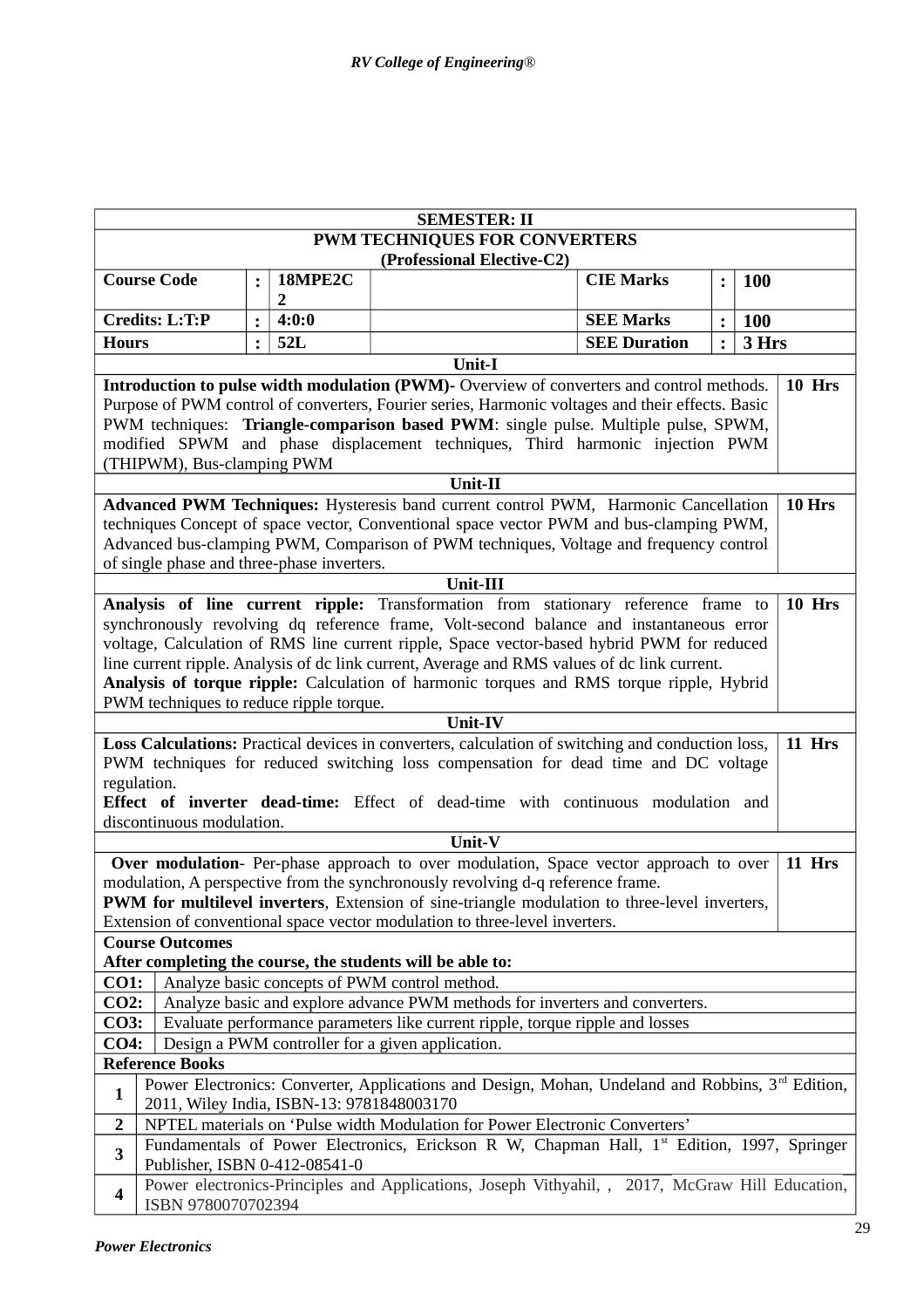CIE is executed by way of Quizzes (Q), Tests (T) and Assignments (A). A minimum of two quizzes are conducted and each quiz is evaluated for 10 marks adding up to 20 marks. Faculty may adopt innovative methods for conducting quizzes effectively. Three tests are conducted for 50 marks each and the sum of the marks scored from three tests is reduced to 50 marks. A minimum of two assignments are given with a combination of two components among 1) Solving innovative problems 2) Seminar/new developments in the related course 3) Laboratory/field work 4) Minor project.

**Total CIE (Q+T+A) is 20+50+30=100 Marks**

#### **Scheme of Semester End Examination (SEE) for 100 marks**

The question paper will have FIVE questions with internal choice from each unit. Each question will carry 20 marks. Student will have to answer one full question from each unit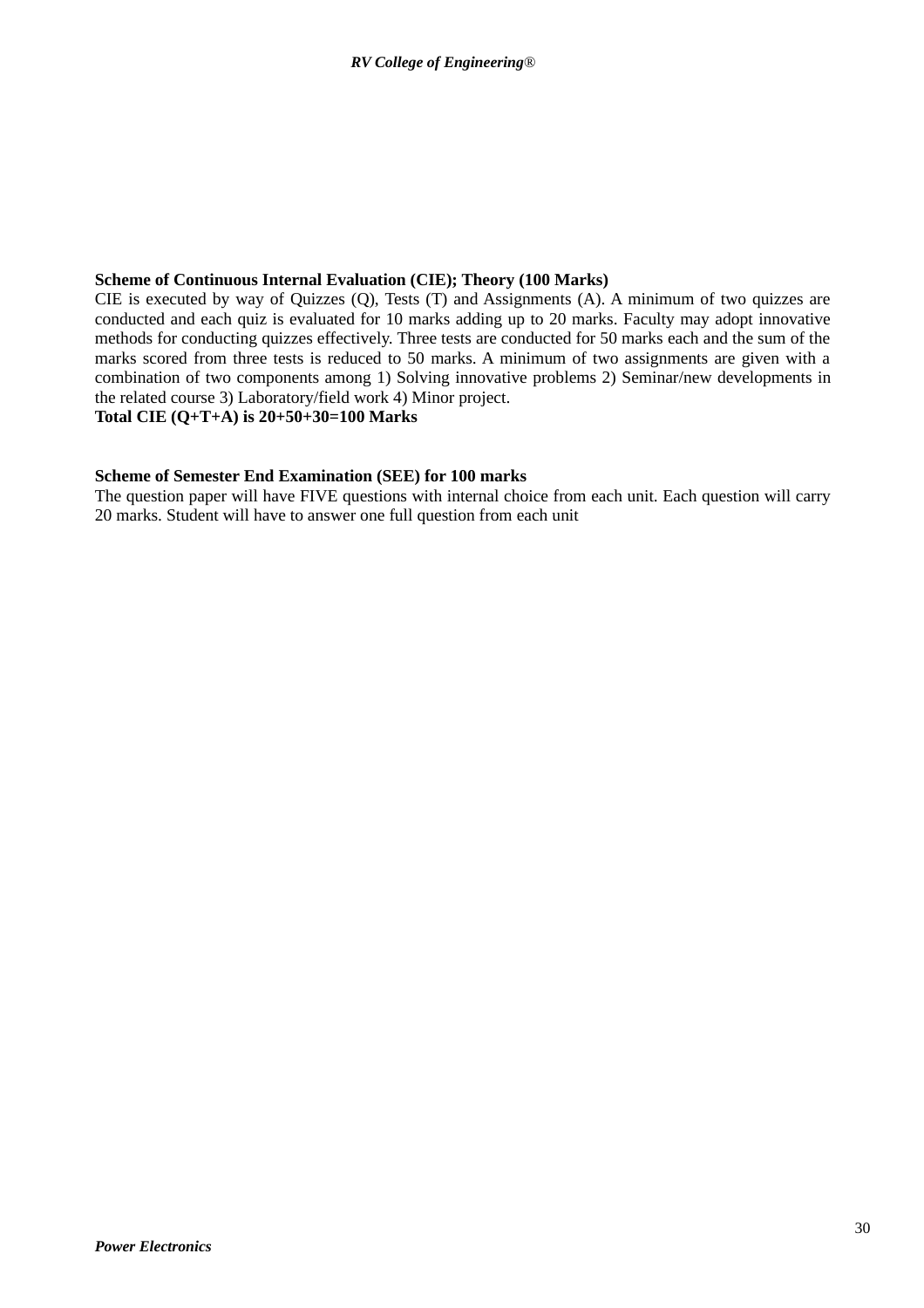| <b>SEMESTER: II</b>                                                    |                        |                |                                                       |                                                                                                                                                       |                       |                |            |  |
|------------------------------------------------------------------------|------------------------|----------------|-------------------------------------------------------|-------------------------------------------------------------------------------------------------------------------------------------------------------|-----------------------|----------------|------------|--|
|                                                                        |                        |                |                                                       | <b>DSP CONTROLLERS FOR POWER CONVERTERS</b>                                                                                                           |                       |                |            |  |
| (Professional Elective-C3)                                             |                        |                |                                                       |                                                                                                                                                       |                       |                |            |  |
|                                                                        | <b>Course Code</b>     | $\ddot{\cdot}$ | <b>18MPE2C3</b>                                       |                                                                                                                                                       | <b>CIE Marks: 100</b> | :              | <b>100</b> |  |
|                                                                        | Credits: L:T:P         | $\ddot{\cdot}$ | 4:0:0                                                 |                                                                                                                                                       | <b>SEE Marks</b>      | $\ddot{\cdot}$ | 100        |  |
| <b>Hours</b>                                                           |                        | $\ddot{\cdot}$ | <b>52L</b>                                            |                                                                                                                                                       | <b>SEE Duration</b>   | $\ddot{\cdot}$ | 3 Hrs      |  |
|                                                                        |                        |                |                                                       | Unit-I                                                                                                                                                |                       |                |            |  |
| INTRODUTION TO DIGITAL CONTROLLER: Digital Signal Controller (A micro- |                        |                |                                                       |                                                                                                                                                       |                       |                | 10 Hrs     |  |
|                                                                        |                        |                |                                                       | controller with a DSP engine): Architecture and real time programming in Assembly and                                                                 |                       |                |            |  |
|                                                                        |                        |                |                                                       | Embedded C. Communication Board level: SPI, I2C, System level: RS 232, CAN, MODBUS                                                                    |                       |                |            |  |
|                                                                        | RTU on RS 485.         |                |                                                       |                                                                                                                                                       |                       |                |            |  |
|                                                                        |                        |                |                                                       | Introduction to different semiconductor memories: RAM, ROM, NVRAM etc. and their<br>applications. Flash Program Memory, Data EEPROM Memory            |                       |                |            |  |
|                                                                        |                        |                |                                                       | Unit-II                                                                                                                                               |                       |                |            |  |
|                                                                        |                        |                |                                                       | <b>INTRODUCTION TO MICROCHIP DSPIC30F4011</b>                                                                                                         |                       |                | 10 Hrs     |  |
|                                                                        |                        |                | Device overview: Block diagram, I/O pin Descriptions. |                                                                                                                                                       |                       |                |            |  |
|                                                                        |                        |                |                                                       | CPU Architecture: Core Overview, Programmers Model, DSP Engine.                                                                                       |                       |                |            |  |
|                                                                        |                        |                |                                                       | Memory Organization: Program Address Space, Data Address Space, Address Generator Units                                                               |                       |                |            |  |
|                                                                        |                        |                |                                                       | <b>Unit-III</b>                                                                                                                                       |                       |                |            |  |
|                                                                        |                        |                |                                                       | Interrupt: Interrupt priority, Interrupt Sequence, External Interrupt Request                                                                         |                       |                | 10 Hrs     |  |
|                                                                        |                        |                |                                                       | I/O Ports: Parallel I/O ports, Configuring Analog port pins                                                                                           |                       |                |            |  |
|                                                                        |                        |                |                                                       | Timers: Timer Modules, Timer Gate Operation, Timer Pre-scaler, Timer Interrupt                                                                        |                       |                |            |  |
|                                                                        |                        |                |                                                       | Capture and Compare Modules: Capture Event mode, Capture Operation, Compare mode                                                                      |                       |                |            |  |
|                                                                        |                        |                | block diagram, compare interrupts                     |                                                                                                                                                       |                       |                |            |  |
|                                                                        |                        |                |                                                       | Unit-IV                                                                                                                                               |                       |                |            |  |
|                                                                        |                        |                |                                                       | Motor Control PWM Module: Block Diagram, Duty cycle comparison, complementary PWM                                                                     |                       |                | 11 Hrs     |  |
|                                                                        |                        |                |                                                       | Operation, Dead-Time generators, PWM output and polarity control<br>Communication Modules: SPI, UART and CAN Modules: Operating function description, |                       |                |            |  |
|                                                                        |                        |                |                                                       | UART module overview, transfer of data ad error handling through UART                                                                                 |                       |                |            |  |
|                                                                        |                        |                |                                                       | ADC Module: Functional block diagram, conversion operation, configuring analog port pins,                                                             |                       |                |            |  |
|                                                                        |                        |                |                                                       | programming ADC module, connecting with a DAC chip.                                                                                                   |                       |                |            |  |
|                                                                        |                        |                |                                                       | Unit-V                                                                                                                                                |                       |                |            |  |
|                                                                        |                        |                |                                                       | System Integration (taking an example of a buck converter) (Block Diagram Approach)                                                                   |                       |                | 11 Hrs     |  |
|                                                                        |                        |                |                                                       | Control of Buck-Boost DC-DC converter; DSP based control of dual converter fed dc motor                                                               |                       |                |            |  |
|                                                                        |                        |                |                                                       | <b>DSP Based Control of Stepper Motors:</b> Introduction, the Principle of Hybrid Stepper Motor,                                                      |                       |                |            |  |
|                                                                        |                        |                |                                                       | The Stepper Motor Drive System, The Implementation of Stepper Motor Control System Using                                                              |                       |                |            |  |
| <b>DSP</b>                                                             |                        |                |                                                       |                                                                                                                                                       |                       |                |            |  |
|                                                                        | <b>Course Outcomes</b> |                |                                                       |                                                                                                                                                       |                       |                |            |  |
| <b>CO1:</b>                                                            |                        |                |                                                       | After completing the course, the students will be able to:<br>Comprehend different peripherals and architecture & operation of DSP core processor     |                       |                |            |  |
| $CO2$ :                                                                |                        |                | Analyze the functions of peripherals                  |                                                                                                                                                       |                       |                |            |  |
| CO3:                                                                   |                        |                |                                                       | Develop program and demonstrate execution to evaluate the performance of control technique                                                            |                       |                |            |  |
| CO4:                                                                   |                        |                |                                                       | Design suitable control technique for the implementation of DSP to the drives                                                                         |                       |                |            |  |
|                                                                        | <b>Reference Books</b> |                |                                                       |                                                                                                                                                       |                       |                |            |  |
| $\mathbf{1}$                                                           |                        |                |                                                       | Microchip Datasheets, Family reference manual, C30 compiler user guide, 2006.                                                                         |                       |                |            |  |
|                                                                        |                        |                |                                                       | Digital Signal Processing:, Steven W Smith, 2 <sup>nd</sup> Edition, 1999, California Technical Publishing,                                           |                       |                |            |  |
| $\overline{2}$                                                         | ISBN 0-9660176-7-6     |                |                                                       |                                                                                                                                                       |                       |                |            |  |
| 3                                                                      |                        |                |                                                       | Digital Signal Processing and Applications with the C6713 and C6416 DSK by Rulph Chassaing, 1 <sup>st</sup>                                           |                       |                |            |  |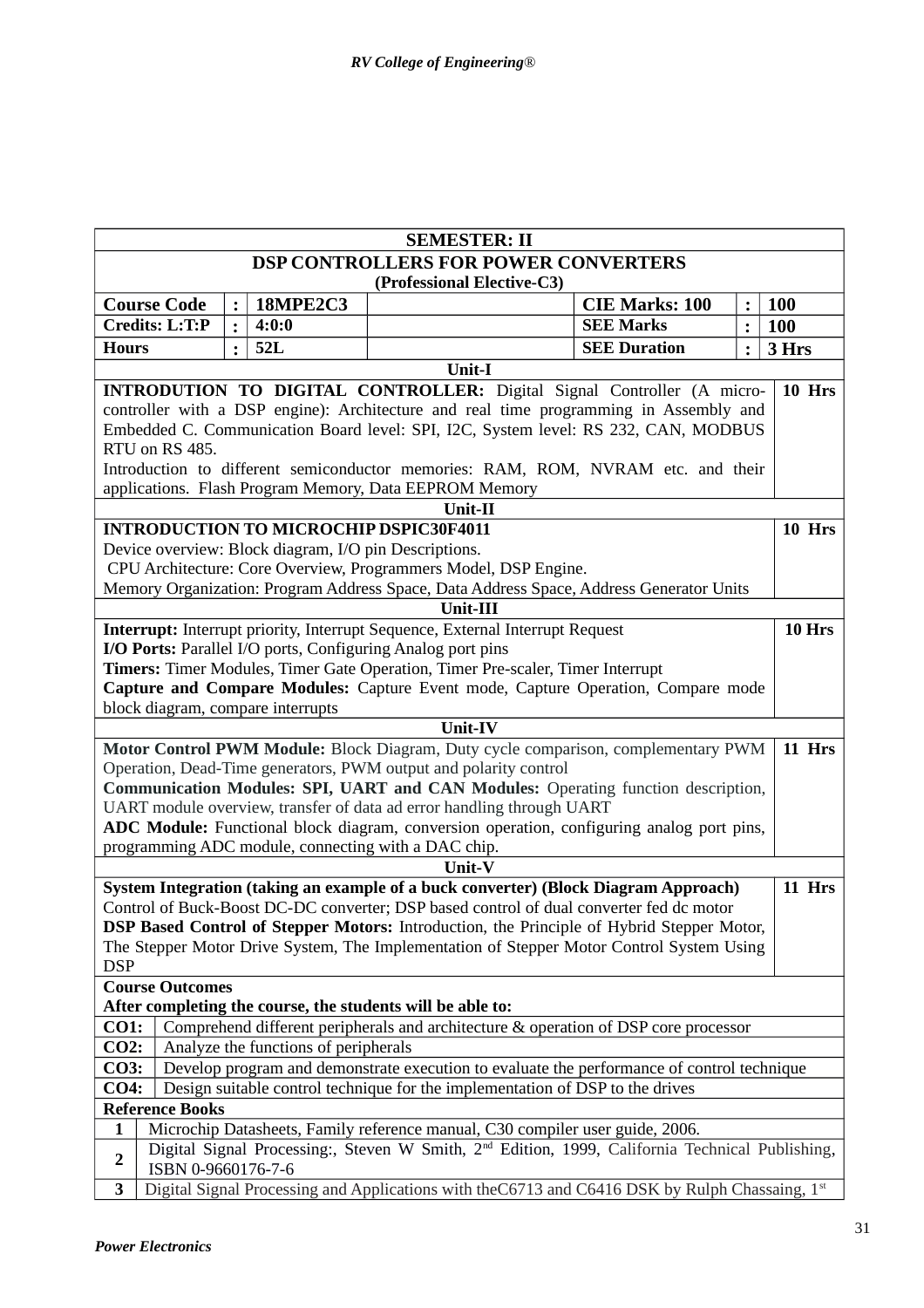| Edition, 2005, A John Wiley & Sons, Inc., Publication, ISBN: 9780471690078,<br>ISBN: 9780471704072                                                     |
|--------------------------------------------------------------------------------------------------------------------------------------------------------|
| DSP Based Electromechanical Motion Control, Hamid A. Toliyat, Steven G. and Campbell., 1 <sup>st</sup><br>Edition, 2004, CRC Press. ISBN 9780849319181 |

CIE is executed by way of Quizzes (Q), Tests (T) and Assignments (A). A minimum of two quizzes are conducted and each quiz is evaluated for 10 marks adding up to 20 marks. Faculty may adopt innovative methods for conducting quizzes effectively. Three tests are conducted for 50 marks each and the sum of the marks scored from three tests is reduced to 50 marks. A minimum of two assignments are given with a combination of two components among 1) Solving innovative problems 2) Seminar/new developments in the related course 3) Laboratory/field work 4) Minor project.

**Total CIE (Q+T+A) is 20+50+30=100 Marks**

#### **Scheme of Semester End Examination (SEE) for 100 marks**

The question paper will have FIVE questions with internal choice from each unit. Each question will carry 20 marks. Student will have to answer one full question from each unit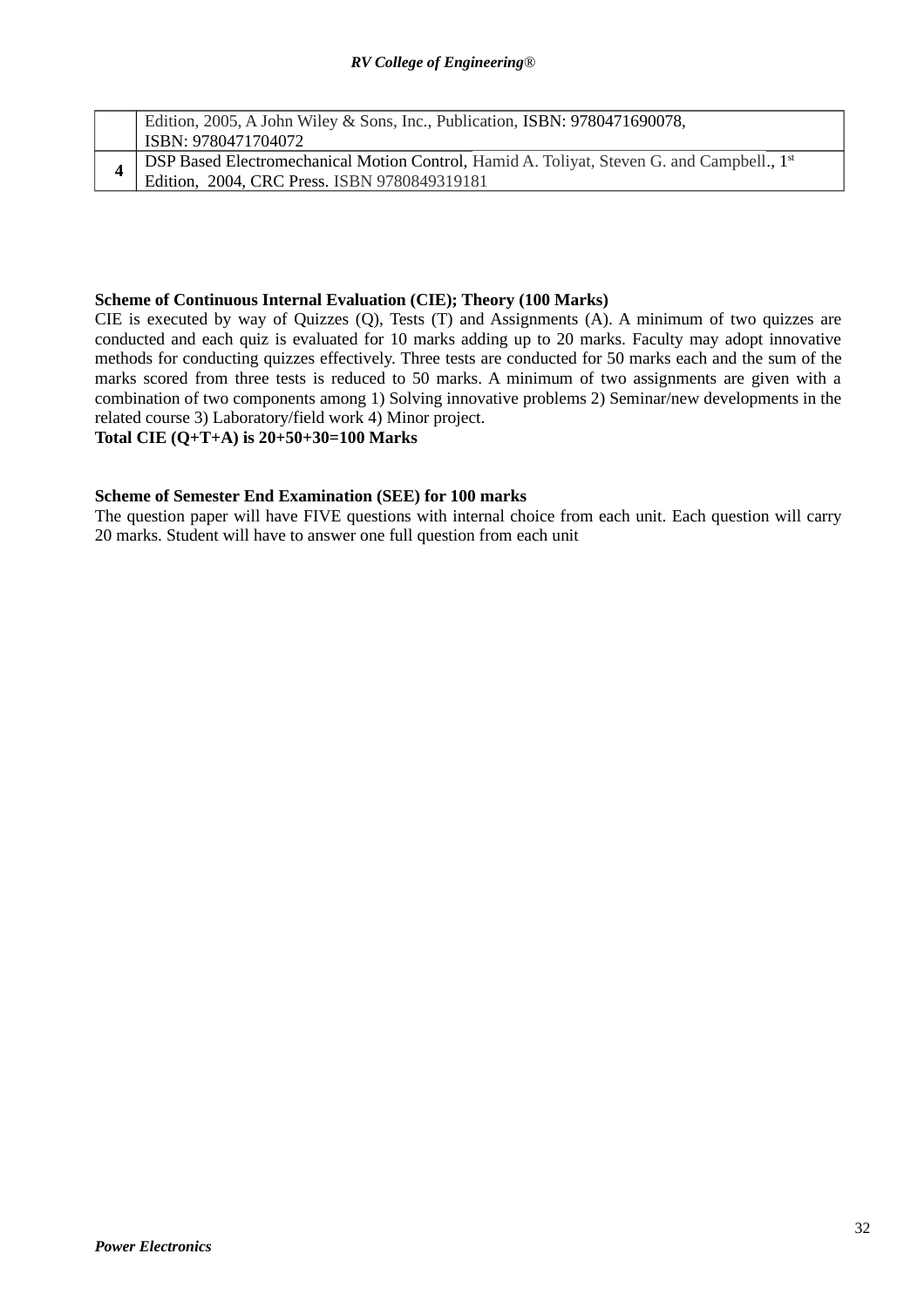|                            |                                                                                             |   |                 | <b>SEMESTER: II</b>                                                                                                                                                              |                |            |  |  |
|----------------------------|---------------------------------------------------------------------------------------------|---|-----------------|----------------------------------------------------------------------------------------------------------------------------------------------------------------------------------|----------------|------------|--|--|
|                            |                                                                                             |   |                 | <b>CONVERTERS FOR SOLAR AND WIND SYSTEMS</b>                                                                                                                                     |                |            |  |  |
| (Professional Elective-D1) |                                                                                             |   |                 |                                                                                                                                                                                  |                |            |  |  |
| <b>Course Code</b>         |                                                                                             | : | <b>18MPE2D1</b> | <b>CIE Marks: 100</b>                                                                                                                                                            |                | <b>100</b> |  |  |
|                            | Credits: L:T:P                                                                              | : | 4:0:0           | <b>SEE Marks: 100</b>                                                                                                                                                            | $\ddot{\cdot}$ | <b>100</b> |  |  |
| <b>Hours</b>               |                                                                                             | : | 52L             | <b>SEE Duration: 3Hrs</b>                                                                                                                                                        | $\ddot{\cdot}$ | 3 Hrs      |  |  |
|                            |                                                                                             |   |                 | Unit-I                                                                                                                                                                           |                |            |  |  |
|                            |                                                                                             |   |                 | <b>Introduction:</b> Wind power development, photovoltaic power development, the grid converter -<br>the key element in grid integration of WT and PV systems.                   |                | 10 Hrs     |  |  |
|                            |                                                                                             |   |                 | Power Converters for Solar Energy Systems: Review of various DC-DC converter (buck,                                                                                              |                |            |  |  |
|                            |                                                                                             |   |                 | boost, buck-boost, Cuk and SEPIC) and inverter (VSI & CSI) topologies, selection of inverter,                                                                                    |                |            |  |  |
|                            |                                                                                             |   |                 | inverter structures derived from H-bridge topology, inverter structures derived from NPC                                                                                         |                |            |  |  |
| structures                 |                                                                                             |   |                 | topology, typical PV inverter structures, three-phase PV inverters, introduction to control                                                                                      |                |            |  |  |
|                            |                                                                                             |   |                 | <b>Unit-II</b>                                                                                                                                                                   |                |            |  |  |
|                            |                                                                                             |   |                 | Solar Charge Controllers- Need for Balance of Systems (BoS), function and working of charge                                                                                      |                | 10 Hrs     |  |  |
|                            | PWM charge controller.                                                                      |   |                 | controller, types of charge controllers, features of charge controller, typical specifications of                                                                                |                |            |  |  |
|                            |                                                                                             |   |                 | Grid Requirements for PV: Introduction, international regulations, Indian grid code for PV                                                                                       |                |            |  |  |
|                            |                                                                                             |   |                 | integration, response to abnormal grid conditions, power quality, anti-islanding requirements, a                                                                                 |                |            |  |  |
|                            |                                                                                             |   |                 | grid interactive PV system - phase, frequency matching and voltage consideration - operation                                                                                     |                |            |  |  |
|                            |                                                                                             |   |                 | of a grid interactive inverter – protection against islanding and reverse power flow – AC                                                                                        |                |            |  |  |
|                            |                                                                                             |   |                 | modules- introduction to EMI filters and their design. The IEEE Standard 929-2000 for Power                                                                                      |                |            |  |  |
|                            |                                                                                             |   |                 | Transfer from Inverter to Grid and its issues, requirements of IEC 61727.                                                                                                        |                |            |  |  |
|                            |                                                                                             |   |                 | Unit-III                                                                                                                                                                         |                |            |  |  |
|                            |                                                                                             |   |                 | Grid Synchronization in Power Converters: Grid synchronization techniques for single-phase                                                                                       |                | 10 Hrs     |  |  |
|                            |                                                                                             |   |                 | systems, phase detection based on in-quadrature signals, PLLs based in in-quadrature signals<br>and adaptive filtering, the SOGI frequency-locked loop.                          |                |            |  |  |
|                            |                                                                                             |   |                 | Power Converters for WECS: Three phase AC voltage controllers- AC-DC-AC converters,                                                                                              |                |            |  |  |
|                            |                                                                                             |   |                 | Grid-Interactive Inverters-matrix converters. Standalone operation of fixed and variable speed                                                                                   |                |            |  |  |
|                            |                                                                                             |   |                 | wind energy conversion system, Grid connection Issues, Grid integrated PMSG and SCIG Based                                                                                       |                |            |  |  |
| WECS.                      |                                                                                             |   |                 |                                                                                                                                                                                  |                |            |  |  |
|                            |                                                                                             |   |                 | <b>Unit-IV</b>                                                                                                                                                                   |                |            |  |  |
|                            |                                                                                             |   |                 | Grid Converter Structures for Wind Turbine Systems: Introduction, Indian grid code for                                                                                           |                | 11 Hrs     |  |  |
|                            |                                                                                             |   |                 | wind integration, WTS power configurations, grid power converter topologies, WTS control,                                                                                        |                |            |  |  |
|                            |                                                                                             |   |                 | connection issues- wind farm and its accessories, and grid related problems – generator control –                                                                                |                |            |  |  |
|                            | performance, improvements.                                                                  |   |                 |                                                                                                                                                                                  |                |            |  |  |
|                            |                                                                                             |   |                 | Unit-V                                                                                                                                                                           |                |            |  |  |
|                            |                                                                                             |   |                 | Grid Synchronization in Three-Phase Power Converters - the three-phase voltage vector                                                                                            |                | 11 Hrs     |  |  |
|                            |                                                                                             |   |                 | under grid faults, the synchronous reference frame PLL under unbalanced and distorted, grid<br>conditions, the Decoupled Double Synchronous Reference Frame PLL (DDSRF-PLL), The |                |            |  |  |
|                            |                                                                                             |   |                 | Double Second-Order Generalized Integrator FLL (DSOGI-FLL).                                                                                                                      |                |            |  |  |
|                            | <b>Course Outcomes</b>                                                                      |   |                 |                                                                                                                                                                                  |                |            |  |  |
|                            |                                                                                             |   |                 | After completing the course, the students will be able to:                                                                                                                       |                |            |  |  |
| <b>CO1:</b>                |                                                                                             |   |                 | Understand the basics of power electronic converters and their integration to the grid                                                                                           |                |            |  |  |
| <b>CO2:</b>                |                                                                                             |   |                 | Analyze the system to select the proper converter, controller and the filter for the systems.                                                                                    |                |            |  |  |
| <b>CO3:</b>                |                                                                                             |   |                 | Analysis of controllers appropriate for the PV and wind system integration.                                                                                                      |                |            |  |  |
| CO4:                       | Design a grid-connected PV and Wind Energy system that complies with the various standards. |   |                 |                                                                                                                                                                                  |                |            |  |  |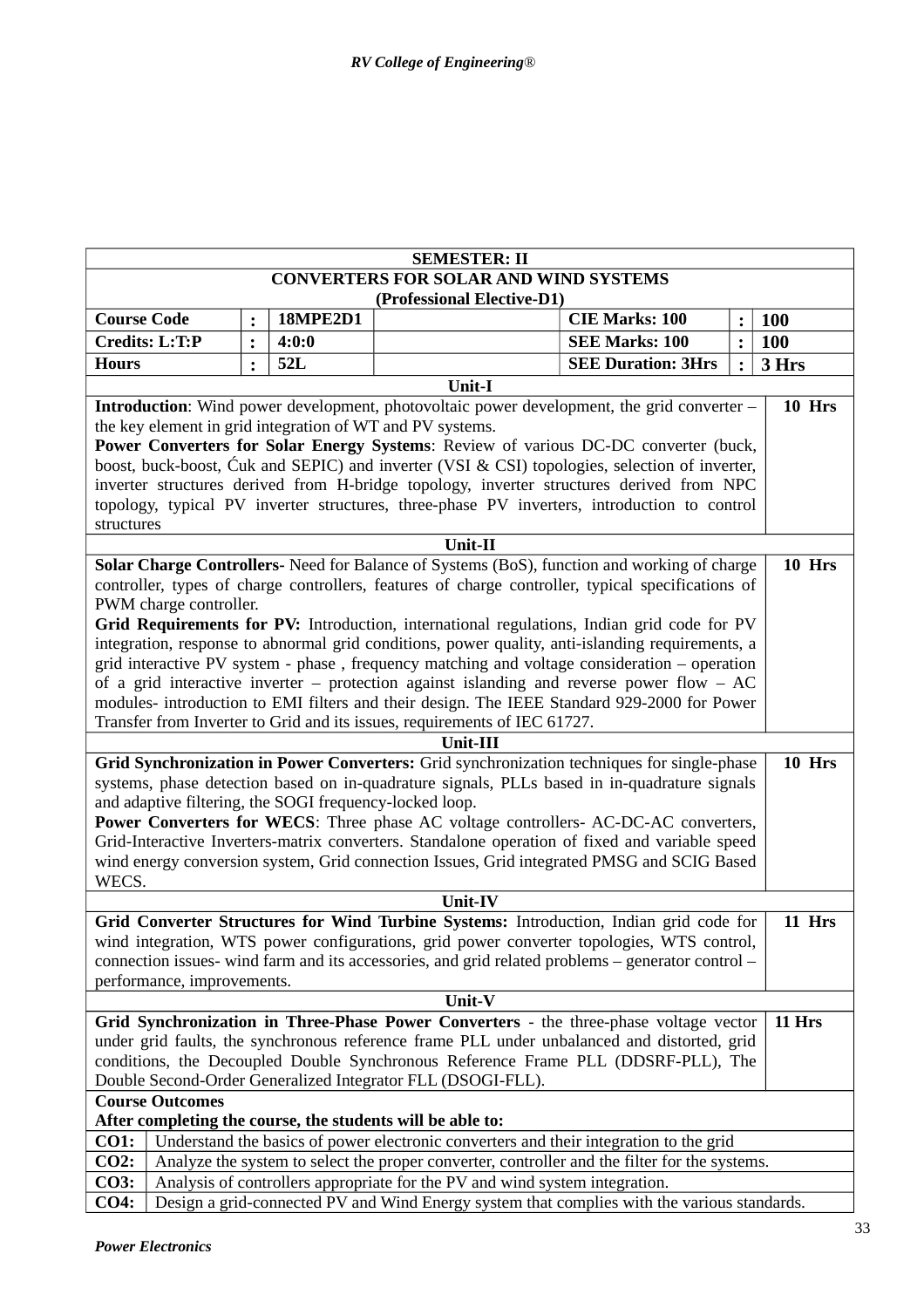|  | <b>Reference Books</b>                                                                                                                                                           |
|--|----------------------------------------------------------------------------------------------------------------------------------------------------------------------------------|
|  |                                                                                                                                                                                  |
|  | Grid converters for photovoltaic and wind power systems, Teodorescu Remus, Marco Liserre, and Pedro Rodriguez, Vol. 29., 2011, John Wiley & Sons, ISBN 0470057513, 9780470057513 |
|  | 2   Photovoltaic Systems: Analysis and Design, Mukerjee AK, Thakur N., 1 <sup>st</sup> Edition, 2011, PHI Learning                                                               |
|  | Pvt. Ltd., ISBN 8120344170, 9788120344174                                                                                                                                        |

- **3** Wind Electrical Systems, S. N. Bhadra, D. Kastha, & S. Banerjee, 7<sup>th</sup> Edition, 2005, Oxford University Press, ISBN 0195670930, 9780195670936
- **4** The IEEE Standard 929-2000 for Power Transfer from Inverter to Grid, and The IEC 61727

CIE is executed by way of Quizzes (Q), Tests (T) and Assignments (A). A minimum of two quizzes are conducted and each quiz is evaluated for 10 marks adding up to 20 marks. Faculty may adopt innovative methods for conducting quizzes effectively. Three tests are conducted for 50 marks each and the sum of the marks scored from three tests is reduced to 50 marks. A minimum of two assignments are given with a combination of two components among 1) Solving innovative problems 2) Seminar/new developments in the related course 3) Laboratory/field work 4) Minor project.

**Total CIE (Q+T+A) is 20+50+30=100 Marks**

#### **Scheme of Semester End Examination (SEE) for 100 marks**

The question paper will have FIVE questions with internal choice from each unit. Each question will carry 20 marks. Student will have to answer one full question from each unit

| <b>SEMESTER: II</b>                                                                                                                                                                         |                |            |                                                                                            |                |            |  |
|---------------------------------------------------------------------------------------------------------------------------------------------------------------------------------------------|----------------|------------|--------------------------------------------------------------------------------------------|----------------|------------|--|
|                                                                                                                                                                                             |                |            | <b>HYBRID ELECTRIC VEHICLES</b>                                                            |                |            |  |
|                                                                                                                                                                                             |                |            | (Professional Elective-D2)                                                                 |                |            |  |
| <b>18MPE2D2</b><br><b>Course Code</b><br><b>CIE Marks</b><br>100<br>$\ddot{\cdot}$<br>$\ddot{\cdot}$                                                                                        |                |            |                                                                                            |                |            |  |
| Credits: L:T:P                                                                                                                                                                              | $\ddot{\cdot}$ | 4:0:0      | <b>SEE Marks</b>                                                                           | $\ddot{\cdot}$ | <b>100</b> |  |
| <b>Hours</b>                                                                                                                                                                                | $\ddot{\cdot}$ | <b>52L</b> | <b>SEE Duration</b>                                                                        | $\ddot{\cdot}$ | 3 Hrs      |  |
|                                                                                                                                                                                             |                |            | Unit-I                                                                                     |                |            |  |
|                                                                                                                                                                                             |                |            | Introduction: Sustainable Transportation, A Brief History of HEVs, Why EVs Emerged and     |                | 11 Hrs     |  |
|                                                                                                                                                                                             |                |            | Failed, Architectures of HEVs, Interdisciplinary Nature of HEVs, State of the Art of HEVs, |                |            |  |
|                                                                                                                                                                                             |                |            | Challenges and Key Technology of HEVs. Vehicle Basics, Basics of the EV, HEV, Plug-In      |                |            |  |
|                                                                                                                                                                                             |                |            | Hybrid Electric Vehicle (PHEV) and Fuel Cell Vehicles (FCVs).                              |                |            |  |
|                                                                                                                                                                                             |                |            | HEV & PHEV Fundamentals: Vehicle Model, Vehicle Performance, EV Powertrain                 |                |            |  |
|                                                                                                                                                                                             |                |            | Component Sizing, Series Hybrid Vehicle, Parallel Hybrid Vehicle, PHEV Architectures,      |                |            |  |
|                                                                                                                                                                                             |                |            |                                                                                            |                |            |  |
| Equivalent Electric Range of Blended PHEVs, Fuel Economy of PHEVs, Power Management of<br>PHEVs, Component Sizing of EREVs, Component Sizing of Blended PHEVs, Vehicle-to-Grid              |                |            |                                                                                            |                |            |  |
|                                                                                                                                                                                             |                |            |                                                                                            |                |            |  |
| Technology.                                                                                                                                                                                 |                |            | <b>Unit-II</b>                                                                             |                |            |  |
|                                                                                                                                                                                             |                |            | Motor Drives and Converters for HEVs: A review of AC and DC Motor Drives used in HEV.      |                | 11 Hrs     |  |
|                                                                                                                                                                                             |                |            | Regenerative braking; EV, HEV and PHEV battery chargers.                                   |                |            |  |
|                                                                                                                                                                                             |                |            | Traction Motors: Design, Sizing, Thermal Analysis and Modeling.                            |                |            |  |
|                                                                                                                                                                                             |                |            |                                                                                            |                |            |  |
| Series and Parallel Hybrid Drive Train Design: Operation Patterns, Control Strategies, Sizing<br>of the Major Components, Power Rating Design of the Traction Motor, Power Rating Design of |                |            |                                                                                            |                |            |  |
| the Engine/Generator, Design of PPS, Design Example.                                                                                                                                        |                |            |                                                                                            |                |            |  |
|                                                                                                                                                                                             |                |            | Unit-III                                                                                   |                |            |  |
|                                                                                                                                                                                             |                |            | Batteries, Ultracapacitors, Fuel Cells, and Controls: Different batteries for EV, Battery  |                | 10 Hrs     |  |
|                                                                                                                                                                                             |                |            | Characterization, Comparison of Different Energy Storage Technologies for HEVs, Battery    |                |            |  |
|                                                                                                                                                                                             |                |            | Charging Control, Charge Management of Storage Devices, Flywheel Energy Storage System,    |                |            |  |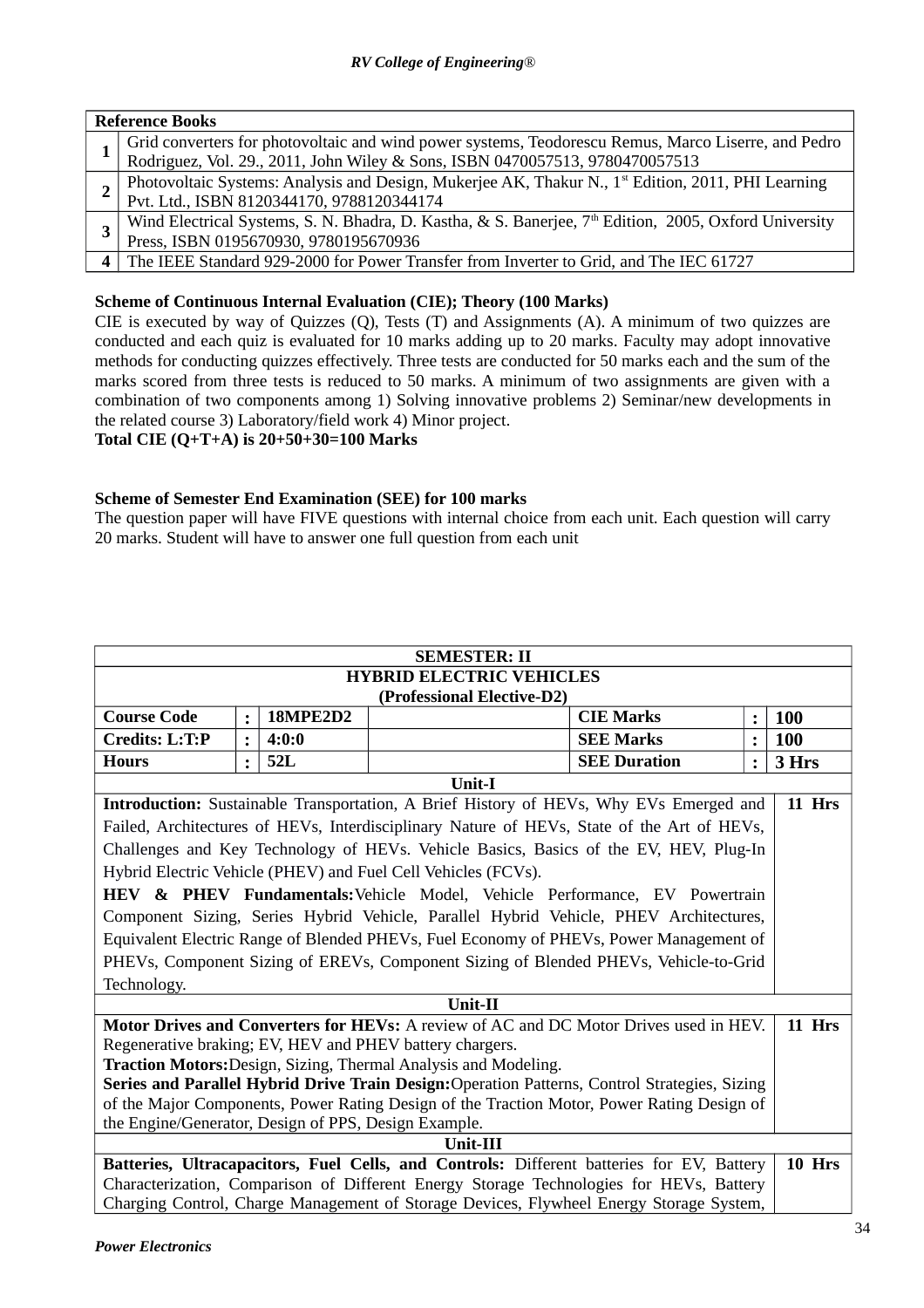|                         | Hydraulic Energy Storage System, Fuel Cells and Hybridization of Energy Storages.                         |        |
|-------------------------|-----------------------------------------------------------------------------------------------------------|--------|
|                         | <b>Unit-IV</b>                                                                                            |        |
|                         | Management of Energy Storage Systems in EV, HEV and PHEV: Design and Sizing of ESS,                       | 10 Hrs |
|                         | Battery Cell Balancing, Battery Management, Management of Vehicle to Grid (V2G), Thermal                  |        |
|                         | Management.                                                                                               |        |
|                         | Modeling and Simulation of Electric and Hybrid Vehicles: Fundamentals of Vehicle system                   |        |
|                         | modelling, HEV Modeling with ADVISOR, Physics based Modeling and other modelling                          |        |
|                         | techniques.                                                                                               |        |
|                         | Unit-V                                                                                                    |        |
|                         | HEV Component Sizing and Design Optimization: Global Optimization Algorithms for HEV                      | 10 Hrs |
|                         | Design, Model-in-the-Loop Design Optimization Process, Parallel HEV Design Optimization                   |        |
|                         | Example, Series HEV Design Optimization Examples and Conclusion.                                          |        |
|                         | Vehicle Power Management: Fundamentals of HIL and SIL, Components in HIL and SIL,                         |        |
|                         | Advantages of HIL and SIL, Data Acquisition, Monitoring and Control units, Global Description             |        |
|                         | and Analysis for a Vehicle Power Management System.                                                       |        |
|                         | <b>Course Outcomes</b>                                                                                    |        |
|                         | After completing the course, the students will be able to:                                                |        |
| CO1:                    | Understand the basics of electric and hybrid electric vehicles, their architecture, technologies and      |        |
|                         | fundamentals.                                                                                             |        |
| $CO2$ :                 | Analyze and Evaluate suitable Power Electronics and Electric Propulsion System required for               |        |
|                         | HEVs.                                                                                                     |        |
| <b>CO3:</b>             | Design the different storage technologies appropriate for the required propulsion type using              |        |
|                         | modeling techniques.                                                                                      |        |
| <b>CO4:</b>             | Design and Implement the HEV propulsion system by comparing different optimization and                    |        |
|                         | energy management techniques.                                                                             |        |
|                         | <b>Reference Books</b>                                                                                    |        |
|                         | Hybrid Electric Vehicle: Principles and Applications with Practical Perspectives, Mi Chris, Masrur A.,    |        |
| $\mathbf{1}$            | and Gao D.W., 1 <sup>st</sup> Edition, 2011, Wiley Publisher, ISBN:0-824-77653-5                          |        |
|                         | Hybrid electric and Fuel Cell Vehicles, Ehsani Mehrdad, Gao Yimin, E. Gay Sebastien, Emadi Ali,           |        |
| $\overline{2}$          | Modern Electric, 1 <sup>st</sup> Edition, 2005, CRC Press, , ISBN:0-8493-3154-4                           |        |
|                         | Vehicle Power Management Modeling, Control and Optimization, Zhang Xi, Mi Chris, 1 <sup>st</sup> Edition, |        |
| $\overline{\mathbf{3}}$ | 2011, Springer Publisher, ISBN:978-0-85729-735-8                                                          |        |
|                         | Hybrid Electric Vehicles Energy Management Strategies, Onori, Simona, Serrao, Lorenzo, Rizzoni,           |        |
| $\overline{\mathbf{4}}$ | Giorgio, 1st Edition, 2016, Springer Brief Publisher, ISBN 978-1-4471-6781-5                              |        |
|                         |                                                                                                           |        |

CIE is executed by way of Quizzes (Q), Tests (T) and Assignments (A). A minimum of two quizzes are conducted and each quiz is evaluated for 10 marks adding up to 20 marks. Faculty may adopt innovative methods for conducting quizzes effectively. Three tests are conducted for 50 marks each and the sum of the marks scored from three tests is reduced to 50 marks. A minimum of two assignments are given with a combination of two components among 1) Solving innovative problems 2) Seminar/new developments in the related course 3) Laboratory/field work 4) Minor project.

**Total CIE (Q+T+A) is 20+50+30=100 Marks**

#### **Scheme of Semester End Examination (SEE) for 100 marks**

The question paper will have FIVE questions with internal choice from each unit. Each question will carry 20 marks. Student will have to answer one full question from each unit.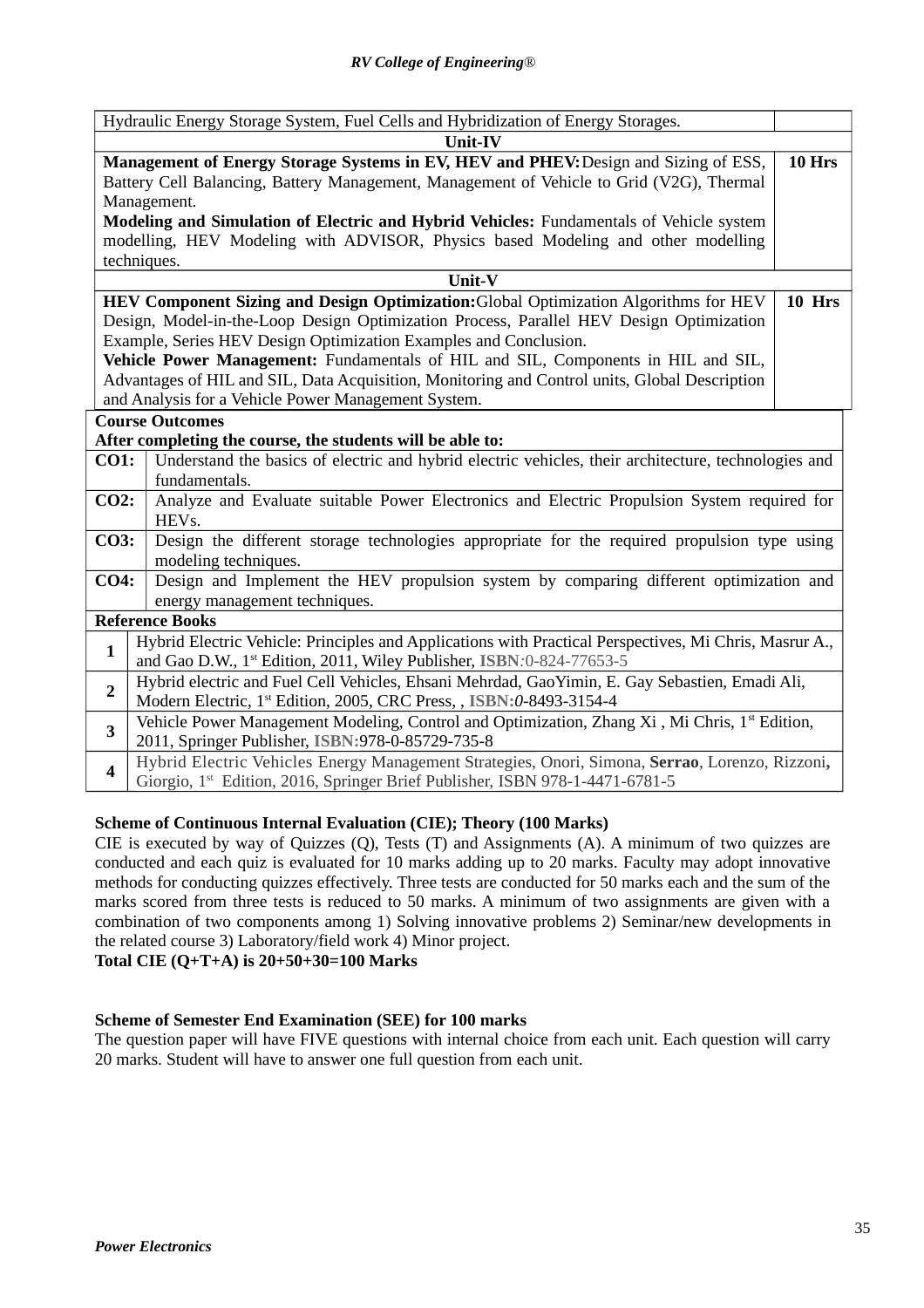*RV College of Engineering*®

| <b>SEMESTER: II</b>                                                                                         |                |       |                                                                                                       |                     |                |            |        |
|-------------------------------------------------------------------------------------------------------------|----------------|-------|-------------------------------------------------------------------------------------------------------|---------------------|----------------|------------|--------|
| FLEXIBLE AC TRANSMISSION SYSTEM (FACTS)                                                                     |                |       |                                                                                                       |                     |                |            |        |
|                                                                                                             |                |       | (Professional Elective-D3)                                                                            |                     |                |            |        |
| <b>18MPE2D3</b><br><b>Course Code</b><br><b>CIE Marks</b><br><b>100</b><br>$\ddot{\cdot}$<br>$\ddot{\cdot}$ |                |       |                                                                                                       |                     |                |            |        |
| Credits: L:T:P                                                                                              | $\ddot{\cdot}$ | 4:0:0 |                                                                                                       | <b>SEE Marks</b>    | $\ddot{\cdot}$ | <b>100</b> |        |
| <b>Hours</b>                                                                                                | $\ddot{\cdot}$ | 52L   |                                                                                                       | <b>SEE Duration</b> | $\ddot{\cdot}$ | 3 Hrs      |        |
|                                                                                                             |                |       | Unit-I                                                                                                |                     |                |            |        |
|                                                                                                             |                |       | Introduction to facts: Review of basics of power transmission networks-control of power flow in       |                     |                |            | 10 Hrs |
|                                                                                                             |                |       | AC transmission line- Analysis of uncompensated AC Transmission line Passive reactive power           |                     |                |            |        |
|                                                                                                             |                |       | compensation: Effect of series and shunt compensation at the mid-point of the line on power transfer- |                     |                |            |        |
|                                                                                                             |                |       | Need for FACTS controllers-types of FACTS controllers.                                                |                     |                |            |        |
|                                                                                                             |                |       | Unit-II                                                                                               |                     |                |            |        |
|                                                                                                             |                |       | Static var compensator (svc) Configuration of SVC- voltage regulation by SVC- Modeling of SVC         |                     |                |            | 10 Hrs |
|                                                                                                             |                |       | for load flow analysis- Modeling of SVC for stability studies-Design of SVC to regulate the mid-      |                     |                |            |        |
|                                                                                                             |                |       | point voltage of a SMIB system- Applications: transient stability enhancement and power oscillation   |                     |                |            |        |
|                                                                                                             |                |       | damping of SMIB system with SVC connected at the mid-point of the line.                               |                     |                |            |        |
|                                                                                                             |                |       | Thyristor controlled series capacitors (TCSC) - Concepts of Controlled Series Compensation -          |                     |                |            |        |
| Operation, modeling, analysis and control of TCSC.                                                          |                |       |                                                                                                       |                     |                |            |        |
|                                                                                                             |                |       | <b>Unit-III</b>                                                                                       |                     |                |            |        |
|                                                                                                             |                |       | Voltage source converter based facts controllers: Static synchronous compensator(STATCOM)-            |                     |                |            | 10 Hrs |
|                                                                                                             |                |       | Static synchronous series compensator(SSSC)- Operation of STATCOM and SSSC-Power flow                 |                     |                |            |        |
|                                                                                                             |                |       | control with STATCOM and SSSC- Modeling of STATCOM and SSSC for power flow and transient              |                     |                |            |        |
| stability studies; of Unified Power Flow Controllers(UPFC) - Modeling, Operation and control.               |                |       |                                                                                                       |                     |                |            |        |
|                                                                                                             |                |       | <b>Unit-IV</b>                                                                                        |                     |                |            |        |
|                                                                                                             |                |       | Static Voltage and Phase Angle Regulators: Power flow control, TCVR and TCPAR, improvement            |                     |                |            | 11Hrs  |
|                                                                                                             |                |       | of transient stability with these. GCSC _ operation, modeling and analysis. Comparison with TCSC,     |                     |                |            |        |
|                                                                                                             |                |       | IPFC - Block diagram, operation and comparison with UPFC                                              |                     |                |            |        |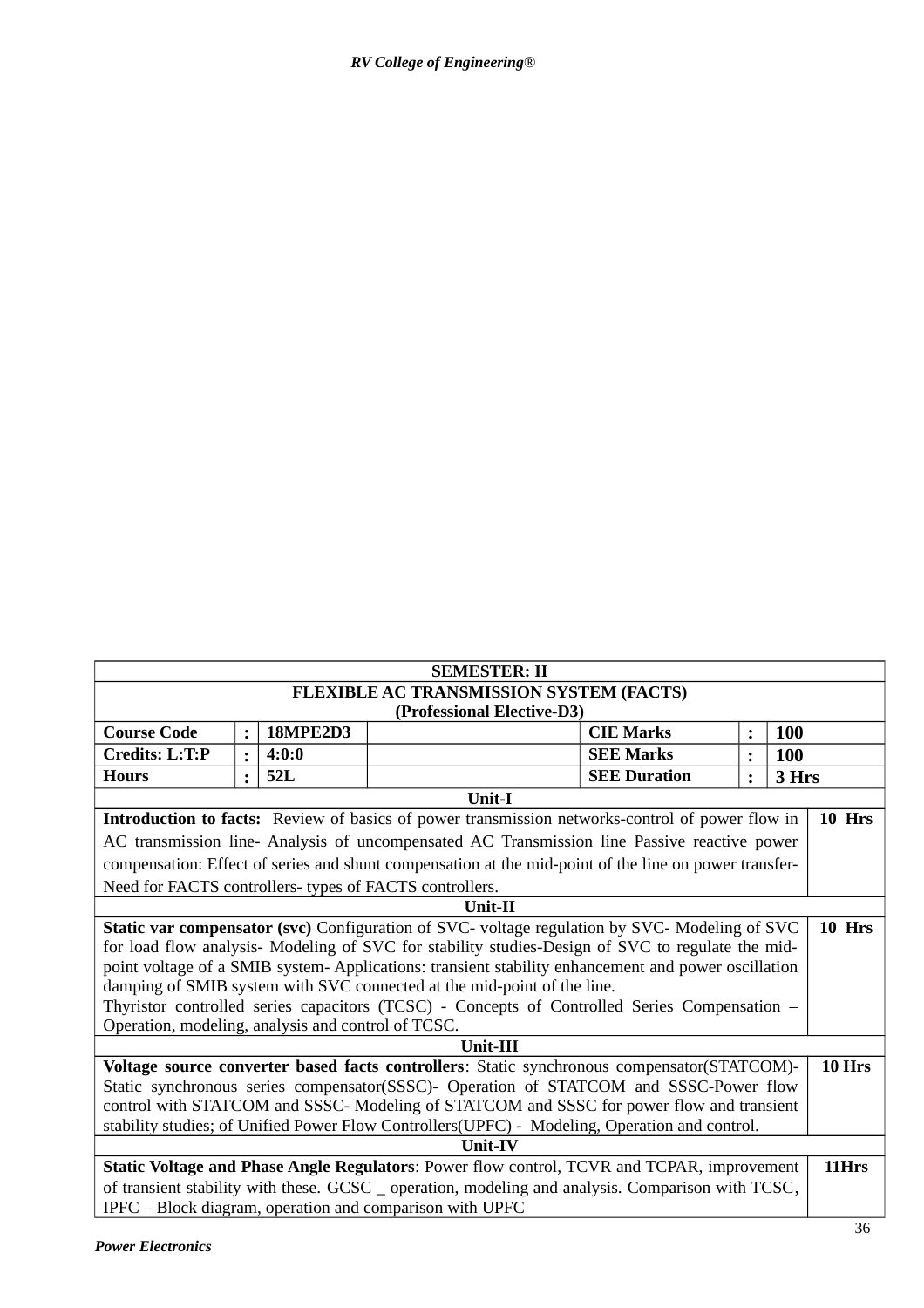|                | Unit-V                                                                                                             |  |  |  |  |  |  |
|----------------|--------------------------------------------------------------------------------------------------------------------|--|--|--|--|--|--|
|                | <b>Controllers and their co-ordination:</b> Location of FACTS devices, Controller interactions – SVC–<br>$11$ Hrs  |  |  |  |  |  |  |
|                | SVC interaction - co-ordination of multiple controllers using linear control techniques $-$ Quantitative           |  |  |  |  |  |  |
|                | treatment of control coordination.; Coordination of FACTS with HVDC links                                          |  |  |  |  |  |  |
|                | <b>Course Outcomes</b>                                                                                             |  |  |  |  |  |  |
|                | After completing the course, the students will be able to:                                                         |  |  |  |  |  |  |
| CO1:           | Understand the model and describe operation of different FACTS devices.                                            |  |  |  |  |  |  |
| $CO2$ :        | Select and anlyze FACTS device for a given system.                                                                 |  |  |  |  |  |  |
| <b>CO3:</b>    | Design controller for various FACTS devices                                                                        |  |  |  |  |  |  |
| CO4:           | Implement the techniques for the interaction between different FACTS devices and HVDC links                        |  |  |  |  |  |  |
|                | <b>Reference Books</b>                                                                                             |  |  |  |  |  |  |
| 1              | Thyristor – Based FACTS Controllers for Electrical Transmission Systems, Mohan Mathur, R., Rajiv. K.               |  |  |  |  |  |  |
|                | Varma, 1 <sup>st</sup> Edition, 2002, IEEE press and John Wiley & Sons, Inc, ISBN:978-0-471-20643-9.               |  |  |  |  |  |  |
| $\overline{2}$ | FACTS Controllers in Power Transmission and Distribution, K.R.Padiyar, Reprint, 2008, New Age                      |  |  |  |  |  |  |
|                | International (P) Ltd. Publishers, New Delhi, ISBN: 978-81-224-3989-2                                              |  |  |  |  |  |  |
| 3              | Flexible AC Transmission System, A.T.John, 1 <sup>st</sup> Edition, 1999, Institution of Electrical and Electronic |  |  |  |  |  |  |
|                | Engineers (IEEE), ISBN: 978-0-85296-771-3                                                                          |  |  |  |  |  |  |
| 4              | Understanding FACTS Concepts and Technology of Flexible AC Transmission<br>System,                                 |  |  |  |  |  |  |
|                | NarainG.Hingorani, Laszio. Gyugyl, 1 <sup>st</sup> Edition, 2001, Wiley-IEEE Press, ISBN: 978-81-224-3887-2        |  |  |  |  |  |  |

CIE is executed by way of Quizzes (Q), Tests (T) and Assignments (A). A minimum of two quizzes are conducted and each quiz is evaluated for 10 marks adding up to 20 marks. Faculty may adopt innovative methods for conducting quizzes effectively. Three tests are conducted for 50 marks each and the sum of the marks scored from three tests is reduced to 50 marks. A minimum of two assignments are given with a combination of two components among 1) Solving innovative problems 2) Seminar/new developments in the related course 3) Laboratory/field work 4) Minor project.

### **Total CIE (Q+T+A) is 20+50+30=100 Marks**

### **Scheme of Semester End Examination (SEE) for 100 marks**

The question paper will have FIVE questions with internal choice from each unit. Each question will carry 20 marks. Student will have to answer one full question from each unit.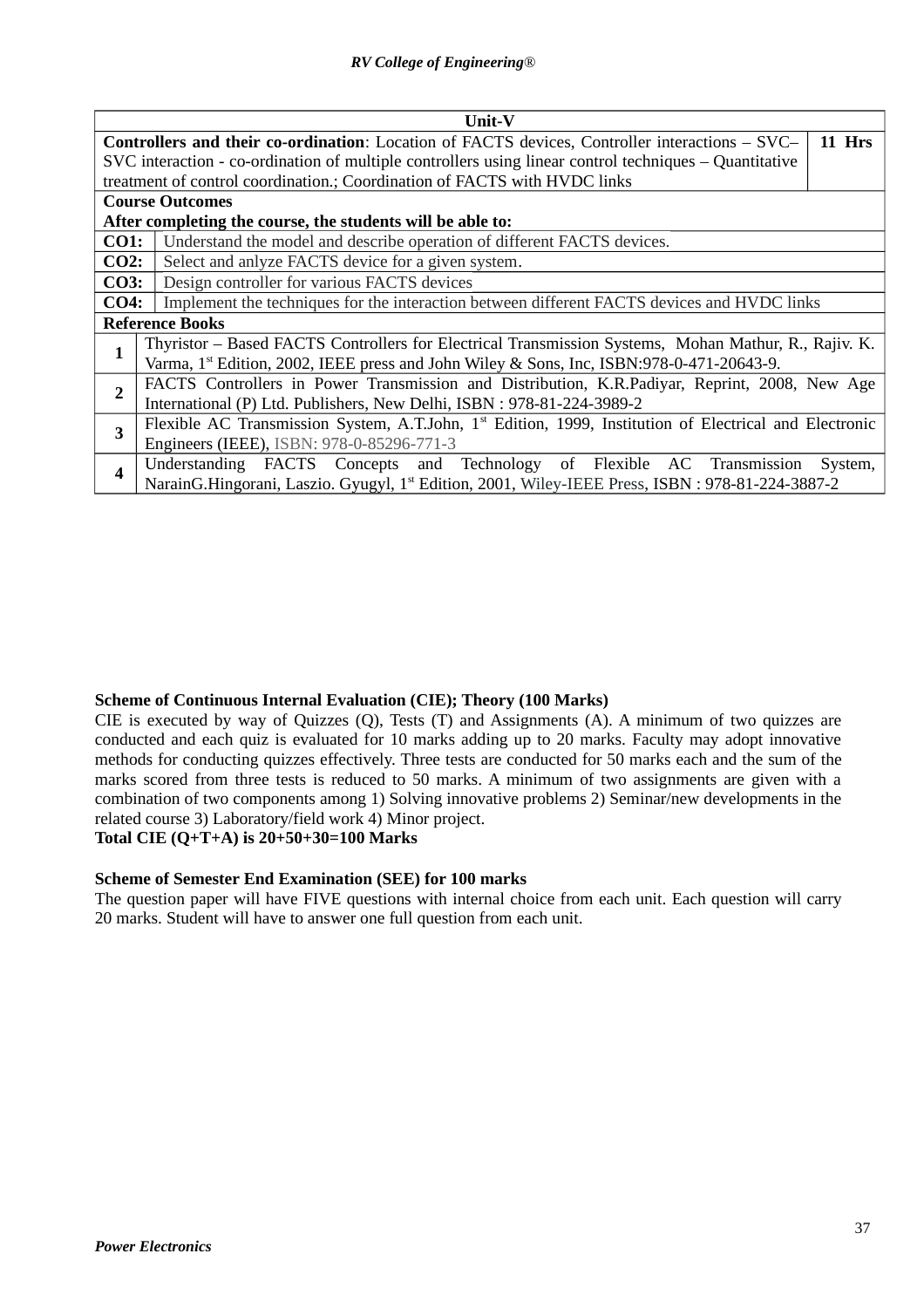|                          |                                                           |                |                                                                                   | <b>SEMESTER: II</b>                                                                                                                                                                                                                                                                                                              |                     |                |                 |
|--------------------------|-----------------------------------------------------------|----------------|-----------------------------------------------------------------------------------|----------------------------------------------------------------------------------------------------------------------------------------------------------------------------------------------------------------------------------------------------------------------------------------------------------------------------------|---------------------|----------------|-----------------|
|                          |                                                           |                |                                                                                   | <b>BUSINESS ANALYTICS</b><br>(Global Elective-G01)                                                                                                                                                                                                                                                                               |                     |                |                 |
|                          | <b>Course Code</b>                                        | $\ddot{\cdot}$ | 18CS2G01                                                                          |                                                                                                                                                                                                                                                                                                                                  | <b>CIE Marks</b>    | $\ddot{\cdot}$ | 100             |
|                          | Credits L: T: P                                           | :              | 3:0:0                                                                             |                                                                                                                                                                                                                                                                                                                                  | <b>SEE Marks</b>    | :              | <b>100</b>      |
| <b>Hours</b>             |                                                           | :              | 39L                                                                               |                                                                                                                                                                                                                                                                                                                                  | <b>SEE Duration</b> | $\ddot{\cdot}$ | 3 Hrs           |
|                          |                                                           |                |                                                                                   | $Unit - I$                                                                                                                                                                                                                                                                                                                       |                     |                | 08 Hrs          |
|                          | <b>Business Analytics</b><br>data modelling.              |                |                                                                                   | Overview of Business analytics, Scope of Business analytics, Business Analytics Process, Relationship of<br>Business Analytics Process and organization, competitive advantages of Business Analytics.<br>Statistical Tools: Statistical Notation, Descriptive Statistical methods, Review of probability distribution and       |                     |                |                 |
|                          |                                                           |                |                                                                                   | $Unit - II$                                                                                                                                                                                                                                                                                                                      |                     |                | 08 Hrs          |
|                          |                                                           |                | <b>Trendiness and Regression Analysis</b><br>Data, Business Analytics Technology. | Modelling Relationships and Trends in Data, simple Linear Regression. Important Resources,<br>Analytics Personnel, Data and models for Business analytics, problem solving, Visualizing and Exploring                                                                                                                            |                     |                | <b>Business</b> |
|                          |                                                           |                | <b>Organization Structures of Business analytics</b>                              | Unit-III                                                                                                                                                                                                                                                                                                                         |                     |                | 08 Hrs          |
|                          |                                                           |                |                                                                                   | Team management, Management Issues, Designing Information Policy, Outsourcing, Ensuring Data<br>Quality, Measuring contribution of Business analytics, Managing Changes. Descriptive Analytics, Predictive<br>Analytics, Predicative Modelling, Predictive analytics analysis.<br>Unit-IV                                        |                     |                | 08 Hrs          |
|                          | <b>Forecasting Techniques</b><br><b>Decision Analysis</b> |                |                                                                                   | Qualitative and Judgmental Forecasting, Statistical Forecasting Models, Forecasting Models for Stationary<br>Time Series, Forecasting Models for Time Series with a Linear Trend, Forecasting Time Series with<br>Seasonality, Regression Forecasting with Casual Variables, Selecting Appropriate Forecasting Models.<br>Unit-V |                     |                | 07 Hrs          |
|                          |                                                           |                |                                                                                   | Formulating Decision Problems, Decision Strategies with and without Outcome, Probabilities, Decision<br>Trees, The Value of Information, Utility and Decision Making.                                                                                                                                                            |                     |                |                 |
|                          | <b>Course Outcomes</b>                                    |                |                                                                                   | After going through this course the student will be able to:                                                                                                                                                                                                                                                                     |                     |                |                 |
| CO1                      |                                                           |                |                                                                                   | Explore the concepts, data and models for Business Analytics.                                                                                                                                                                                                                                                                    |                     |                |                 |
| CO <sub>2</sub>          |                                                           |                |                                                                                   | Analyze various techniques for modelling and prediction.                                                                                                                                                                                                                                                                         |                     |                |                 |
| CO <sub>3</sub>          |                                                           |                |                                                                                   | Design the clear and actionable insights by translating data.                                                                                                                                                                                                                                                                    |                     |                |                 |
| CO <sub>4</sub>          |                                                           |                |                                                                                   | Formulate decision problems to solve business applications                                                                                                                                                                                                                                                                       |                     |                |                 |
|                          | <b>Reference Books</b>                                    |                |                                                                                   |                                                                                                                                                                                                                                                                                                                                  |                     |                |                 |
| $\mathbf{1}$             | 10: 0133989402                                            |                |                                                                                   | Business Analytics Principles, Concepts, and Applications FT Press Analytics, Marc J. Schniederjans,<br>Dara G. Schniederjans, Christopher M. Starkey, 1 <sup>st</sup> Edition, 2014, ISBN-13: 978-0133989403, ISBN-                                                                                                             |                     |                |                 |
| $\overline{2}$           |                                                           |                |                                                                                   | The Value of Business Analytics: Identifying the Path to Profitability, Evan Stubs, John Wiley &<br>Sons, ISBN:9781118983881  DOI:10.1002/9781118983881, 1st Edition 2014                                                                                                                                                        |                     |                |                 |
|                          | 10: 0321997824                                            |                |                                                                                   | Power Business Analytics, James Evans, Pearsons Education 2 <sup>nd</sup> Edition, ISBN-13: 978-0321997821 ISBN-                                                                                                                                                                                                                 |                     |                |                 |
| $\overline{\mathcal{A}}$ |                                                           |                | Lawrence Maisel, Wiley; 1 <sup>st</sup> Edition, 2013.                            | Predictive Business Analytics Forward Looking Capabilities to Improve Business, Gary Cokins and                                                                                                                                                                                                                                  |                     |                |                 |

38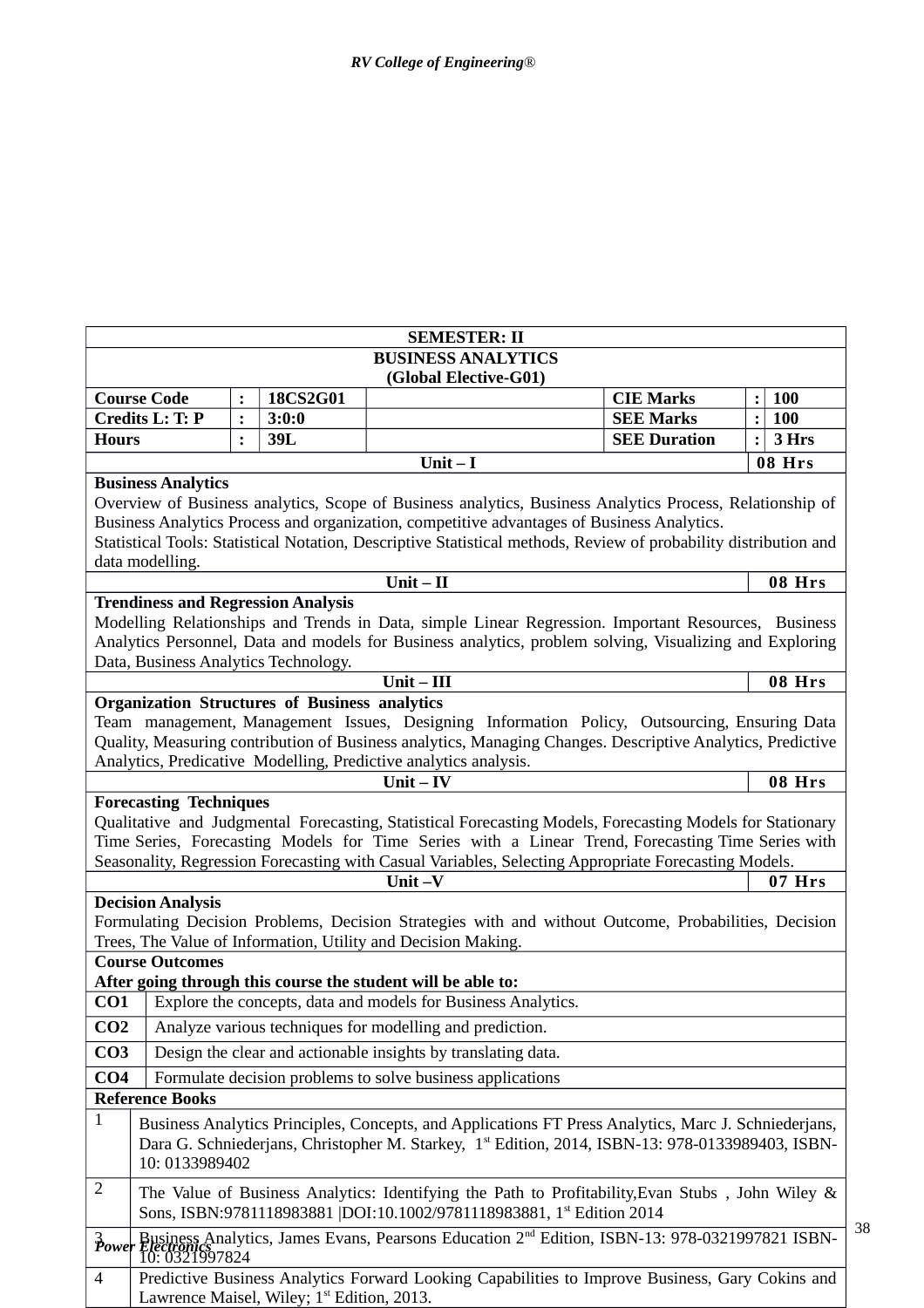#### *RV College of Engineering*®

#### **Scheme of Continuous Internal Evaluation (CIE); Theory (100 Marks)**

CIE is executed by way of Quizzes (Q), Tests (T) and Assignments (A). A minimum of two quizzes are conducted and each quiz is evaluated for 10 marks adding up to 20 marks. Faculty may adopt innovative methods for conducting quizzes effectively. Three tests are conducted for 50 marks each and the sum of the marks scored from three tests is reduced to 50 marks. A minimum of two assignments are given with a combination of two components among 1) Solving innovative problems 2) Seminar/new developments in the related course 3) Laboratory/field work 4) Minor project.

**Total CIE (Q+T+A) is 20+50+30=100 Marks**

#### **Scheme of Semester End Examination (SEE) for 100 marks**

The question paper will have FIVE questions with internal choice from each unit. Each question will carry 20 marks. Student will have to answer one full question from each unit.

| <b>SEMESTER: II</b>                                                                                         |                                                                                                             |          |                                                                                                            |           |            |
|-------------------------------------------------------------------------------------------------------------|-------------------------------------------------------------------------------------------------------------|----------|------------------------------------------------------------------------------------------------------------|-----------|------------|
|                                                                                                             |                                                                                                             |          | <b>INDUSTRIAL AND OCCUPATIONAL HEALTH AND SAFETY</b>                                                       |           |            |
|                                                                                                             |                                                                                                             |          | (Global Elective-G02)                                                                                      |           |            |
| <b>Course Code</b>                                                                                          | $\ddot{\cdot}$                                                                                              | 18CV2G02 | <b>CIE Marks</b>                                                                                           | ٠         | <b>100</b> |
| Credits L: T: P                                                                                             | $\bullet$<br>$\bullet$                                                                                      | 3:0:0    | <b>SEE Marks</b>                                                                                           | ٠         | <b>100</b> |
| <b>Hours</b>                                                                                                | $\bullet$                                                                                                   | 39L      | <b>SEE Duration</b>                                                                                        | $\bullet$ | 3 Hrs      |
|                                                                                                             | $UNIT-I$<br>7 Hrs                                                                                           |          |                                                                                                            |           |            |
|                                                                                                             |                                                                                                             |          | Industrial safety: Accident, causes, types, results and control, mechanical and electrical hazards, types, |           |            |
|                                                                                                             | causes and preventive steps/procedure, describe salient points of factories act 1948 for health and safety, |          |                                                                                                            |           |            |
| wash rooms, drinking water layouts, light, cleanliness, fire, guarding, pressure vessels, etc, Safety color |                                                                                                             |          |                                                                                                            |           |            |
| codes. Fire prevention and fire fighting, equipment and methods.                                            |                                                                                                             |          |                                                                                                            |           |            |
|                                                                                                             |                                                                                                             |          | UNIT – H                                                                                                   |           | 9 Hrs      |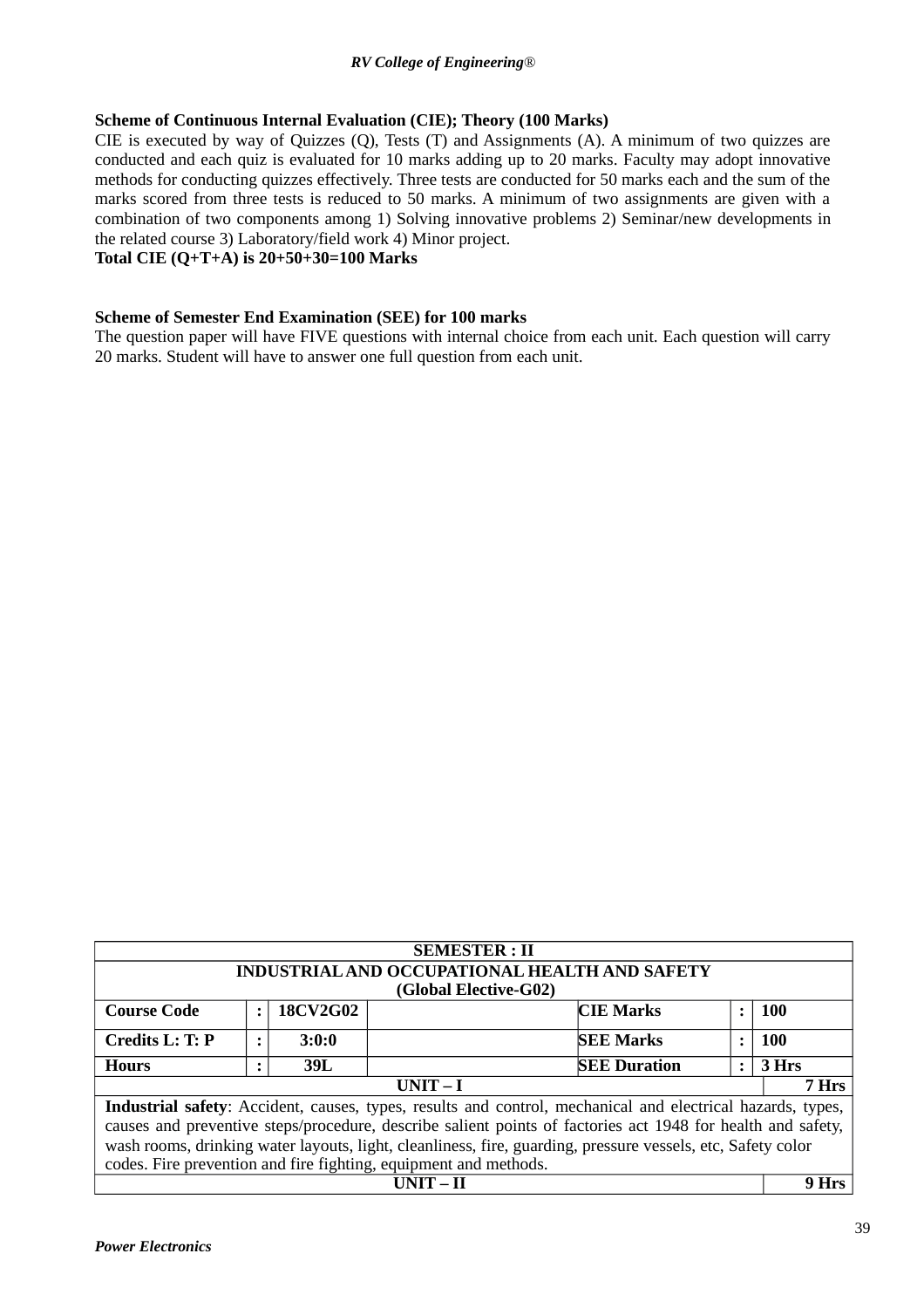**Occupational health and safety**: Introduction, Health, Occupational health: definition, Interaction between work and health, Health hazards, workplace, economy and sustainable development, Work as a factor in health promotion. Health protection and promotion Activities in the workplace: National governments, Management, Workers, Workers' representatives and unions, Communities, Occupational health professionals. Potential health hazards: Air contaminants, Chemical hazards, Biological hazards, Physical hazards, Ergonomic hazards, Psychosocial factors, Evaluation of health hazards: Exposure measurement techniques, Interpretation of findings recommended exposure limits. Controlling hazards: Engineering controls, Work practice controls, Administrative controls. Occupational diseases: Definition, Characteristics of occupational diseases, Prevention of occupational diseases.

**UNIT – III 9 Hrs Hazardous Materials characteristics and effects on health**: Introduction, Chemical Agents, Organic Liquids, Gases, Metals and Metallic Compounds, Particulates and Fibers, Alkalies and Oxidizers, General Manufacturing Materials, Chemical Substitutes, Allergens, Carcinogens, Mutagens, Reproductive Hazards, Sensitizers and Teratogens, Recommended Chemical Exposure Limits. Physical Agents, Noise and Vibration, Temperature and Pressure, Carcinogenicity, Mutagenicity and Teratogenicity. Ergonomic Stresses: Stress-Related Health Incidents, Eyestrain, Repetitive Motion, Lower Back Pain, Video Display Terminals.

| $UNIT - IV$                                                                                                   | 7 Hrs |
|---------------------------------------------------------------------------------------------------------------|-------|
| Wear and Corrosion and their prevention: Wear- types, causes, effects, wear reduction methods,                |       |
| lubricants-types and applications, Lubrication methods, general sketch, working and applications, i. Screw    |       |
| down grease cup, ii. Pressure grease gun, iii. Splash lubrication, iv. Gravity lubrication, v. Wick feed      |       |
| lubrication vi. Side feed lubrication, vii. Ring lubrication, Definition, principle and factors affecting the |       |
| corrosion. Types of corrosion, corrosion prevention methods.                                                  |       |
| $UNIT-V$                                                                                                      | 7 Hrs |

|                                                                                                             | , ,,,,,,, |
|-------------------------------------------------------------------------------------------------------------|-----------|
| <b>Periodic and preventive maintenance:</b> Periodic inspection-concept and need, degreasing, cleaning and  |           |
| repairing schemes, overhauling of mechanical components,                                                    |           |
| over hauling of electrical motor, common troubles and remedies of electric motor, repair complexities and   |           |
| its use, definition, need, steps and advantages of preventive maintenance. Steps/procedure for periodic and |           |
| preventive maintenance of: I. Machine tools, ii. Pumps,                                                     |           |
| iii. Air compressors, iv. Diesel generating (DG) sets, Program and schedule of preventive maintenance of    |           |
|                                                                                                             |           |

mechanical and electrical equipment, advantages of preventive maintenance. Repair cycle concept and importance.

#### **Course Outcomes**

| After successful completion of this course the student will be able to: |  |  |  |
|-------------------------------------------------------------------------|--|--|--|
|                                                                         |  |  |  |

| CO <sub>1</sub> | Explain the Industrial and Occupational health and safety and its importance.                     |
|-----------------|---------------------------------------------------------------------------------------------------|
| CO <sub>2</sub> | Demonstrate the exposure of different materials, occupational environment to which the employee   |
|                 | can expose in the industries.                                                                     |
| CO <sub>3</sub> | Characterize the different type materials, with respect to safety and health hazards of it.       |
| CO <sub>4</sub> | Analyze the different processes with regards to safety and health and the maintenance required in |
|                 | the industries to avoid accidents.                                                                |

#### **Reference Books**

| Maintenance Engineering Handbook, Higgins & Morrow, SBN 10:0070432015/ISBN                       |
|--------------------------------------------------------------------------------------------------|
| 13: 9780070432017, Published by McGraw-Hill Education. Da Information Services.                  |
|                                                                                                  |
| H. P. Garg, Maintenance Engineering Principles, Practices & Management, 2009, S. Chand and       |
| Company, New Delhi, ISBN:9788121926447                                                           |
| Fundamental Principles of Occupational Health and Safety, Benjamin O. ALLI, Second edition, 2008 |
| International Labour Office - Geneva: ILO, ISBN 978-92-2-120454-1                                |
|                                                                                                  |
| Foundation Engineering Handbook, 2008, Winterkorn, Hans, Chapman & Hall London.                  |
|                                                                                                  |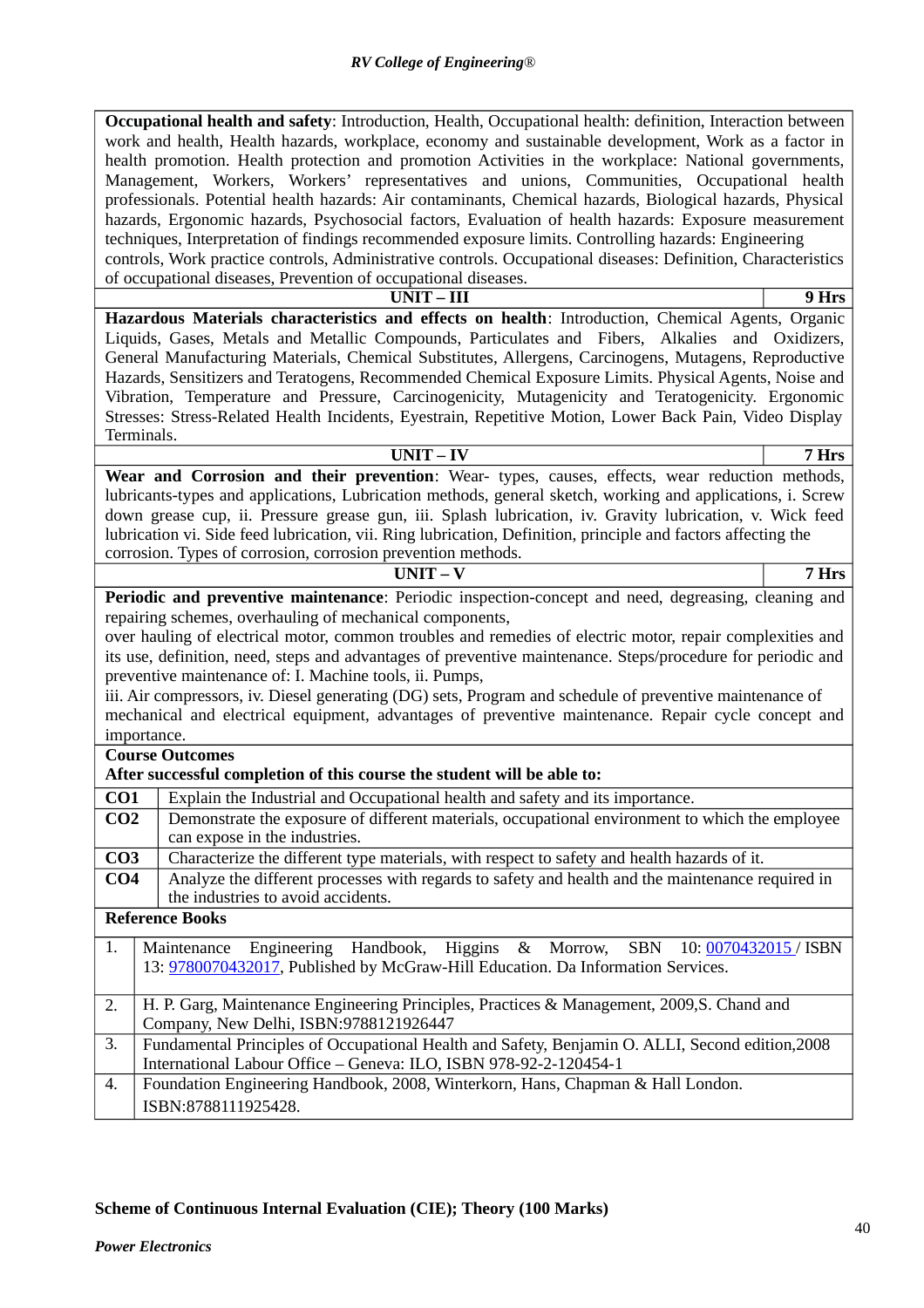CIE is executed by way of Quizzes (Q), Tests (T) and Assignments (A). A minimum of two quizzes are conducted and each quiz is evaluated for 10 marks adding up to 20 marks. Faculty may adopt innovative methods for conducting quizzes effectively. Three tests are conducted for 50 marks each and the sum of the marks scored from three tests is reduced to 50 marks. A minimum of two assignments are given with a combination of two components among 1) Solving innovative problems 2) Seminar/new developments in the related course 3) Laboratory/field work 4) Minor project.

#### **Total CIE (Q+T+A) is 20+50+30=100 Marks**

#### **Scheme of Semester End Examination (SEE) for 100 marks**

The question paper will have FIVE questions with internal choice from each unit. Each question will carry 20 marks. Student will have to answer one full question from each unit.

| <b>SEMESTER: II</b>                                                                                          |                                   |            |                                                                                                                |                     |                |            |        |  |
|--------------------------------------------------------------------------------------------------------------|-----------------------------------|------------|----------------------------------------------------------------------------------------------------------------|---------------------|----------------|------------|--------|--|
|                                                                                                              | MODELING USING LINEAR PROGRAMMING |            |                                                                                                                |                     |                |            |        |  |
|                                                                                                              |                                   |            | (Global Elective-G03)                                                                                          |                     |                |            |        |  |
| <b>Course Code</b>                                                                                           | $\ddot{\cdot}$                    | 18IM2G03   |                                                                                                                | <b>CIE Marks</b>    | :              | 100        |        |  |
| Credits L: T: P                                                                                              | $\ddot{\phantom{a}}$              | 3:0:0      |                                                                                                                | <b>SEE Marks</b>    | $\ddot{\cdot}$ | <b>100</b> |        |  |
| <b>Hours</b>                                                                                                 | $\ddot{\cdot}$                    | <b>39L</b> |                                                                                                                | <b>SEE Duration</b> | $\ddot{\cdot}$ | 3 Hrs      |        |  |
|                                                                                                              |                                   |            | Unit $-I$                                                                                                      |                     |                |            | 08 Hrs |  |
|                                                                                                              |                                   |            | <b>Linear Programming:</b> Introduction to Linear Programming problem                                          |                     |                |            |        |  |
|                                                                                                              |                                   |            | Simplex methods: Variants of Simplex Algorithm - Use of Artificial Variables                                   |                     |                |            |        |  |
|                                                                                                              |                                   |            | Unit $-II$                                                                                                     |                     |                |            | 08 Hrs |  |
|                                                                                                              |                                   |            | <b>Advanced Linear Programming:</b> Two Phase simplex techniques, Revised simplex method                       |                     |                |            |        |  |
|                                                                                                              |                                   |            | <b>Duality:</b> Primal-Dual relationships, Economic interpretation of duality                                  |                     |                |            |        |  |
|                                                                                                              |                                   |            | $Unit - III$                                                                                                   |                     |                |            | 08 Hrs |  |
|                                                                                                              |                                   |            | Sensitivity Analysis: Graphical sensitivity analysis, Algebraic sensitivity analysis - changes in RHS, Changes |                     |                |            |        |  |
|                                                                                                              |                                   |            | in objectives, Post optimal analysis - changes affecting feasibility and optimality                            |                     |                |            |        |  |
|                                                                                                              |                                   |            | Unit $-$ IV                                                                                                    |                     |                |            | 08 Hrs |  |
| <b>Transportation Problem:</b> Formulation of Transportation Model, Basic Feasible Solution using North-West |                                   |            |                                                                                                                |                     |                |            |        |  |
| corner, Least Cost, Vogel's Approximation Method, Optimality Methods, Unbalanced Transportation              |                                   |            |                                                                                                                |                     |                |            |        |  |
| Problem, Degeneracy in Transportation Problems, Variants in Transportation                                   |                                   |            |                                                                                                                |                     |                |            |        |  |
| Problems.                                                                                                    |                                   |            |                                                                                                                |                     |                |            |        |  |
|                                                                                                              |                                   |            | Unit-V                                                                                                         |                     |                |            | 07 Hrs |  |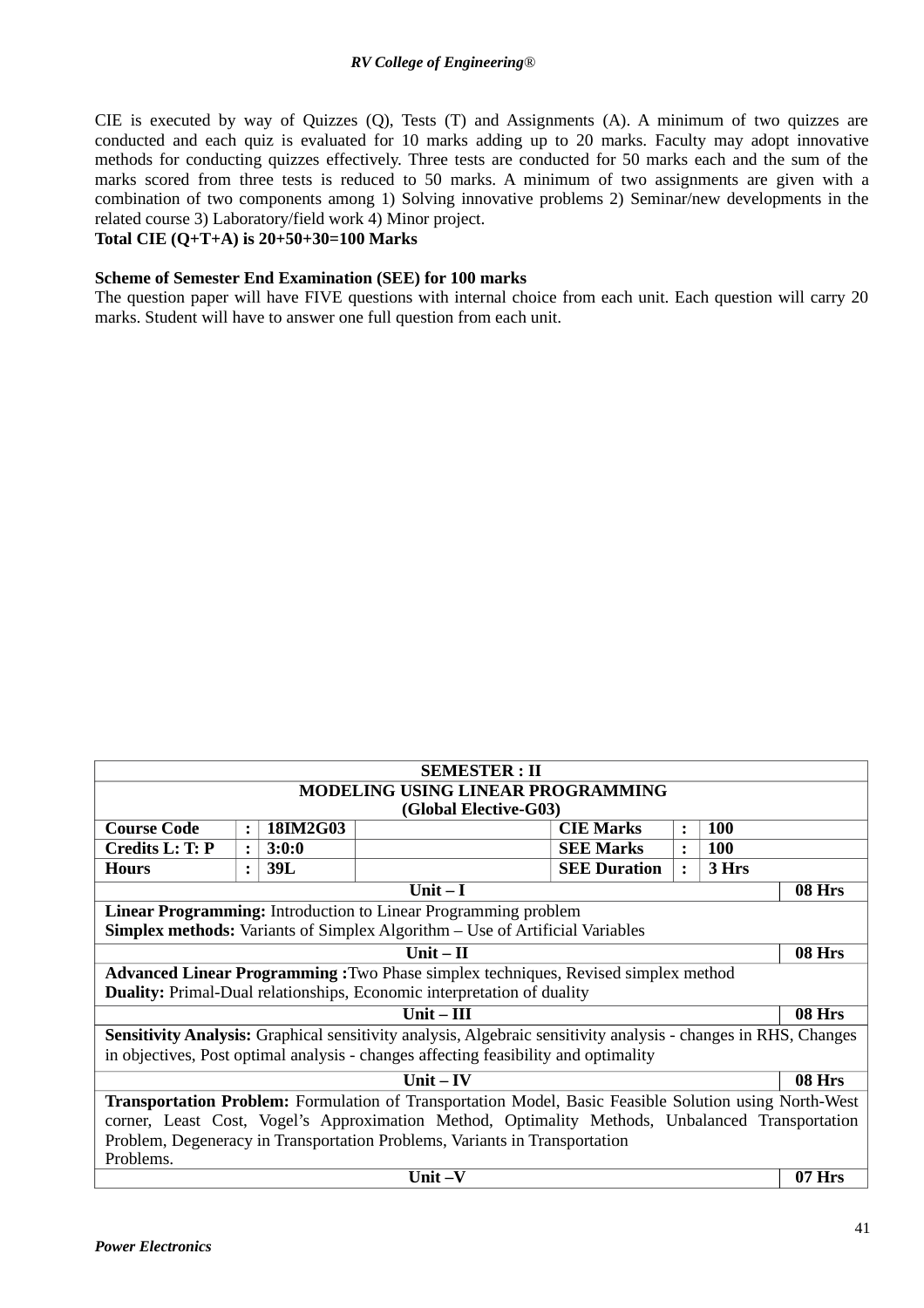**Assignment Problem:** Formulation of the Assignment problem, solution method of assignment problem-Hungarian Method, Variants in assignment problem, Travelling Salesman Problem (TSP).

|                 | <b>Course Outcomes</b>                                                                                           |  |  |  |  |  |  |  |
|-----------------|------------------------------------------------------------------------------------------------------------------|--|--|--|--|--|--|--|
|                 | After going through this course the student will be able to:                                                     |  |  |  |  |  |  |  |
| CO <sub>1</sub> | Explain the various Linear Programming models and their areas of application.                                    |  |  |  |  |  |  |  |
| CO <sub>2</sub> | Formulate and solve problems using Linear Programming methods.                                                   |  |  |  |  |  |  |  |
| CO <sub>3</sub> | Develop models for real life problems using Linear Programming techniques.                                       |  |  |  |  |  |  |  |
| CO <sub>4</sub> | Analyze solutions obtained through Linear Programming techniques.                                                |  |  |  |  |  |  |  |
|                 | <b>Reference Books</b>                                                                                           |  |  |  |  |  |  |  |
| 1               | Operation Research An Introduction, Taha H A, 8 <sup>th</sup> Edition, 2009, PHI, ISBN: 0130488089.              |  |  |  |  |  |  |  |
| 2               | Principles of Operations Research – Theory and Practice, Philips, Ravindran and Solberg - John                   |  |  |  |  |  |  |  |
|                 | 2 <sup>nd</sup> Edition, 2000, Wiley & Sons (Asia) Pvt Ltd, ISBN 13: 978-81-265-1256-0                           |  |  |  |  |  |  |  |
|                 | Introduction to Operation Research, Hiller, Liberman, Nag, Basu, 9 <sup>th</sup> Edition, 2012, Tata McGraw Hill |  |  |  |  |  |  |  |
| 3               | ISBN 13: 978-0-07-133346-7                                                                                       |  |  |  |  |  |  |  |
| $\overline{4}$  | Operations Research Theory and Application, J K Sharma, 4 <sup>th</sup> Edition, 2009, Pearson Education         |  |  |  |  |  |  |  |
|                 | Pvt Ltd, ISBN 13: 978-0-23-063885-3.                                                                             |  |  |  |  |  |  |  |

#### **Scheme of Continuous Internal Evaluation (CIE); Theory (100 Marks)**

CIE is executed by way of Quizzes (Q), Tests (T) and Assignments (A). A minimum of two quizzes are conducted and each quiz is evaluated for 10 marks adding up to 20 marks. Faculty may adopt innovative methods for conducting quizzes effectively. Three tests are conducted for 50 marks each and the sum of the marks scored from three tests is reduced to 50 marks. A minimum of two assignments are given with a combination of two components among 1) Solving innovative problems 2) Seminar/new developments in the related course 3) Laboratory/field work 4) Minor project.

**Total CIE (Q+T+A) is 20+50+30=100 Marks.**

#### **Scheme of Semester End Examination (SEE) for 100 marks**

The question paper will have FIVE questions with internal choice from each unit. Each question will carry 20 marks. Student will have to answer one full question from each unit.

|                                                                                                |                                                    |            | <b>SEMESTER: II</b>                                                                         |                     |                |            |        |
|------------------------------------------------------------------------------------------------|----------------------------------------------------|------------|---------------------------------------------------------------------------------------------|---------------------|----------------|------------|--------|
|                                                                                                |                                                    |            |                                                                                             |                     |                |            |        |
|                                                                                                |                                                    |            | <b>PROJECT MANAGEMENT</b>                                                                   |                     |                |            |        |
|                                                                                                |                                                    |            | (Global Elective-G04)                                                                       |                     |                |            |        |
| <b>Course Code</b>                                                                             | ÷                                                  | 18IM2G04   |                                                                                             | <b>CIE Marks</b>    | $\ddot{\cdot}$ | <b>100</b> |        |
| Credits L: T: P                                                                                | $\ddot{\cdot}$                                     | 3:0:0      |                                                                                             | <b>SEE Marks</b>    | $\ddot{\cdot}$ | <b>100</b> |        |
| <b>Hours</b>                                                                                   | $\ddot{\cdot}$                                     | <b>39L</b> |                                                                                             | <b>SEE Duration</b> | $\ddot{\cdot}$ | 3 Hrs      |        |
|                                                                                                |                                                    |            | Unit $-1$                                                                                   |                     |                |            | 08 Hrs |
|                                                                                                |                                                    |            | <b>Introduction:</b> Project Planning, Need of Project Planning, Project Life Cycle, Roles, |                     |                |            |        |
|                                                                                                |                                                    |            | Responsibility and Team Work, Project Planning Process, Work Breakdown Structure (WBS),     |                     |                |            |        |
| Introduction to Agile Methodology.                                                             |                                                    |            |                                                                                             |                     |                |            |        |
| Unit $-$ II                                                                                    |                                                    |            |                                                                                             |                     | 08 Hrs         |            |        |
| <b>Capital Budgeting:</b> Capital Investments: Importance and Difficulties, phases of capital  |                                                    |            |                                                                                             |                     |                |            |        |
|                                                                                                |                                                    |            | budgeting, levels of decision making, facets of project analysis, feasibility study $-$ a   |                     |                |            |        |
|                                                                                                | schematic diagram, objectives of capital budgeting |            |                                                                                             |                     |                |            |        |
| Unit $-$ III                                                                                   |                                                    |            |                                                                                             |                     | 08 Hrs         |            |        |
| <b>Project Costing:</b> Cost of Project, Means of Finance, Cost of Production, Working Capital |                                                    |            |                                                                                             |                     |                |            |        |
| Requirement and its Financing, Profitability Projections, Projected Cash Flow Statement,       |                                                    |            |                                                                                             |                     |                |            |        |
|                                                                                                |                                                    |            | Projected Balance Sheet, Multi-year Projections, Financial Modeling, Social Cost Benefit    |                     |                |            |        |
| Analysis                                                                                       |                                                    |            |                                                                                             |                     |                |            |        |
|                                                                                                |                                                    |            | Unit $-$ IV                                                                                 |                     |                |            | 08Hrs  |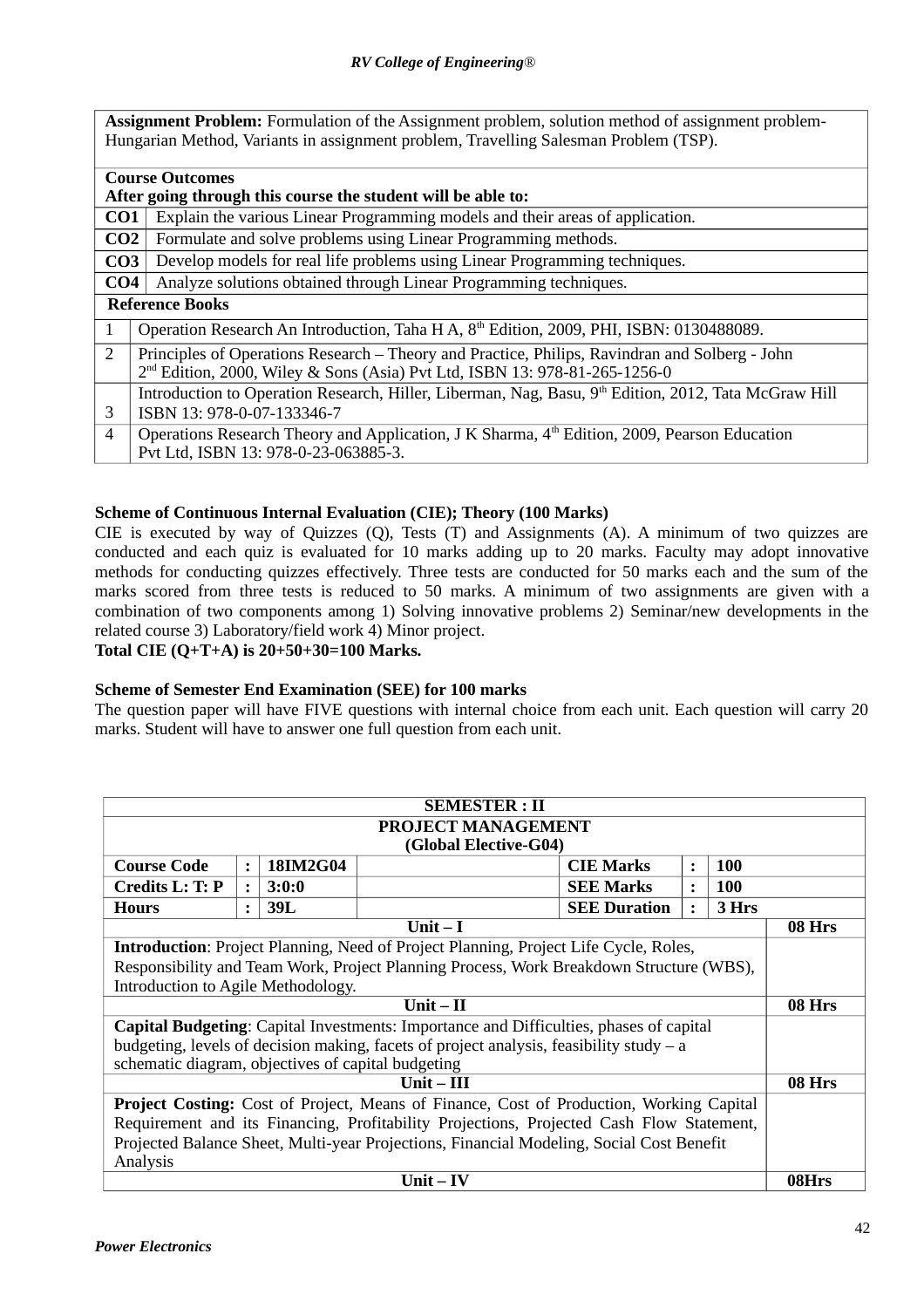|                                                                                          | Tools & Techniques of Project Management: Bar (GANTT) chart, bar chart for combined                                                                                          |        |  |  |  |  |
|------------------------------------------------------------------------------------------|------------------------------------------------------------------------------------------------------------------------------------------------------------------------------|--------|--|--|--|--|
| activities, logic diagrams and networks, Project evaluation and review Techniques (PERT) |                                                                                                                                                                              |        |  |  |  |  |
| Critical Path Method (CPM), Computerized project management                              |                                                                                                                                                                              |        |  |  |  |  |
|                                                                                          | Unit-V                                                                                                                                                                       | 07 Hrs |  |  |  |  |
|                                                                                          | Project Management and Certification: An introduction to SEI, CMMI and project                                                                                               |        |  |  |  |  |
|                                                                                          | management institute $USA - importance$ of the same for the industry and practitioners.                                                                                      |        |  |  |  |  |
|                                                                                          | PMBOK 6 - Introduction to Agile Methodology, Themes / Epics / Stories, Implementing                                                                                          |        |  |  |  |  |
| Agile.                                                                                   |                                                                                                                                                                              |        |  |  |  |  |
|                                                                                          | Domain Specific Case Studies on Project Management: Case studies covering project                                                                                            |        |  |  |  |  |
|                                                                                          | planning, scheduling, use of tools & techniques, performance measurement.                                                                                                    |        |  |  |  |  |
|                                                                                          | <b>Course Outcomes</b>                                                                                                                                                       |        |  |  |  |  |
|                                                                                          | After going through this course the student will be able to:                                                                                                                 |        |  |  |  |  |
| CO1                                                                                      | Explain project planning activities that accurately forecast project costs, timelines, and quality.                                                                          |        |  |  |  |  |
| CO2                                                                                      | Evaluate the budget and cost analysis of project feasibility.                                                                                                                |        |  |  |  |  |
|                                                                                          | Analyze the concepts, tools and techniques for managing projects.<br>CO3                                                                                                     |        |  |  |  |  |
|                                                                                          | Illustrate project management practices to meet the needs of Domain specific stakeholders from                                                                               |        |  |  |  |  |
| CO4                                                                                      | multiple sectors of the economy (i.e. consulting, government, arts, media, and charity                                                                                       |        |  |  |  |  |
|                                                                                          | organizations).                                                                                                                                                              |        |  |  |  |  |
|                                                                                          | <b>Reference Books</b>                                                                                                                                                       |        |  |  |  |  |
| 1                                                                                        | Project Planning Analysis Selection Financing Implementation & Review, Prasanna Chandra, 8 <sup>th</sup><br>Edition, 2010, Tata McGraw Hill Publication, ISBN 0-07-007793-2. |        |  |  |  |  |
| 2                                                                                        | A Guide to the Project Management Body of Knowledge (PMBOK Guide), Project Management                                                                                        |        |  |  |  |  |
|                                                                                          | Institute, 5 <sup>th</sup> Edition, 2013, ISBN: 978-1-935589-67-9                                                                                                            |        |  |  |  |  |
| 3                                                                                        | Project Management A System approach to Planning Scheduling & Controlling, Harold Kerzner, 11 <sup>th</sup>                                                                  |        |  |  |  |  |
|                                                                                          | Edition, 2013, John Wiley & Sons Inc., ISBN 978-1-118-02227-6.                                                                                                               |        |  |  |  |  |
| $\overline{4}$                                                                           | Project Management – Planning and Controlling Techniques, Rory Burke, $4th$ Edition, 2004, John                                                                              |        |  |  |  |  |
|                                                                                          | Wiley & Sons, ISBN: 9812-53-121-1                                                                                                                                            |        |  |  |  |  |
|                                                                                          |                                                                                                                                                                              |        |  |  |  |  |

CIE is executed by way of Quizzes (Q), Tests (T) and Assignments (A). A minimum of two quizzes are conducted and each quiz is evaluated for 10 marks adding up to 20 marks. Faculty may adopt innovative methods for conducting quizzes effectively. Three tests are conducted for 50 marks each and the sum of the marks scored from three tests is reduced to 50 marks. A minimum of two assignments are given with a combination of two components among 1) Solving innovative problems 2) Seminar/new developments in the related course 3) Laboratory/field work 4) Minor project.

**Total CIE (Q+T+A) is 20+50+30=100 Marks**

### **Scheme of Semester End Examination (SEE) for 100 marks**

The question paper will have FIVE questions with internal choice from each unit. Each question will carry 20 marks. Student will have to answer one full question from each unit.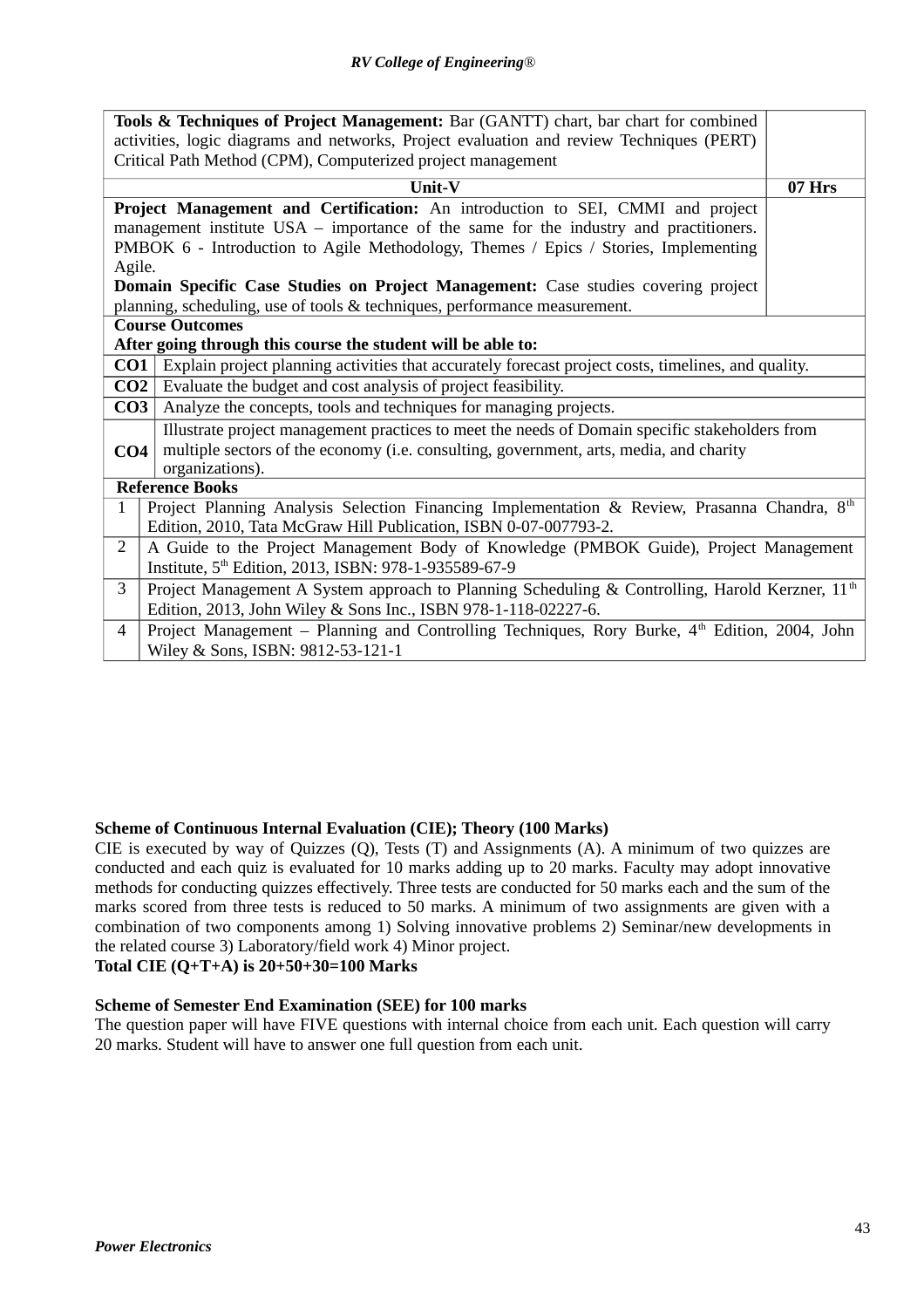*RV College of Engineering*®

|                                                                                                  | <b>SEMESTER: II</b>                                                                                           |          |                                                                                                            |                     |                |           |        |
|--------------------------------------------------------------------------------------------------|---------------------------------------------------------------------------------------------------------------|----------|------------------------------------------------------------------------------------------------------------|---------------------|----------------|-----------|--------|
|                                                                                                  | <b>ENERGY MANAGEMENT</b>                                                                                      |          |                                                                                                            |                     |                |           |        |
|                                                                                                  |                                                                                                               |          | (Global Elective-G05)                                                                                      |                     |                |           |        |
| <b>Course Code</b>                                                                               | $\ddot{\cdot}$                                                                                                | 18CH2G05 |                                                                                                            | CIE                 | $\ddot{\cdot}$ | 100 Marks |        |
| Credits L: T: P                                                                                  | ٠                                                                                                             | 3:0:0    |                                                                                                            | SEE                 | $\ddot{\cdot}$ | 100 Marks |        |
| <b>Hours</b>                                                                                     | ٠                                                                                                             | 39L      |                                                                                                            | <b>SEE Duration</b> | $\ddot{\cdot}$ | 3 Hrs     |        |
|                                                                                                  |                                                                                                               |          | <b>Unit-I</b>                                                                                              |                     |                |           | 08 Hrs |
| <b>Energy conservation:</b>                                                                      |                                                                                                               |          |                                                                                                            |                     |                |           |        |
|                                                                                                  |                                                                                                               |          | Principles of energy conservation, Energy audit and types of energy audit, Energy conservation approaches, |                     |                |           |        |
|                                                                                                  |                                                                                                               |          | Cogeneration and types of cogeneration, Heat Exchangers and                                                |                     |                |           |        |
| classification.                                                                                  |                                                                                                               |          |                                                                                                            |                     |                |           |        |
|                                                                                                  |                                                                                                               |          | Unit-II                                                                                                    |                     |                |           | 08 Hrs |
| <b>Wet Biomass Gasifiers:</b>                                                                    |                                                                                                               |          |                                                                                                            |                     |                |           |        |
|                                                                                                  | Introduction, Classification of feedstock for biogas generation, Biomass conversion technologies: Wet and dry |          |                                                                                                            |                     |                |           |        |
| processes, Photosynthesis, Biogas generation, Factors affecting bio-digestion, Classification of |                                                                                                               |          |                                                                                                            |                     |                |           |        |
|                                                                                                  |                                                                                                               |          | biogas plants, Floating drum plant and fixed dome plant their advantages and disadvantages                 |                     |                |           |        |
|                                                                                                  |                                                                                                               |          | Unit $-III$                                                                                                |                     |                |           | 08 Hrs |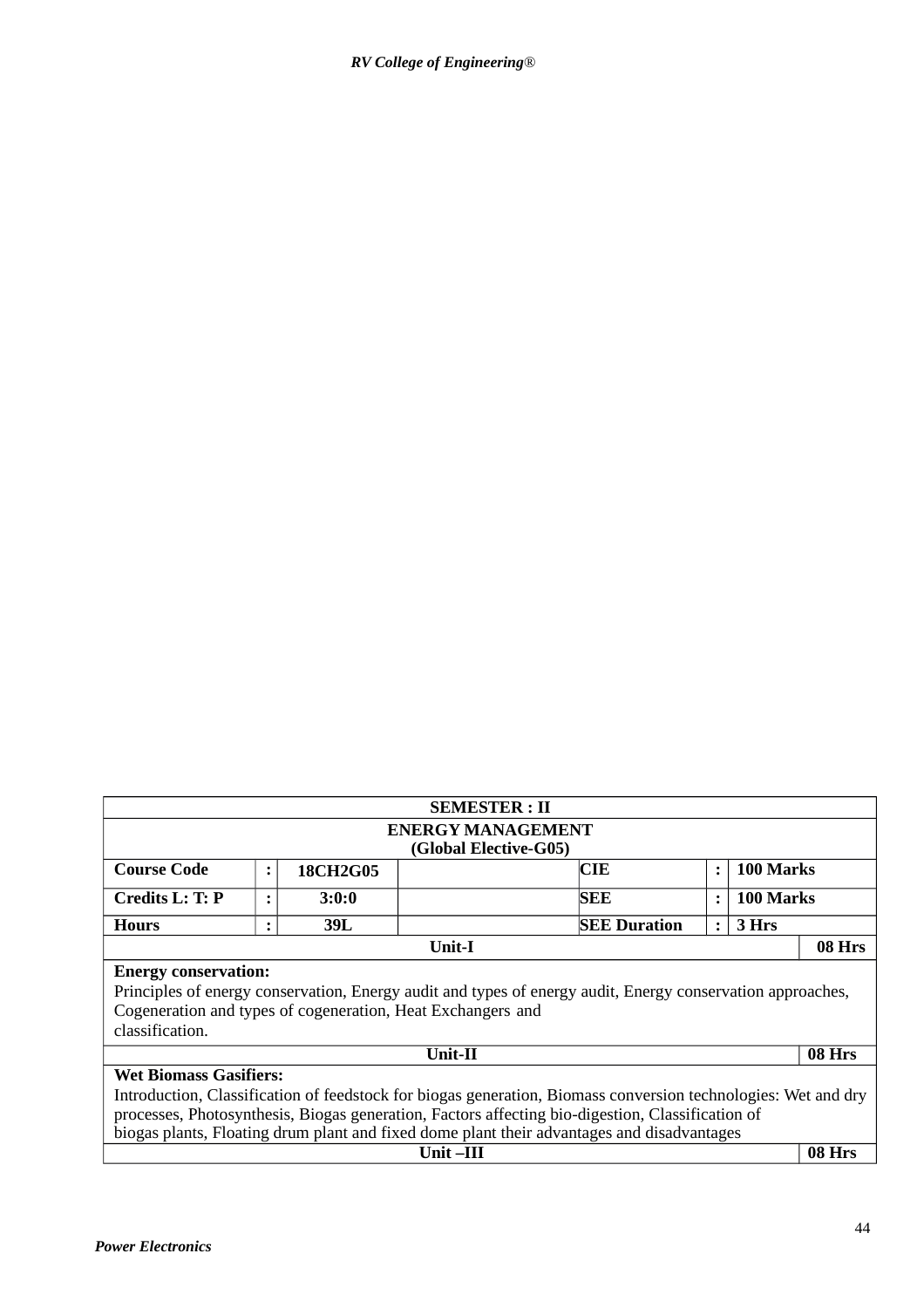|                 | <b>Dry Biomass Gasifiers:</b>                                                                                                                               |        |
|-----------------|-------------------------------------------------------------------------------------------------------------------------------------------------------------|--------|
|                 | Biomass energy conversion routes, Thermal gasification of biomass, Classification of gasifiers, Fixed                                                       |        |
|                 | bed systems: Construction and operation of up draught and down draught gasifiers.                                                                           |        |
|                 | Unit-IV                                                                                                                                                     | 08Hrs  |
|                 | <b>Solar Photovoltaic:</b>                                                                                                                                  |        |
|                 | Principle of photovoltaic conversion of solar energy, Types of solar cells and fabrication.                                                                 |        |
|                 | <b>Wind Energy:</b>                                                                                                                                         |        |
|                 | Classification, Factors influencing wind, WECS & classification.                                                                                            |        |
|                 | Unit $-V$                                                                                                                                                   | 07 Hrs |
|                 | <b>Alternative liquid fuels:</b>                                                                                                                            |        |
|                 | Introduction, Ethanol production: Raw materials, Pre-treatment, Conversion processes with detailed flow                                                     |        |
|                 | sheet. Gasification of wood: Detailed process, Gas purification and shift conversion, Biofuel from water                                                    |        |
| hyacinth.       |                                                                                                                                                             |        |
|                 | <b>Course Outcomes</b>                                                                                                                                      |        |
|                 | After successful completion of this course the student will be able to:                                                                                     |        |
| CO1             | Understand the use alternate fuels for energy conversion                                                                                                    |        |
| CO <sub>2</sub> | Develop a scheme for energy audit                                                                                                                           |        |
| CO <sub>3</sub> | Evaluate the factors affecting biomass energy conversion                                                                                                    |        |
| CO <sub>4</sub> | Design a biogas plant for wet and dry feed                                                                                                                  |        |
|                 | <b>Reference Books</b>                                                                                                                                      |        |
| $\mathbf{1}$    | Nonconventional energy, Ashok V Desai, 5 <sup>th</sup> Edition, 2011, New Age International (P)Limited, ISBN<br>13: 9788122402070.                          |        |
| $\overline{2}$  | Biogas Technology - A Practical Hand Book, Khandelwal K C and Mahdi S S, Vol. I & II, 1986,<br>McGraw-Hill Education, ISBN-13: 978-0074517239.              |        |
| 3               | Biomass Conversion and Technology, Charles Y Wereko-Brobby and Essel B Hagan, 1 <sup>st</sup> Edition, 1996,<br>John Wiley & Sons, ISBN-13: 978-0471962465. |        |
| $\overline{4}$  | Solar Photovoltaics: Fundamental Applications and Technologies, C. S. Solanki, $2nd$ Edition, 2009,<br>Prentice Hall of India, ISBN:9788120343863.          |        |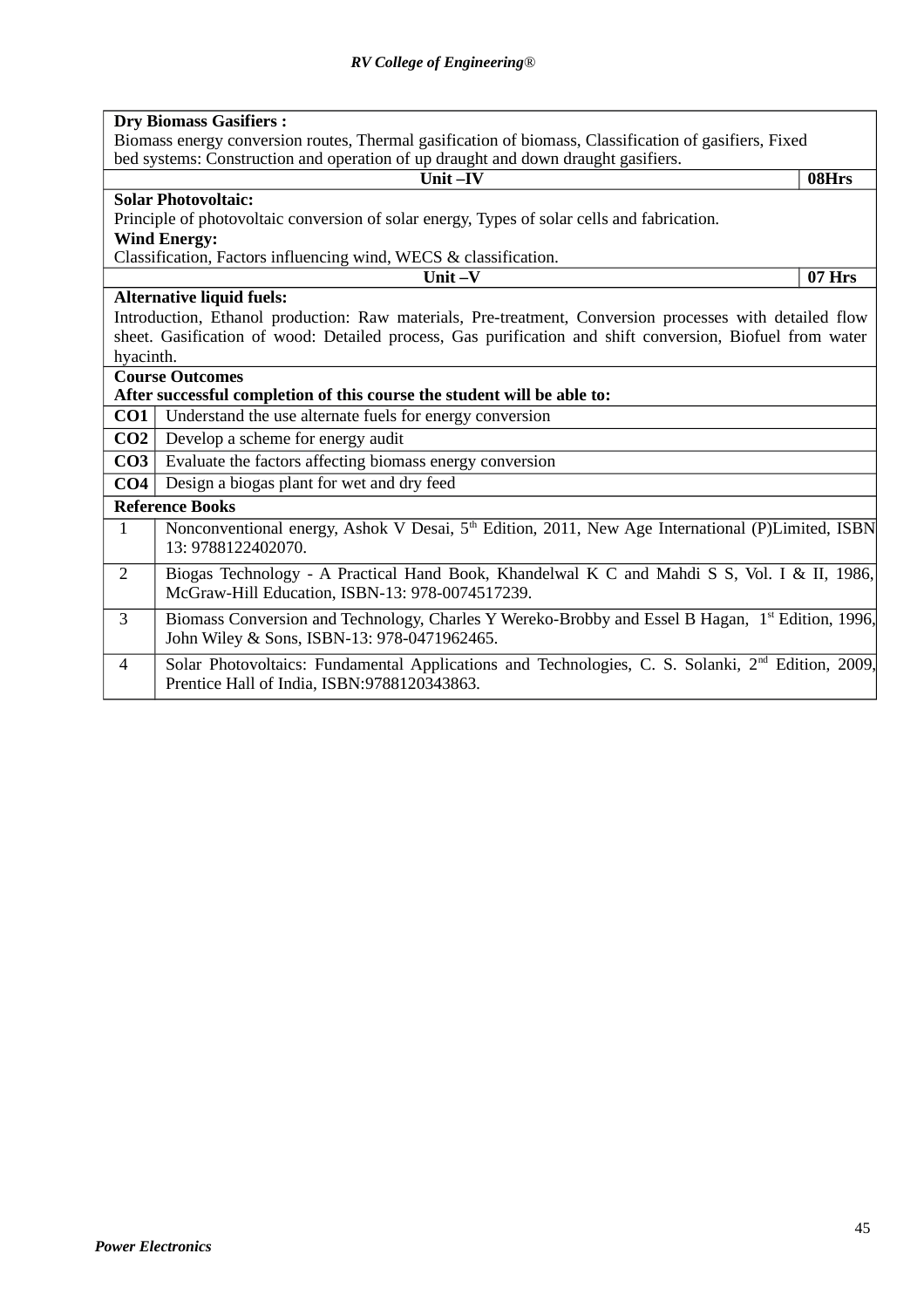CIE is executed by way of Quizzes (Q), Tests (T) and Assignments (A). A minimum of two quizzes are conducted and each quiz is evaluated for 10 marks adding up to 20 marks. Faculty may adopt innovative methods for conducting quizzes effectively. Three tests are conducted for 50 marks each and the sum of the marks scored from three tests is reduced to 50 marks. A minimum of two assignments are given with a combination of two components among 1) Solving innovative problems 2) Seminar/new developments in the related course 3) Laboratory/field work 4) Minor project. **Total CIE (Q+T+A) is 20+50+30=100 Marks**

# **Scheme of Semester End Examination (SEE) for 100 marks**

The question paper will have FIVE questions with internal choice from each unit. Each question will carry 20 marks. Student will have to answer one full question from each unit.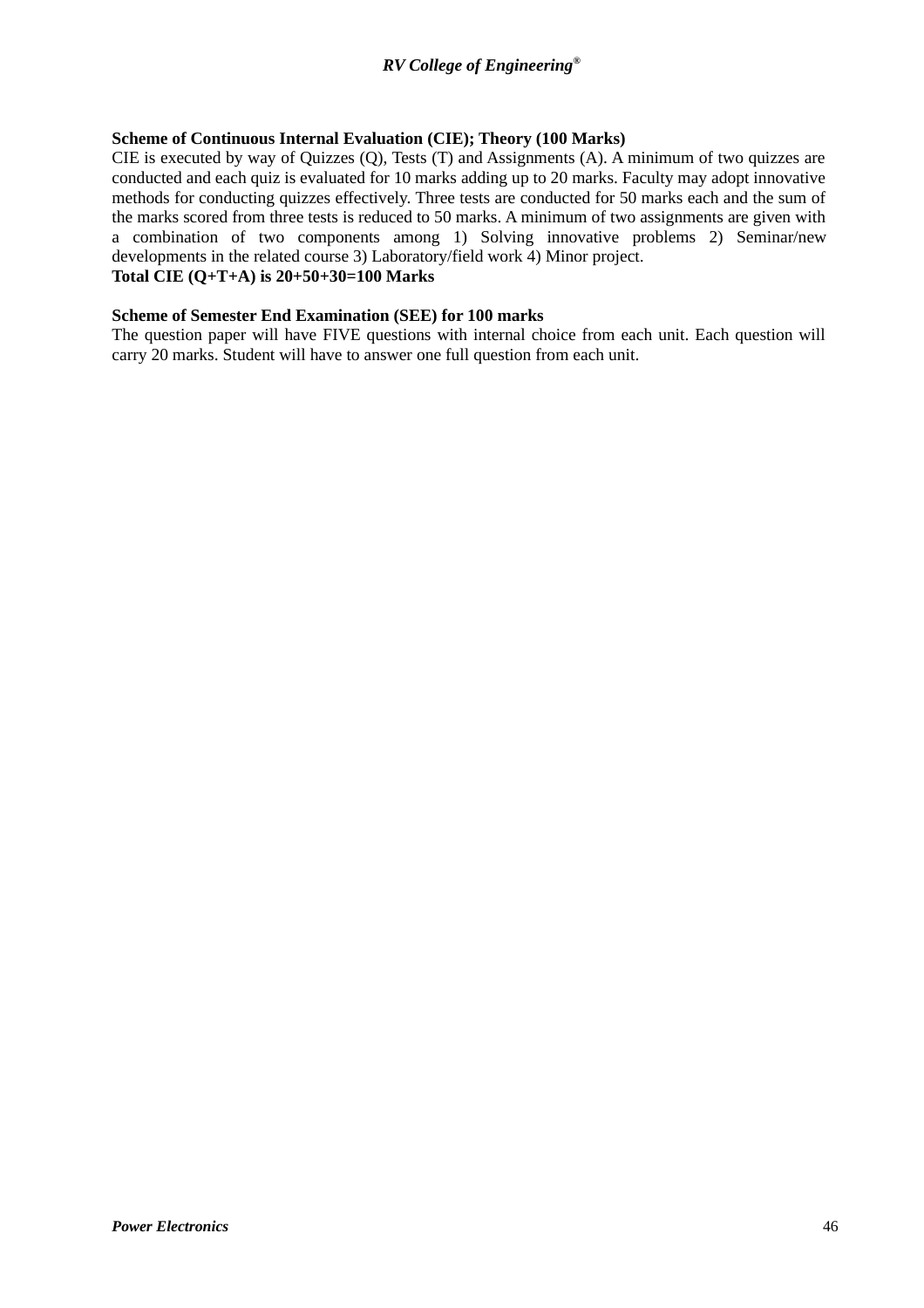|                 |                                                                                                                                                                                     |                |                                          | <b>SEMESTER: II</b>                                                                                                                                      |                     |                |       |        |
|-----------------|-------------------------------------------------------------------------------------------------------------------------------------------------------------------------------------|----------------|------------------------------------------|----------------------------------------------------------------------------------------------------------------------------------------------------------|---------------------|----------------|-------|--------|
|                 |                                                                                                                                                                                     |                |                                          | <b>INDUSTRY 4.0</b>                                                                                                                                      |                     |                |       |        |
|                 | <b>Course Code</b>                                                                                                                                                                  | $\ddot{\cdot}$ | <b>18ME2G06</b>                          | (Global Elective-G06)                                                                                                                                    | <b>CIE Marks</b>    | $\ddot{\cdot}$ | 100   |        |
|                 | Credits L: T: P                                                                                                                                                                     | :              | 3:0:0                                    |                                                                                                                                                          | <b>SEE Marks</b>    |                | 100   |        |
| <b>Hours</b>    |                                                                                                                                                                                     |                | 39L                                      |                                                                                                                                                          | <b>SEE Duration</b> | $\ddot{\cdot}$ | 3 Hrs |        |
|                 |                                                                                                                                                                                     |                |                                          | Unit $-I$                                                                                                                                                |                     |                |       | 07 Hrs |
|                 |                                                                                                                                                                                     |                |                                          | Introduction: Industrial, Internet, Case studies, Cloud and Fog, M2M Learning and Artificial                                                             |                     |                |       |        |
|                 |                                                                                                                                                                                     |                |                                          | Intelligence, AR, Industrial Internet Architecture Framework (IIAF), Data Management.                                                                    |                     |                |       |        |
|                 |                                                                                                                                                                                     |                |                                          | $Unit - II$                                                                                                                                              |                     |                |       | 08 Hrs |
|                 |                                                                                                                                                                                     |                |                                          | The Concept of the IIoT: Modern Communication Protocols, Wireless Communication Technologies,                                                            |                     |                |       |        |
|                 |                                                                                                                                                                                     |                |                                          | Proximity Network Communication Protocols, TCP/IP, API: A Technical Perspective, Middleware                                                              |                     |                |       |        |
|                 | Architecture.                                                                                                                                                                       |                |                                          |                                                                                                                                                          |                     |                |       |        |
|                 |                                                                                                                                                                                     |                |                                          | $Unit - III$                                                                                                                                             |                     |                |       | 08 Hrs |
|                 |                                                                                                                                                                                     |                |                                          | Data Analytics in Manufacturing: Introduction, Power Consumption in manufacturing, Anomaly                                                               |                     |                |       |        |
|                 |                                                                                                                                                                                     |                | Prediction in Steel Manufacturing.       | Detection in Air Conditioning, Smart Remote Machinery Maintenance Systems with Komatsu, Quality                                                          |                     |                |       |        |
|                 |                                                                                                                                                                                     |                |                                          | Internet of Things and New Value Proposition, Introduction, Internet of Things Examples, IoTs Value                                                      |                     |                |       |        |
|                 |                                                                                                                                                                                     |                |                                          | Creation Barriers: Standards, Security and Privacy Concerns.                                                                                             |                     |                |       |        |
|                 |                                                                                                                                                                                     |                |                                          | Advances in Robotics in the Era of Industry 4.0, Introduction, Recent Technological Components of                                                        |                     |                |       |        |
|                 |                                                                                                                                                                                     |                |                                          | Robots, Advanced Sensor Technologies, Artificial Intelligence, Internet of Robotic Things, Cloud                                                         |                     |                |       |        |
| Robotics.       |                                                                                                                                                                                     |                |                                          | $\overline{Unit - IV}$                                                                                                                                   |                     |                |       | 08 Hrs |
|                 |                                                                                                                                                                                     |                |                                          | Additive Manufacturing Technologies and Applications: Introduction, Additive Manufacturing (AM)                                                          |                     |                |       |        |
|                 |                                                                                                                                                                                     |                |                                          | Technologies, Stereo lithography, 3DP, Fused Deposition Modeling, Selective Laser Sintering,                                                             |                     |                |       |        |
|                 |                                                                                                                                                                                     |                |                                          | Laminated Object Manufacturing, Laser Engineered Net Shaping, Advantages of Additive                                                                     |                     |                |       |        |
|                 |                                                                                                                                                                                     |                |                                          | Manufacturing, Disadvantages of Additive Manufacturing.                                                                                                  |                     |                |       |        |
|                 |                                                                                                                                                                                     |                |                                          | Advances in Virtual Factory Research and Applications, The State of Art, The Virtual Factory Software                                                    |                     |                |       |        |
|                 |                                                                                                                                                                                     |                | , Limitations of the Commercial Software | Unit-V                                                                                                                                                   |                     |                |       | 08 Hrs |
|                 |                                                                                                                                                                                     |                |                                          | Augmented Reality: The Role of Augmented Reality in the Age of Industry 4.0, Introduction, AR                                                            |                     |                |       |        |
|                 |                                                                                                                                                                                     |                |                                          | Hardware and Software Technology, Industrial Applications of AR, Maintenance , Assembly,                                                                 |                     |                |       |        |
|                 |                                                                                                                                                                                     |                | Collaborative Operations, Training.      |                                                                                                                                                          |                     |                |       |        |
|                 | Smart Factories: Introduction, Smart factories in action, Importance, Real world smart factories, The                                                                               |                |                                          |                                                                                                                                                          |                     |                |       |        |
|                 | way forward.                                                                                                                                                                        |                |                                          |                                                                                                                                                          |                     |                |       |        |
|                 |                                                                                                                                                                                     |                |                                          | A Roadmap: Digital Transformation, Transforming Operational Processes, Business Models, Increase<br>Operational Efficiency, Develop New Business Models. |                     |                |       |        |
|                 | <b>Course Outcomes</b>                                                                                                                                                              |                |                                          |                                                                                                                                                          |                     |                |       |        |
|                 |                                                                                                                                                                                     |                |                                          | After going through this course the student will be able to:                                                                                             |                     |                |       |        |
| CO1             |                                                                                                                                                                                     |                |                                          | Understand the opportunities, challenges brought about by Industry 4.0 for benefits of                                                                   |                     |                |       |        |
|                 |                                                                                                                                                                                     |                | organizations and individuals            |                                                                                                                                                          |                     |                |       |        |
| CO <sub>2</sub> |                                                                                                                                                                                     |                |                                          | Analyze the effectiveness of Smart Factories, Smart cities, Smart products and Smart services                                                            |                     |                |       |        |
| CO <sub>3</sub> |                                                                                                                                                                                     |                |                                          | Apply the Industrial 4.0 concepts in a manufacturing plant to improve productivity and profits                                                           |                     |                |       |        |
| CO <sub>4</sub> |                                                                                                                                                                                     |                |                                          | Evaluate the effectiveness of Cloud Computing in a networked economy                                                                                     |                     |                |       |        |
| $1\vert$        | <b>Reference Books</b>                                                                                                                                                              |                |                                          | Industry 4.0 the Industrial Internet of Things, Alasdair Gilchrist, Apress Publisher, ISBN-13 (pbk):                                                     |                     |                |       |        |
|                 | 978-1-4842-2046-7                                                                                                                                                                   |                |                                          |                                                                                                                                                          |                     |                |       |        |
| 2               | ISBN 978-3-319-57869-9.                                                                                                                                                             |                |                                          | Industry 4.0: Managing The Digital Transformation, Alp Ustundag, Emre Cevikcan, Springer, 2018                                                           |                     |                |       |        |
| 3               | Designing the industry - Internet of things connecting the physical, digital and virtual worlds,<br>Ovidiu Vermesan and Peer Friess, Rivers Publishers, 2016 ISBN 978-87-93379-81-7 |                |                                          |                                                                                                                                                          |                     |                |       |        |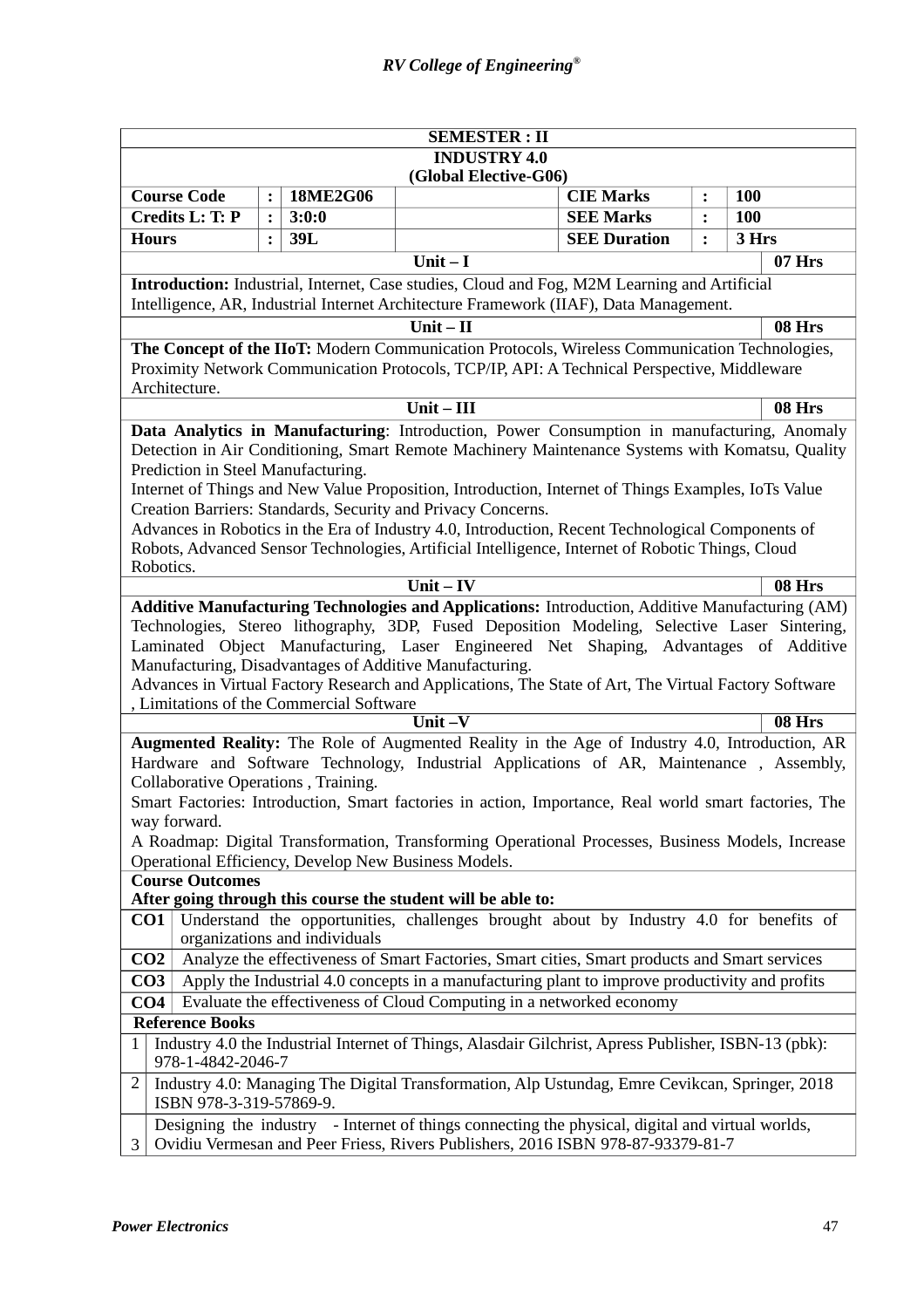4 The concept Industry 4.0- An Empirical Analysis of Technologies and Applications in Production Logistics, Christoph Jan Bartodziej, Springer Gabler, 2017 ISBN 978-3-6581-6502-4.

#### **Scheme of Continuous Internal Evaluation (CIE); Theory (100 Marks)**

CIE is executed by way of Quizzes (Q), Tests (T) and Assignments (A). A minimum of two quizzes are conducted and each quiz is evaluated for 10 marks adding up to 20 marks. Faculty may adopt innovative methods for conducting quizzes effectively. Three tests are conducted for 50 marks each and the sum of the marks scored from three tests is reduced to 50 marks. A minimum of two assignments are given with a combination of two components among 1) Solving innovative problems 2) Seminar/new developments in the related course 3) Laboratory/field work 4) Minor project.

#### **Total CIE (Q+T+A) is 20+50+30=100 Marks**

#### **Scheme of Semester End Examination (SEE) for 100 marks**

The question paper will have FIVE questions with internal choice from each unit. Each question will carry 20 marks. Student will have to answer one full question from each unit.

| <b>SEMESTER: II</b>       |
|---------------------------|
| <b>ADVANCED MATERIALS</b> |
| (Global Elective-G07)     |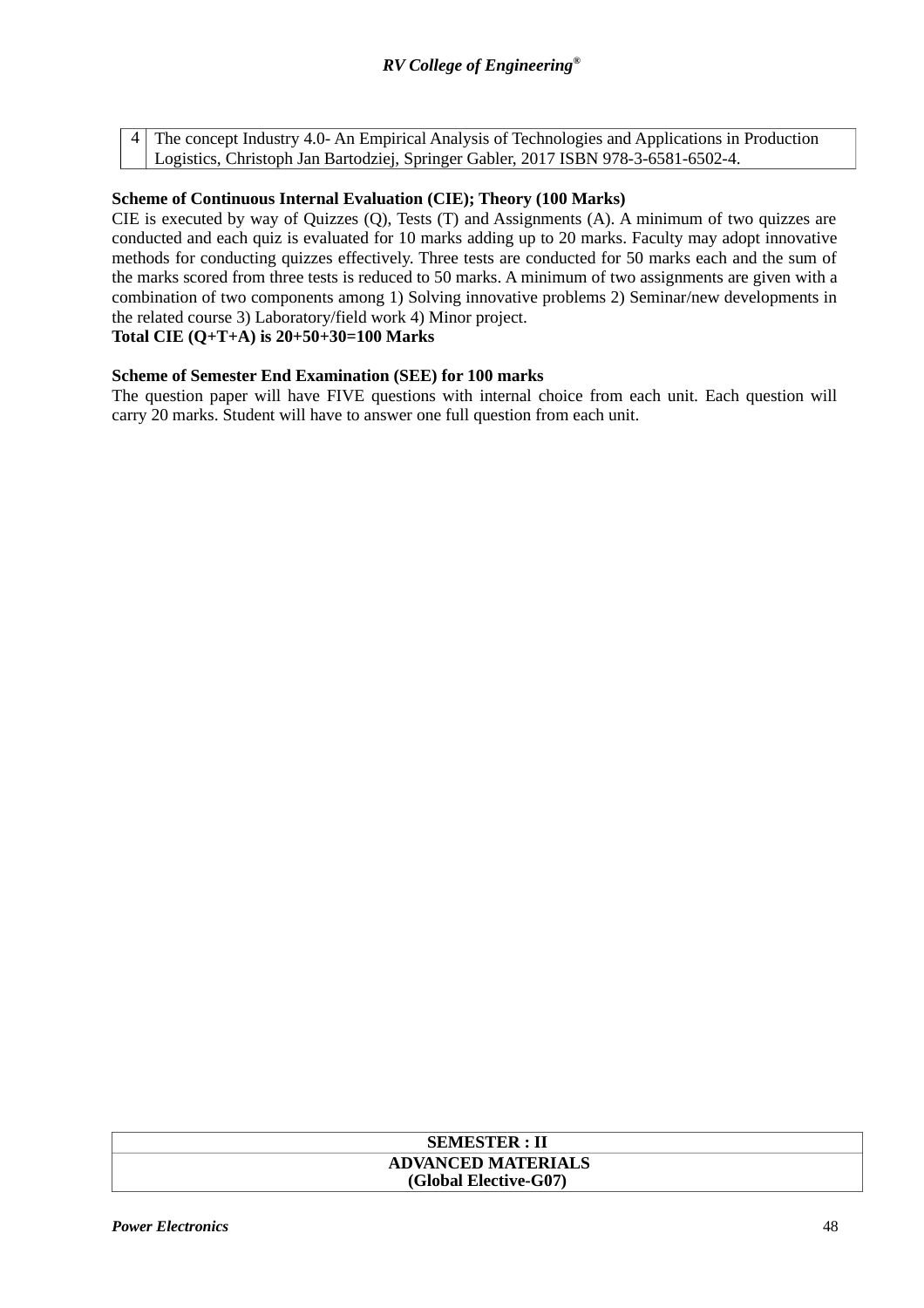|                 | <b>Course Code</b>                                                                                                                                                        | $\ddot{\cdot}$     | 18ME2G07                                               |                                                                                                             | <b>CIE Marks</b>    | $\ddot{\cdot}$ | 100    |
|-----------------|---------------------------------------------------------------------------------------------------------------------------------------------------------------------------|--------------------|--------------------------------------------------------|-------------------------------------------------------------------------------------------------------------|---------------------|----------------|--------|
|                 | Credits L: T: P                                                                                                                                                           | $\overline{\cdot}$ | 3:0:0                                                  |                                                                                                             | <b>SEE Marks</b>    |                | 100    |
| <b>Hours</b>    |                                                                                                                                                                           | $\ddot{\cdot}$     | <b>39L</b>                                             |                                                                                                             | <b>SEE Duration</b> | $\ddot{\cdot}$ | 3 Hrs  |
|                 |                                                                                                                                                                           |                    |                                                        | Unit $-I$                                                                                                   |                     |                | 07 Hrs |
|                 |                                                                                                                                                                           |                    |                                                        | Classification and Selection of Materials: Classification of materials. Properties required in Engineering  |                     |                |        |
|                 |                                                                                                                                                                           |                    |                                                        | materials, Criteria of selection of materials. Requirements / needs of advance materials.                   |                     |                |        |
|                 |                                                                                                                                                                           |                    |                                                        | $Unit - II$                                                                                                 |                     |                | 08 Hrs |
|                 |                                                                                                                                                                           |                    |                                                        | Non Metallic Materials: Classification of n on metallic materials, Rubber: Properties, processing and       |                     |                |        |
|                 |                                                                                                                                                                           |                    |                                                        | applications. Plastics: Thermosetting and Thermoplastics, Applications and properties. Ceramics:            |                     |                |        |
|                 |                                                                                                                                                                           |                    |                                                        | Properties and applications. Adhesives: Properties and applications. Optical fibers: Properties and         |                     |                |        |
|                 |                                                                                                                                                                           |                    | applications. Composites: Properties and applications. |                                                                                                             |                     |                |        |
|                 |                                                                                                                                                                           |                    |                                                        | Unit-III                                                                                                    |                     |                | 08 Hrs |
|                 |                                                                                                                                                                           |                    |                                                        | High Strength Materials: Methods of strengthening of alloys, Materials available for high strength          |                     |                |        |
|                 |                                                                                                                                                                           |                    |                                                        | applications, Properties required for high strength materials, Applications of high strength materials      |                     |                |        |
|                 |                                                                                                                                                                           |                    |                                                        | $\overline{Unit - IV}$                                                                                      |                     |                | 08 Hrs |
|                 |                                                                                                                                                                           |                    | <b>Low &amp; High Temperature Materials</b>            |                                                                                                             |                     |                |        |
|                 |                                                                                                                                                                           |                    |                                                        | Properties required for low temperature applications, Materials available for low temperature applications, |                     |                |        |
|                 |                                                                                                                                                                           |                    |                                                        | Requirements of materials for high temperature applications, Materials available for high temperature       |                     |                |        |
|                 |                                                                                                                                                                           |                    |                                                        | applications, Applications of low and high temperature materials.<br>Unit-V                                 |                     |                | 08 Hrs |
|                 |                                                                                                                                                                           |                    |                                                        | Nanomaterials: Definition, Types of nanomaterials including carbon nanotubes and nanocomposites,            |                     |                |        |
|                 |                                                                                                                                                                           |                    |                                                        | Physical and mechanical properties, Applications of nanomaterials                                           |                     |                |        |
|                 | <b>Course Outcomes</b>                                                                                                                                                    |                    |                                                        |                                                                                                             |                     |                |        |
|                 |                                                                                                                                                                           |                    |                                                        | After going through this course the student will be able to:                                                |                     |                |        |
|                 | Describe metallic and non metallic materials<br>CO1                                                                                                                       |                    |                                                        |                                                                                                             |                     |                |        |
| CO <sub>2</sub> |                                                                                                                                                                           |                    | Explain preparation of high strength Materials         |                                                                                                             |                     |                |        |
| CO <sub>3</sub> |                                                                                                                                                                           |                    |                                                        | Integrate knowledge of different types of advanced engineering Materials                                    |                     |                |        |
| CO <sub>4</sub> |                                                                                                                                                                           |                    |                                                        | Analyse problem and find appropriate solution for use of materials.                                         |                     |                |        |
|                 | <b>Reference Books</b>                                                                                                                                                    |                    |                                                        |                                                                                                             |                     |                |        |
| $\mathbf{1}$    |                                                                                                                                                                           |                    |                                                        | The Science & Engineering of Materials, Donald R. Askeland, and Pradeep P. Fulay, 5 <sup>th</sup> Edition,  |                     |                |        |
|                 |                                                                                                                                                                           |                    | Thomson, 2006, ISBN-13-978-0534553968                  |                                                                                                             |                     |                |        |
| $\overline{2}$  |                                                                                                                                                                           |                    |                                                        | Nanotechnology, Gregory L. Timp, 1999th Editionmm Springer, 1999 ISBN-13: 978-0387983349                    |                     |                |        |
| $\overline{3}$  |                                                                                                                                                                           |                    |                                                        | Material Science and Metallurgy, Dr. VD Kodgire and Dr. S V Kodgire, 42 <sup>nd</sup> Edition 2018, Everest |                     |                |        |
|                 |                                                                                                                                                                           |                    |                                                        |                                                                                                             |                     |                |        |
| 4               | Publishing House ISBN NO: 81 86314 00 8<br>Processing and Fabrication of Advanced Materials, N Bhatnagar, T S Srivatsan,<br>2008, IK<br>International, ISBN: 978819077702 |                    |                                                        |                                                                                                             |                     |                |        |

CIE is executed by way of Quizzes (Q), Tests (T) and Assignments (A). A minimum of two quizzes are conducted and each quiz is evaluated for 10 marks adding up to 20 marks. Faculty may adopt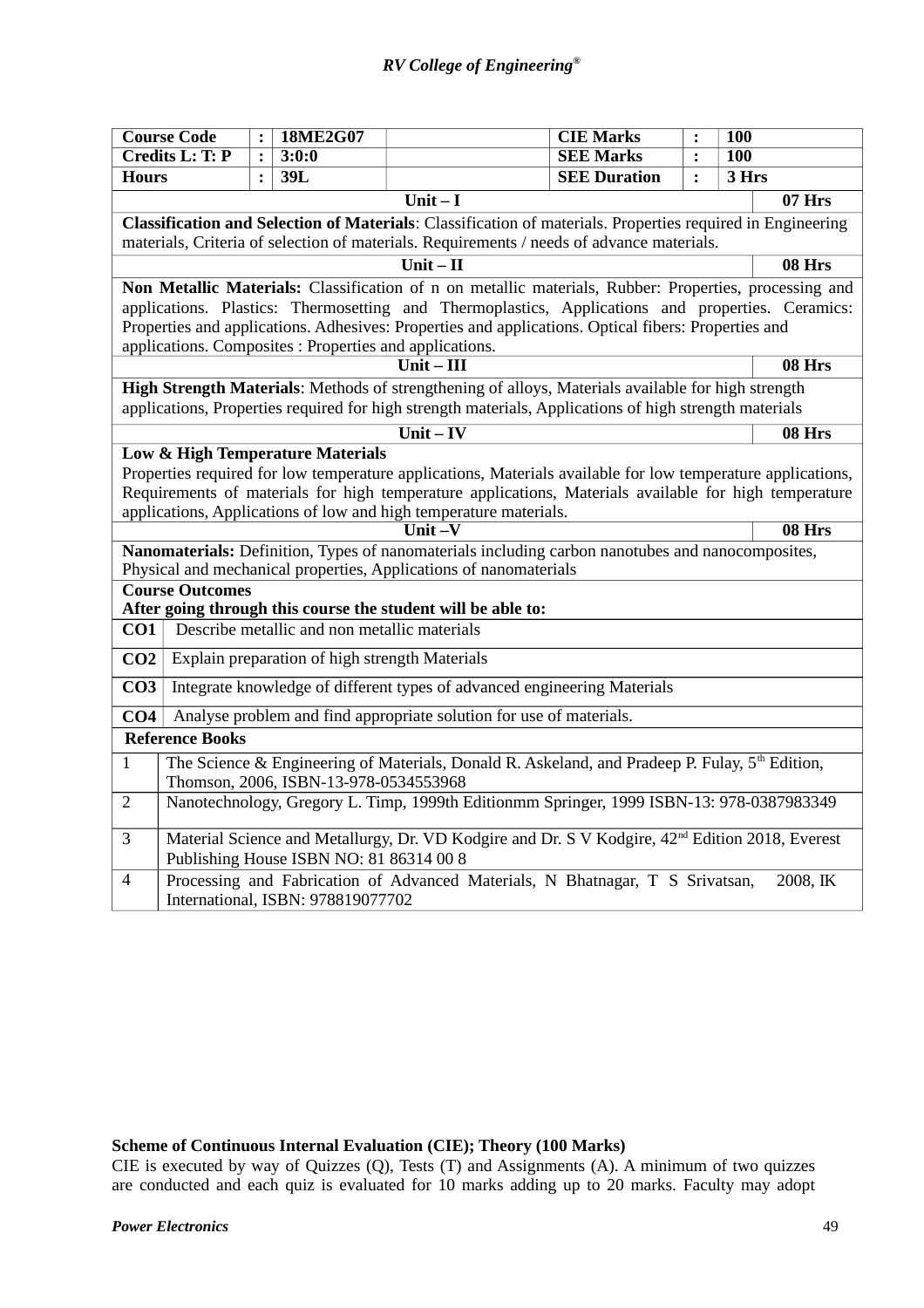innovative methods for conducting quizzes effectively. Three tests are conducted for 50 marks each and the sum of the marks scored from three tests is reduced to 50 marks. A minimum of two assignments are given with a combination of two components among 1) Solving innovative problems 2) Seminar/new developments in the related course 3) Laboratory/field work 4) Minor project. **Total CIE (Q+T+A) is 20+50+30=100 Marks**

#### **Scheme of Semester End Examination (SEE) for 100 marks**

The question paper will have FIVE questions with internal choice from each unit. Each question will carry 20 marks. Student will have to answer one full question from each unit.

|                                                                                                    | <b>SEMESTER: II</b>                                                                      |                  |                                                                                                   |                     |                      |            |
|----------------------------------------------------------------------------------------------------|------------------------------------------------------------------------------------------|------------------|---------------------------------------------------------------------------------------------------|---------------------|----------------------|------------|
|                                                                                                    |                                                                                          |                  | <b>COMPOSITE MATERIALS SCIENCE AND ENGINEERING</b>                                                |                     |                      |            |
|                                                                                                    |                                                                                          |                  | (Global Elective-08)                                                                              |                     |                      |            |
| <b>Course Code</b>                                                                                 | $\ddot{\phantom{a}}$                                                                     | <b>18CHY2G08</b> |                                                                                                   | <b>CIE Marks</b>    | $\ddot{\cdot}$       | <b>100</b> |
| Credits L:T:P                                                                                      | $\bullet$                                                                                | 3:0:0            |                                                                                                   | <b>SEE Marks</b>    | $\ddot{\cdot}$       | <b>100</b> |
| <b>Hours</b>                                                                                       | $\ddot{\phantom{a}}$                                                                     | <b>39L</b>       |                                                                                                   | <b>SEE Duration</b> | $\ddot{\phantom{a}}$ | 3 Hrs      |
| Unit-I<br>08 Hrs                                                                                   |                                                                                          |                  |                                                                                                   |                     |                      |            |
| <b>Introduction to composite materials</b>                                                         |                                                                                          |                  |                                                                                                   |                     |                      |            |
|                                                                                                    |                                                                                          |                  | Fundamentals of composites – need for composites – Enhancement of properties – Classification     |                     |                      |            |
|                                                                                                    | based on matrix- Polymer matrix composites (PMC), Metal matrix composites (MMC), Ceramic |                  |                                                                                                   |                     |                      |            |
|                                                                                                    |                                                                                          |                  | matrix composites (CMC) – Constituents of composites, Interfaces and Interphases, Distribution of |                     |                      |            |
|                                                                                                    | constituents, Types of Reinforcements, Particle reinforced                               |                  |                                                                                                   |                     |                      |            |
| composites, Fibre reinforced composites. Fiber production techniques for glass, carbon and ceramic |                                                                                          |                  |                                                                                                   |                     |                      |            |
| fibers Applications of various types of composites.                                                |                                                                                          |                  |                                                                                                   |                     |                      |            |
| Unit – II<br>08 Hrs                                                                                |                                                                                          |                  |                                                                                                   |                     |                      |            |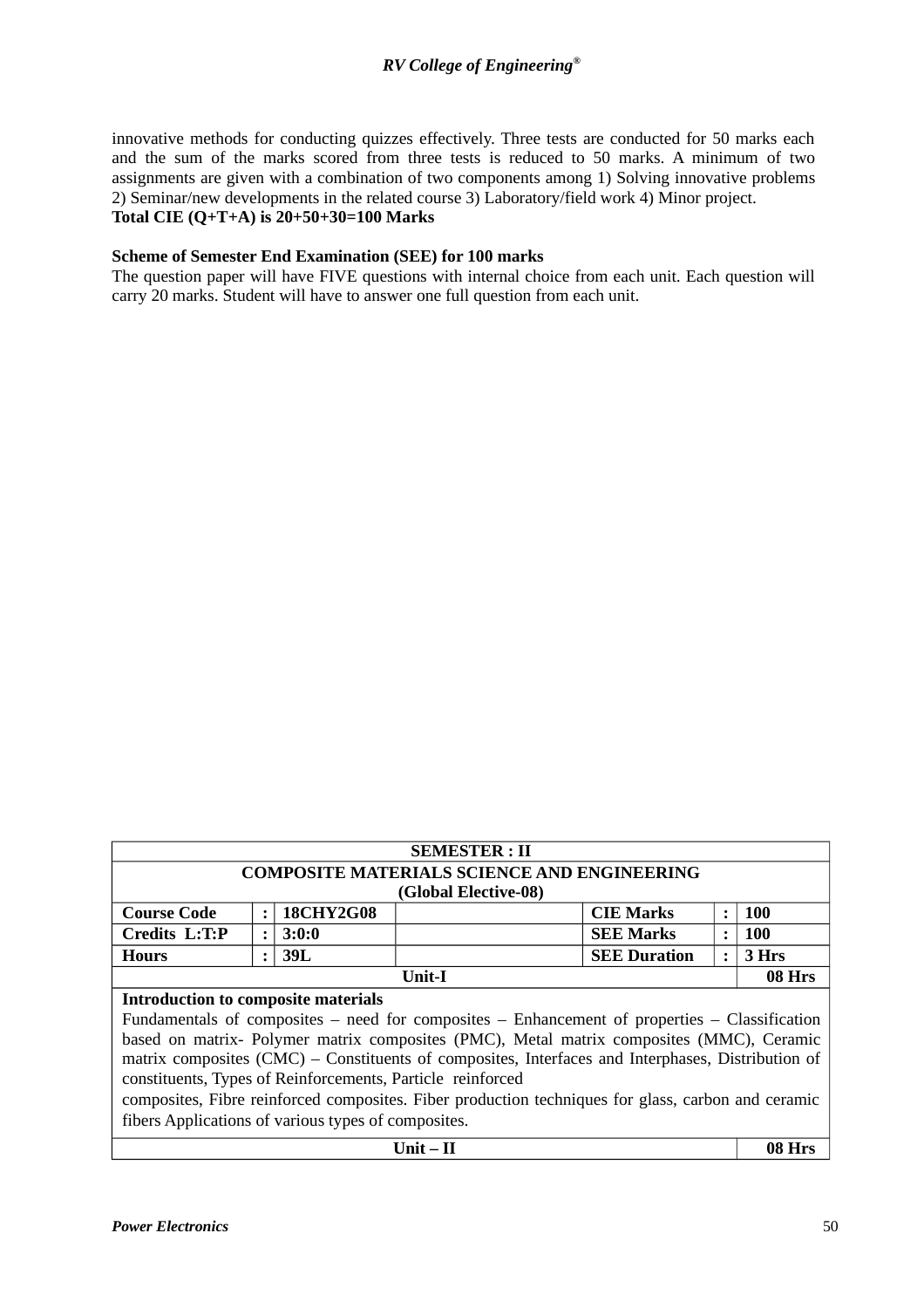|                                                                                                 | <b>Polymer matrix composites (PMC)</b>                                                                                                                                                                                                                                                                                                                                                                                                                                                                                                                                                                                                                               |        |  |  |  |  |  |
|-------------------------------------------------------------------------------------------------|----------------------------------------------------------------------------------------------------------------------------------------------------------------------------------------------------------------------------------------------------------------------------------------------------------------------------------------------------------------------------------------------------------------------------------------------------------------------------------------------------------------------------------------------------------------------------------------------------------------------------------------------------------------------|--------|--|--|--|--|--|
|                                                                                                 | Polymer resins - Thermosetting resins, Thermoplastic resins & Elastomers,                                                                                                                                                                                                                                                                                                                                                                                                                                                                                                                                                                                            |        |  |  |  |  |  |
|                                                                                                 | Reinforcement fibres-Types, Rovings, Woven fabrics. PMC processes - Hand Layup Processes, Spray                                                                                                                                                                                                                                                                                                                                                                                                                                                                                                                                                                      |        |  |  |  |  |  |
| up processes - Compression Moulding - Injection Moulding - Resin Transfer Moulding - Pultrusion |                                                                                                                                                                                                                                                                                                                                                                                                                                                                                                                                                                                                                                                                      |        |  |  |  |  |  |
|                                                                                                 | - Filament winding - Injection moulding. Glass fibre and carbon fibre reinforced composites (GFRP                                                                                                                                                                                                                                                                                                                                                                                                                                                                                                                                                                    |        |  |  |  |  |  |
|                                                                                                 | & CFRP). Laminates- Balanced Laminates, Symmetric Laminates, Angle Ply Laminates, Cross Ply                                                                                                                                                                                                                                                                                                                                                                                                                                                                                                                                                                          |        |  |  |  |  |  |
|                                                                                                 | Laminates. Mechanical Testing of PMC- Tensile Strength, Flexural Strength, ILSS, Impact Strength-                                                                                                                                                                                                                                                                                                                                                                                                                                                                                                                                                                    |        |  |  |  |  |  |
|                                                                                                 | As per ASTM Standard. Applications of PMC in aerospace, automotive industries.                                                                                                                                                                                                                                                                                                                                                                                                                                                                                                                                                                                       |        |  |  |  |  |  |
|                                                                                                 |                                                                                                                                                                                                                                                                                                                                                                                                                                                                                                                                                                                                                                                                      |        |  |  |  |  |  |
|                                                                                                 | Unit-III                                                                                                                                                                                                                                                                                                                                                                                                                                                                                                                                                                                                                                                             | 08 Hrs |  |  |  |  |  |
|                                                                                                 | <b>Ceramic matrix composites and special composites</b>                                                                                                                                                                                                                                                                                                                                                                                                                                                                                                                                                                                                              |        |  |  |  |  |  |
|                                                                                                 | Engineering ceramic materials – properties – advantages – limitations – monolithic ceramics                                                                                                                                                                                                                                                                                                                                                                                                                                                                                                                                                                          |        |  |  |  |  |  |
|                                                                                                 | - need for CMC - ceramic matrix - various types of ceramic matrix composites- oxide ceramics -                                                                                                                                                                                                                                                                                                                                                                                                                                                                                                                                                                       |        |  |  |  |  |  |
|                                                                                                 | non oxide ceramics - Aluminium oxide - silicon nitride - reinforcements - particles- fibres- whiskers.                                                                                                                                                                                                                                                                                                                                                                                                                                                                                                                                                               |        |  |  |  |  |  |
|                                                                                                 | Sintering $-$ Hot pressing $-$ Cold Isostatic Pressing (CIPing) $-$ Hot isostatic pressing (HIPing).                                                                                                                                                                                                                                                                                                                                                                                                                                                                                                                                                                 |        |  |  |  |  |  |
|                                                                                                 | Applications of CMC in aerospace, automotive industries- Carbon /carbon composites - advantages                                                                                                                                                                                                                                                                                                                                                                                                                                                                                                                                                                      |        |  |  |  |  |  |
|                                                                                                 | of carbon matrix - limitations of carbon matrix carbon fibre - chemical vapour deposition of carbon                                                                                                                                                                                                                                                                                                                                                                                                                                                                                                                                                                  |        |  |  |  |  |  |
|                                                                                                 | on carbon fibre perform. Sol-gel technique- Processing of Ceramic Matrix composites.                                                                                                                                                                                                                                                                                                                                                                                                                                                                                                                                                                                 |        |  |  |  |  |  |
|                                                                                                 |                                                                                                                                                                                                                                                                                                                                                                                                                                                                                                                                                                                                                                                                      |        |  |  |  |  |  |
|                                                                                                 | Unit-IV                                                                                                                                                                                                                                                                                                                                                                                                                                                                                                                                                                                                                                                              | 07 Hrs |  |  |  |  |  |
|                                                                                                 | <b>Metal matrix composites</b>                                                                                                                                                                                                                                                                                                                                                                                                                                                                                                                                                                                                                                       |        |  |  |  |  |  |
|                                                                                                 | Characteristics of MMC, various types of metal matrix composites alloy vs. MMC, advantages of<br>MMC, limitations of MMC, Reinforcements - particles - fibres. Effect of reinforcement - volume<br>fraction - rule of mixtures. Processing of MMC - powder metallurgy process - diffusion bonding -<br>stir casting – squeeze casting, a spray process,<br>Liquid infiltration In-situ reactions-Interface-measurement of interface properties- applications of<br>MMC in aerospace, automotive industries.                                                                                                                                                          |        |  |  |  |  |  |
|                                                                                                 | Unit-V                                                                                                                                                                                                                                                                                                                                                                                                                                                                                                                                                                                                                                                               | 08 Hrs |  |  |  |  |  |
|                                                                                                 | <b>Polymer nano composites</b>                                                                                                                                                                                                                                                                                                                                                                                                                                                                                                                                                                                                                                       |        |  |  |  |  |  |
|                                                                                                 | Introduction and Significance of polymer Nano composites. Intercalated And Exfoliated<br>Nanocomposites. Classification of Nano fillers- nanolayers, nanotubes, nanoparticles. Preparation of<br>Polymer Nano composites by Solution, In-situ Polymerization and melt mixing techniques.<br>Characterization Of polymer nanocomposites- XRD, TEM, SEM and AFM. Mechanical and<br>Rheological properties of Polymer Nano composites. Gas barrier,<br>Chemical-Resistance, Thermal and Flame retardant properties of polymer nanocomposites.<br>Optical properties and Biodegradability studies of Polymer nanocomposites, Applications of polymer<br>nano-composites. |        |  |  |  |  |  |
|                                                                                                 | <b>Course Outcomes</b>                                                                                                                                                                                                                                                                                                                                                                                                                                                                                                                                                                                                                                               |        |  |  |  |  |  |
|                                                                                                 | After completing the course, the students will be able to:                                                                                                                                                                                                                                                                                                                                                                                                                                                                                                                                                                                                           |        |  |  |  |  |  |
| CO <sub>1</sub>                                                                                 | Understand the purpose and the ways to develop new materials upon proper combination of                                                                                                                                                                                                                                                                                                                                                                                                                                                                                                                                                                              |        |  |  |  |  |  |
|                                                                                                 | known materials.                                                                                                                                                                                                                                                                                                                                                                                                                                                                                                                                                                                                                                                     |        |  |  |  |  |  |
| CO <sub>2</sub>                                                                                 | Identify the basic constituents of a composite materials and list the choice of materials                                                                                                                                                                                                                                                                                                                                                                                                                                                                                                                                                                            |        |  |  |  |  |  |
|                                                                                                 | available                                                                                                                                                                                                                                                                                                                                                                                                                                                                                                                                                                                                                                                            |        |  |  |  |  |  |
| CO <sub>3</sub>                                                                                 | Will be capable of comparing/evaluating the relative merits of using alternatives for                                                                                                                                                                                                                                                                                                                                                                                                                                                                                                                                                                                |        |  |  |  |  |  |
|                                                                                                 | important engineering and other applications.                                                                                                                                                                                                                                                                                                                                                                                                                                                                                                                                                                                                                        |        |  |  |  |  |  |
| CO <sub>4</sub>                                                                                 | Get insight to the possibility of replacing the existing macro materials with nano-materials.                                                                                                                                                                                                                                                                                                                                                                                                                                                                                                                                                                        |        |  |  |  |  |  |
|                                                                                                 |                                                                                                                                                                                                                                                                                                                                                                                                                                                                                                                                                                                                                                                                      |        |  |  |  |  |  |
|                                                                                                 | <b>Reference Books</b>                                                                                                                                                                                                                                                                                                                                                                                                                                                                                                                                                                                                                                               |        |  |  |  |  |  |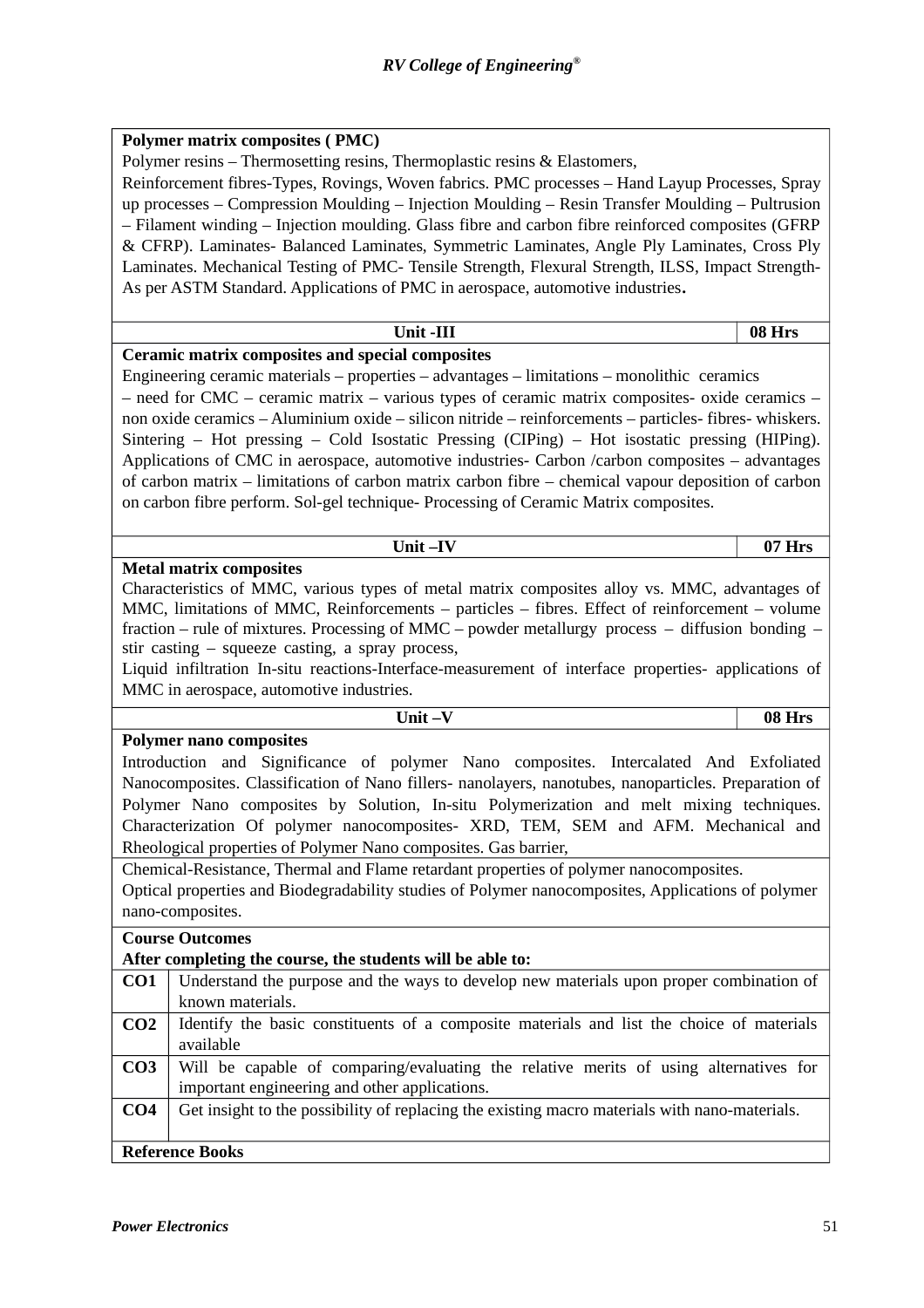|   | Composite Materials Science and Engineering, Krishan K Chawla, 3 <sup>rd</sup> Edition Springer-<br>verlag Gmbh, 2012, ISBN: 978-0387743646 |
|---|---------------------------------------------------------------------------------------------------------------------------------------------|
|   |                                                                                                                                             |
|   | The Science and Engineering of Materials, K Balani, Donald R Askeland, 6 <sup>th</sup> Edition-                                             |
|   | Cengage, Publishers, 2013, ISBN: 13: 978-8131516416                                                                                         |
| 3 | Polymer Science and Technology, Joel R Fried, 2 <sup>nd</sup> Edition, Prentice Hall, 2014, ISBN: 13:                                       |
|   | 978-0137039555                                                                                                                              |
|   | Nanomaterials and nanocomposites, Rajendra Kumar Goyal, 2nd Edition, CRC Press-                                                             |
|   | Taylor & Francis, 2010, ISBN: 10-9781498761666, 1498761666                                                                                  |

CIE is executed by way of Quizzes (Q), Tests (T) and Assignments (A). A minimum of two quizzes are conducted and each quiz is evaluated for 10 marks adding up to 20 marks. Faculty may adopt innovative methods for conducting quizzes effectively. Three tests are conducted for 50 marks each and the sum of the marks scored from three tests is reduced to 50 marks. A minimum of two assignments are given with a combination of two components among 1) Solving innovative problems 2) Seminar/new developments in the related course 3) Laboratory/field work 4) Minor project.

#### **Total CIE (Q+T+A) is 20+50+30=100 Marks**

#### **Scheme of Semester End Examination (SEE) for 100 marks**

The question paper will have FIVE questions with internal choice from each unit. Each question will carry 20 marks. Student will have to answer one full question from each unit.

|                                                                                                                                                                                                          | <b>SEMESTER: II</b> |           |                                                                                                        |                     |                |            |
|----------------------------------------------------------------------------------------------------------------------------------------------------------------------------------------------------------|---------------------|-----------|--------------------------------------------------------------------------------------------------------|---------------------|----------------|------------|
|                                                                                                                                                                                                          |                     |           | PHYSICS OF MATERIALS                                                                                   |                     |                |            |
|                                                                                                                                                                                                          |                     |           | (Global Elective-09)                                                                                   |                     |                |            |
| <b>Course Code</b>                                                                                                                                                                                       | $\ddot{\cdot}$      | 18PHY2G09 |                                                                                                        | <b>CIE Marks</b>    | $\ddot{\cdot}$ | <b>100</b> |
| Credits L: T: P                                                                                                                                                                                          | $\bullet$           | 3:0:0     |                                                                                                        | <b>SEE Marks</b>    | $\bullet$      | 100        |
| <b>Hours</b>                                                                                                                                                                                             | ٠                   | 39L       |                                                                                                        | <b>SEE Duration</b> | $\ddot{\cdot}$ | 3 Hrs      |
| Unit $-I$                                                                                                                                                                                                |                     |           |                                                                                                        | 08 Hrs              |                |            |
| <b>Crystal Structure</b>                                                                                                                                                                                 |                     |           |                                                                                                        |                     |                |            |
|                                                                                                                                                                                                          |                     |           | Discussion of lattice and lattice parameters, seven crystals systems, crystal planes, Miller indices,  |                     |                |            |
|                                                                                                                                                                                                          |                     |           | Interplanar distance, Packing fraction, Structure of different crystals-NaCl and Diamond, Bragg's law, |                     |                |            |
|                                                                                                                                                                                                          |                     |           | Powder method, Bragg's spectrometer, Qualitative Analysis of Crystal structure using XRD,              |                     |                |            |
|                                                                                                                                                                                                          |                     |           | Reciprocal lattice, Crystal defects-Point, Line, Planar and Volume defects.                            |                     |                |            |
| $Unit - II$<br>08 Hrs                                                                                                                                                                                    |                     |           |                                                                                                        |                     |                |            |
| <b>Dielectric Materials</b>                                                                                                                                                                              |                     |           |                                                                                                        |                     |                |            |
|                                                                                                                                                                                                          |                     |           | Basic concepts, Langevin's Theory of Polarisation, Types of Polarisation, Dipolar relaxation,          |                     |                |            |
|                                                                                                                                                                                                          |                     |           | Frequency Dependence of total polarization (polarizability as a function of frequency), Qualitative    |                     |                |            |
|                                                                                                                                                                                                          |                     |           |                                                                                                        |                     |                |            |
| discussion of Internal Field and Claussius Mossotti, Dielectric loss spectrum, Dielectric strength,<br>Dielectric Breakdown, Breakdown mechanisms in solid dielectrics, Applications of Solid Insulating |                     |           |                                                                                                        |                     |                |            |
| materials in capacitors and Liquid insulating materials in Transformers, Dielectric Heating,                                                                                                             |                     |           |                                                                                                        |                     |                |            |
| Piezoelectricity, Direct and Inverse Piezoelectric effect,                                                                                                                                               |                     |           |                                                                                                        |                     |                |            |
| Coupling factor, spontaneous polarization, Piezolelectricty in Quartz, Various piezoelectric materials-                                                                                                  |                     |           |                                                                                                        |                     |                |            |
|                                                                                                                                                                                                          |                     |           |                                                                                                        |                     |                |            |
|                                                                                                                                                                                                          |                     |           | PZT, PVDF, Ferroelectricity, Barium titanate, Poling in Ceramics.                                      |                     |                |            |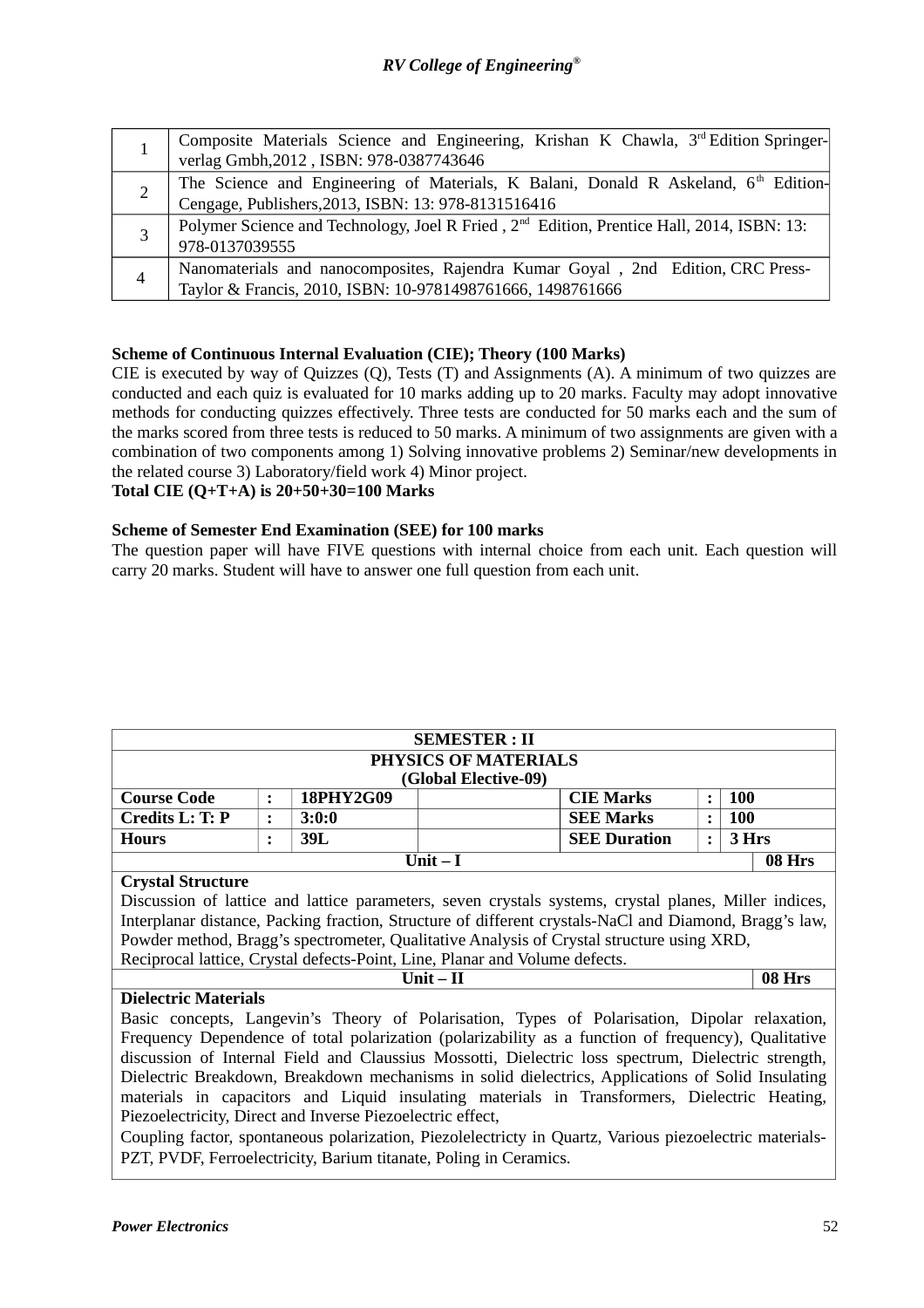|                 | $Unit - III$                                                                                                                      | 08 Hrs   |  |  |  |  |  |
|-----------------|-----------------------------------------------------------------------------------------------------------------------------------|----------|--|--|--|--|--|
|                 | <b>Magnetic Materials</b>                                                                                                         |          |  |  |  |  |  |
|                 | Review of Dia, Para and Ferromagnetic materials, Weiss theory of Ferromagnetism, Hysteresis effect,                               |          |  |  |  |  |  |
|                 | Magnetostriction, Anti-ferromagnetism, Ferrimagnetsim, Soft and Hard magnetic materials, examples                                 |          |  |  |  |  |  |
|                 | and applications in Transformer cores and Magnetic storage devices, Superconductors, properties,                                  |          |  |  |  |  |  |
|                 | Types of Superconductors, BCS theory, High Temperature Superconductors, Applications in Cryotron                                  |          |  |  |  |  |  |
|                 | and SQUID.                                                                                                                        |          |  |  |  |  |  |
|                 | $\overline{\text{Unit} - \text{IV}}$                                                                                              | 07 Hrs   |  |  |  |  |  |
|                 | <b>Semiconducting Materials</b>                                                                                                   |          |  |  |  |  |  |
|                 | Semiconductors-Direct and Indirect band gap semiconductors, Importance of Quantum confinement-                                    |          |  |  |  |  |  |
|                 | quantum wires and dots, size dependent properties, Top down approach, Fabrication process by Milling                              |          |  |  |  |  |  |
|                 | and Lithography, Bottom up approach, fabrication process by vapour phase expansion and                                            |          |  |  |  |  |  |
|                 | vapor phase condensation, Polymer semi-conductors-Photo conductive polymers, Applications.                                        |          |  |  |  |  |  |
|                 | Unit-V                                                                                                                            | 08 Hrs   |  |  |  |  |  |
|                 | <b>Novel Materials</b>                                                                                                            |          |  |  |  |  |  |
|                 | Smart materials-shape memory alloys, Austenite and Martensite phase, Effect of temperature and                                    |          |  |  |  |  |  |
|                 | mechanical load on phase transformation, Pseudoeleasticity, Transformation hysteresis, Superelasticity,                           |          |  |  |  |  |  |
|                 | Characterization technique-Differntial Scanning calorimetry, Preparation technique- spin coating,                                 |          |  |  |  |  |  |
|                 | Nitinol, CuAlNi alloy and applications.<br>Biomaterials-Metallic, ceramic and polymer biomaterials, Titanium and Titanium alloys, |          |  |  |  |  |  |
|                 | Carbon nanotubes, Graphene- Properties and Applications.                                                                          |          |  |  |  |  |  |
|                 | <b>Course Outcomes</b>                                                                                                            |          |  |  |  |  |  |
|                 | After going through this course the student will be able to:                                                                      |          |  |  |  |  |  |
|                 | Apply the principles of Physics in Engineering.                                                                                   |          |  |  |  |  |  |
| CO1             |                                                                                                                                   |          |  |  |  |  |  |
| CO <sub>2</sub> | Apply the knowledge of Physics for material analysis.                                                                             |          |  |  |  |  |  |
| CO <sub>3</sub> | Identify and Analyze Engineering Problems to achieve practical solutions.                                                         |          |  |  |  |  |  |
| CO <sub>4</sub> | Develop solutions for Problems associated with Technologies.                                                                      |          |  |  |  |  |  |
|                 | <b>Reference Books</b>                                                                                                            |          |  |  |  |  |  |
| 1.              | Solid State Physics, S O Pillai, 6 <sup>th</sup> Edition, New Age International Publishers, ISBN 10-                              |          |  |  |  |  |  |
|                 | 8122436978.                                                                                                                       |          |  |  |  |  |  |
| 2.              | Introduction to Solid State Physics, C.Kittel, 7 <sup>th</sup> Edition, 2003, John Wiley & Sons, ISBN 9971-                       |          |  |  |  |  |  |
|                 | 51-780                                                                                                                            |          |  |  |  |  |  |
| 3.              | Engineering Physics, Dr.M N Avadhanulu, Dr. P G Kshirsagar, S Chand Publishing, Reprint                                           |          |  |  |  |  |  |
|                 | 2015.                                                                                                                             |          |  |  |  |  |  |
| 4.              | The Science and Engineering of Materials, Askeland, Fulay, Wright, Balanai, 6 <sup>th</sup>                                       | Edition, |  |  |  |  |  |
|                 | Cengage Learning, ISBN-13:978-0-495-66802-2.                                                                                      |          |  |  |  |  |  |

CIE is executed by way of Quizzes (Q), Tests (T) and Assignments (A). A minimum of two quizzes are conducted and each quiz is evaluated for 10 marks adding up to 20 marks. Faculty may adopt innovative methods for conducting quizzes effectively. Three tests are conducted for 50 marks each and the sum of the marks scored from three tests is reduced to 50 marks. A minimum of two assignments are given with a combination of two components among 1) Solving innovative problems 2) Seminar/new developments in the related course 3) Laboratory/field work 4) Minor project.

# **Total CIE (Q+T+A) is 20+50+30=100 Marks**

#### **Scheme of Semester End Examination (SEE) for 100 marks**

The question paper will have FIVE questions with internal choice from each unit. Each question will carry 20 marks. Student will have to answer one full question from each unit.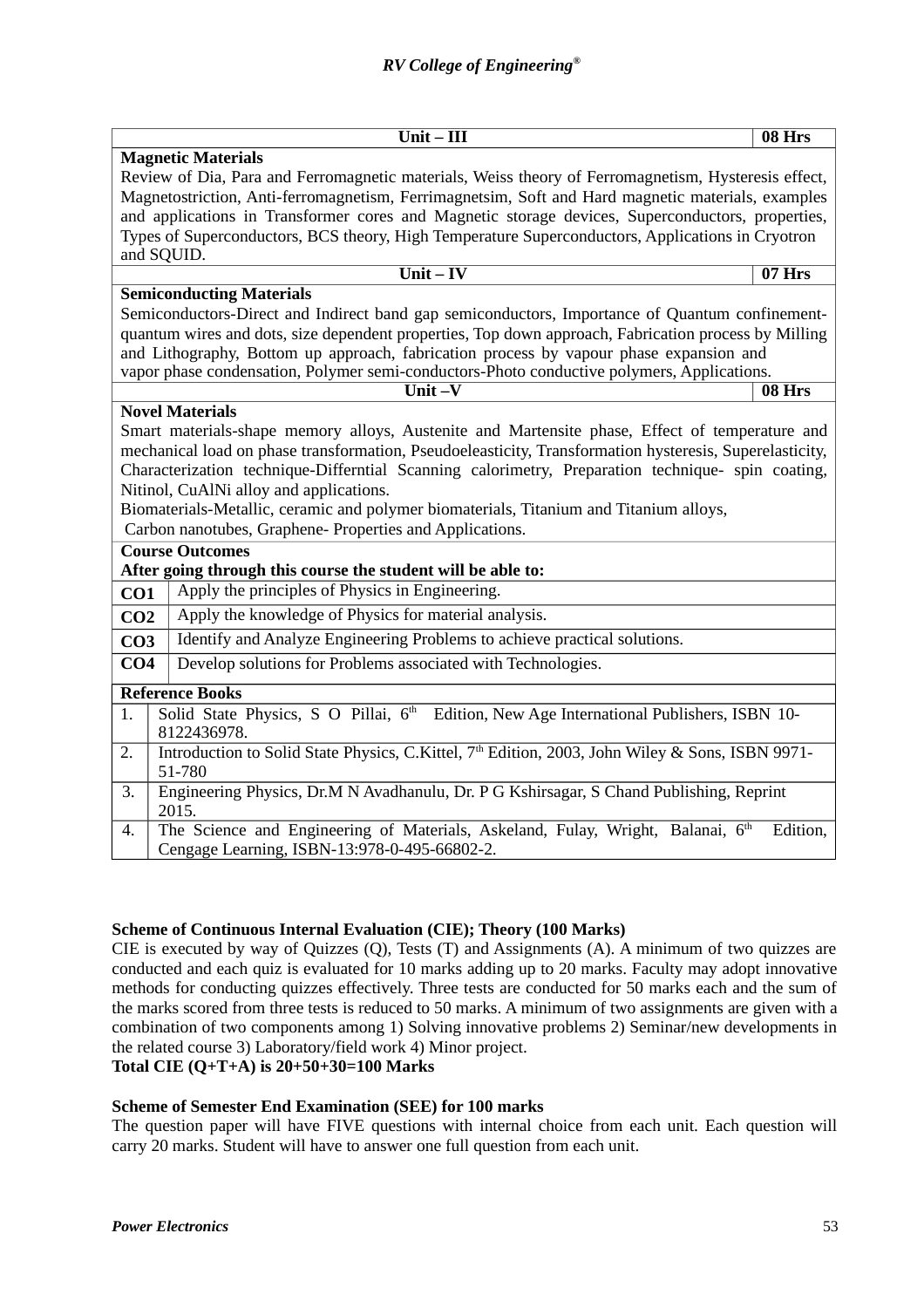*RV College of Engineering®*

|                                                                                                      | <b>SEMESTER: II</b>                                                                      |                  |                                                                                                     |                     |                      |               |
|------------------------------------------------------------------------------------------------------|------------------------------------------------------------------------------------------|------------------|-----------------------------------------------------------------------------------------------------|---------------------|----------------------|---------------|
|                                                                                                      | <b>ADVANCED STATISTICAL METHODS</b>                                                      |                  |                                                                                                     |                     |                      |               |
|                                                                                                      |                                                                                          |                  | (Global Elective-G10)                                                                               |                     |                      |               |
| <b>Course Code</b>                                                                                   | $\ddot{\cdot}$                                                                           | <b>18MAT2G10</b> |                                                                                                     | <b>CIE Marks</b>    | $\ddot{\cdot}$       | 100           |
| Credits L: T: P                                                                                      | $\bullet$                                                                                | 3:0:0            |                                                                                                     | <b>SEE Marks</b>    | $\ddot{\cdot}$       | 100           |
| <b>Hours</b>                                                                                         | $\ddot{\cdot}$                                                                           | 39L              |                                                                                                     | <b>SEE Duration</b> | $\ddot{\phantom{a}}$ | 3 Hrs         |
|                                                                                                      |                                                                                          |                  | $Unit - I$                                                                                          |                     |                      | <b>07 Hrs</b> |
|                                                                                                      |                                                                                          |                  | Sampling Techniques: Concepts of random sampling from finite and infinite populations, Simple       |                     |                      |               |
|                                                                                                      |                                                                                          |                  | random sampling (with replacement and without replacement), Sampling distribution of proportions,   |                     |                      |               |
|                                                                                                      |                                                                                          |                  | Expectation and standard error of sample mean and proportion, Sampling distributions of differences |                     |                      |               |
| and sums.                                                                                            |                                                                                          |                  |                                                                                                     |                     |                      |               |
| $Unit - II$<br>08 Hrs                                                                                |                                                                                          |                  |                                                                                                     |                     |                      |               |
|                                                                                                      |                                                                                          |                  | Estimation: Point estimation, Estimator and estimate, Criteria for good estimates                   |                     |                      |               |
|                                                                                                      | unbiasedness, consistency, efficiency and sufficiency, Method of moment's estimation and |                  |                                                                                                     |                     |                      |               |
|                                                                                                      |                                                                                          |                  | maximum likelihood estimation, Confidence intervals-population mean (large sample).                 |                     |                      |               |
| $Unit - III$<br>08 Hrs                                                                               |                                                                                          |                  |                                                                                                     |                     |                      |               |
| Tests of Hypothesis: Principles of Statistical Inference, Formulation of the problems with examples. |                                                                                          |                  |                                                                                                     |                     |                      |               |
| Simple and composite hypotheses. Null and alternative hypotheses. Tests - type I and type II error,  |                                                                                          |                  |                                                                                                     |                     |                      |               |
| Testing of mean and variance of normal population (one sample and two samples), Exact and asymptotic |                                                                                          |                  |                                                                                                     |                     |                      |               |
|                                                                                                      |                                                                                          |                  | tests of proportions. Chi squared test for goodness of fit (Relevant case studies).                 |                     |                      |               |
|                                                                                                      | $Unit - IV$<br>07 Hrs                                                                    |                  |                                                                                                     |                     |                      |               |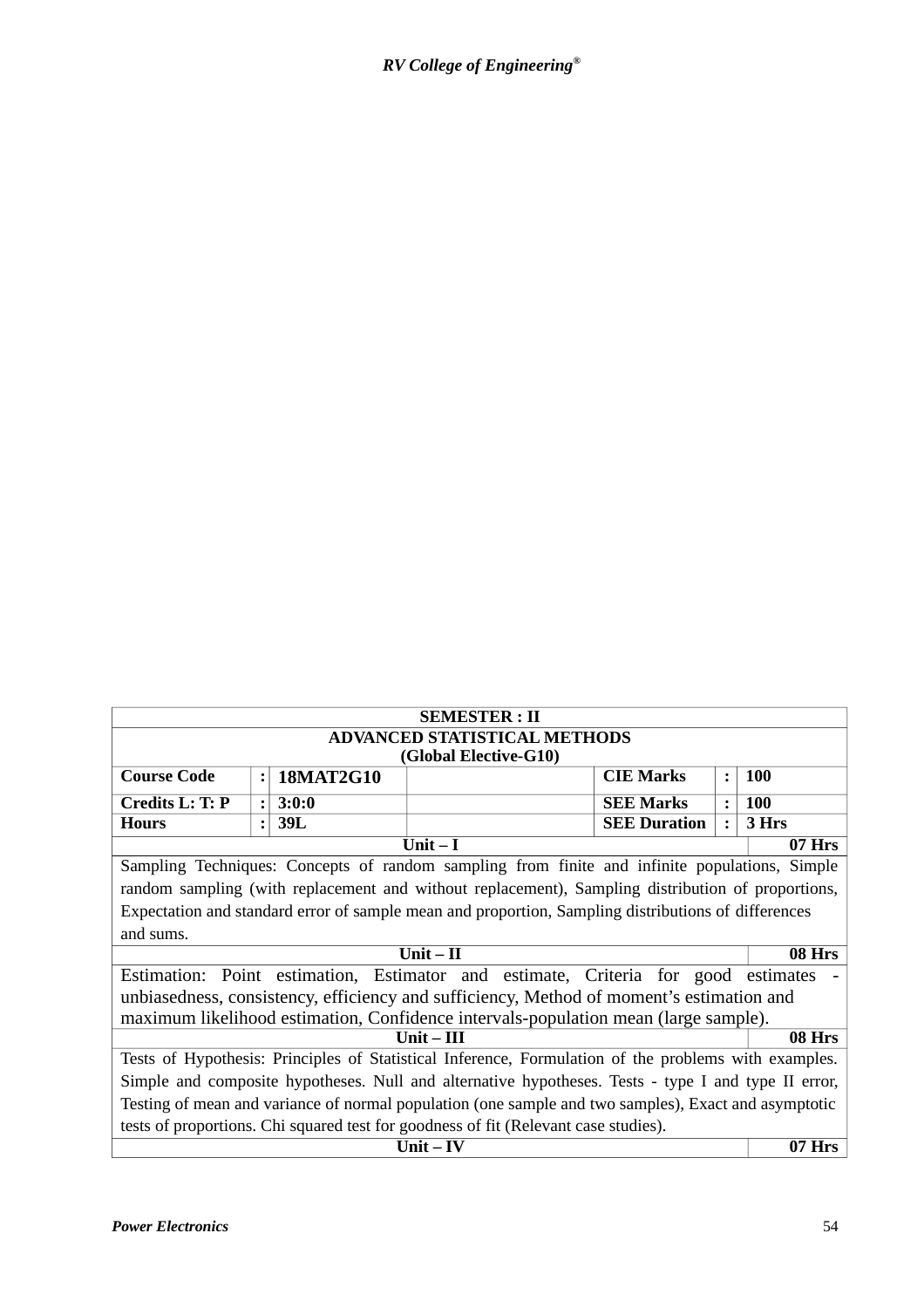Linear Statistical Models: Definition of linear model and types, One way ANOVA and two way ANOVA models-one observation per cell, multiple but equal number of observation per cell (Relevant case studies).

**Unit –V 09 Hrs** Linear Regression: Simple linear regression, Estimation of parameters, Properties of least square estimators, Estimation of error variance, Multivariate data, Multiple linear regressions, Multiple and partial correlation, Autocorrelation-introduction and plausibility of serial dependence, sources of autocorrelation, Durbin-Watson test for auto correlated variables.

#### **Course Outcomes**

|                 | Course Outcomes                                                                                                                                                                                                         |  |  |  |  |
|-----------------|-------------------------------------------------------------------------------------------------------------------------------------------------------------------------------------------------------------------------|--|--|--|--|
|                 | After going through this course the student will be able to:                                                                                                                                                            |  |  |  |  |
| CO1             | Identify and interpret the fundamental concepts of sampling techniques, estimates and types,<br>hypothesis, linear statistical models and linear regression arising in various fields engineering.                      |  |  |  |  |
| CO <sub>2</sub> | Apply the knowledge and skills of simple random sampling, estimation, null and alternative<br>hypotheses, errors, one way ANOVA, linear and multiple linear regressions.                                                |  |  |  |  |
|                 | Analyse the physical problem to establish statistical/mathematical model and use appropriate<br>CO <sub>3</sub><br>statistical methods to solve and optimize the solution.                                              |  |  |  |  |
| CO <sub>4</sub> | Distinguish the overall mathematical knowledge gained to demonstrate the problems of sampling<br>techniques, estimation, tests of hypothesis, regression and statistical model arising in many<br>practical situations. |  |  |  |  |
|                 | <b>Reference Books</b>                                                                                                                                                                                                  |  |  |  |  |
| 1.              | Fundamentals of Statistics (Vol. I and Vol. II), A. M. Goon, M. K. Gupta and B. Dasgupta, 3rd<br>Edition, 1968, World Press Private Limited, ISBN-13: 978-8187567806.                                                   |  |  |  |  |
| 2.              | Applied Statistics and Probability for Engineers, Douglas C. Montgomery and George C. Runger,<br>$6th$ Edition, John Wiley & Sons, 2014, ISBN:13 9781118539712, ISBN (BRV):9781118645062.                               |  |  |  |  |
| 3.              | Fundamentals of Mathematical Statistic-A Modern Approach, S.C. Gupta and V.K. Kapoor, 10 <sup>th</sup><br>Edition, 2000, S Chand Publications, ISBN: 81-7014-791-3.                                                     |  |  |  |  |
| 4.              | Regression Analysis: Concepts and Applications, F. A. Graybill and H. K. Iyer, Belmont, Calif,                                                                                                                          |  |  |  |  |

**Scheme of Continuous Internal Evaluation (CIE); Theory (100 Marks)** CIE is executed by way of Quizzes (Q), Tests (T) and Assignments (A). A minimum of two quizzes are conducted and each quiz is evaluated for 10 marks adding up to 20 marks. Faculty may adopt innovative methods for conducting quizzes effectively. Three tests are conducted for 50 marks each and the sum of the marks scored from three tests is reduced to 50 marks. A minimum of two assignments are given with a combination of two components among 1) Solving innovative problems 2) Seminar/new developments in the related course 3) Laboratory/field work 4) Minor project.

# **Total CIE (Q+T+A) is 20+50+30=100 Marks.**

### **Scheme of Semester End Examination (SEE) for 100 marks**

1994, Duxbury Press, ISBN-13: 978-0534198695.

The question paper will have FIVE questions with internal choice from each unit. Each question will carry 20 marks. Student will have to answer one full question from each unit.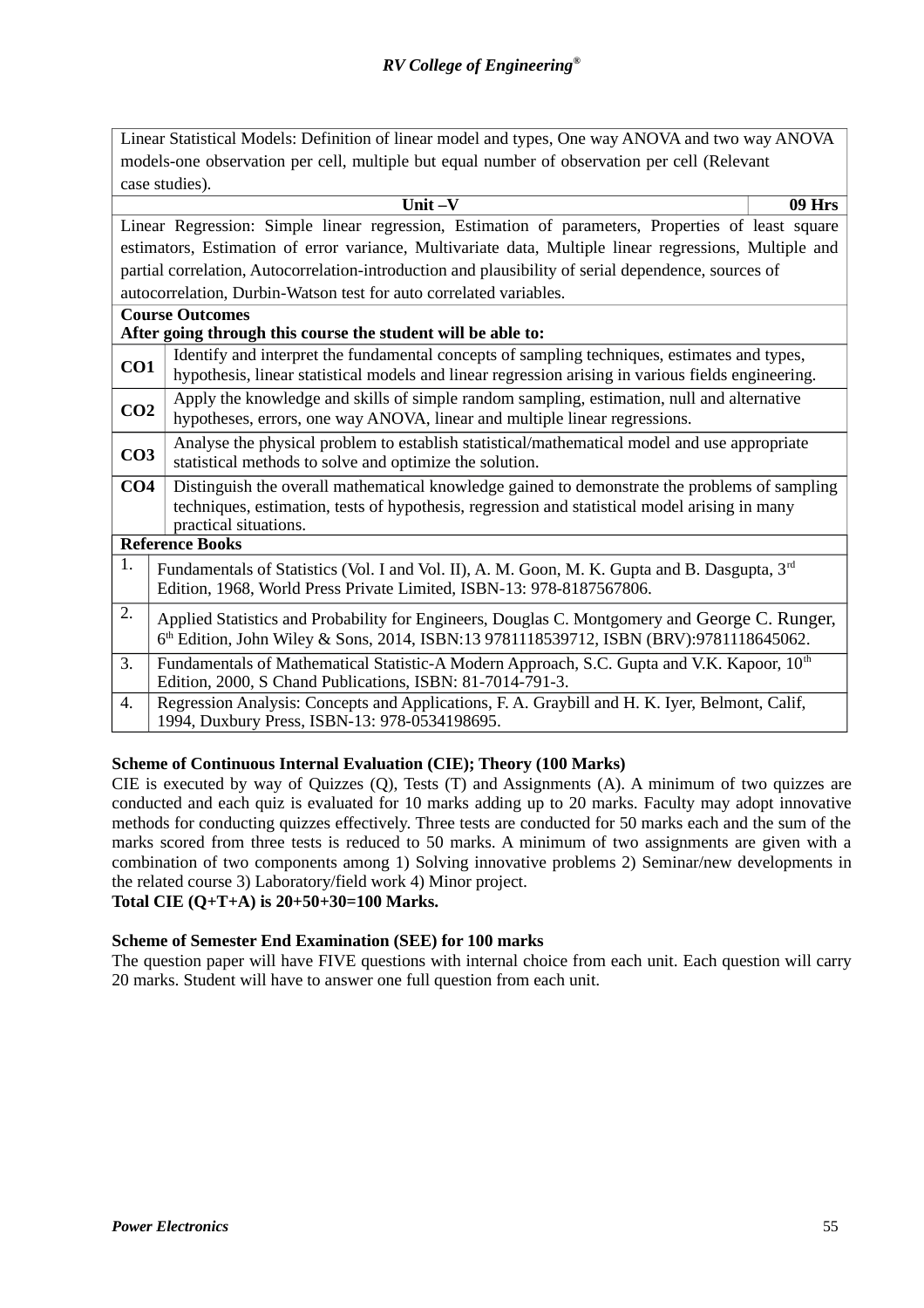*RV College of Engineering®*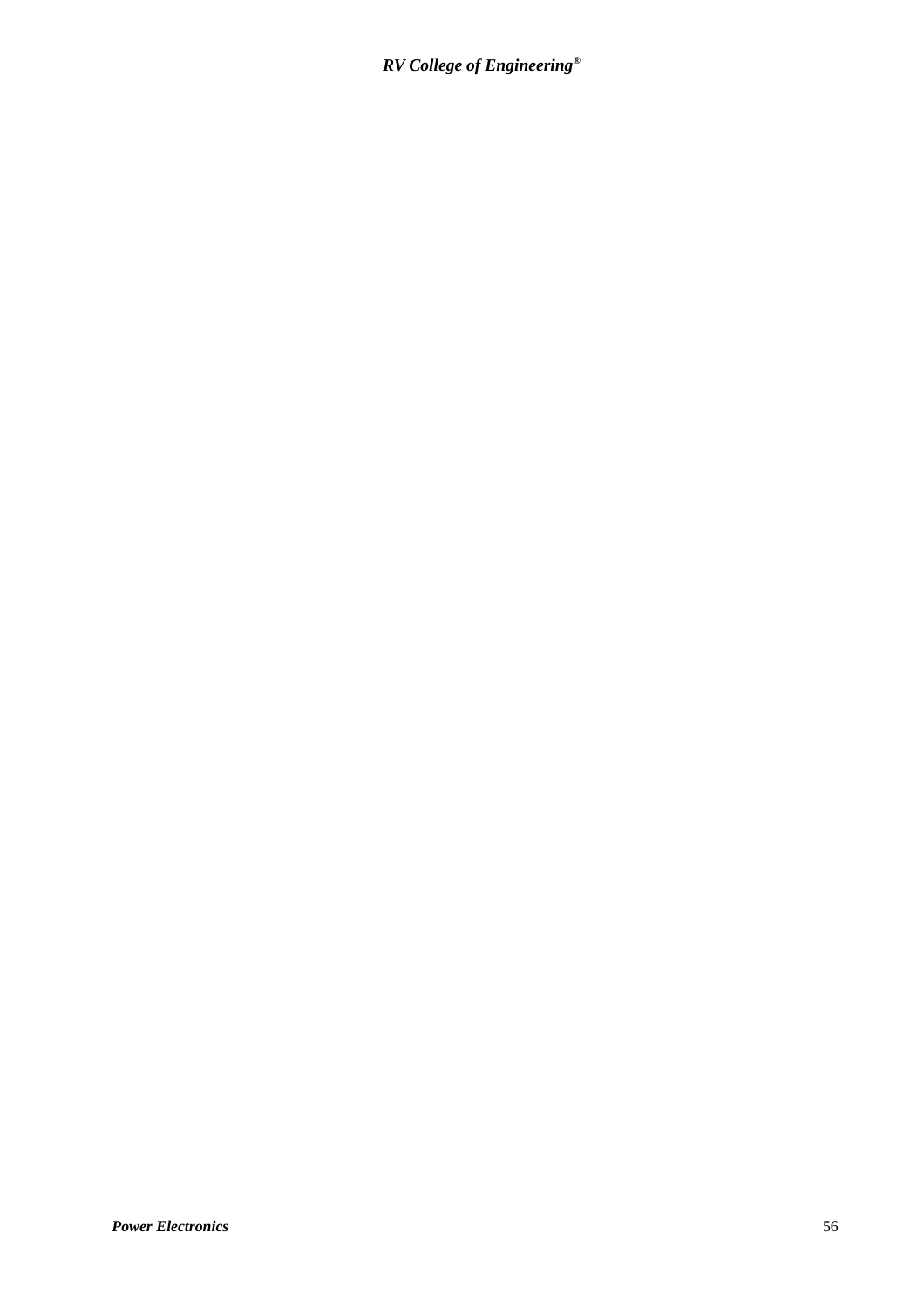# **SYLLABUS FOR SEMESTER III & IV**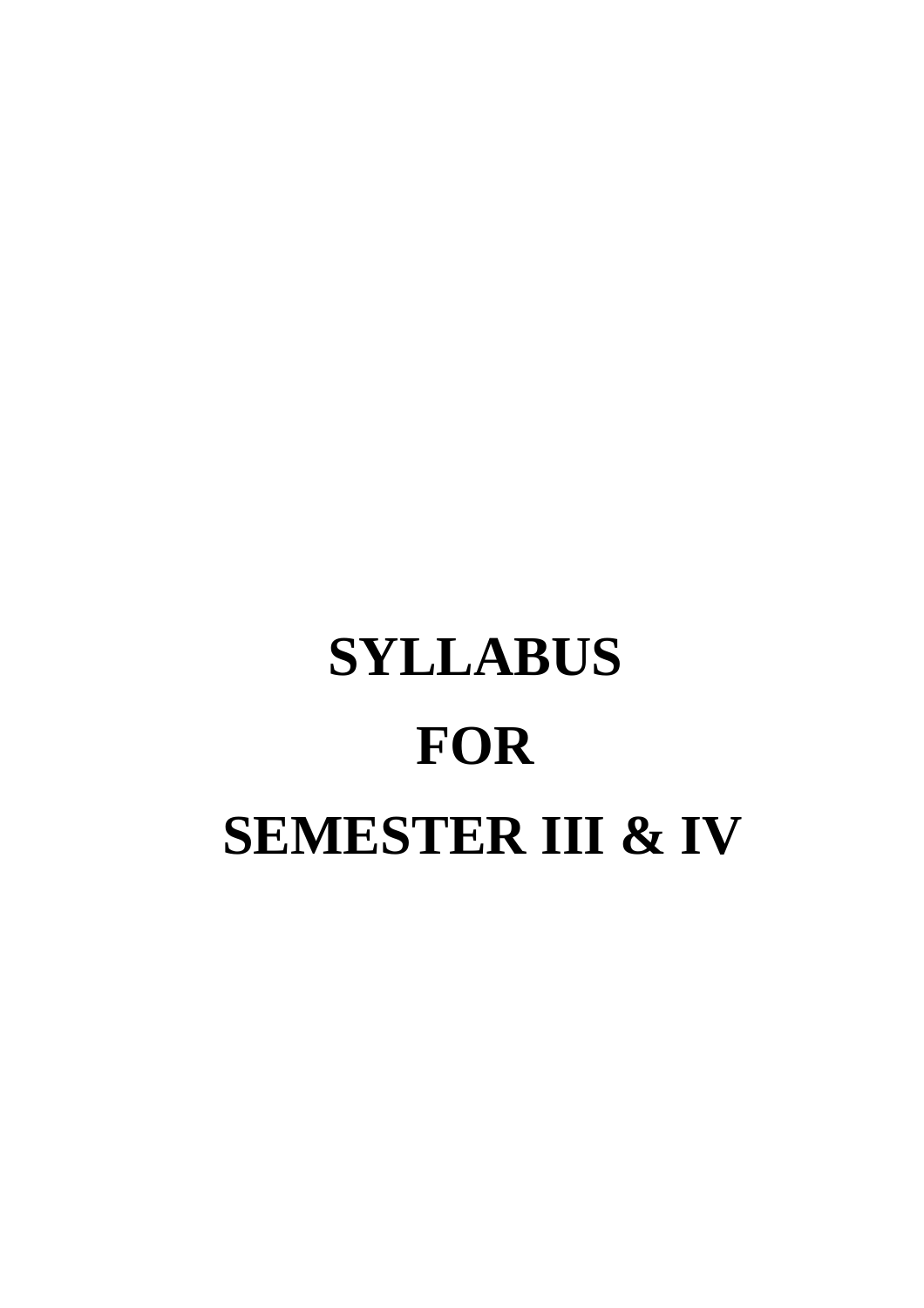|                                                                                                                                                                                                                                                                                                                                                                                                                                                                                                                                                                                                                                                                                                                                                                                                                                                                                                                                                                                                                                                                                                                                                                                                                                                                                                                                                                                                                                                                                                                                                       |                |                | <b>SEMESTER: III</b>                                                                                                                                                           |                     |                                                                                                                                    |            |  |  |  |  |
|-------------------------------------------------------------------------------------------------------------------------------------------------------------------------------------------------------------------------------------------------------------------------------------------------------------------------------------------------------------------------------------------------------------------------------------------------------------------------------------------------------------------------------------------------------------------------------------------------------------------------------------------------------------------------------------------------------------------------------------------------------------------------------------------------------------------------------------------------------------------------------------------------------------------------------------------------------------------------------------------------------------------------------------------------------------------------------------------------------------------------------------------------------------------------------------------------------------------------------------------------------------------------------------------------------------------------------------------------------------------------------------------------------------------------------------------------------------------------------------------------------------------------------------------------------|----------------|----------------|--------------------------------------------------------------------------------------------------------------------------------------------------------------------------------|---------------------|------------------------------------------------------------------------------------------------------------------------------------|------------|--|--|--|--|
|                                                                                                                                                                                                                                                                                                                                                                                                                                                                                                                                                                                                                                                                                                                                                                                                                                                                                                                                                                                                                                                                                                                                                                                                                                                                                                                                                                                                                                                                                                                                                       |                |                | <b>Programmable Logic Controller and SCADA</b><br>(Theory and Practice)                                                                                                        |                     |                                                                                                                                    |            |  |  |  |  |
| <b>Course Code</b>                                                                                                                                                                                                                                                                                                                                                                                                                                                                                                                                                                                                                                                                                                                                                                                                                                                                                                                                                                                                                                                                                                                                                                                                                                                                                                                                                                                                                                                                                                                                    | $\ddot{\cdot}$ | <b>18MPE31</b> |                                                                                                                                                                                | <b>CIE Marks</b>    | $\ddot{\cdot}$                                                                                                                     | $100 + 50$ |  |  |  |  |
| Credits L:T:P                                                                                                                                                                                                                                                                                                                                                                                                                                                                                                                                                                                                                                                                                                                                                                                                                                                                                                                                                                                                                                                                                                                                                                                                                                                                                                                                                                                                                                                                                                                                         | $\ddot{\cdot}$ | 4:0:1          |                                                                                                                                                                                | <b>SEE Marks</b>    | $\ddot{\cdot}$                                                                                                                     | $100 + 50$ |  |  |  |  |
| <b>Hours</b>                                                                                                                                                                                                                                                                                                                                                                                                                                                                                                                                                                                                                                                                                                                                                                                                                                                                                                                                                                                                                                                                                                                                                                                                                                                                                                                                                                                                                                                                                                                                          | :              | 52L+26P        |                                                                                                                                                                                | <b>SEE Duration</b> | $\ddot{\cdot}$                                                                                                                     | $3 + 3Hrs$ |  |  |  |  |
|                                                                                                                                                                                                                                                                                                                                                                                                                                                                                                                                                                                                                                                                                                                                                                                                                                                                                                                                                                                                                                                                                                                                                                                                                                                                                                                                                                                                                                                                                                                                                       |                |                | Unit $-I$                                                                                                                                                                      |                     |                                                                                                                                    | 10Hrs      |  |  |  |  |
| <b>Programmable Logic Controllers An Overview:</b><br>Programmable Logic Controllers , Parts of a PLC , Principles of Operation, Modifying the Operation , PLCs<br>versus Computers, PLC Size and Application.<br><b>PLC Hardware Components:</b><br>The I/O Section, Discrete, Analog and Special I/O Modules, Typical Discrete and Analog I/O Module                                                                                                                                                                                                                                                                                                                                                                                                                                                                                                                                                                                                                                                                                                                                                                                                                                                                                                                                                                                                                                                                                                                                                                                                |                |                |                                                                                                                                                                                |                     |                                                                                                                                    |            |  |  |  |  |
|                                                                                                                                                                                                                                                                                                                                                                                                                                                                                                                                                                                                                                                                                                                                                                                                                                                                                                                                                                                                                                                                                                                                                                                                                                                                                                                                                                                                                                                                                                                                                       |                |                | Specifications, The Central Processing Unit(CPU), Memory Design, Memory Types, Programming Terminal<br>Devices, Recording and Retrieving Data, Human Machine Interfaces (HMIs) |                     |                                                                                                                                    |            |  |  |  |  |
|                                                                                                                                                                                                                                                                                                                                                                                                                                                                                                                                                                                                                                                                                                                                                                                                                                                                                                                                                                                                                                                                                                                                                                                                                                                                                                                                                                                                                                                                                                                                                       |                |                | $Unit - II$                                                                                                                                                                    |                     |                                                                                                                                    | 10Hrs      |  |  |  |  |
|                                                                                                                                                                                                                                                                                                                                                                                                                                                                                                                                                                                                                                                                                                                                                                                                                                                                                                                                                                                                                                                                                                                                                                                                                                                                                                                                                                                                                                                                                                                                                       |                |                |                                                                                                                                                                                |                     |                                                                                                                                    |            |  |  |  |  |
| <b>Fundamentals of Logic:</b><br>The Binary Concept , AND, OR, NOT and XOR Function, Boolean Algebra, Developing Logic Gate<br>circuits, from Boolean Expressions, Producing the Boolean Equation for a Given Logic Gate Circuit,<br>Hardwired Logic versus Programmed Logic, Programming Word Level Logic Instructions,<br><b>Basics of PLC Programming:</b><br>Processor Memory Organization, Program Files, Data Files, Program Scan, PLC Programming<br>Instructions, Instruction<br>Languages, Relay-Type<br>Addressing, Branch<br>Instructions, Internal<br>Relay<br>Instructions, Programming Examine If Closed and Examine If Open Instructions, Entering the Ladder<br>Diagram, Modes of Operation.<br>Unit-III<br>12Hrs<br><b>Developing Fundamental PLC Wiring Diagrams and Ladder Logic Programs:</b><br>Electromagnetic Control Relays, Contactors, Motor Starters, Manually Operated Switches, Mechanically<br>Operated Switches, Output Control Devices, Seal-In Circuits, Latching Relays, Converting Relay Schematics<br>into PLC, Ladder Programs, Writing a Ladder Logic Program, Directly from a Narrative Description<br><b>Programming Timers:</b><br>Mechanical Timing Relays, Timer Instructions, On-Delay Timer Instruction, Off-Delay Timer Instruction,<br>Retentive Timer, Cascading Timers.<br><b>Interfacing with different sensors:</b><br>Proximity sensors Inductive, capacitive sensors, Photoelectric Sensors and Switches, Encoders,<br>Temperature sensors, position and displacement sensors, pressure sensors. |                |                |                                                                                                                                                                                |                     |                                                                                                                                    |            |  |  |  |  |
|                                                                                                                                                                                                                                                                                                                                                                                                                                                                                                                                                                                                                                                                                                                                                                                                                                                                                                                                                                                                                                                                                                                                                                                                                                                                                                                                                                                                                                                                                                                                                       |                |                |                                                                                                                                                                                |                     |                                                                                                                                    |            |  |  |  |  |
| $Unit - IV$<br>10Hrs<br><b>Programming Counters:</b><br>Counter Instructions, Up-Counter, One-Shot Instruction, Down-Counter, Cascading Counters, Incremental<br>Encoder-Counter, Applications, Combining Counter and Timer Functions<br><b>Program Control Instructions:</b><br>Master Control Reset Instruction, Jump Instruction, Subroutine Functions, Immediate Input and Immediate<br>Output Instructions, Forcing External I/O Addresses, Safety Circuitry, Selectable Timed Interrupt, Fault<br>Routine, Temporary End Instruction, Suspend instruction.<br><b>Data Manipulation Instructions:</b><br>Data Manipulation, Data Transfer Operations, Data Compare Instructions, Data Manipulation<br>Programs Closed-Loop Control, Math Instructions, Addition Instruction, Subtraction Instruction,<br>Multiplication Instruction Division Instruction.                                                                                                                                                                                                                                                                                                                                                                                                                                                                                                                                                                                                                                                                                        |                |                |                                                                                                                                                                                |                     |                                                                                                                                    |            |  |  |  |  |
|                                                                                                                                                                                                                                                                                                                                                                                                                                                                                                                                                                                                                                                                                                                                                                                                                                                                                                                                                                                                                                                                                                                                                                                                                                                                                                                                                                                                                                                                                                                                                       |                |                | $Unit - V$                                                                                                                                                                     |                     |                                                                                                                                    | 10Hrs      |  |  |  |  |
|                                                                                                                                                                                                                                                                                                                                                                                                                                                                                                                                                                                                                                                                                                                                                                                                                                                                                                                                                                                                                                                                                                                                                                                                                                                                                                                                                                                                                                                                                                                                                       |                |                |                                                                                                                                                                                |                     | <b>SCADA System:</b><br>History of Critical Infrastructure Directives, SCADA System Evolution, Definitions and Basic Architecture, |            |  |  |  |  |

I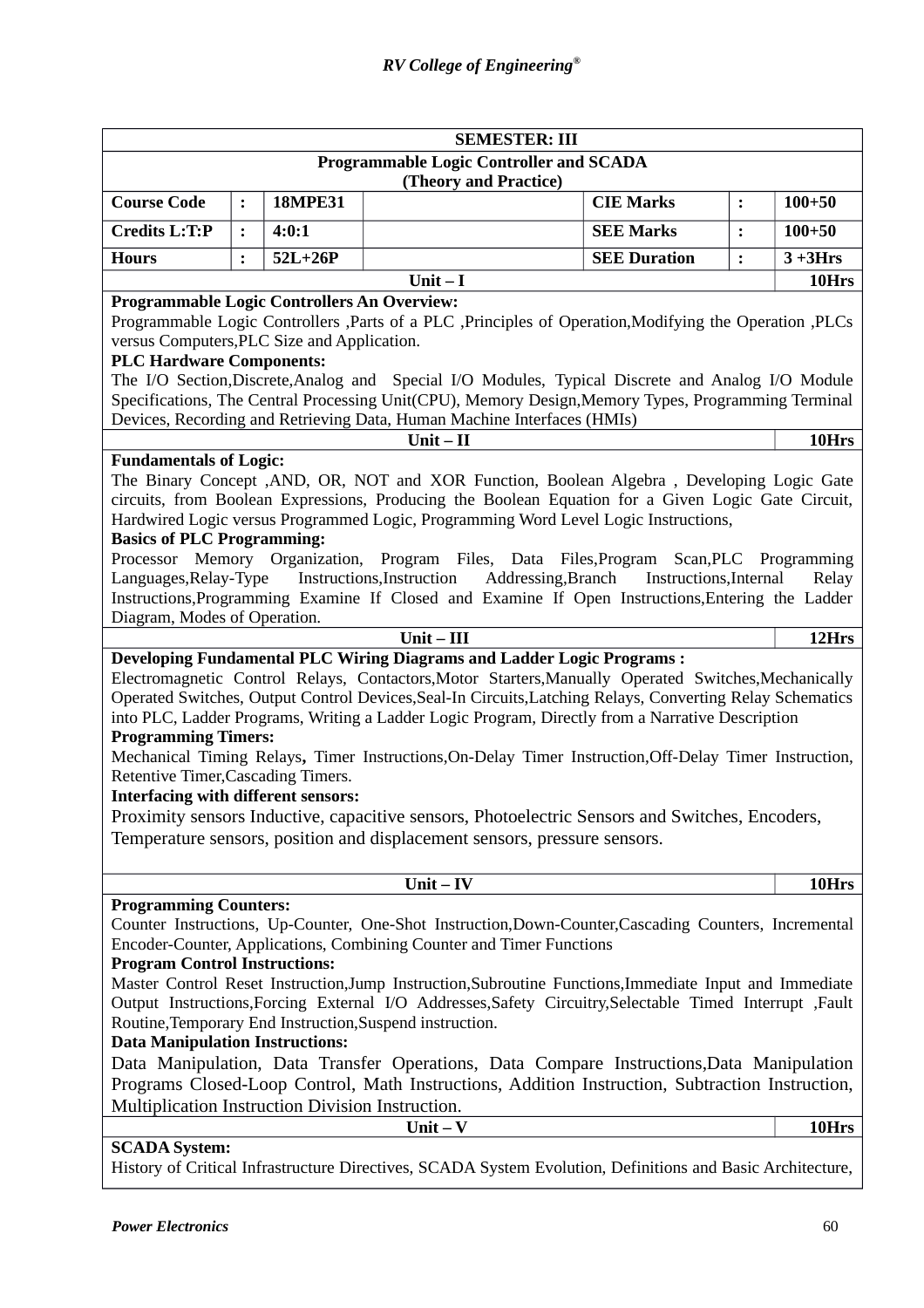SCADA Evolution, SCADA Definition, SCADA System Architecture, SCADA Applications, Redundancy as a Component of SCADA Security, SCADA System Desirable Properties.

#### **SCADA Systems and its application:**

Employment of SCADA Systems for various applications. (The Basic Refining Process, Nuclear Power Generation, The Boiling Water Reactor, The Pressurized Water Reactor, Conventional Electric Power Generation, Water Purification System , Crane Control)

#### **SCADA Protocols:**

Evolution of SCADA Protocols, Overview of the OSI Model, TCP/IP Model. MODBUS Model, DNP3 Protocol, UCA 2.0 and IEC61850 Standards, Controller Area Network, Device Net, Control Net , Ethernet/IP, Profibus

#### **UNIT VI Lab Component 2 Hrs / Week**

# **PLC & AUTOMATION LAB**

#### **Lab Component**

- 1. Simulation and verification of operation of relays, switches and pushbuttons using PLC(Usage of Digital I/o Modules)
- 2. PLC Program on concept of latching and interlocking
- 3. Interfacing of different Proximity sensors like Capacitive, inductive and infrared sensors to PLC.
- 4. Speed control of dc motor using PLC(Usage of Analog I/O Modules)
- 5. Programs on Timers and Counters.
- 6. Simulation and verification of Starting of Three Phase induction Motors Via Star-Delta Starter.
- 7. Verification of pneumatic applications using PLC.
- 8. Speed control of ac servo motor using programmable logic controller.
- 9. PLC program on Tank filling device simulator(Using Universal Simulator)
- 10. PLC program on Selective band switch (Using Universal Simulator)
- 11. Experiments on HMI or SCADA
- 12. Open Ended Experiment (to be Designed Executed by Students)

#### **Course Outcomes**

#### **After successful completion of this course the student will be able to:**

- CO1: Understand the basic concepts of PLC and SCADA systems.
- CO2: Assess the control needs of a process industry and evaluate various options of using PLC or SCADA

CO3: Design and program the PLC to meet a specified control objective

CO4: Build a complete control system through integration of sensor with PLC

# **Reference Books**

|                  | Programmable Logic Controllers, Frank D. Petruzella, 4 <sup>th</sup> Edition, 2010 McGraw-Hill Publisher,<br>ISBN 13: 9780073510880                                                                      |
|------------------|----------------------------------------------------------------------------------------------------------------------------------------------------------------------------------------------------------|
| 2.               | Securing SCADA System, Ronald L. Krutz, 1 <sup>st</sup> Edition, 2015, Wiley Publications, ISBN-<br>10: 9788126557349.                                                                                   |
| 3.               | Programmable Logic Controllers, W.Bolton, 4 <sup>th</sup> Edition, 2006, Elsevier ISBN-13: 978-0-7506-8112-<br>4                                                                                         |
| $\overline{4}$ . | Programmable Logic Controllers: Programming Methods and Applications, John R.<br>Hackworth and Frederick D. Hackworth Jr., 1 <sup>st</sup> Edition, 2004, Pearson/Prentice Hall, ISBN-<br>9780130607188. |

**Scheme of Continuous Internal Evaluation (CIE); Theory (100 Marks)**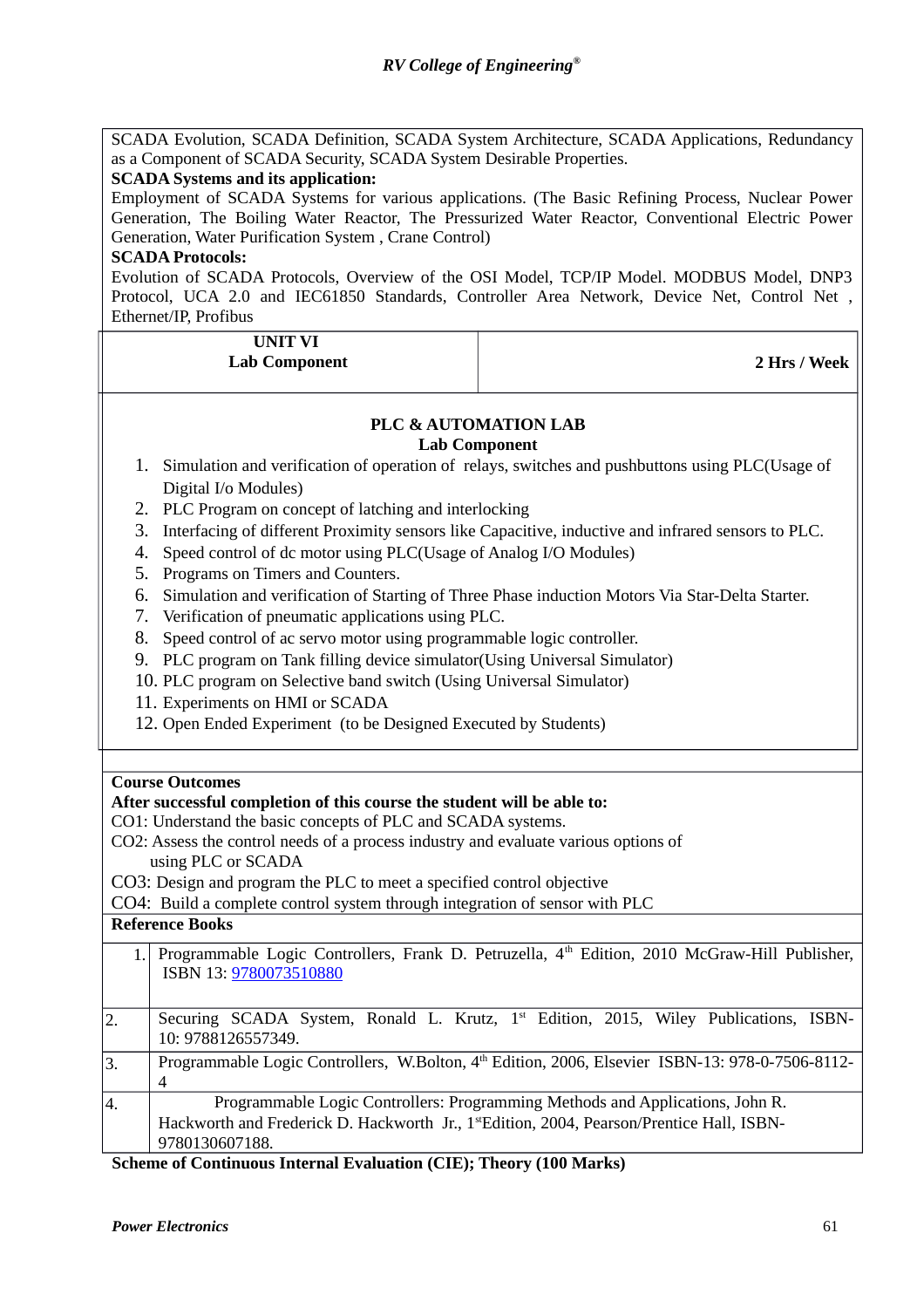CIE is executed by way of Quizzes (Q), Tests (T) and Assignments (A). A minimum of two quizzes are conducted and each quiz is evaluated for 10 marks adding up to 20 marks. Faculty may adopt innovative methods for conducting quizzes effectively. Three tests are conducted for 50 marks each and the sum of the marks scored from three tests is reduced to 50 marks. A minimum of two assignments are given with a combination of two components among 1) Solving innovative problems 2) Seminar/new developments in the related course 3) Laboratory/field work 4) Minor project.

#### **Total CIE(Q+T+A) is 20+50+30=100 Marks.**

#### **Scheme of Continuous Internal Evaluation (CIE); Practical (50 Marks)**

The Laboratory session is held every week as per the time table and the performance of the student is evaluated in every session. The average of marks over number of weeks is considered for 30 marks. At the end of the SEMESTER a test is conducted for 10 marks. The students are encouraged to implement additional innovative experiments in the lab and are rewarded for 10 marks. Total marks for the laboratory is 50.

#### **Scheme of SEMESTER End Examination (SEE) for 100 marks:**

The question paper will have FIVE questions with internal choice from each unit. Each question will carry 20 marks. Student will have to answer one full question from each unit.

#### **Scheme of SEMESTER End Examination (SEE); Practical (50 Marks)**

SEE for the practical courses will be based on experiment conduction with proper results, is evaluated for 40 marks and Viva is for 10 marks. Total SEE for laboratory is 50 marks.

#### **SEMESTER End Evaluation (SEE): Total marks: 100+50=150**

#### **Theory (100 Marks) + Practical (50 Marks) =Total Marks (150)**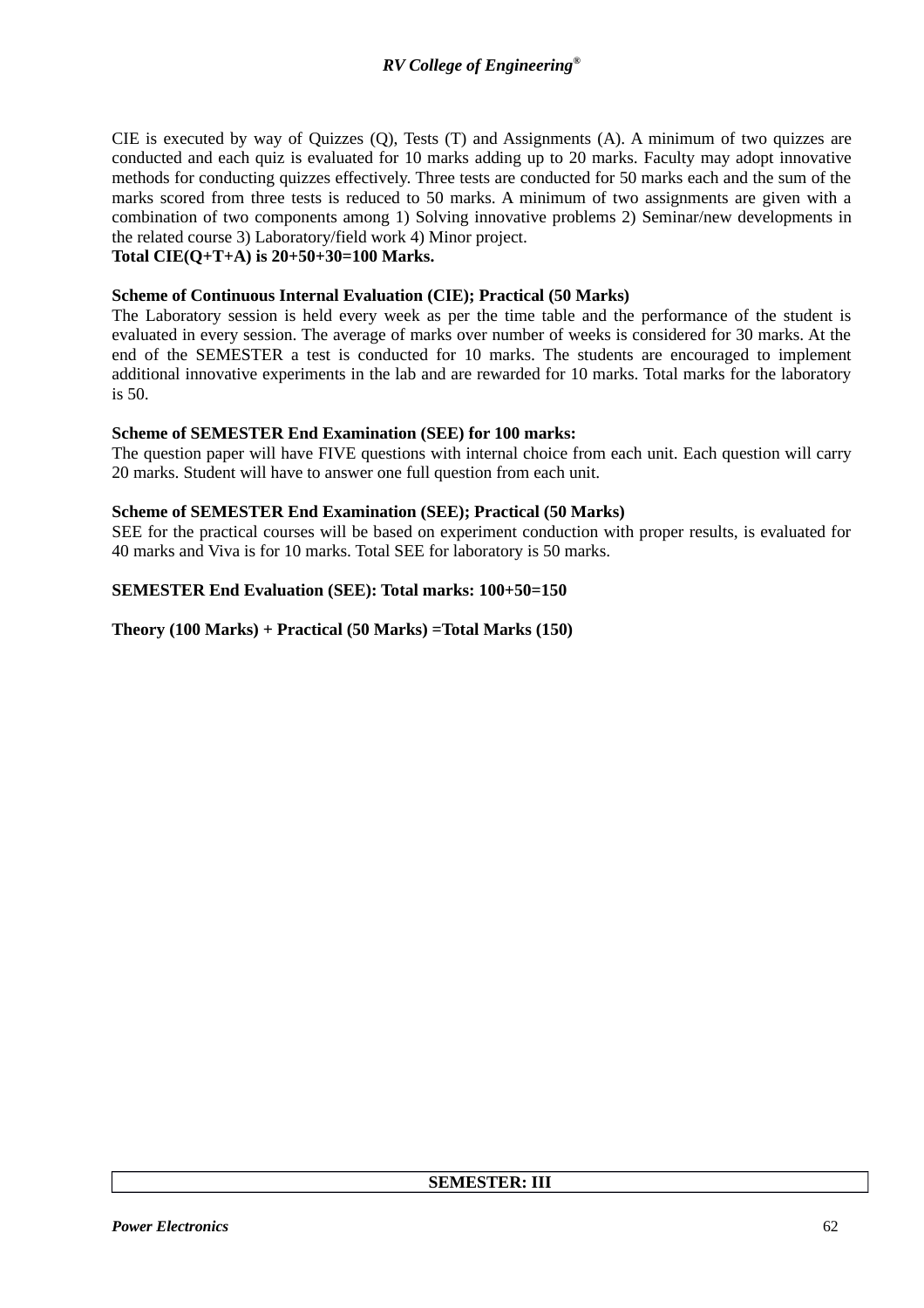| <b>INTERNSHIP</b>                                                                                        |                                                                                                               |                                                                                                      |  |                     |                |       |  |  |
|----------------------------------------------------------------------------------------------------------|---------------------------------------------------------------------------------------------------------------|------------------------------------------------------------------------------------------------------|--|---------------------|----------------|-------|--|--|
| <b>Course Code</b>                                                                                       | $\ddot{\cdot}$                                                                                                | <b>18MPE32</b>                                                                                       |  | <b>CIE Marks</b>    | :              | 100   |  |  |
| <b>Credits L:T:P</b>                                                                                     | $\ddot{\cdot}$                                                                                                | 0:0:5                                                                                                |  | <b>SEE Marks</b>    | $\ddot{\cdot}$ | 100   |  |  |
| Hours/week                                                                                               | $\ddot{\cdot}$                                                                                                | 10                                                                                                   |  | <b>SEE Duration</b> | $\ddot{\cdot}$ | 3 Hrs |  |  |
| <b>GUIDELINES</b>                                                                                        |                                                                                                               |                                                                                                      |  |                     |                |       |  |  |
| 1)                                                                                                       |                                                                                                               | The duration of the internship shall be for a period of 8 weeks on full time basis after II SEMESTER |  |                     |                |       |  |  |
|                                                                                                          | final exams and before the commencement of III SEMESTER.                                                      |                                                                                                      |  |                     |                |       |  |  |
| 2)                                                                                                       | The student must submit letters from the industry clearly specifying his / her name and the duration of       |                                                                                                      |  |                     |                |       |  |  |
|                                                                                                          | the internship on the company letter head with authorized signature.                                          |                                                                                                      |  |                     |                |       |  |  |
| 3)                                                                                                       | Internship must be related to the field of specialization of the respective PG programme in which the         |                                                                                                      |  |                     |                |       |  |  |
|                                                                                                          | student has enrolled.                                                                                         |                                                                                                      |  |                     |                |       |  |  |
| 4)                                                                                                       | Students undergoing internship training are advised to report their progress and submit periodic              |                                                                                                      |  |                     |                |       |  |  |
|                                                                                                          | progress reports to their respective guides.                                                                  |                                                                                                      |  |                     |                |       |  |  |
| 5)                                                                                                       | Students have to present the internship activities carried out to the departmental committee and only         |                                                                                                      |  |                     |                |       |  |  |
|                                                                                                          | upon approval by the committee, the student can proceed to prepare and submit the hard copy of the            |                                                                                                      |  |                     |                |       |  |  |
| final internship report. However, interim or periodic reports as required by the industry / organization |                                                                                                               |                                                                                                      |  |                     |                |       |  |  |
|                                                                                                          | can be submitted as per the format acceptable to the respective industry /organizations.                      |                                                                                                      |  |                     |                |       |  |  |
|                                                                                                          | The reports shall be printed on A4 size with 1.5 spacing and Times New Roman with font size 12,<br>6)         |                                                                                                      |  |                     |                |       |  |  |
|                                                                                                          | outer cover of the report (wrapper) has to be Ivory color for PG circuit Programs and Light Blue for          |                                                                                                      |  |                     |                |       |  |  |
| Non-Circuit Programs.                                                                                    |                                                                                                               |                                                                                                      |  |                     |                |       |  |  |
| The broad format of the internship final report shall be as follows<br>7)                                |                                                                                                               |                                                                                                      |  |                     |                |       |  |  |
| Cover Page<br>٠                                                                                          |                                                                                                               |                                                                                                      |  |                     |                |       |  |  |
| Certificate from College<br>٠                                                                            |                                                                                                               |                                                                                                      |  |                     |                |       |  |  |
| Certificate from Industry / Organization<br>٠                                                            |                                                                                                               |                                                                                                      |  |                     |                |       |  |  |
| Acknowledgement<br>$\bullet$                                                                             |                                                                                                               |                                                                                                      |  |                     |                |       |  |  |
| Synopsis<br>$\bullet$                                                                                    |                                                                                                               |                                                                                                      |  |                     |                |       |  |  |
|                                                                                                          | <b>Table of Contents</b><br>$\bullet$                                                                         |                                                                                                      |  |                     |                |       |  |  |
|                                                                                                          | Chapter 1 - Profile of the Organization : Organizational structure, Products, Services, Business<br>$\bullet$ |                                                                                                      |  |                     |                |       |  |  |
|                                                                                                          |                                                                                                               | Partners, Financials, Manpower, Societal Concerns, Professional Practices,                           |  |                     |                |       |  |  |
|                                                                                                          |                                                                                                               | Chapter 2 - Activities of the Department                                                             |  |                     |                |       |  |  |
|                                                                                                          | Chapter 3 - Tasks Performed : summaries the tasks performed during 8 week period<br>$\bullet$                 |                                                                                                      |  |                     |                |       |  |  |
|                                                                                                          | Chapter 4 – Reflections : Highlight specific technical and soft skills that you acquired during<br>$\bullet$  |                                                                                                      |  |                     |                |       |  |  |
|                                                                                                          | internship                                                                                                    |                                                                                                      |  |                     |                |       |  |  |
| References & Annexure                                                                                    |                                                                                                               |                                                                                                      |  |                     |                |       |  |  |
| <b>Course Outcomes</b>                                                                                   | After going through the internship the student will be able to:                                               |                                                                                                      |  |                     |                |       |  |  |

- CO1: Apply engineering and management principles
- CO2: Analyse real-time problems and suggest alternate solutions
- CO3: Communicate effectively and work in teams
- CO4: Imbibe the practice of professional ethics and need for lifelong learning.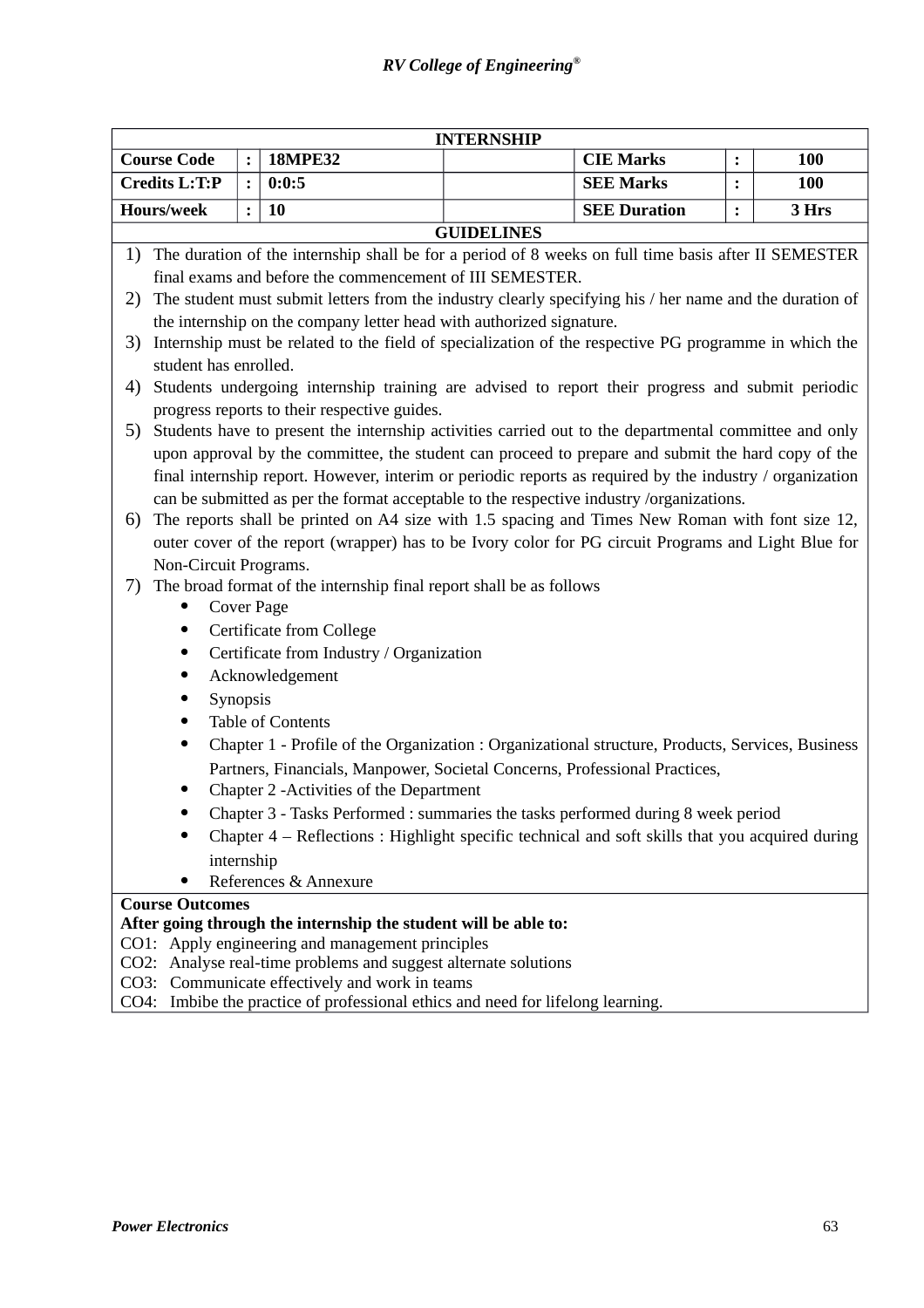#### **Scheme of Continuous Internal Evaluation (CIE):**

The evaluation committee shall consist of Guide, Professor/Associate Professor and Assistant Professor. The committee shall assess the presentation and the progress reports in two reviews.

The evaluation criteria shall be as per the rubrics given below:

| <b>Reviews</b> | <b>Activity</b>                                                                                                                                  | Weightage |
|----------------|--------------------------------------------------------------------------------------------------------------------------------------------------|-----------|
| Review-I       | Explanation of the application of engineering knowledge in industries,<br>ability to comprehend the functioning of the organization/departments, | 45%       |
| Review-II      | and<br>environment<br>Importance of resource<br>management,                                                                                      |           |
|                | sustainabilitypresentation skills and report writing                                                                                             | 55%       |

#### **Scheme for SEMESTER End Evaluation (SEE):**

The SEE examination shall be conducted by an external examiner (domain expert) and aninternal examiner. Evaluation shall be done in batches, not exceeding 6 students per batch.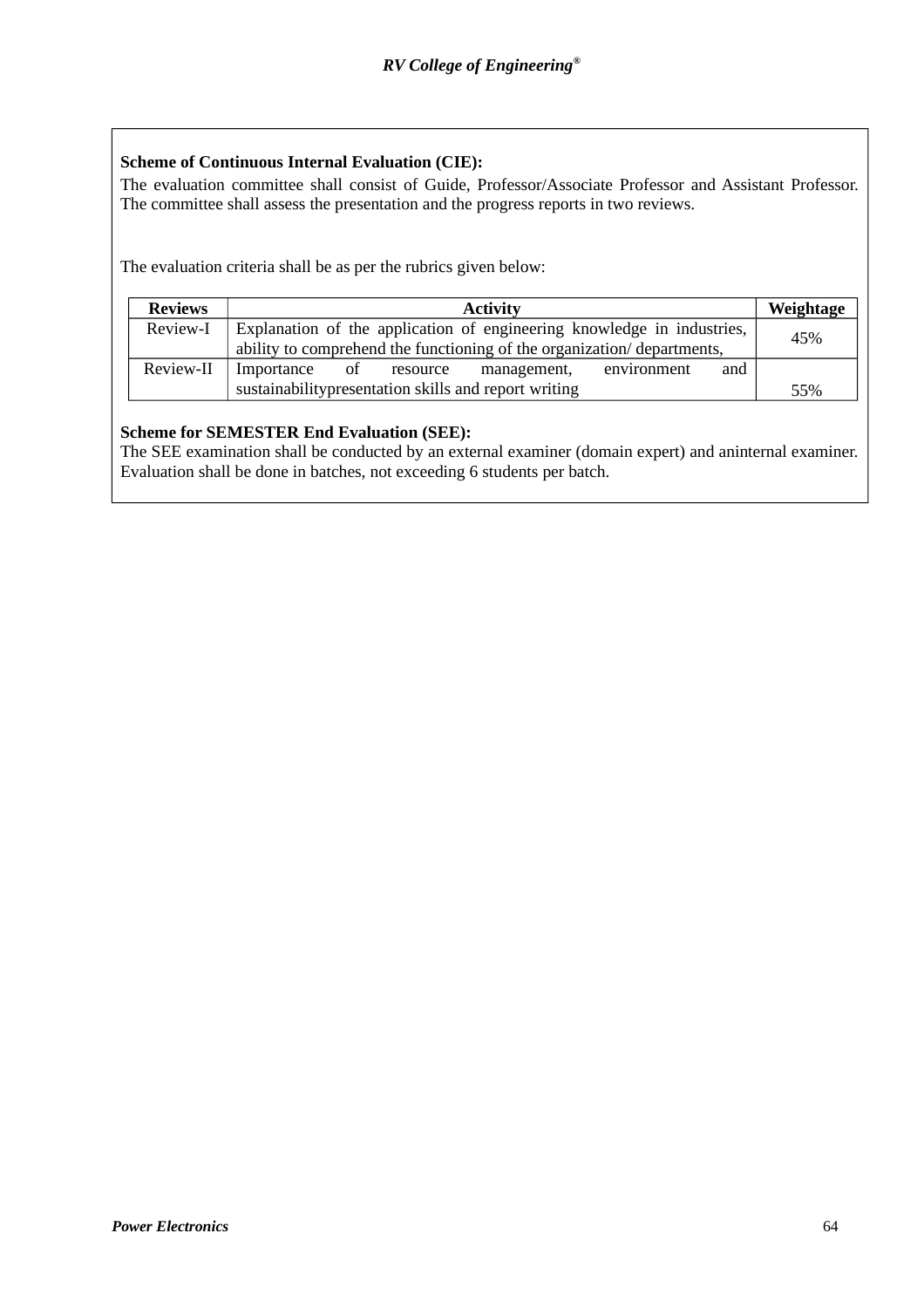| <b>SEMESTER: III</b>                                                                                                                                                                                                                                                                                                                                                                                                                                                                                                                                                                                                                                                                                                                                                                                                                                                                                                                                                                                              |                                                                               |                |       |                   |                     |                |       |  |  |  |
|-------------------------------------------------------------------------------------------------------------------------------------------------------------------------------------------------------------------------------------------------------------------------------------------------------------------------------------------------------------------------------------------------------------------------------------------------------------------------------------------------------------------------------------------------------------------------------------------------------------------------------------------------------------------------------------------------------------------------------------------------------------------------------------------------------------------------------------------------------------------------------------------------------------------------------------------------------------------------------------------------------------------|-------------------------------------------------------------------------------|----------------|-------|-------------------|---------------------|----------------|-------|--|--|--|
| <b>MAJOR PROJECT: PHASE-I</b>                                                                                                                                                                                                                                                                                                                                                                                                                                                                                                                                                                                                                                                                                                                                                                                                                                                                                                                                                                                     |                                                                               |                |       |                   |                     |                |       |  |  |  |
| <b>Course Code</b>                                                                                                                                                                                                                                                                                                                                                                                                                                                                                                                                                                                                                                                                                                                                                                                                                                                                                                                                                                                                | <b>18MPE33</b><br><b>CIE Marks</b><br>100<br>$\ddot{\cdot}$<br>$\ddot{\cdot}$ |                |       |                   |                     |                |       |  |  |  |
| Credits L:T:P                                                                                                                                                                                                                                                                                                                                                                                                                                                                                                                                                                                                                                                                                                                                                                                                                                                                                                                                                                                                     |                                                                               | $\ddot{\cdot}$ | 0:0:5 |                   | <b>SEE Marks</b>    | $\ddot{\cdot}$ | 100   |  |  |  |
| Hours/week                                                                                                                                                                                                                                                                                                                                                                                                                                                                                                                                                                                                                                                                                                                                                                                                                                                                                                                                                                                                        |                                                                               | $\bullet$      | 10    |                   | <b>SEE Duration</b> | ٠              | 3 Hrs |  |  |  |
|                                                                                                                                                                                                                                                                                                                                                                                                                                                                                                                                                                                                                                                                                                                                                                                                                                                                                                                                                                                                                   |                                                                               |                |       | <b>GUIDELINES</b> |                     |                |       |  |  |  |
| 1. The Major Project work comprises of Phase-I and Phase-II. Phase-I is to be carried out in third<br>semester and Phase-II in fourth semester.<br>2. The total duration of the Major project Phase-I shall be for 16 weeks.<br>3. Major project shall be carried out on individual student basis in his/her respective PG programme<br>specialization. Interdisciplinary projects are also considered.<br>4. The allocation of the guides shall be preferably in accordance with the expertise of the faculty.<br>5. The project may be carried out on-campus/industry/organization with prior approval from Internal<br>Guide, Associate Dean and Head of the Department.<br>6. Students have to complete Major Project Phase-I before starting Major Project Phase-II.<br>7. The reports shall be printed on A4 size with 1.5 spacing and Times New Roman with font size 12,<br>outer cover of the report (wrapper) has to be Ivory colour for PG circuit Programs and Light Blue<br>for Non-Circuit Programs. |                                                                               |                |       |                   |                     |                |       |  |  |  |
| <b>Course Outcomes</b>                                                                                                                                                                                                                                                                                                                                                                                                                                                                                                                                                                                                                                                                                                                                                                                                                                                                                                                                                                                            |                                                                               |                |       |                   |                     |                |       |  |  |  |
| After going through this course the students will be able to:<br><b>CO1:</b> Conceptualize, design and implement solutions for specific problems.<br>Communicate the solutions through presentations and technical reports.<br>CO2:<br>Apply project and resource managements skills, professional ethics, societal concerns<br>CO3:<br>Synthesize self-learning, sustainable solutions and demonstrate life-long learning<br>CO4:                                                                                                                                                                                                                                                                                                                                                                                                                                                                                                                                                                                |                                                                               |                |       |                   |                     |                |       |  |  |  |

# **Scheme of Continuous Internal Examination (CIE)**

Evaluation shall be carried out in tworeviews. The evaluation committee shall consist of Guide, Professor/Associate Professor and Assistant Professor.

**Reviews Activity Activity Weightage** Review-I Selection of the topic, Literature Survey, Problem Formulationand 15% Review-II Methodology and Report writing 55%

The evaluation criteria shall be as per the rubrics given below:

## **Scheme for SEMESTER End Evaluation (SEE):**

Major Project Phase-I evaluation shall be done by an external examiner (domain expert) and respective guide as per the schedule. Maximum of four candidates per batch shall be allowed to take examination. The batches are to be formed based on specific domain of work.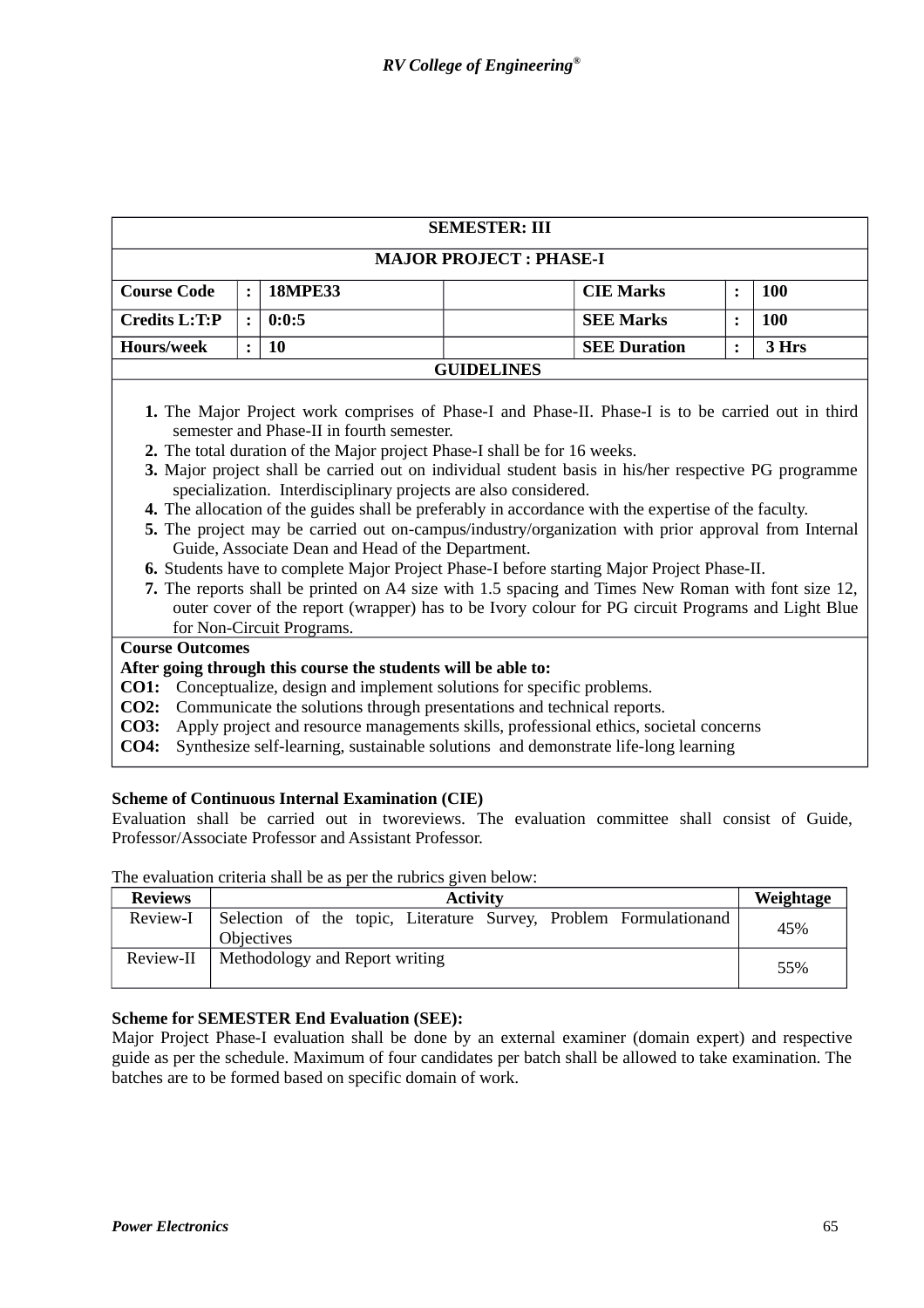| <b>SEMESTER: III</b>                                                                                                                                                                                       |  |                            |                     |                |       |  |  |  |  |
|------------------------------------------------------------------------------------------------------------------------------------------------------------------------------------------------------------|--|----------------------------|---------------------|----------------|-------|--|--|--|--|
| DIGITAL SYSTEM DESIGN                                                                                                                                                                                      |  |                            |                     |                |       |  |  |  |  |
|                                                                                                                                                                                                            |  | (Professional Elective-E1) |                     |                |       |  |  |  |  |
| <b>Course Code</b><br><b>18MPE3E1</b><br>:                                                                                                                                                                 |  |                            | <b>CIE Marks</b>    | $\ddot{\cdot}$ | 100   |  |  |  |  |
| Credits L:T:P<br>4:0:0<br>:                                                                                                                                                                                |  |                            | <b>SEE Marks</b>    | $\ddot{\cdot}$ | 100   |  |  |  |  |
| <b>Hours</b><br>52L<br>:                                                                                                                                                                                   |  |                            | <b>SEE Duration</b> | $\ddot{\cdot}$ | 3 Hrs |  |  |  |  |
|                                                                                                                                                                                                            |  | Unit $-I$                  |                     |                | 10Hrs |  |  |  |  |
| Review of Digital Logic Design Fundamentals: Development and evolution digital devices, design and                                                                                                         |  |                            |                     |                |       |  |  |  |  |
| verification tools. Abstraction levels of digital system design. Designing of combinational circuits.                                                                                                      |  |                            |                     |                |       |  |  |  |  |
| Design of sequential circuits- Finite State machine; mealy and moore machines. Sequential packages; .                                                                                                      |  |                            |                     |                |       |  |  |  |  |
|                                                                                                                                                                                                            |  | $Unit - II$                |                     |                | 10Hrs |  |  |  |  |
| Design Development flow: Overview of PLDs and EDA Software: Introduction of PLDs, general                                                                                                                  |  |                            |                     |                |       |  |  |  |  |
| FPGAs devices, Overview of the hardware platform, EDA Tools: Integrated software Environment,                                                                                                              |  |                            |                     |                |       |  |  |  |  |
| creation of design project and HDL codes, test-bench and perform the RTL simulation, RTL Design with                                                                                                       |  |                            |                     |                |       |  |  |  |  |
| HDLs: Combinational circuits design and verification, regular sequential circuits and components, Finite<br>state machine(FSM), Finite State Machine with Datapath (FSMD) code development of FSMD- design |  |                            |                     |                |       |  |  |  |  |
| examples, CPU design, Algorithmic state machine charts (ASM), code conversion of ASM                                                                                                                       |  |                            |                     |                |       |  |  |  |  |
|                                                                                                                                                                                                            |  | Unit-III                   |                     |                | 12Hrs |  |  |  |  |
| Input / Output Modules: UART: Introduction, UART receiving subsystem, Oversampling procedure,                                                                                                              |  |                            |                     |                |       |  |  |  |  |
| Baud rate generator, UART receiver, Interface circuit, UART transmitting subsystem, Overall UART                                                                                                           |  |                            |                     |                |       |  |  |  |  |
| system, Complete UART core, example circuits. PS2: Introduction, PS2 receiving subsystem, Device-to-                                                                                                       |  |                            |                     |                |       |  |  |  |  |
| host communication protocol, Design and code, PS2 keyboard scan code, example circuits. External                                                                                                           |  |                            |                     |                |       |  |  |  |  |
| SRAM: Introduction, Specification of SRAM, Architectural Block diagram, Timing parameters, Timing                                                                                                          |  |                            |                     |                |       |  |  |  |  |
| requirement, Design ASMD chart, Timing analysis                                                                                                                                                            |  |                            |                     |                |       |  |  |  |  |
|                                                                                                                                                                                                            |  | Unit $-$ IV                |                     |                | 10Hrs |  |  |  |  |
| Customized Hardware and Software: Special-purpose FSMD, general-purpose microcontroller,                                                                                                                   |  |                            |                     |                |       |  |  |  |  |
| embedded microcontrollers. Xilinx'sPico Blaze Overview: Overview of Pico Blaze, Internal Architecture,                                                                                                     |  |                            |                     |                |       |  |  |  |  |
| Development flow, Instruction set, Programming model, Instruction format, Interfacing, Interrupt                                                                                                           |  |                            |                     |                |       |  |  |  |  |
| handling, KCPSM3 directives Pico Blaze Assembly Code Development: Development tools- Xilinx's                                                                                                              |  |                            |                     |                |       |  |  |  |  |
| KCPSM3 and PBlazeIDE - Assembler directives, useful code constructs, control structure, subroutine                                                                                                         |  |                            |                     |                |       |  |  |  |  |
| development, example programme and their verification through PBlaze IDE                                                                                                                                   |  |                            |                     |                |       |  |  |  |  |
|                                                                                                                                                                                                            |  | $Unit - V$                 |                     |                | 10Hrs |  |  |  |  |
| FPGA Implementation of Digital Circuits: Constraint files development, synthesis and implementation                                                                                                        |  |                            |                     |                |       |  |  |  |  |
| of HDL codes. Generation and downloading of the configuration file to a PLD device; Soft core                                                                                                              |  |                            |                     |                |       |  |  |  |  |
| microcontroller implementation: Picoblaze use in HDL design flow, implementation of programmed<br>processor, development of SOPC.                                                                          |  |                            |                     |                |       |  |  |  |  |
| <b>Course Outcomes</b>                                                                                                                                                                                     |  |                            |                     |                |       |  |  |  |  |
| After successful completion of this course the student will be able to:                                                                                                                                    |  |                            |                     |                |       |  |  |  |  |
| CO1: Formulate and solve problems in Sequential and combinational circuits                                                                                                                                 |  |                            |                     |                |       |  |  |  |  |
| CO2: Design digital circuits using HDL                                                                                                                                                                     |  |                            |                     |                |       |  |  |  |  |
| CO3: Implement digital systems using FPGA                                                                                                                                                                  |  |                            |                     |                |       |  |  |  |  |
| CO4: Develop design flow for SOPC                                                                                                                                                                          |  |                            |                     |                |       |  |  |  |  |
| <b>Reference Books</b>                                                                                                                                                                                     |  |                            |                     |                |       |  |  |  |  |
| Digital Design, Mano M. M. and Ciletti M. D., 4 <sup>th</sup> Edition, 2008. Pearson Education,<br>$\mathbf{1}$<br>ISBN:9788131714508                                                                      |  |                            |                     |                |       |  |  |  |  |
| Digital Systems Design Using VHDL, Charles H Roth Jr., 2 <sup>nd</sup> Edition 1998, PWS Publishing<br>2                                                                                                   |  |                            |                     |                |       |  |  |  |  |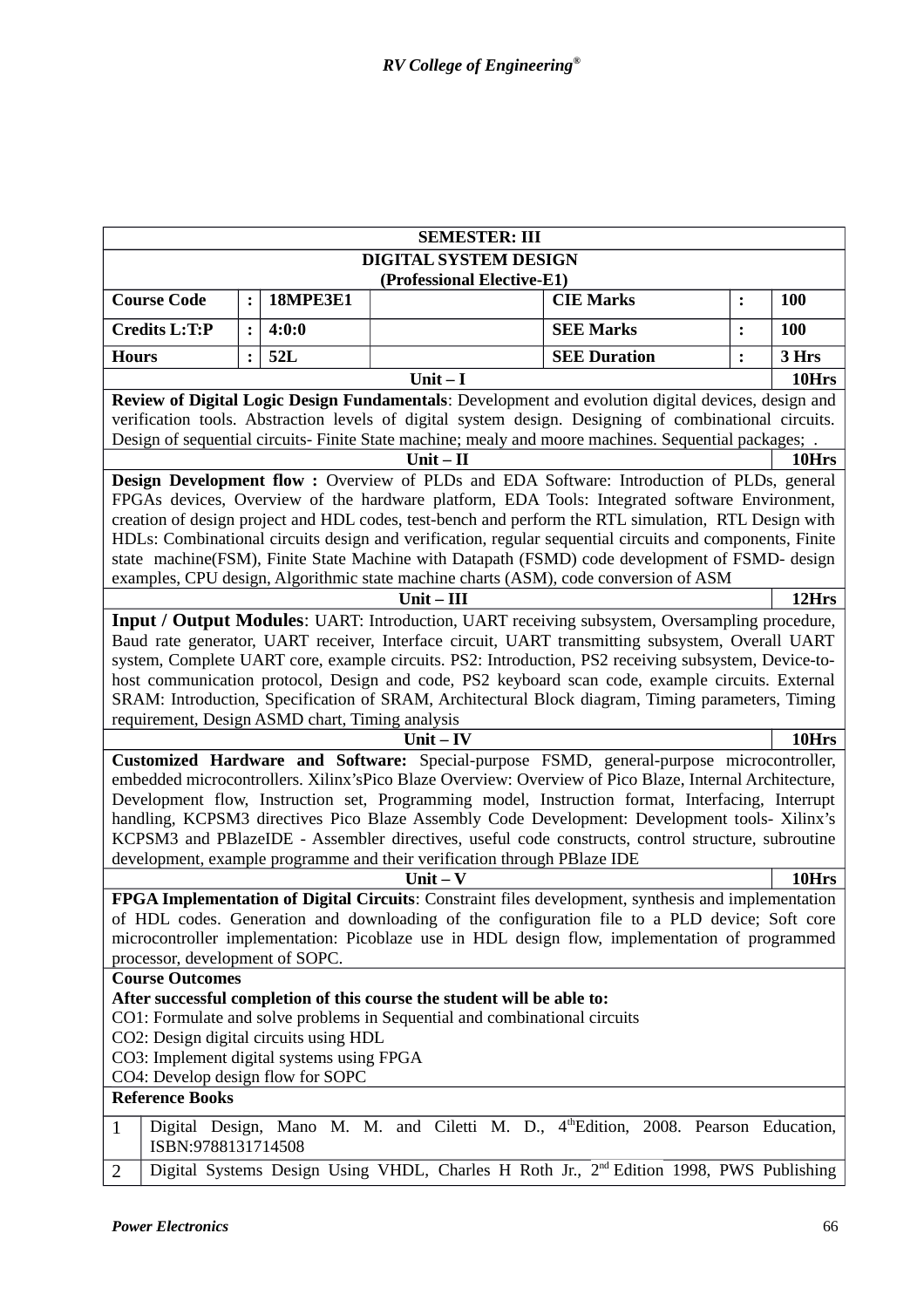|                | Company, ISBN-13: 978-0-495-66776-6, ISBN: 0-495-66776-5                                           |
|----------------|----------------------------------------------------------------------------------------------------|
|                | The Design Warrior's Guide to FPGAs - Devices, Tools and Flows, Maxfield C. M., $1st$ Edition,     |
|                | 2004, Newnes. ISBN-13: 978-0750676045, ISBN-10: 0750676043                                         |
| $\overline{A}$ | Fundamentals of Digital Logic with VHDL Design, Brown S. and Vranesic Z., $3^{rd}$ Edition., 2008, |
|                | Tata McGraw-Hill Publishing Company Limited., ISBN:9781259025976                                   |

# **Scheme of Continuous Internal Evaluation (CIE); Theory (100 Marks)**

CIE is executed by way of Quizzes (Q), Tests (T) and Assignments (A). A minimum of two quizzes are conducted and each quiz is evaluated for 10 marks adding up to 20 marks. Faculty may adopt innovative methods for conducting quizzes effectively. Three tests are conducted for 50 marks each and the sum of the marks scored from three tests is reduced to 50 marks. A minimum of two assignments are given with a combination of two components among 1) Solving innovative problems 2) Seminar/new developments in the related course 3) Laboratory/field work 4) Minor project.

# **Total CIE (Q+T+A) is 20+50+30=100 Marks.**

# **Scheme of SEMESTER End Examination (SEE) for 100 marks:**

The question paper will have FIVE questions with internal choice from each unit. Each question will carry 20 marks. Student will have to answer one full question from each unit.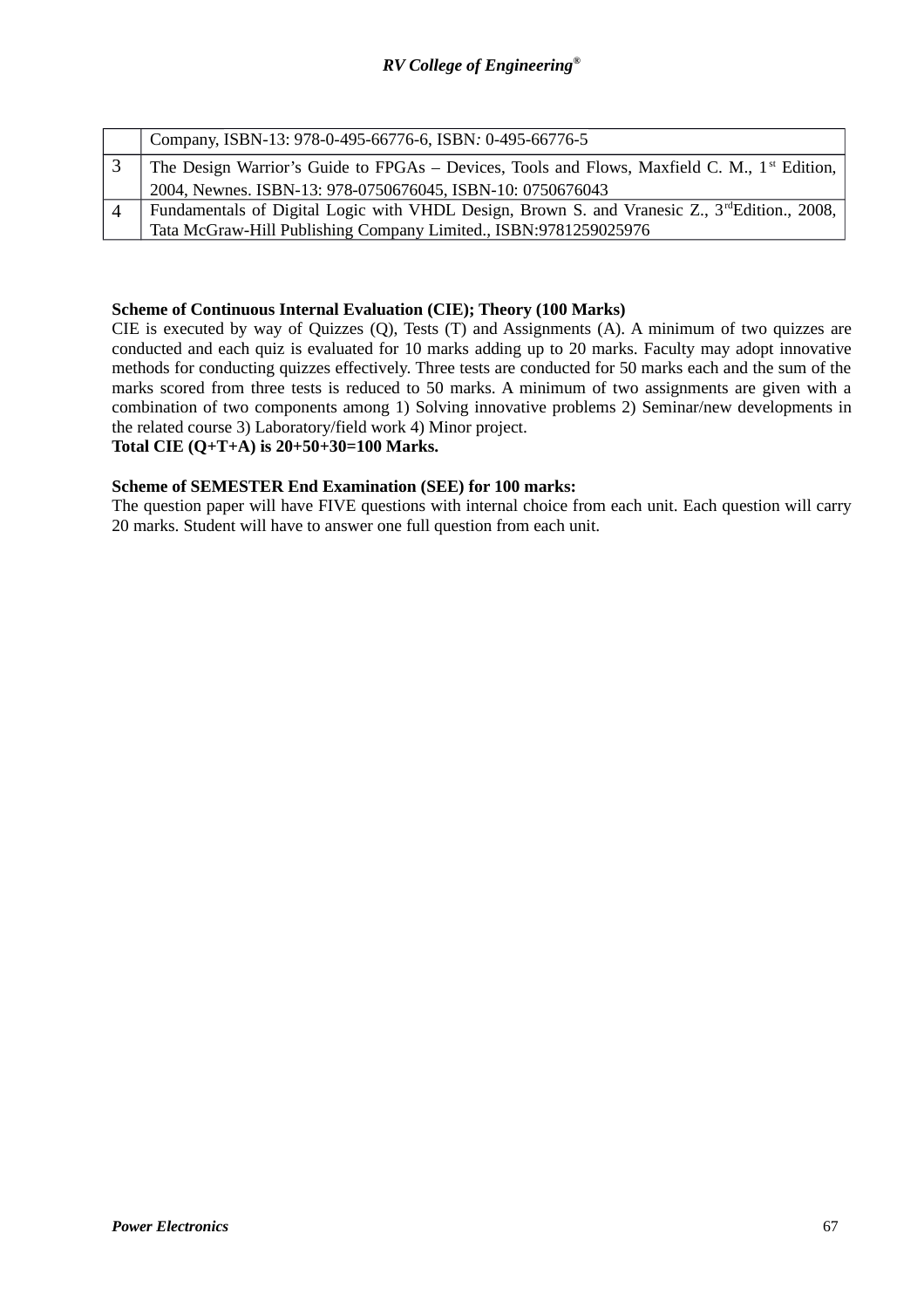|                                                                                                                                                                                                                                                                                                                                                                                                                                                                                                                                                                                                                                                                                                                                                                             |                |                 | <b>SEMESTER: III</b>                                                                                                                                                                                                                                                                                |                                                                                                                                                                                                                                                                                                                             |                |            |  |  |
|-----------------------------------------------------------------------------------------------------------------------------------------------------------------------------------------------------------------------------------------------------------------------------------------------------------------------------------------------------------------------------------------------------------------------------------------------------------------------------------------------------------------------------------------------------------------------------------------------------------------------------------------------------------------------------------------------------------------------------------------------------------------------------|----------------|-----------------|-----------------------------------------------------------------------------------------------------------------------------------------------------------------------------------------------------------------------------------------------------------------------------------------------------|-----------------------------------------------------------------------------------------------------------------------------------------------------------------------------------------------------------------------------------------------------------------------------------------------------------------------------|----------------|------------|--|--|
| HIGH VOLTAGE DC TRANSMISSION<br>(ProfessionalElective-E2)                                                                                                                                                                                                                                                                                                                                                                                                                                                                                                                                                                                                                                                                                                                   |                |                 |                                                                                                                                                                                                                                                                                                     |                                                                                                                                                                                                                                                                                                                             |                |            |  |  |
| <b>Course Code</b>                                                                                                                                                                                                                                                                                                                                                                                                                                                                                                                                                                                                                                                                                                                                                          | $\ddot{\cdot}$ | <b>18MPE3E2</b> |                                                                                                                                                                                                                                                                                                     | <b>CIE Marks</b>                                                                                                                                                                                                                                                                                                            | $\ddot{\cdot}$ | <b>100</b> |  |  |
| Credits L:T:P                                                                                                                                                                                                                                                                                                                                                                                                                                                                                                                                                                                                                                                                                                                                                               | $\ddot{\cdot}$ | 4:0:0           |                                                                                                                                                                                                                                                                                                     | <b>SEE Marks</b>                                                                                                                                                                                                                                                                                                            |                | 100        |  |  |
| <b>Hours</b>                                                                                                                                                                                                                                                                                                                                                                                                                                                                                                                                                                                                                                                                                                                                                                | $\ddot{\cdot}$ | 52L             |                                                                                                                                                                                                                                                                                                     | <b>SEE Duration</b>                                                                                                                                                                                                                                                                                                         | $\ddot{\cdot}$ | 3 Hrs      |  |  |
|                                                                                                                                                                                                                                                                                                                                                                                                                                                                                                                                                                                                                                                                                                                                                                             |                |                 | Unit $-I$                                                                                                                                                                                                                                                                                           |                                                                                                                                                                                                                                                                                                                             |                | 10Hrs      |  |  |
| disadvantages. Choice of converter configuration.                                                                                                                                                                                                                                                                                                                                                                                                                                                                                                                                                                                                                                                                                                                           |                |                 |                                                                                                                                                                                                                                                                                                     | HVDC Power Transmission Technology: Historical sketch, existing HVDC projects, Classification of<br>HVDC links, Components of HVDC transmission system, Comparison of AC and DC Transmission,<br>Application of DC Transmission, Modern trends in DC Transmission, Ground Return- advantages and                            |                |            |  |  |
|                                                                                                                                                                                                                                                                                                                                                                                                                                                                                                                                                                                                                                                                                                                                                                             |                |                 | $Unit - II$                                                                                                                                                                                                                                                                                         |                                                                                                                                                                                                                                                                                                                             |                | 10Hrs      |  |  |
| pulse detailed analysis                                                                                                                                                                                                                                                                                                                                                                                                                                                                                                                                                                                                                                                                                                                                                     |                |                 |                                                                                                                                                                                                                                                                                                     | HVDC Converter: Introduction to line commutated converter, analysis of six and twelve pulse converter<br>without overlap. Effect of smoothing reactor,. Two and three level voltage source converter, pulse width<br>modulation. Analysis of converter two and three, three and four valve conduction. Conduction modes. 12 |                |            |  |  |
|                                                                                                                                                                                                                                                                                                                                                                                                                                                                                                                                                                                                                                                                                                                                                                             |                |                 | $Unit - III$                                                                                                                                                                                                                                                                                        |                                                                                                                                                                                                                                                                                                                             |                | 12Hrs      |  |  |
| Control of Converters And HVDC Link: Converter control characteristics, firing angle control, CEA<br>control, Starting and stopping of DC link, Power control, frequency control. Reactive power control, tap<br>changer control. Control of voltage source converter.<br><b>Converter Faults and Protection:</b><br>Converter faults, protection against over voltages, over currents in converter station. Surge arrester.<br>Protection against faults in voltage source converter.<br>$Unit - IV$<br>10Hrs<br><b>Smoothing Reactor and DC Line:</b><br>Smoothing reactors, effects of corona loss, DC line insulators, Transient over voltages in DC line, protection<br>in DC line. Detection and protection of faults, DC breakers.<br><b>Reactive Power Control:</b> |                |                 |                                                                                                                                                                                                                                                                                                     |                                                                                                                                                                                                                                                                                                                             |                |            |  |  |
| <b>STATCOM</b>                                                                                                                                                                                                                                                                                                                                                                                                                                                                                                                                                                                                                                                                                                                                                              |                |                 |                                                                                                                                                                                                                                                                                                     | Reactive power control in steady state and transient state. Sources of Reactive power, SVC and                                                                                                                                                                                                                              |                |            |  |  |
|                                                                                                                                                                                                                                                                                                                                                                                                                                                                                                                                                                                                                                                                                                                                                                             |                |                 | $Unit - V$                                                                                                                                                                                                                                                                                          |                                                                                                                                                                                                                                                                                                                             |                | 10Hrs      |  |  |
| <b>Power Flow Analysis in AC/DC System:</b><br>conditions, power flow with VSC based HVDC system.                                                                                                                                                                                                                                                                                                                                                                                                                                                                                                                                                                                                                                                                           |                |                 | Multi Terminal DC System: Introduction, type, control and protection.                                                                                                                                                                                                                               | Introduction to DC system model, procedure, inclusion of constraints, Power flow analysis under dynamic<br>Introduction to stability concepts, analysis of voltage stability in asynchronous AC/DC system.                                                                                                                  |                |            |  |  |
| <b>Course Outcomes</b>                                                                                                                                                                                                                                                                                                                                                                                                                                                                                                                                                                                                                                                                                                                                                      |                |                 |                                                                                                                                                                                                                                                                                                     |                                                                                                                                                                                                                                                                                                                             |                |            |  |  |
| <b>Reference Books</b>                                                                                                                                                                                                                                                                                                                                                                                                                                                                                                                                                                                                                                                                                                                                                      |                |                 | After successful completion of this course the student will be able to:<br>CO2: Analyze the control of converter and faults in the system<br>CO3: Evaluate the power control in AC/DC systems and its modelling<br>CO4: Design DC reactor, filters and transmission line as per the specifications. | CO1: Understand the importance of modern long distance transmission technology, and related issues.                                                                                                                                                                                                                         |                |            |  |  |
| 1<br>9780471475804                                                                                                                                                                                                                                                                                                                                                                                                                                                                                                                                                                                                                                                                                                                                                          |                |                 |                                                                                                                                                                                                                                                                                                     | Direct current Transmission, Kimbark E.W. Vol 1, Wiley Interscience, 1971. ISBN 0471475807,                                                                                                                                                                                                                                 |                |            |  |  |
| 2                                                                                                                                                                                                                                                                                                                                                                                                                                                                                                                                                                                                                                                                                                                                                                           |                |                 |                                                                                                                                                                                                                                                                                                     | High Voltage Direct Current Power Transmission system- Technology and Systems Interactions, Padiyar                                                                                                                                                                                                                         |                |            |  |  |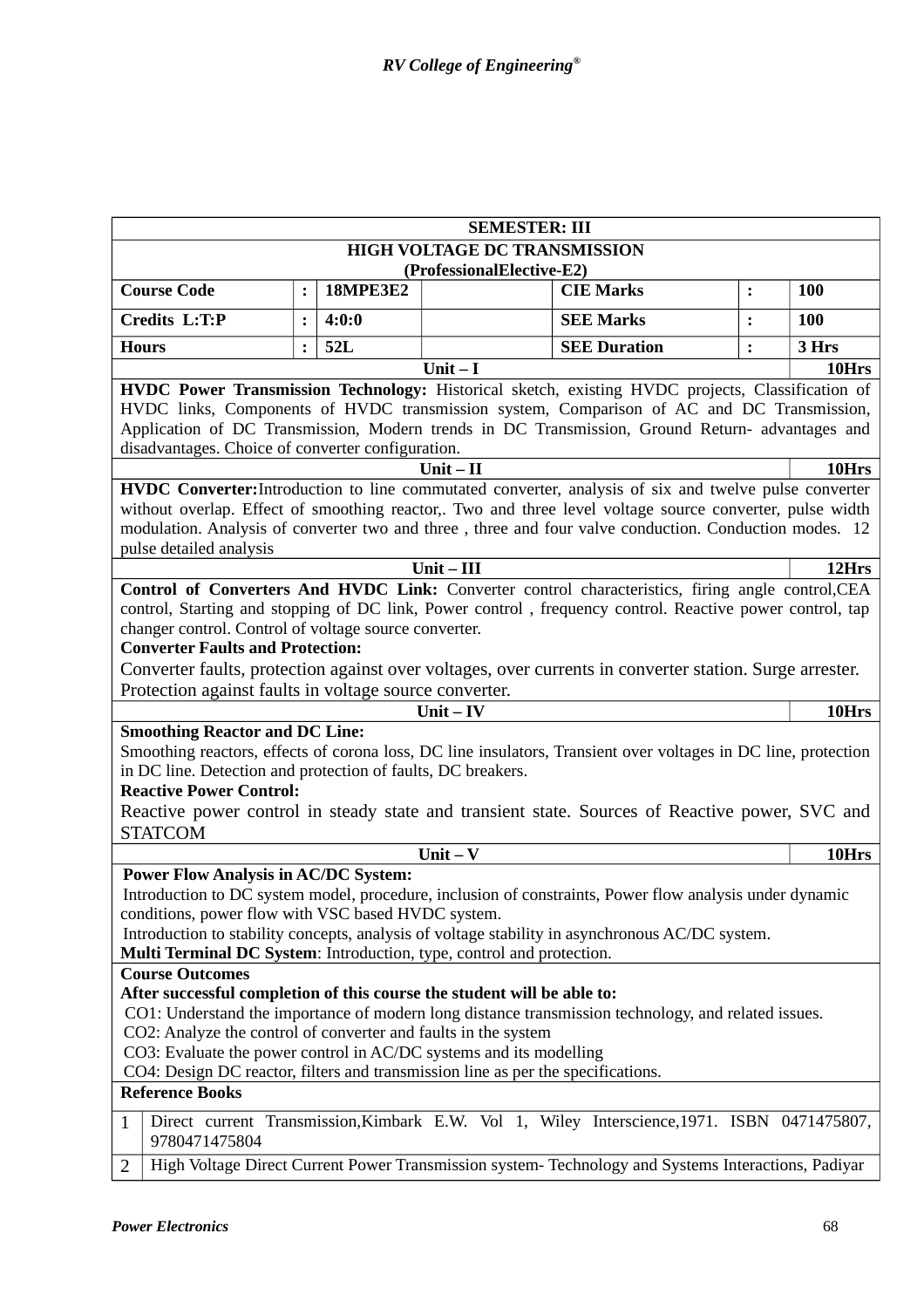| K R, 1992, Wiley Eastern Ltd, ISBN-13: 978-1906574772                                                                                               |         |
|-----------------------------------------------------------------------------------------------------------------------------------------------------|---------|
| High voltage direct current transmission, Arrillage, 1 <sup>st</sup> Edition, 1983, Peter pregrinus Ltd., London,<br>ISBN 0906048974, 9780906048979 |         |
| High voltage direct current power transmission, Adamson C Hingorani N G, Grraway ltd,<br>1960.                                                      | London, |

## **Scheme of Continuous Internal Evaluation (CIE); Theory (100 Marks)**

CIE is executed by way of Quizzes (Q), Tests (T) and Assignments (A). A minimum of two quizzes are conducted and each quiz is evaluated for 10 marks adding up to 20 marks. Faculty may adopt innovative methods for conducting quizzes effectively. Three tests are conducted for 50 marks each and the sum of the marks scored from three tests is reduced to 50 marks. A minimum of two assignments are given with a combination of two components among 1) Solving innovative problems 2) Seminar/new developments in the related course 3) Laboratory/field work 4) Minor project.

**Total CIE (Q+T+A) is 20+50+30=100 Marks.**

## **Scheme of SEMESTER End Examination (SEE) for 100 marks:**

The question paper will have FIVE questions with internal choice from each unit. Each question will carry 20 marks. Student will have to answer one full question from each unit.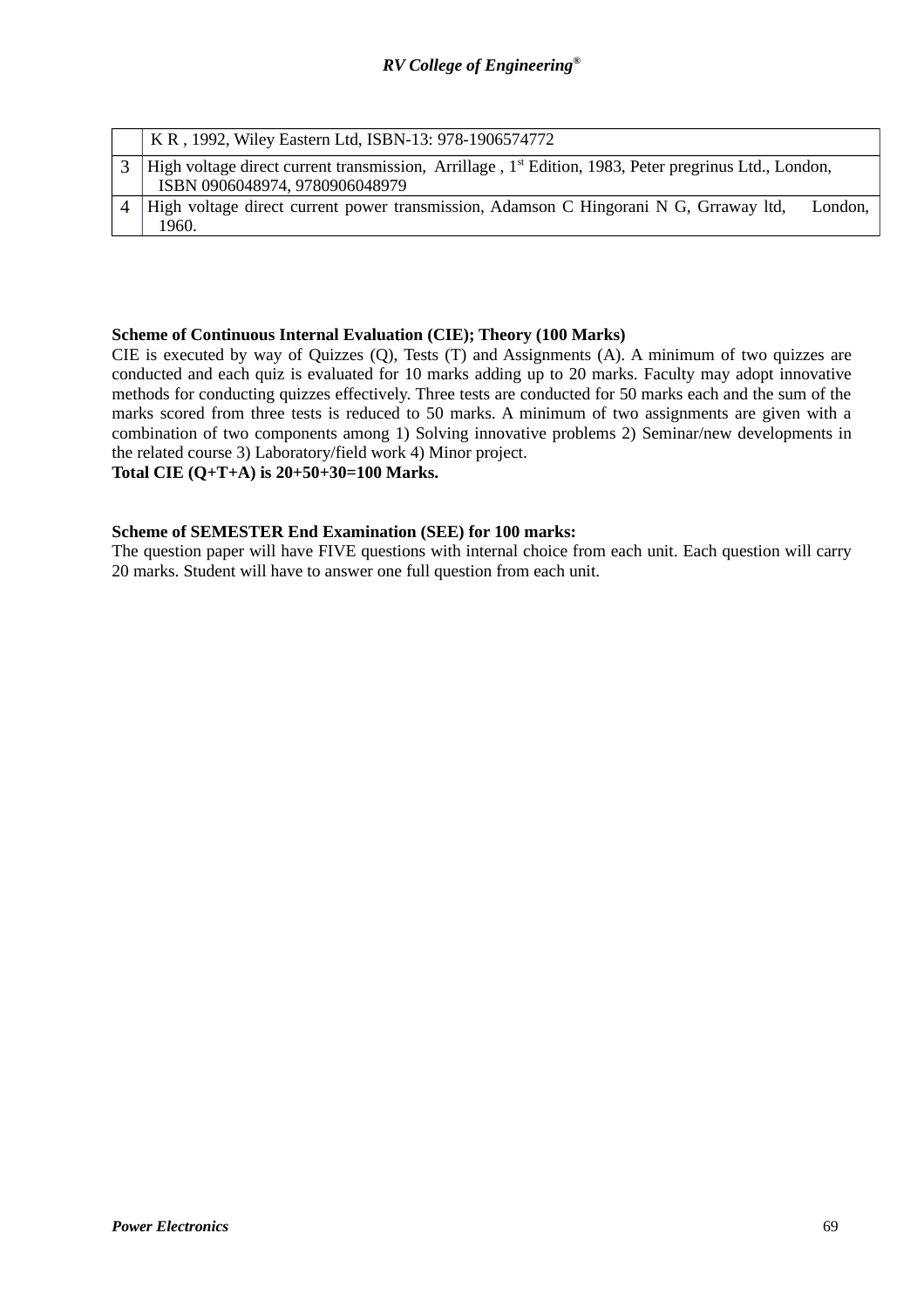| <b>SEMESTER: III</b>                                                                                                                                                                                                                                                                                                                                                                                                                                                                                                                                                                                                                                                                                                                                           |                                                                                                        |   |                                                     |                                                                                                                                                                                                                                                                       |                             |                      |            |  |  |
|----------------------------------------------------------------------------------------------------------------------------------------------------------------------------------------------------------------------------------------------------------------------------------------------------------------------------------------------------------------------------------------------------------------------------------------------------------------------------------------------------------------------------------------------------------------------------------------------------------------------------------------------------------------------------------------------------------------------------------------------------------------|--------------------------------------------------------------------------------------------------------|---|-----------------------------------------------------|-----------------------------------------------------------------------------------------------------------------------------------------------------------------------------------------------------------------------------------------------------------------------|-----------------------------|----------------------|------------|--|--|
| <b>NANO MATERIALS AND DEVICES</b><br>(ProfessionalElective-E3)                                                                                                                                                                                                                                                                                                                                                                                                                                                                                                                                                                                                                                                                                                 |                                                                                                        |   |                                                     |                                                                                                                                                                                                                                                                       |                             |                      |            |  |  |
| <b>Course Code</b>                                                                                                                                                                                                                                                                                                                                                                                                                                                                                                                                                                                                                                                                                                                                             |                                                                                                        | : | <b>18MPE3E3</b>                                     |                                                                                                                                                                                                                                                                       | <b>CIE Marks</b>            | $\ddot{\cdot}$       | <b>100</b> |  |  |
| Credits L:T:P                                                                                                                                                                                                                                                                                                                                                                                                                                                                                                                                                                                                                                                                                                                                                  |                                                                                                        | : | 4:0:0                                               |                                                                                                                                                                                                                                                                       | <b>SEE Marks</b>            | :                    | 100        |  |  |
| <b>Hours</b>                                                                                                                                                                                                                                                                                                                                                                                                                                                                                                                                                                                                                                                                                                                                                   |                                                                                                        | : | 52L                                                 |                                                                                                                                                                                                                                                                       | <b>SEE Duration</b>         | $\ddot{\phantom{a}}$ | 3 Hrs      |  |  |
|                                                                                                                                                                                                                                                                                                                                                                                                                                                                                                                                                                                                                                                                                                                                                                |                                                                                                        |   |                                                     | Unit $-I$                                                                                                                                                                                                                                                             |                             |                      | 10Hrs      |  |  |
| Introduction: Nanotechnology: Background and definition of nanotechnology -Types of nanomaterials-<br>Microstructure - Properties - Application in different fields - Reliability issues of MEMS/NEMS.<br>Atomic bonding in solids: Metallic, Ionic, Covalent, Co-ordination/dative bonds; Vander Waals<br>interactions/Electrostatic interactions: Ion pair interactions, solvent effects, Ion-dipole and dipole – dipole<br>interactions, Hydrogen bonding - hydrophobic interactions. MO theory for simple molecules, Size effect<br>of Nanomaterials: Size, shape, density, melting point, wet ability, specific surface area, solid state phase<br>transformation and band gap variation - Quantum confinement, Effect of strain on band gap in epitaxial |                                                                                                        |   |                                                     |                                                                                                                                                                                                                                                                       |                             |                      |            |  |  |
| quantum dots.; .                                                                                                                                                                                                                                                                                                                                                                                                                                                                                                                                                                                                                                                                                                                                               |                                                                                                        |   |                                                     | Unit $-II$                                                                                                                                                                                                                                                            |                             |                      | 10Hrs      |  |  |
|                                                                                                                                                                                                                                                                                                                                                                                                                                                                                                                                                                                                                                                                                                                                                                |                                                                                                        |   | Functionalization of carbon nanotubes and Graphene. | Bonding in Nano-structures: Graphene, Fullerenes, Carbon nanotubes, Bonding in armchair, zigzag<br>and chiral structures, n-m=3q rule, Inorganic nanotubes: Silica nanotubes, boron nitride nanotubes,<br>nanotubes of dichalcogenides and nanotubes of metal oxides, | Reactivity on nanosurfaces: |                      |            |  |  |
|                                                                                                                                                                                                                                                                                                                                                                                                                                                                                                                                                                                                                                                                                                                                                                |                                                                                                        |   |                                                     | Unit-III                                                                                                                                                                                                                                                              |                             |                      | 12Hrs      |  |  |
|                                                                                                                                                                                                                                                                                                                                                                                                                                                                                                                                                                                                                                                                                                                                                                | Field Effect Transistors).                                                                             |   |                                                     | fluctuations, tunnelling and subthreshold currents, power density, hot electron effects, fundamental limits<br>of MOS operations, MODFET (Modulation Doped FET), GaN based HEMT (High Electron Mobility                                                               |                             |                      |            |  |  |
|                                                                                                                                                                                                                                                                                                                                                                                                                                                                                                                                                                                                                                                                                                                                                                |                                                                                                        |   |                                                     | Unit $-$ IV                                                                                                                                                                                                                                                           |                             |                      | 10Hrs      |  |  |
| Molecular Nanoelectronics: Molecular nanowires, organic LEDs, organic FETs, carbon nanotube and<br>grapheme based FETs, Silicon nanowire based FETs, Nano-bioelectronics : DNA based biosensors,<br>protein based biosensors, materials for biosensor applications, quantum dot based bio-imaging, DNA<br>based logic and computing elements                                                                                                                                                                                                                                                                                                                                                                                                                   |                                                                                                        |   |                                                     |                                                                                                                                                                                                                                                                       |                             |                      |            |  |  |
|                                                                                                                                                                                                                                                                                                                                                                                                                                                                                                                                                                                                                                                                                                                                                                |                                                                                                        |   |                                                     | $Unit - V$                                                                                                                                                                                                                                                            |                             |                      | 10Hrs      |  |  |
| Synthesis and characterization of Nanomaterials : Nanomaterials synthesis and applications, Chemical<br>methods : Gas phase synthesis, Liquid phase synthesis, Plasma vapour deposition, Spray synthesis;<br>Extrusion forging, ECAP, Characterization : Description of AFM/FFM and various measurement<br>techniques, TEM.<br><b>Course Outcomes</b>                                                                                                                                                                                                                                                                                                                                                                                                          |                                                                                                        |   |                                                     |                                                                                                                                                                                                                                                                       |                             |                      |            |  |  |
|                                                                                                                                                                                                                                                                                                                                                                                                                                                                                                                                                                                                                                                                                                                                                                |                                                                                                        |   |                                                     | After successful completion of this course the student will be able to:                                                                                                                                                                                               |                             |                      |            |  |  |
|                                                                                                                                                                                                                                                                                                                                                                                                                                                                                                                                                                                                                                                                                                                                                                |                                                                                                        |   |                                                     | CO1: Explain structure and bonding of Nanomaterials                                                                                                                                                                                                                   |                             |                      |            |  |  |
|                                                                                                                                                                                                                                                                                                                                                                                                                                                                                                                                                                                                                                                                                                                                                                |                                                                                                        |   |                                                     | CO2: Demonstrate knowledge of nanoelectronic devices and its applications                                                                                                                                                                                             |                             |                      |            |  |  |
|                                                                                                                                                                                                                                                                                                                                                                                                                                                                                                                                                                                                                                                                                                                                                                | CO3: Synthesize and characterize nanomaterials<br>CO4: Use nano materials for industrial applications. |   |                                                     |                                                                                                                                                                                                                                                                       |                             |                      |            |  |  |
|                                                                                                                                                                                                                                                                                                                                                                                                                                                                                                                                                                                                                                                                                                                                                                | <b>Reference Books</b>                                                                                 |   |                                                     |                                                                                                                                                                                                                                                                       |                             |                      |            |  |  |
|                                                                                                                                                                                                                                                                                                                                                                                                                                                                                                                                                                                                                                                                                                                                                                |                                                                                                        |   |                                                     |                                                                                                                                                                                                                                                                       |                             |                      |            |  |  |
| $\mathbf{1}$                                                                                                                                                                                                                                                                                                                                                                                                                                                                                                                                                                                                                                                                                                                                                   |                                                                                                        |   | Education (2014) ISBN: 9780070534698                | Materials Science, M.S.Vijaya, G.Rangarajan, 1 <sup>st</sup> Edition, 2014, Published by McGraw Hill                                                                                                                                                                  |                             |                      |            |  |  |
| 2                                                                                                                                                                                                                                                                                                                                                                                                                                                                                                                                                                                                                                                                                                                                                              |                                                                                                        |   |                                                     | Materials Science and Engg., V.Ragavan, 1 <sup>st</sup> Edition, 2015, Published by Prentice-Hall of India                                                                                                                                                            |                             |                      |            |  |  |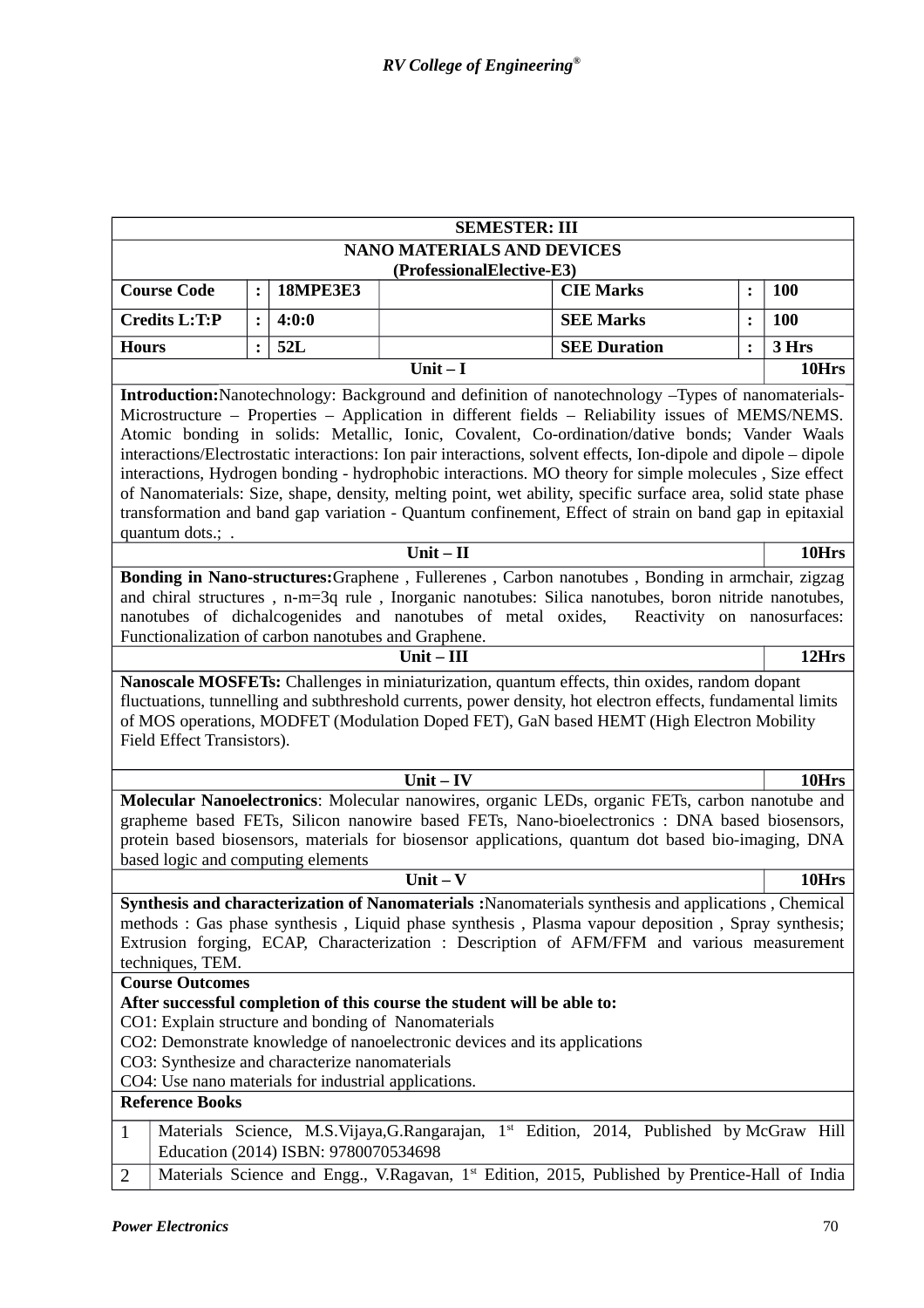|                | Pvt.Ltd, ISBN-10: 9788120350922                                                                                |
|----------------|----------------------------------------------------------------------------------------------------------------|
|                | Nanoelectronics- principles and devices, M. Dragoman and D. Dragoman, 2 <sup>nd</sup> Edition, 2008, Artech    |
|                | House publishers, ISBN-9781596933682.                                                                          |
| $\overline{4}$ | Introduction to Nanotechnology, Charles P. Poole and Frank J. Owens, 1 <sup>st</sup> Edition, 2003, John Wiley |
|                | & Sons. ISBN-13: 978-0471079354.                                                                               |

## **Scheme of Continuous Internal Evaluation (CIE); Theory (100 Marks)**

CIE is executed by way of Quizzes (Q), Tests (T) and Assignments (A). A minimum of two quizzes are conducted and each quiz is evaluated for 10 marks adding up to 20 marks. Faculty may adopt innovative methods for conducting quizzes effectively. Three tests are conducted for 50 marks each and the sum of the marks scored from three tests is reduced to 50 marks. A minimum of two assignments are given with a combination of two components among 1) Solving innovative problems 2) Seminar/new developments in the related course 3) Laboratory/field work 4) Minor project.

**Total CIE (Q+T+A) is 20+50+30=100 Marks.**

## **Scheme of Semester End Examination (SEE) for 100 marks:**

The question paper will have FIVE questions with internal choice from each unit. Each question will carry 20 marks. Student will have to answer one full question from each unit.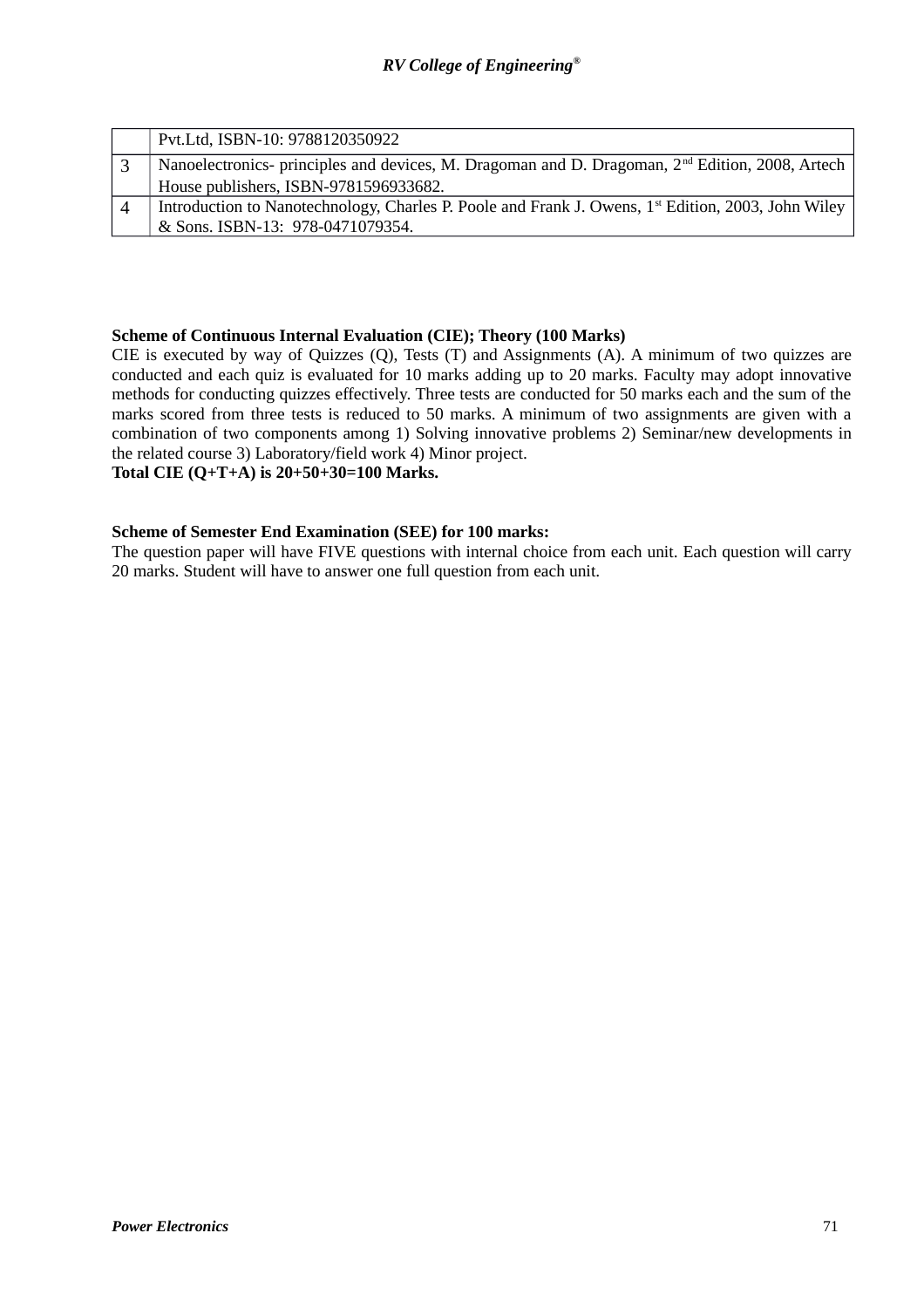| <b>SEMESTER: IV</b>            |                                                  |        |  |                     |  |            |  |  |
|--------------------------------|--------------------------------------------------|--------|--|---------------------|--|------------|--|--|
| <b>MAJOR PROJECT: PHASE II</b> |                                                  |        |  |                     |  |            |  |  |
| <b>Course Code</b>             | <b>18MPF41</b><br><b>CIE Marks</b><br><b>100</b> |        |  |                     |  |            |  |  |
| <b>Credits L:T:P</b>           |                                                  | 0:0:20 |  | <b>SEE Marks</b>    |  | <b>100</b> |  |  |
| <b>Hours/Week</b>              |                                                  | 40     |  | <b>SEE Duration</b> |  | 3 Hrs      |  |  |
| <b>GUIDELINES</b>              |                                                  |        |  |                     |  |            |  |  |

- 1. Major Project Phase-II is continuation of Phase-I.
- 2. The duration of the Phase-II shall be of 16 weeks.
- 3. The student needs to complete the project work in terms of methodology, algorithm development, experimentation, testing and analysis of results.
- 4. It is mandatory for the student to present/publish the work in National/International conferences or Journals
- 5. The reports shall be printed on A4 size with 1.5 spacing and Times New Roman with font size 12, outer cover of the report (wrapper) has to be Ivory color for PG circuit Programs and Light Blue for Non-Circuit Programs.

#### **Course Outcomes**

## **After going through this course the students will be able to:**

- **CO1:** Conceptualize, design and implement solutions for specific problems.
- **CO2:** Communicate the solutions through presentations and technical reports.
- **CO3:** Apply project and resource managements skills, professional ethics, societal concerns

**CO4:** Synthesize self-learning, sustainable solutions and demonstrate life-long learning

## **Scheme of Continuous Internal Examination (CIE)**

Evaluation shall be carried out in threereviews. The evaluation committee shall consist of Guide, Professor /Associate Professor and Assistant Professor.

The evaluation criteria shall be as per the rubrics given below:

| <b>Reviews</b> | <b>Activity</b>                                                       | Weightage |  |  |
|----------------|-----------------------------------------------------------------------|-----------|--|--|
| Review-I       | Review and refinement of Objectives, Methodology and Implementation   | 20%       |  |  |
| Review-II      | Design, Implementation and Testing                                    | 40%       |  |  |
| Review-III     | Experimental Result & Analysis, Conclusions and Future Scope of Work, | 40%       |  |  |
|                | <b>Report Writing and Paper Publication</b>                           |           |  |  |

## **Scheme for SEMESTER End Evaluation (SEE):**

Major Project Phase-II SEE shall be conducted in two stages. This is initiated after fulfilment of submission of project report and CIE marks.

#### **Stage-1Report Evaluation**

Evaluation of Project Report shall be done by guide and an external examiner.

## **Stage-2Project Viva-voce**

Major Project Viva-voce examination is conducted after receipt of evaluation reports from guide and external examiner.

Both Stage-1 and Stage-2 evaluations shall be completed as per the evaluation formats.

## **SEE procedure is as follows:**

| $\cdot$ 1<br>Tuide.<br>--------<br>___<br>___ | . Examiner<br>$\sim$ | $\sim$ |
|-----------------------------------------------|----------------------|--------|
|                                               |                      |        |